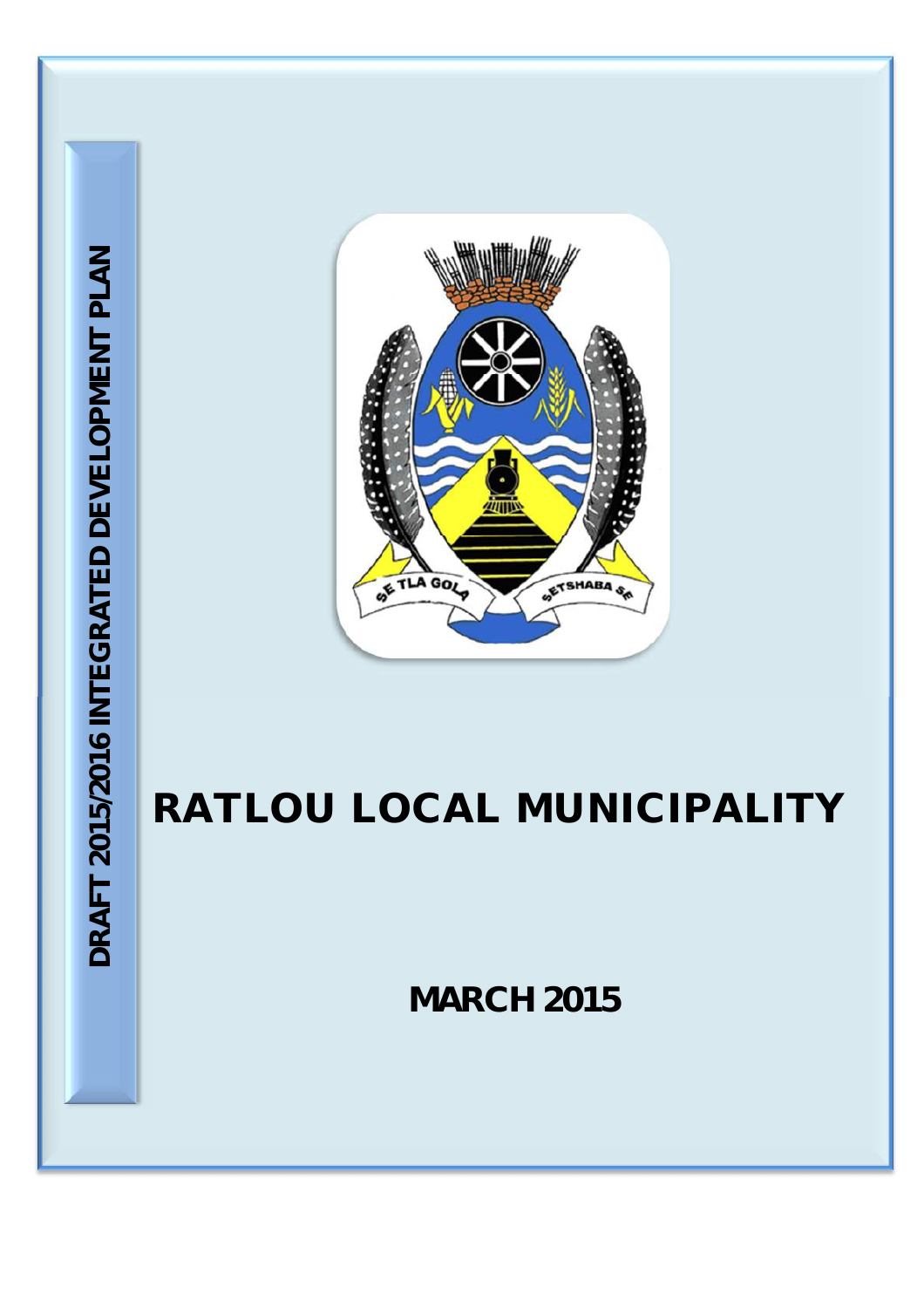# **TABLE OF CONTENTS TABLE OF CONTENTS**





 $\binom{3}{2}$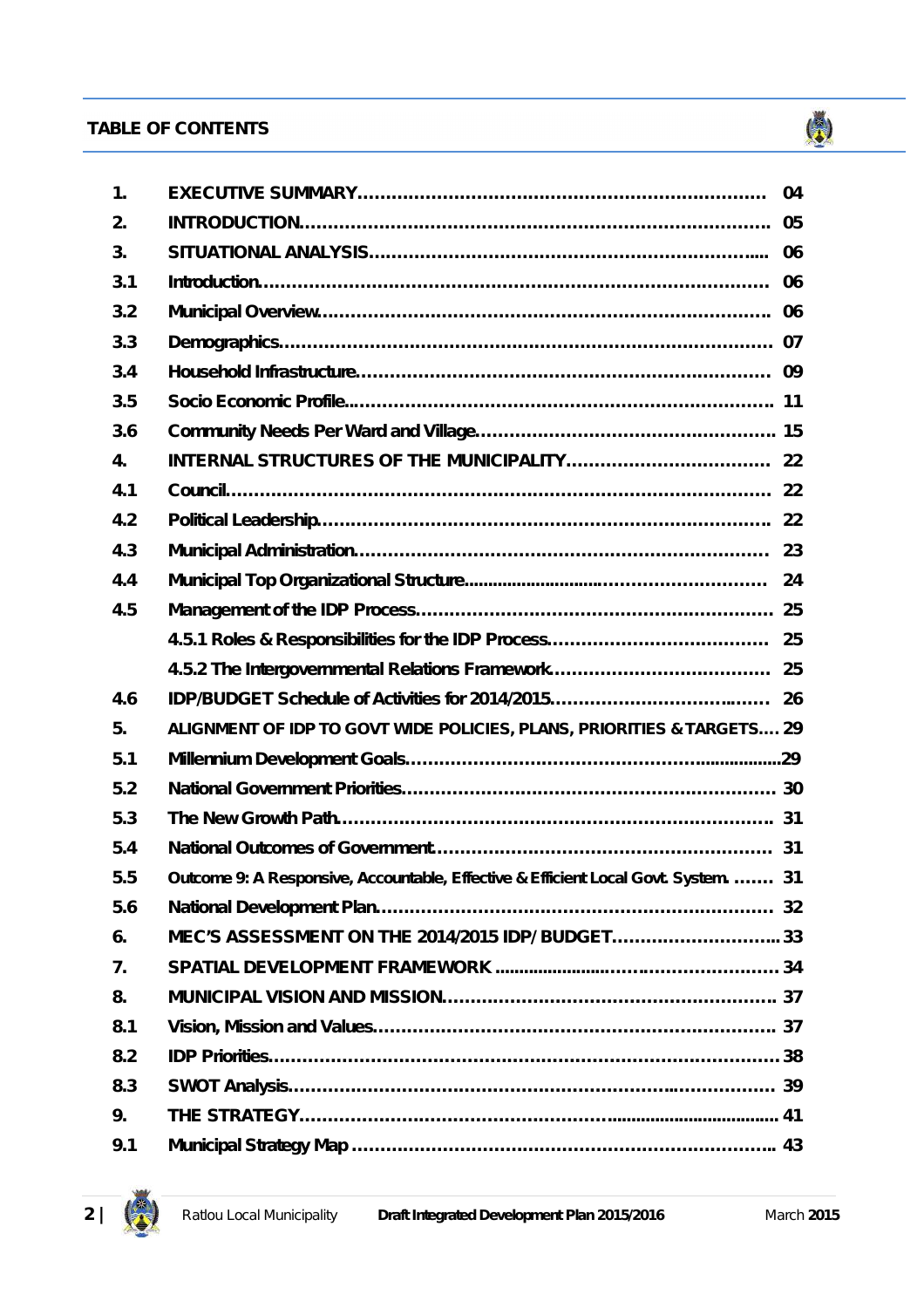| 10.   |                                                                                 |  |
|-------|---------------------------------------------------------------------------------|--|
| 10.1  | Key Performance Area: Municipal Transformation and Institutional Development 46 |  |
| 10.2  |                                                                                 |  |
| 10.3  |                                                                                 |  |
| 10.4  | Key Performance Area: Basic Services and Infrastructure Development 60          |  |
| 10.5  | Key Performance Area: Good Governance on Public Participation66                 |  |
| 10.6  |                                                                                 |  |
| 11.   |                                                                                 |  |
| 12.   |                                                                                 |  |
| 12.1  |                                                                                 |  |
| 12.2  |                                                                                 |  |
| 12.3  | Budget Breakdown by Departments: Operating & Capital Budget by Votes 80         |  |
| 12.4  |                                                                                 |  |
| 12.5  |                                                                                 |  |
| 12.6  |                                                                                 |  |
| 13.   |                                                                                 |  |
| 13.1  |                                                                                 |  |
| 13.2  |                                                                                 |  |
| 13.3  |                                                                                 |  |
| 13.4  |                                                                                 |  |
| 13.5  |                                                                                 |  |
| 13.6  |                                                                                 |  |
| 13.7  |                                                                                 |  |
| 13.8  |                                                                                 |  |
| 13.9  |                                                                                 |  |
|       |                                                                                 |  |
| 13.11 |                                                                                 |  |
| 14.   |                                                                                 |  |
| 15.   |                                                                                 |  |

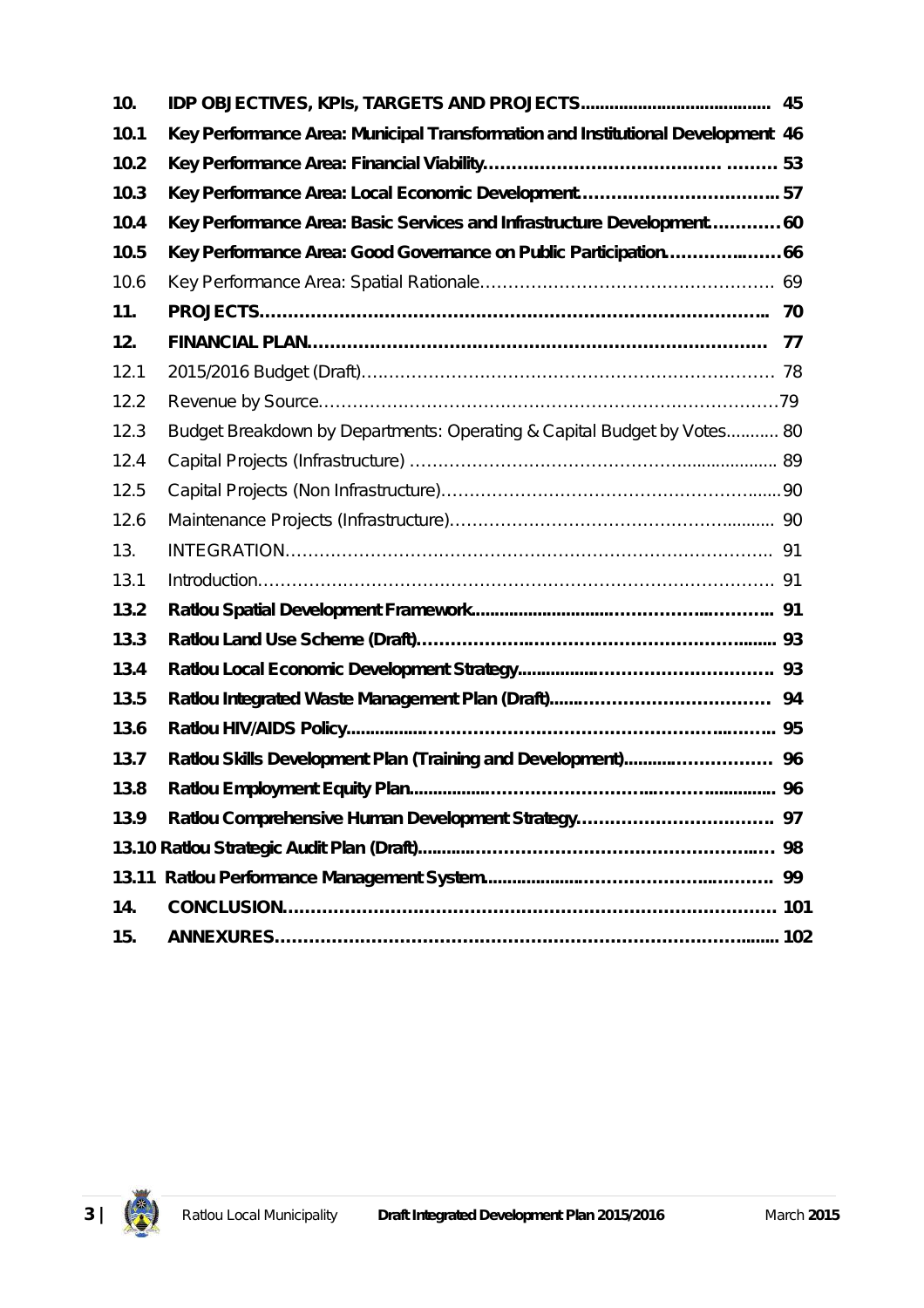# **1. EXECUTIVE SUMMARY**

Ratlou Local Municipality is a category B municipality. The municipality administrative seat is situated in Setlagole village in the Ngaka Modiri Molema District Municipality. Council has 28 elected Councillors.

The **Vision** of Ratlou Local Municipality is to be a *"Performance-driven and participatory local municipality".*

# The Mission is "To provide excellent services through consultation for sustainable development".

During the compilation of this document, council visited all the corners of the municipality to get the views of the community on its performance and especially on areas that need improvement. A listed of needs was compiled and council selected the following as key priorities:

Provision of Water and Sanitation, Job Creation, Poverty Alleviation, Provision of Electricity, Improved Roads And Community Infrastructure, Reduction of HIV and AIDS Infections and other Diseases, Improve Government Facilities Services to the Community, Create Safe and Secured Environment, Housing Development

Although the municipality is not authorized to provide basic services of water and sanitation, it still plays a role of coordinating and facilitating the provision of these services. Capital projects that the municipality will be implementing during the 2015/2016 financial year include mainly roads and provision of community infrastructure such as halls and multi-purpose centre amongst others. These projects will primarily be funded through the **Municipal Infrastructure Grant** and **Property Rates Revenue** at a cost of **R28 511 000.00** and **R8 497 991.00** respectively.

Sector departments were also part of the compilation of this document and as a result projects of some of these departments form part of this IDP. This is seen as a positive development in intergovernmental cooperation and integrated development.

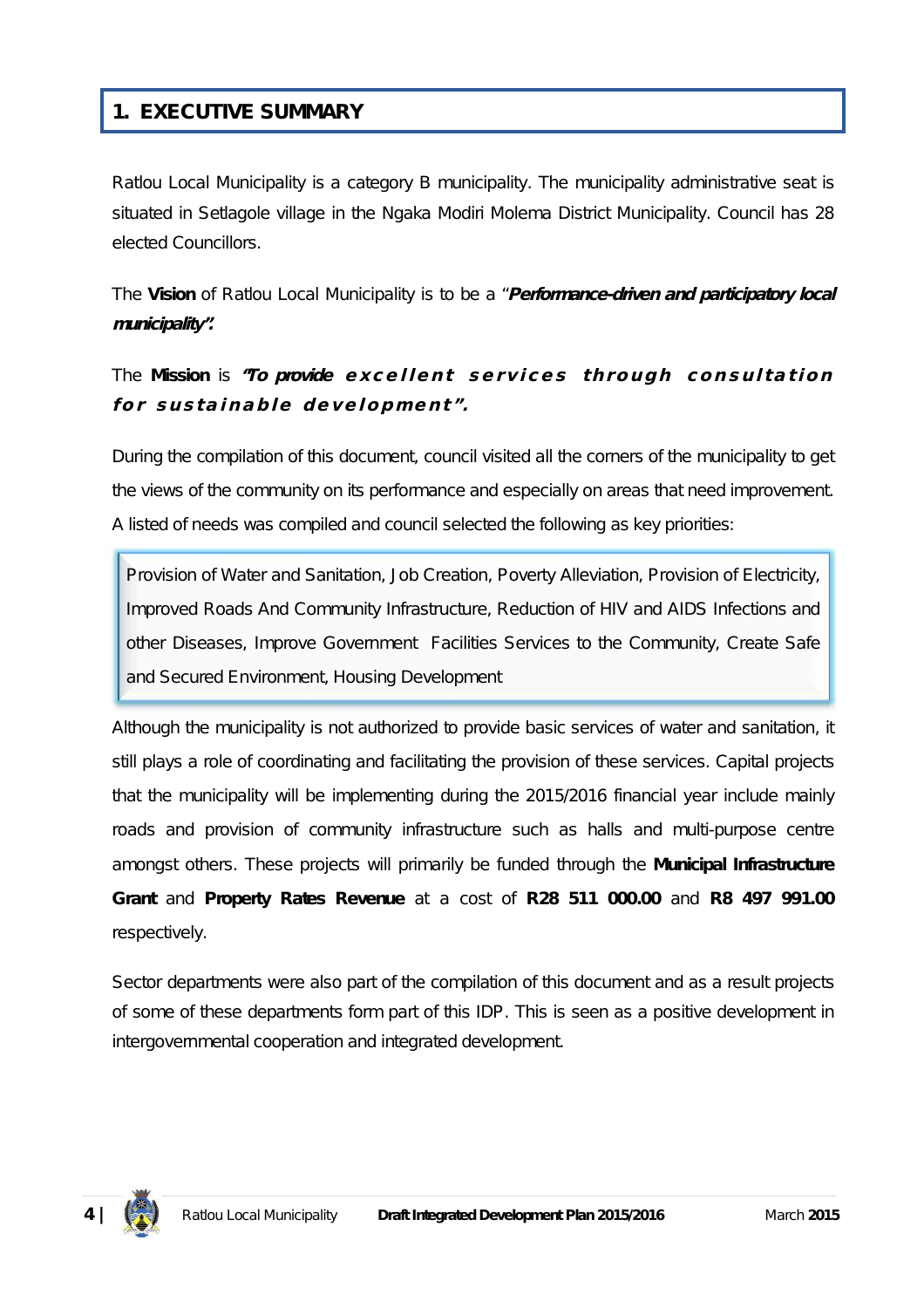# **2. INTRODUCTION**

The Draft 2015/2016 IDP is a fourth generation plan to be tabled to Council after the adoption of the 2012/2017 IDP developed in terms of Section 25 of the Municipal Systems Act, 2003 (Act No. 32 of 2000) on the 14 March 2012 following the local government elections held in May 2011. This plan was done in line with Section 34 of the Municipal Systems Act, 2000 (Act No. 32 of 2000), which states that:

*"A Municipal Council –*

- *(a) must review its integrated development plan*
	- *(i) annually in accordance with an assessment of its performance measurements in terms of section 41; and*
	- *(ii) to the extent that changing circumstances so demand; and*
- *(b) may amend its integrated development plan in accordance with a prescribed process"*

This document should therefore be read with *Ratlou 2012/2017 Integrated Development Plan* as reference will be made to it in some sections for environmental consideration and to avoid unnecessary repetitions*.* As a result the reader will be referred to the 2012/2017 document, which is more detailed in some of the sections.

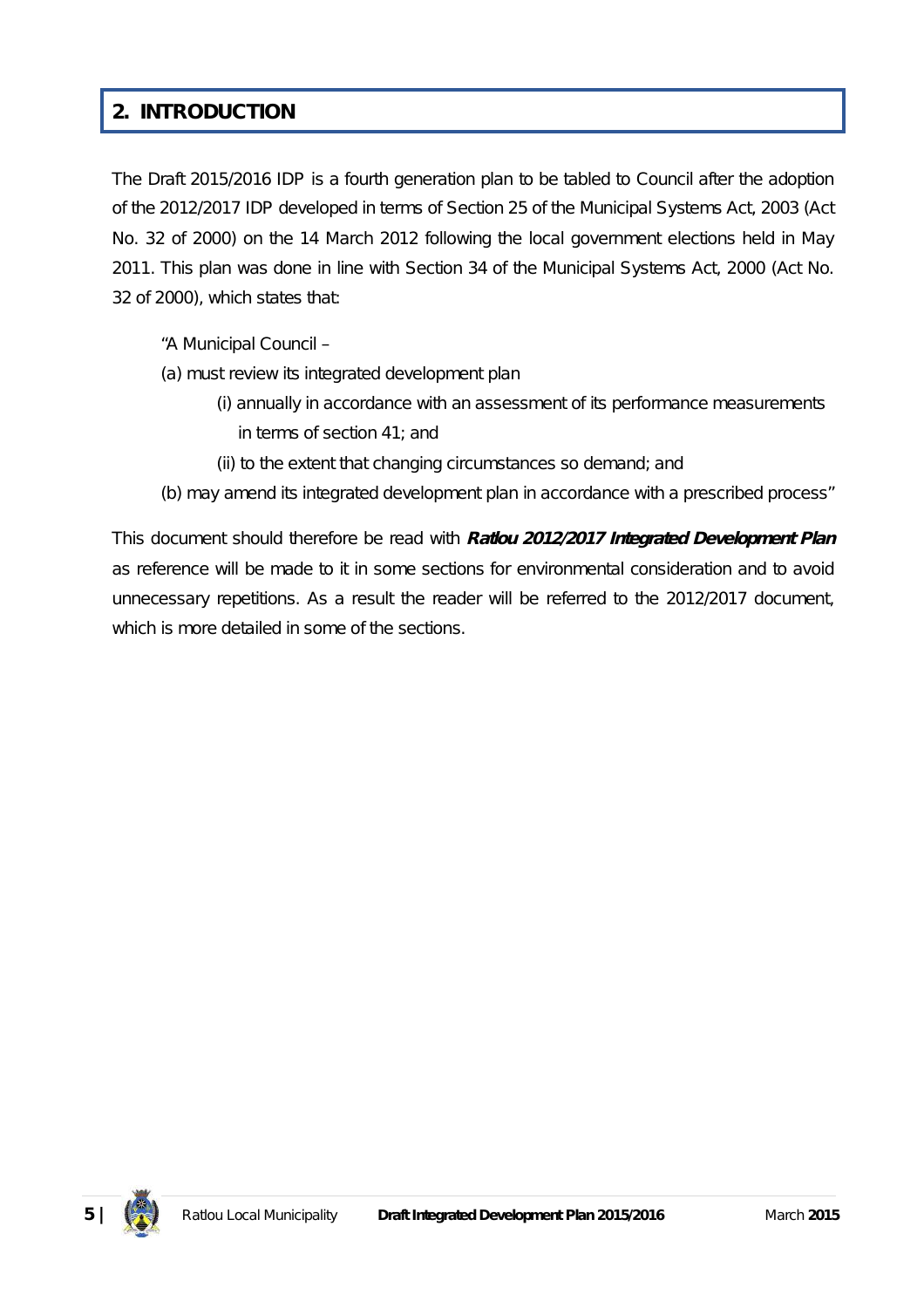# **3. SITUATIONAL ANALYSIS**

### **3.1 Introduction**

This section contains an overview of the status quo of the internal and external environment of Ratlou Local Municipality. The first part provides an overview of the municipality while the rest of the section consists of the analysis of the statistics of the municipality from demographics, household infrastructure and development.

The statistics used here are derived from the *Census 2011, Global Insight and own municipal data.* This data, Census 2011 provides a more recent picture of development in the municipal area since the 2007 Community Surveys.

The availability of the 2011 Census and own municipal data enabled us to analyse the development in the municipal area from 1996 to 2011. In each of the areas covered by the statistics, a comparison is made between what was the level of development in 2001 and the situation in 2011. In this way the reader is able to make conclusions on whether there was real development in Ratlou Local Municipality or not.

# **3.2 Municipal Overview**

Ratlou Local Municipality is a Category B municipality situated in the Ngaka Modiri Molema District Municipality in the North West Province. The municipality is predominantly rural in nature and is constituted by about 26 villages and commercial farms. The size of municipal area is  $14$ , 618 km<sup>2,</sup> with a population density of 24.37 per square kilometre and is divided into 14 wards.

According to the Census 2011, there are about 107 339 people residing in Ratlou Local Municipality.

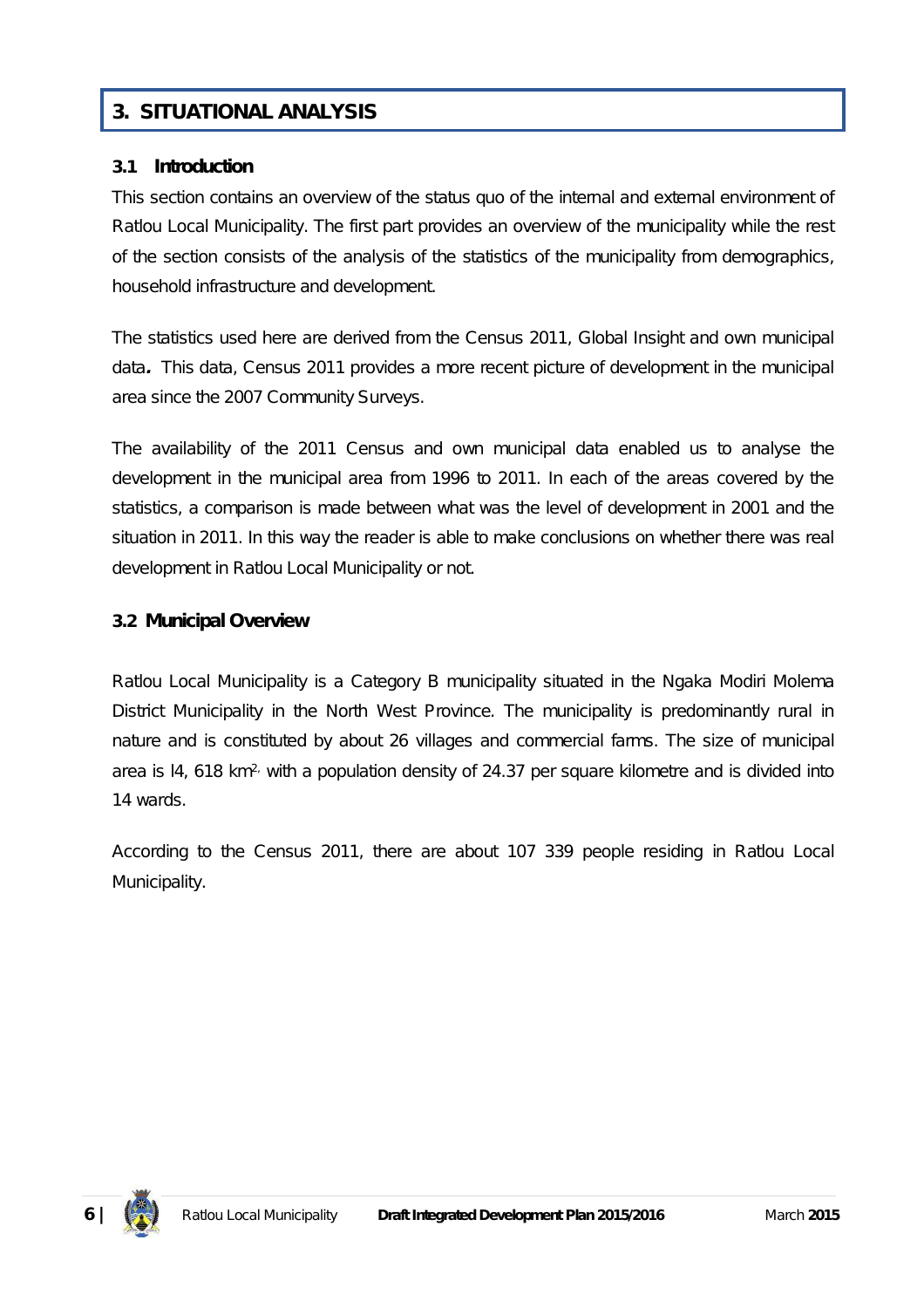

**Locality Map of Ratlou Local Municipality (Source: Ratlou Spatial Development Framework 2012 – 2017)**

# **3.3 Demographics**

This section will provide the statistical data relating to the Ratlou Local Municipality's population based on factors such as age, race, sex, and economic status, level of education, income level and employment, among others.

# **Total Population**

The population size of Ratlou Local Municipality has increased significantly from 97 655 in 1996 to 106 165 in 2001, and then to 107 339 in 2011. This is an increase of 1174 people.

The growth rate in 2001 from 1996 was 1.5 and then 0.1 from 2001 to 2011. The decline in population growth could be attributed to the following factors:

- Migration
- Fertility and
- Mortality

Ratlou Local Municipality has the lowest growth rate in the District. Ngaka Modiri Molema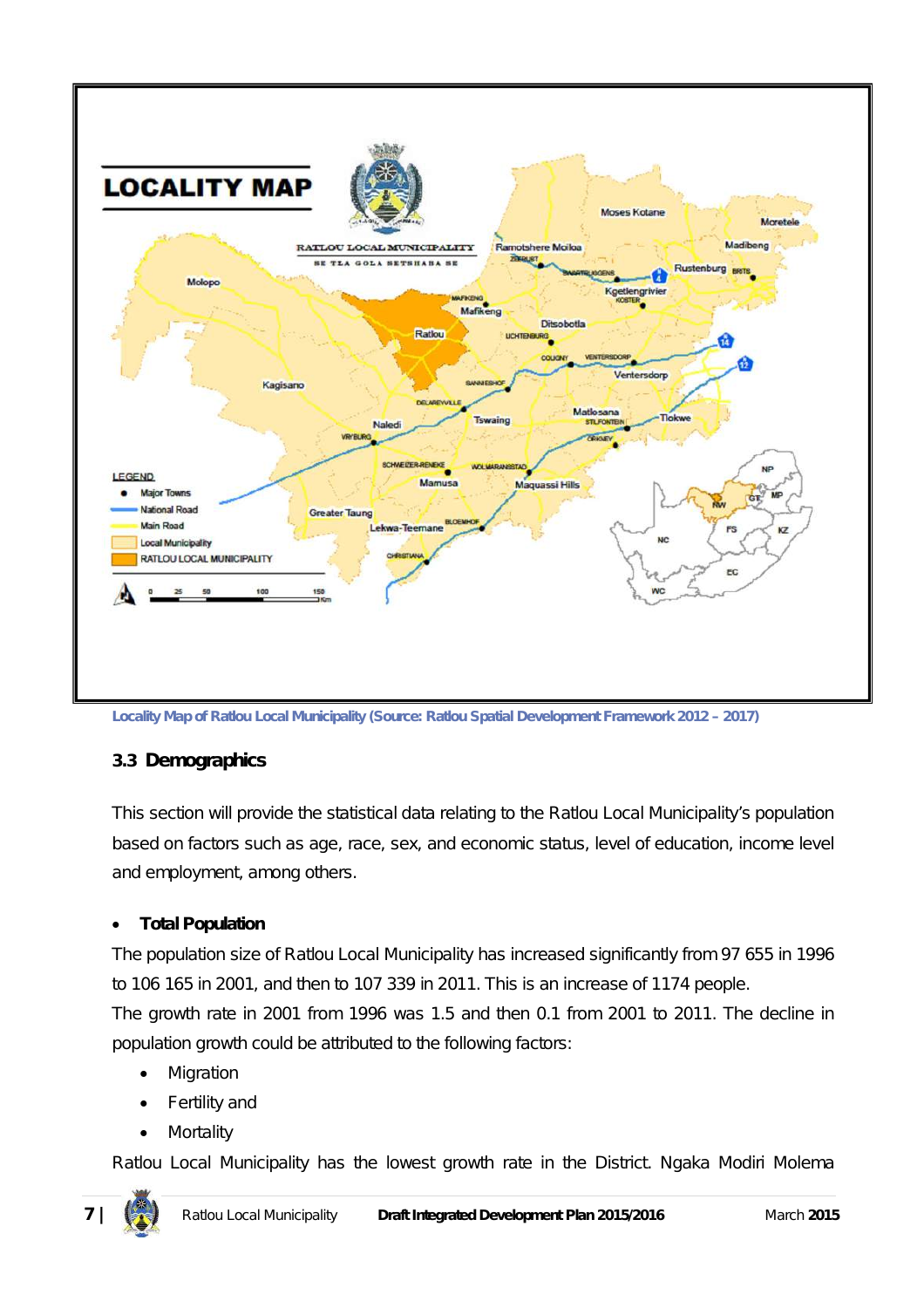District Municipality (NMMDM) population growth stands at 1, a decline from 2 in 2001.

Ratlou 2011 population structure shows that there are more females than males. The sex ratios is 91.6 i.e. 51 310 males compared to 56 029 females. This implies that there are 91 males per 100 females. The sex ratio is the lowest in the district with Ditsobotla Local Municipality at 102 being the highest.



The average age in South Africa according to Census 2011 is 25 years. This is referred to as medium age i.e. anyone between 20 and 29 years old.

# **Household Size**

The 2011 average household size for Ratlou is 4 compared to 3.6 of Ngaka Modiri Molema District Municipality (NMMDM). The average household size has decreased from 5.5 in 1996, 4.6 in 2001 and 4 in 2011. This has also decreased in the District for the years stated. This could be attributed to low fertility rate and out-migration.

| <b>Municipality</b> | <b>Total Population</b> |        |        |        | <b>Total Number of</b><br><b>Household</b> |        | <b>Average Household</b><br><b>Size</b> |      |      |
|---------------------|-------------------------|--------|--------|--------|--------------------------------------------|--------|-----------------------------------------|------|------|
|                     | 1996                    | 2001   | 2011   | 1996   | 2001                                       | 2011   | 1996                                    | 2001 | 2011 |
| DC38:NMMDM          | 691529                  | 748254 | 823546 | 137904 | 180454                                     | 227001 | 5,0                                     | 4,1  | 3,6  |
| NW381: Ratlou       | 98469                   | 105544 | 107339 | 17926  | 23068                                      | 26889  | 5,5                                     | 4,6  | 4,0  |

### **Population Group**

The white population has significantly increased from 381 in 2001 to 802 in 2011. Quite strangely the sex ratio in this group is 128.5 i.e. 451 males compared to 351 females.

The Indian/ Asian population has also shown a significant growth from 28 in 2001 to 227 in

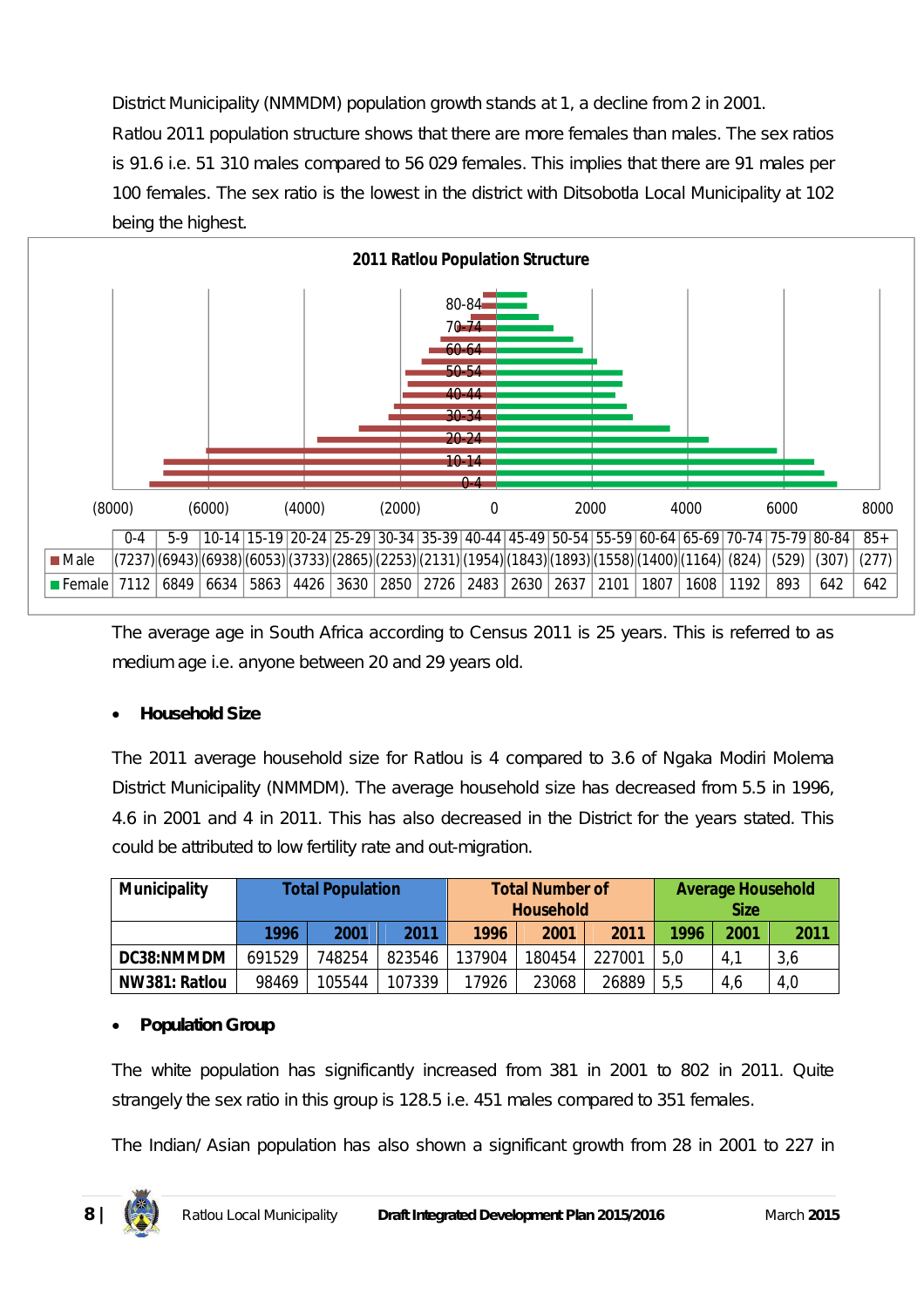2011. The sex ratio is shockingly high with 39 females compared to 188 males. It is not a surprise as the males are mostly merchants.

The coloured population has grown by a small proportion i.e. 735 in 2001 and 750 in 2011. The black population is the predominant group with 105 021 people in 2001 and 105 414 in 2011, an increase of 393 people. The sex ratio is 90.8 i.e. 50 161 males compared to 55 254 females

# **3.4 Household Infrastructure**

# **Housing**

There are three types of housing structures in Ratlou which are distinct as follows:

- Formal Dwelling a structure built according to approved plans, i.e. house on a separate stand, flat or apartment, townhouse, room in a backyard or rooms of flat let elsewhere.
- Informal Dwelling makeshift structure not approved by a local authority and not intended as a permanent dwelling. Typically built with found materials (corrugated iron, cardboard, plastic etc.).
- Traditional dwelling a dwelling made primarily of clay, mud, reeds or other locally available natural materials, this is a general term that includes huts, roundavels etc.

Census 2011 shows that number of formal dwelling units have significantly increased since 1996. This could be attributed to improved income and RDP housing developments that have taken place over the period.

| <b>Municipality</b> | <b>Formal Dwelling</b> |        |        |       | <b>Informal Dwelling</b> |       |       | <b>Traditional Dwelling</b> |      |  |
|---------------------|------------------------|--------|--------|-------|--------------------------|-------|-------|-----------------------------|------|--|
|                     | 1996                   | 2001   | 2011   | 1996  | 2001                     | 2011  | 1996  | 2001                        | 2011 |  |
| <b>DC38:NMMDM</b>   | 113589                 | 148909 | 186493 | 12362 | 19650                    | 28618 | 11396 | 11396                       | 8016 |  |
| NW381: Ratlou       | 14761                  | 19785  | 24122  | 650   | 1162                     | 1413  | 2089  | 2089                        | 953  |  |

The informal dwellings have also increased since 1996 and this could be attributed to demand for housing by young adult who have moved out from their parents' home or have just started their new families.

The traditional dwellings have decreased from 1996 and 2001 to 8016 in 2011. It could be attributed to replacement by RDP units, excision due to natural disasters or human actions influenced by modernity.

400 RDP houses have been built since 2011 and the current municipal housing need is over 2000 housing units.

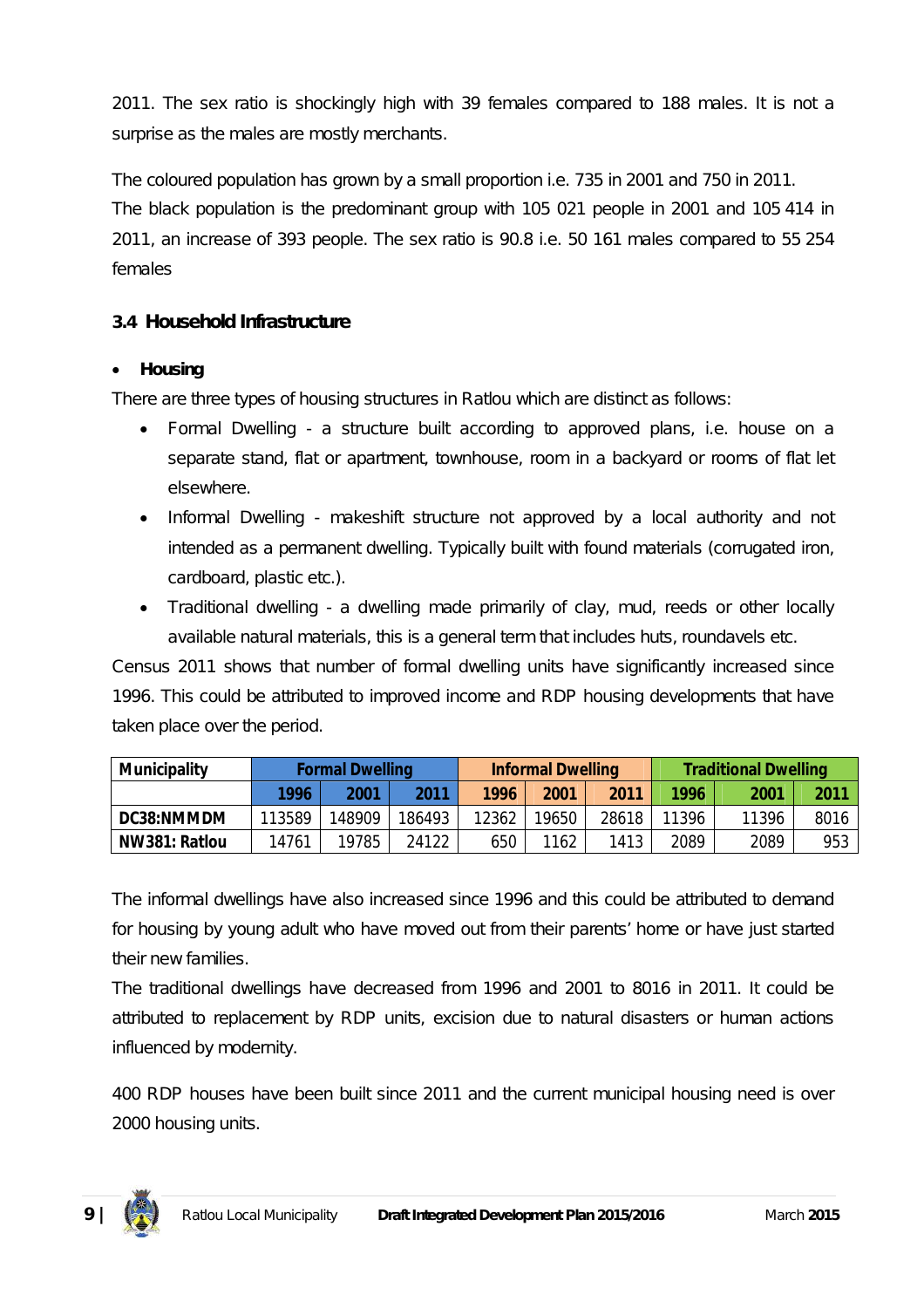# **Portable Water**

The number of households with piped water inside the yard has increased from 2078 in 2001 to 4269 in 2011. This increase could also be part of illegal water connections and also those households who have drilled boreholes.

The households with no piped water outside the yard has increased from 13 597 in 2001 to 19 277 in 2011. This is also as a result of new stands that have been allocated.

| <b>Municipality</b> | <b>Piped Tap Water</b> |       |        |       |       | <b>Piped Tap Outside the Yard</b> | <b>None</b> |       |       |
|---------------------|------------------------|-------|--------|-------|-------|-----------------------------------|-------------|-------|-------|
|                     | 1996                   | 2001  | 2011   | 1996  | 2001  | 2011                              | 1996        | 2001  | 2011  |
| DC38:NMMDM          | 56736                  | 77183 | 116441 | 48014 | 63181 | 78916                             | 27164       | 40089 | 31644 |
| NW381: Ratlou       | 2116                   | 2078  | 4269   | 12573 | 13597 | 19277                             | 2573        | 7393  | 3343  |

Households without access to piped water either inside or outside the yard, has decreased from 7393 in 2001 to 3343 in 2011. The number could have been reduced as a result of new bulk water projects that are being implemented by NMMDM.

# **Sanitation**

The Census 2011 reflects four types of sanitation facilities i.e. flush/chemical toilets, Pit Latrine, Bucket toilet and bush system (none).

The number of households with no toilets facilities for 2011 is 3376 which is alarmingly high compare to 1247 in 1996.

| <b>Municipality</b> |       | <b>Flush/Chemical Toilet</b> |       | <b>Pit Latrine</b> |        | <b>Bucket Toilet</b> |      |      | <b>None</b> |      |       |       |
|---------------------|-------|------------------------------|-------|--------------------|--------|----------------------|------|------|-------------|------|-------|-------|
|                     | 1996  | 2001                         | 2011  | 1996               | 2001   | 2011                 | 1996 | 2001 | 2011        | 1996 | 2001  | 2011  |
| DC38:NMMDM          | 30024 | 52804                        | 72836 | 93515              | 106778 | 130005               | 6145 | 4596 | 2774        | 7544 | 16276 | 17078 |
| NW381: Ratlou       | 205   | 585                          | 1324  | 16338              | 18748  | 21488                | 55   | 57   | 65          | 1247 | 3677  | 3376  |

There are no bucket toilets in the municipal area contrary to Census 2011.

The number of households with pit latrine has been on the rise since 1996 until 2011. This could be attributed to number of VIP toilets (i.e. 978 units built) that were constructed by Ngaka Modiri Molema District Municipality and Department of Human Settlements.

The sanitation backlog is 6179 VIP units.

# **Electricity**

The electricity is categorised under use for lighting, heating and cooking. 22 498 household in 2011 were using electricity for electricity compared to 652 in 1996 and 17 615. This indicates that most household have access to electricity.

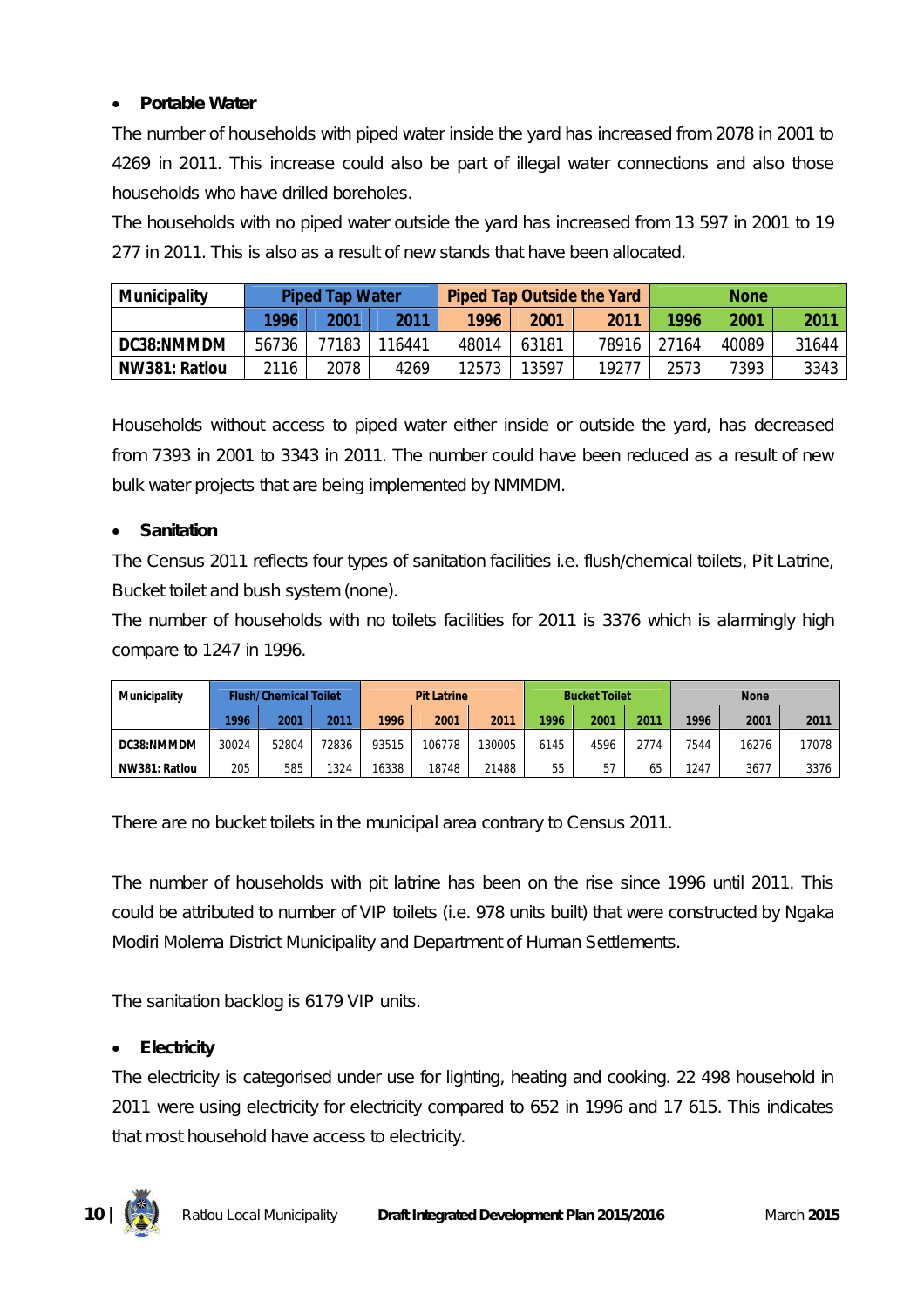| <b>Municipality</b> | Lighting |        |        | <b>Heating</b> |       |        | Cooking |       |        |
|---------------------|----------|--------|--------|----------------|-------|--------|---------|-------|--------|
|                     | 1996     | 2001   | 2011   | 1996           | 2001  | 2011   | 1996    | 2001  | 2011   |
| DC38:NMMDM          | 50415    | 127846 | 182600 | 37907          | 76525 | 125531 | 40044   | 77218 | 155141 |
| NW381: Ratlou       | 652      | 17615  | 22498  | 459            | 5974  | 13095  | 506     | 5831  | 16478  |

The number of household using the same electricity for heating and cooking is 13 095 and 16 478 respectively. The number is lower compared to the one for those households using electricity for lighting. This could be as a result of cost saving attributed to high energy cost.

The electricity backlog is 1288 connections. The municipal Indigent Register has 11 286 households of which 6675 are receiving free basic electricity.

# **Refuse Removal**

Majority of households remain to bury their rubbish or solid waste. This is an environmental concern, especially contamination of underground water as a result of seepage. This would also affect negatively any plans for recycling projects in the near future.

| <b>Municipality</b> | <b>Removed by local</b><br>authority |       |       |       | <b>Communal/Own refuse</b><br>dump |        | No rubbish disposal |       |      |
|---------------------|--------------------------------------|-------|-------|-------|------------------------------------|--------|---------------------|-------|------|
|                     | 1996                                 | 2001  | 2011  | 1996  | 2001                               | 2011   | 1996                | 2001  | 2011 |
|                     |                                      |       |       |       |                                    |        |                     |       | 1398 |
| DC38:NMMDM          | 32373                                | 44013 | 83489 | 93984 | 122063                             | 126676 | 9522                | 14378 | 0.   |
| NW381: Ratlou       | 35                                   | 91    | 350   | 16505 | 21319                              | 23920  | 1170                | 1658  | 2373 |

Community Works Programme (CWP) and Expanded Public Works Programme (EPWP) are being used for community cleaning within the municipal area.

# **3.5 Socio-Economic Profile**

### **Poverty Indicator**

Regarding development, Ratlou Local Municipality has experienced a slight improvement characterised by an increase in the human development index from 0.33 in 2000 to 0.34 in 2010. This improvement is further confirmed by the fact that there was decrease in the number of people leaving below a dollar per day from 11,030 in 2000 to 425 in 2010. Although the graph below indicates that 69% of people in the municipal area were leaving in poverty in 2010, it also indicates a positive trend in that in 2000, this figure stood at 80%.

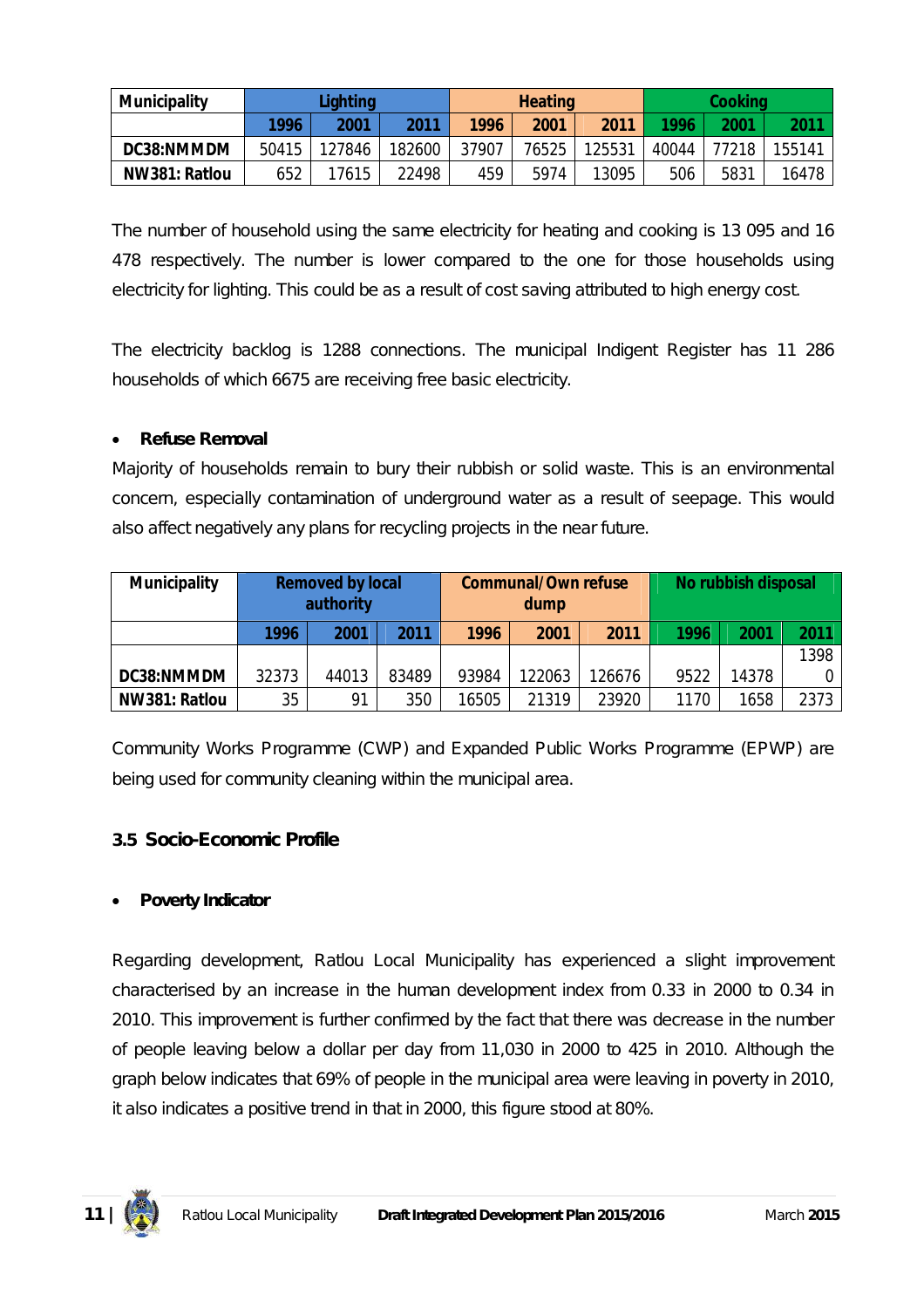The graph below shows an improvement in the life's of the people of Ratlou in that there was an overall decrease of the number of people in poverty from 80% in 2000 to 69% in 2010, an improvement of 11% in a 10 year period.



#### **Graph: Number of people in poverty (Source: Global Insight 2011)**

With regard to the overview poverty, the graph below shows that the number of people leaving in poverty increased from 1996 and peaked at in 2002 to about 85 000 from which it shows a sustained decrease to 69% or 70 000 and still decreasing.



**Graph: Poverty Overview (Source: Global Insight, 2011)**

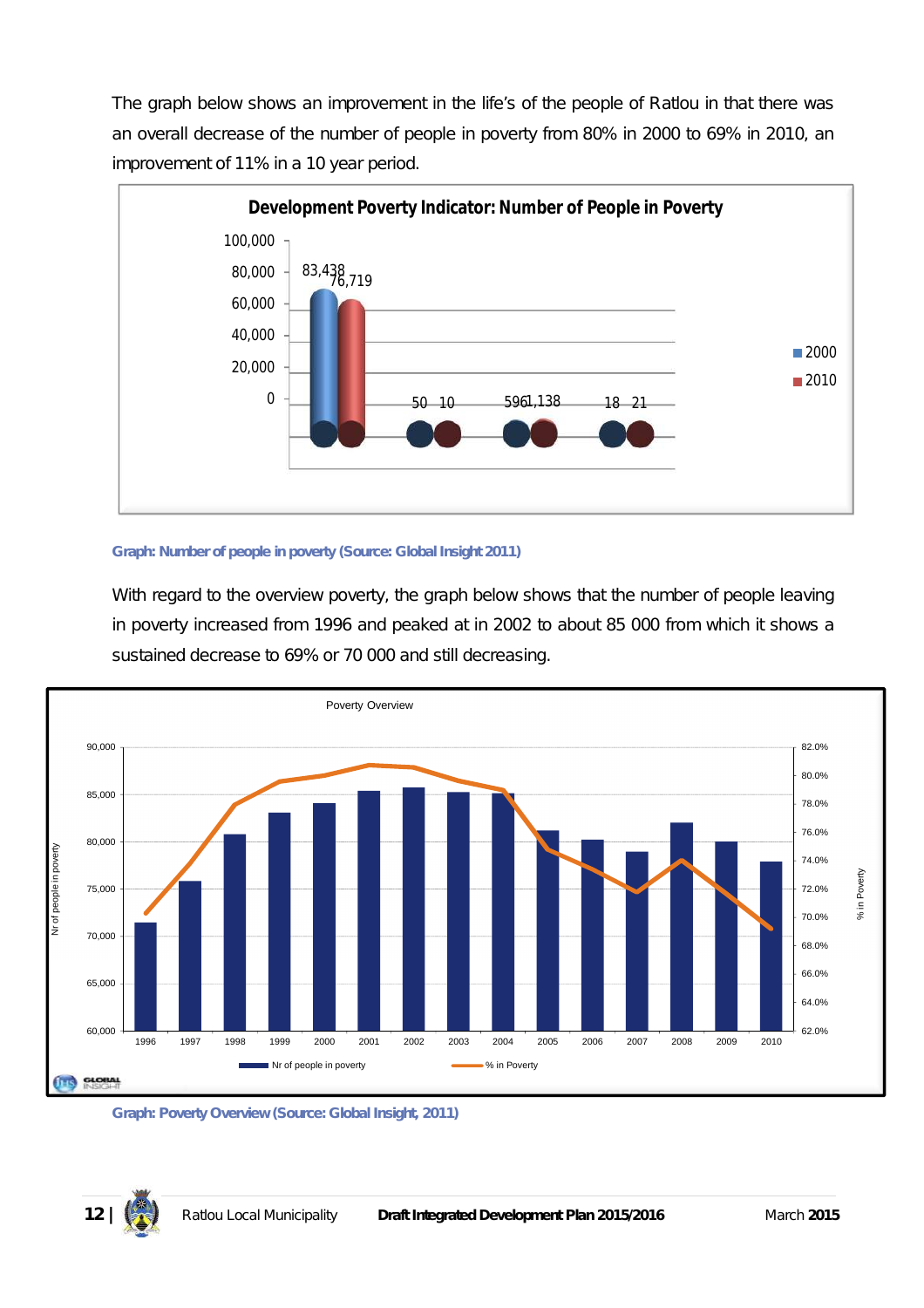# **Education**

The literacy level (no schooling) has improved tremendously from 40.7% in 2001 to 28.9% in 2011, but this figure is small compared to the district average as indicate here below.

| <b>Municipality</b> |      | No Schooling (%) |      | <b>Higher Education (%)</b> | Matric (%) |      |  |
|---------------------|------|------------------|------|-----------------------------|------------|------|--|
|                     | 2001 | 2011             | 2001 | 2011                        | 2001       | 2011 |  |
| DC38:NMMDM          | 27.2 | 17.0             | 5.9  | 8.1                         | 16.5       | 20.7 |  |
| NW381: Ratlou       | 40.7 | 28.9             | 2.0  | ?1                          | 7.0        | 11.2 |  |

The percentage of matriculants has increased by 4.2% over the 10 year period.

#### **Employment**

There are about 8812 people employed and 6885 of those unemployed. 6587 people are categorised as discouraged work-seekers. 35 542 people are classified as not economically active. This number is alarming high.

| <b>Municipality</b> | <b>Unemployment Rate (%)</b> |      | Youth Unemployment Rate 15 - 34 Years (%) |      |  |  |  |
|---------------------|------------------------------|------|-------------------------------------------|------|--|--|--|
|                     | 2001                         | 2011 | 2001                                      | 2011 |  |  |  |
| DC38:NMMDM          | 47.1                         | 33.7 | 58.9                                      | 44.1 |  |  |  |
| NW381: Ratlou       | 61.3                         | 43.9 | 69.9                                      | 52.4 |  |  |  |

The economically active population i.e. ages 15-64 comprises of 53.9% of the total population in 2011 same percentage as that of 2001.

| <b>Official Employment Status (2011)</b> | DC38: Ngaka Modiri Molema | NW381: Ratlou |
|------------------------------------------|---------------------------|---------------|
| Employed                                 | 149,334                   | 8,812         |
| Unemployed                               | 75,973                    | 6,885         |
| Discouraged work-seeker                  | 41,366                    | 6,587         |
| Other not economically active            | 245,495                   | 35,542        |
| Age less than 15 years                   | -                         |               |
| Not applicable                           | 330,531                   | 49,512        |
| <b>Total Population</b>                  | 842,699                   | 107,339       |

There are currently 1240 people employed through the EPWP and CWP programme in the municipality.

### **Tourism**

Figure 21 shows that tourism domestic growth was above 30%in 2002 to 2003, dropped to negative growth between 2005 and 2008 and has since grown to just above 20% in 2010. The figure also shows that despite low and negative growth between 2002 and 2006, international

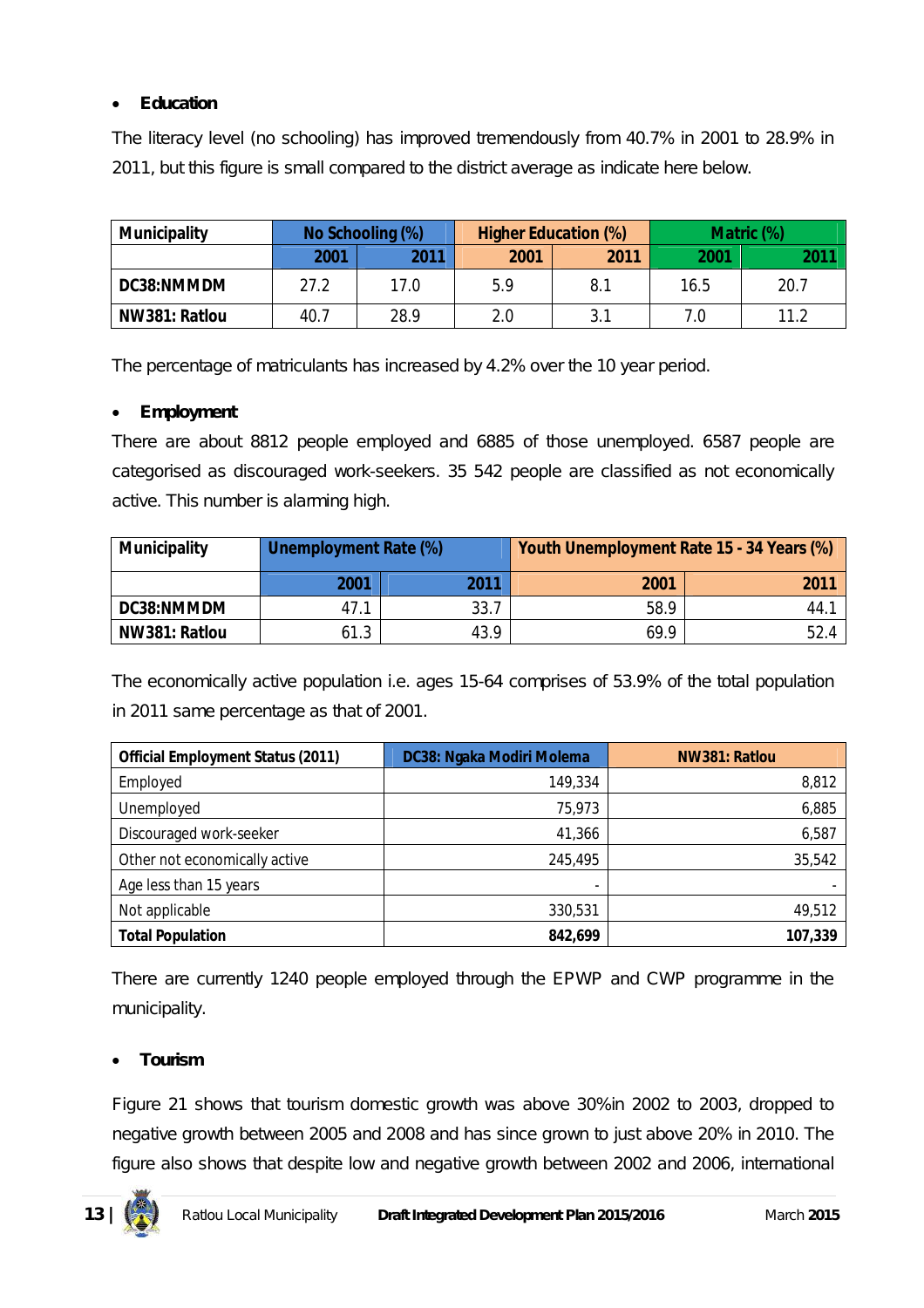tourism showed a healthy and steady growth to match domestic growth at above 20% in 2010. Efforts to promote tourism are clearly bearing fruit but need to be accelerated to surpass early growth of above 30% experienced in 2003.



**Graph: Growth in Tourism (Source: Global Insight 2011)**

#### **Household Income**

The annual household income has increased from R12 426 in 2001 to R32 154 in 2011. It is the lowest in the district and this is consistent to the lower employment rate in Ratlou and the fact that there are no larger industries within the municipal area as compared to the other local municipalities in the district

| <b>Municipality</b>      |       | <b>Household Income (Rands)</b> |
|--------------------------|-------|---------------------------------|
|                          | 2001  | 2011                            |
| DC38:NMMDM               | 25870 | 32154                           |
| NW381: Ratlou            | 12422 | 32154                           |
| NW382: Tswaing           | 22287 | 55829                           |
| NW383: Mafikeng          | 34993 | 81940                           |
| NW384: Ditsobotla        | 27491 | 65613                           |
| NW385: Ramotshere Moilwa | 18273 | 51024                           |

### **HIV/AIDS Profile**

Figure 3, reflecting the HIV/AIDS Profile shows a stabilization of HIV infections between 2008 to 2010 at around 12 000 in the blue legend of the graph but a continued increase in the development of full blown AIDS of between 500 and 550 individuals in the same period as shown by the orange legend of the graph. A test and treatment campaign could help reverse the development of full blown AIDS of infected individuals whilst a continued, sustained prevention programme could maintain and even reduce new infections as reflected in the blue legend of the graph.

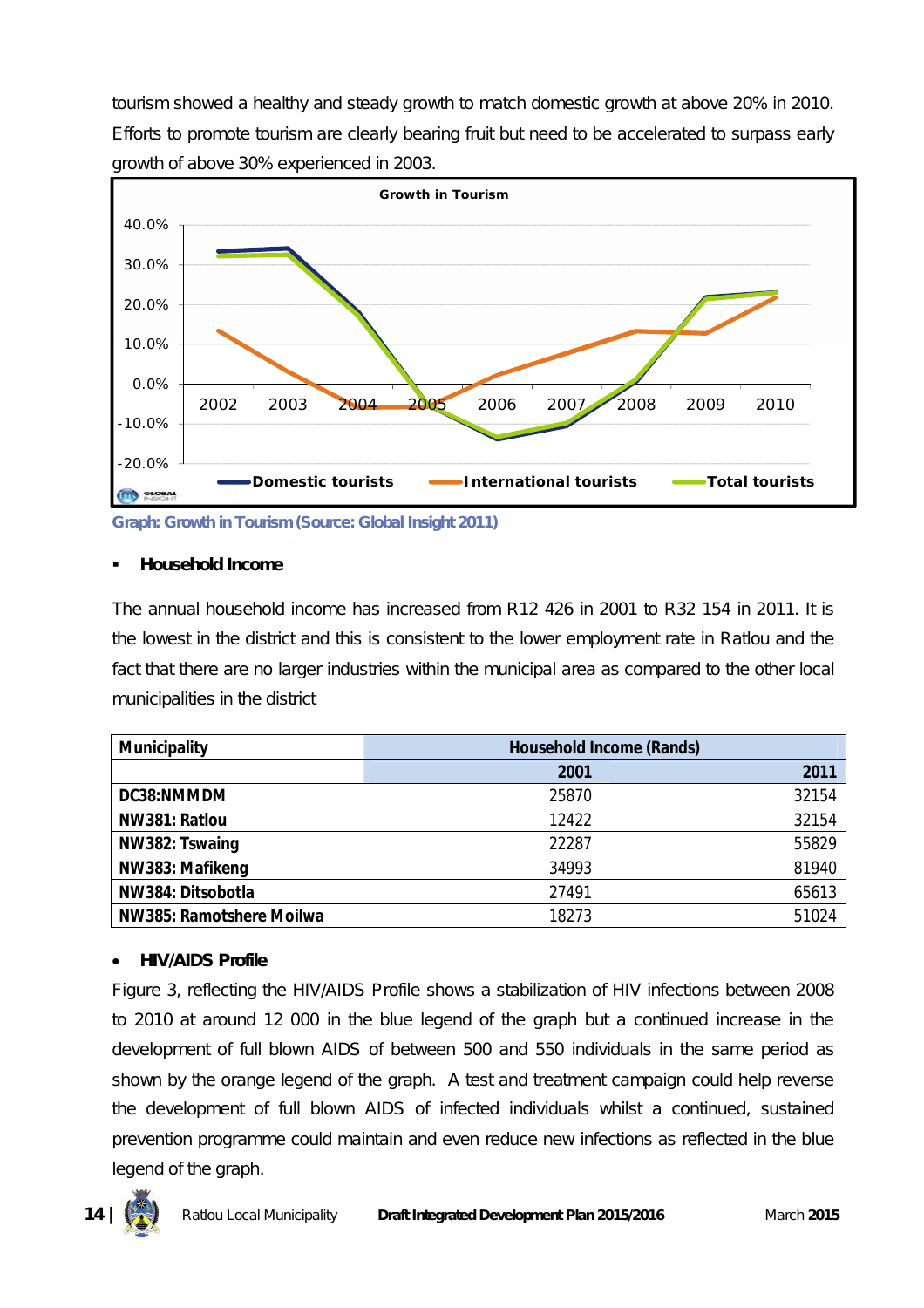

# **3.6 Community Needs per Ward and Village**

This IDP review has been an extensive stakeholder engagement process (mainly through the IDP Representative Forums and War Room meetings) from 28 August 2015 when the Process Plan was adopted until March 2015 leading to the Draft IDP/ Budget adoption. Refer to *Annexure A* for details.

The table below outlines comments and inputs that community members had raised across all sectors during the stakeholder engagement sessions indicated here above. The comments and inputs are also inclusive of those that were made during the development of the 5 year IDP that was adopted on the 14 March 2012.

| <b>WARD</b> | <b>VILLAGES</b>  |           | <b>COMMUNITY NEEDS</b>              |           |                                 |
|-------------|------------------|-----------|-------------------------------------|-----------|---------------------------------|
| 01          | <b>DINGATENG</b> | $\bullet$ | Water Extension to RDP Standard     | $\bullet$ | <b>Internal Roads</b>           |
|             |                  | ٠         | Sanitation (VIP Toilets)            | ٠         | New Early Learning Centre       |
|             |                  | ٠         | <b>RDP Houses</b>                   | ٠         | Borehole & Engine Refurbishment |
|             |                  | ٠         | Middle School<br>٠                  |           | Electrification of Boreholes    |
|             |                  |           | Two Room Clinic<br>٠                |           | <b>Early Learning Centre</b>    |
|             |                  |           | <b>Electricity to New Stands</b>    |           | Establishment/Renovation        |
|             | <b>MAKGORI</b>   | ٠         | <b>Electrification of Boreholes</b> | ٠         | Sanitation at Schools           |
|             |                  | ٠         | Electricity in fills                | ٠         | Renovation of School            |
|             |                  | ٠         | <b>High Mast Lights</b>             | ٠         | Sanitation (VIP Toilets)        |
|             |                  |           | RDP Houses and Emergency/ Disaster  | $\bullet$ | Two Roomed Clinic (Health Post) |
|             |                  |           | Houses                              |           |                                 |

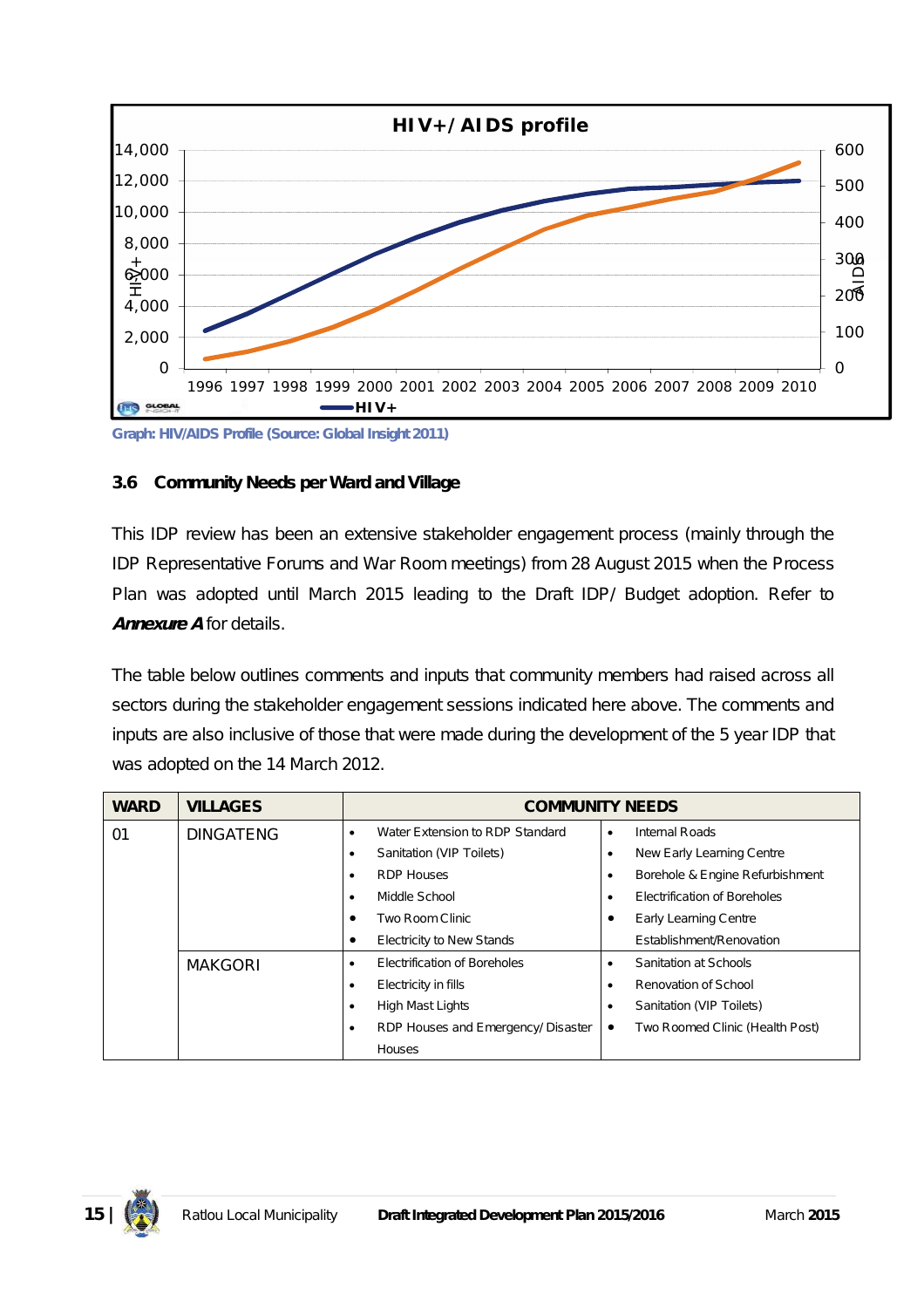| <b>WARD</b> | <b>VILLAGES</b>       | <b>COMMUNITY NEEDS</b>                           |                                                 |  |  |  |  |
|-------------|-----------------------|--------------------------------------------------|-------------------------------------------------|--|--|--|--|
| 01          | <b>MABULE</b>         | Water Shortages & extension to RDP<br>$\bullet$  | Engines & Boreholes<br>$\bullet$                |  |  |  |  |
|             |                       | Standard                                         | Rehabilitation/Maintenance &                    |  |  |  |  |
|             |                       | 24 Hours Service Clinic<br>$\bullet$             | Refurbishment                                   |  |  |  |  |
|             |                       | Renovation of the Middle School<br>$\bullet$     | Maintenance & Tarring of Bray Road<br>$\bullet$ |  |  |  |  |
|             |                       | Electricity infills<br>$\bullet$                 | (D414)                                          |  |  |  |  |
|             |                       | Internal Roads                                   | Network Signal for Radio, TV<br>$\bullet$       |  |  |  |  |
|             |                       | Maintenance of Community Hall<br>$\bullet$       | (Frequency) & Cellular phone                    |  |  |  |  |
|             |                       | Water for Livestock<br>$\bullet$                 |                                                 |  |  |  |  |
|             | <b>MATHATENG</b>      | Renovations of ECDC<br>$\bullet$                 | <b>High Mast Lights</b><br>$\bullet$            |  |  |  |  |
|             |                       | <b>RDP Houses</b><br>$\bullet$                   | Water for Livestock<br>$\bullet$                |  |  |  |  |
|             |                       | Water Upgrading<br>$\bullet$                     | Internal Roads Gravelling<br>$\bullet$          |  |  |  |  |
|             |                       | Two Room Clinic (Health Post)<br>$\bullet$       | LED Projects establishment<br>$\bullet$         |  |  |  |  |
|             |                       | Road-Link from D414<br>$\bullet$                 |                                                 |  |  |  |  |
|             | <b>MASAMANE</b>       | <b>Internal Roads</b><br>$\bullet$               | Network (Communications)<br>$\bullet$           |  |  |  |  |
|             |                       | Crèche<br>$\bullet$                              | Water Extension (and provision of<br>$\bullet$  |  |  |  |  |
|             |                       | RDP & Disaster/ Emergency Houses<br>$\bullet$    | Water Reservoir)                                |  |  |  |  |
|             |                       | Sanitation<br>$\bullet$                          | Road Link: D414 - Z438 (from<br>$\bullet$       |  |  |  |  |
|             |                       | <b>Electricity infills</b><br>$\bullet$          | Masamane to Matloding)                          |  |  |  |  |
|             |                       | High Mast Lights<br>$\bullet$                    |                                                 |  |  |  |  |
|             | <b>TSHIDILAMOLOMO</b> | Tarred road to Dingateng<br>$\bullet$            | Renovation of Marumuloa Middle<br>$\bullet$     |  |  |  |  |
|             |                       | <b>Water Extension</b><br>$\bullet$              | School                                          |  |  |  |  |
|             |                       | Electricity infills<br>$\bullet$                 | <b>Internal Roads</b><br>$\bullet$              |  |  |  |  |
|             |                       | Sanitation (Toilets)<br>$\bullet$                | Water for Livestock<br>$\bullet$                |  |  |  |  |
|             |                       | <b>RDP Houses</b><br>$\bullet$                   | Tarred Road between Tshidilamolomo<br>$\bullet$ |  |  |  |  |
|             |                       | Additional High Mast Lights<br>$\bullet$         | & Matloding                                     |  |  |  |  |
|             |                       | <b>Fire Station</b><br>$\bullet$                 |                                                 |  |  |  |  |
| 02          | <b>MAKGOBISTADT</b>   | Upgrading/ maintenance of internal<br>$\bullet$  | Job Creation through Agricultural<br>$\bullet$  |  |  |  |  |
|             |                       | road                                             | Projects                                        |  |  |  |  |
|             |                       | Provision of water at new stands<br>$\bullet$    | RDP House in the Yards<br>$\bullet$             |  |  |  |  |
|             |                       | Tarring of Z434 Road (Makgobistadt,<br>$\bullet$ | Sanitation (VIP Toilets)<br>$\bullet$           |  |  |  |  |
|             |                       | Loporung to Selosesha)                           | <b>Social Relief Distress</b><br>$\bullet$      |  |  |  |  |
|             |                       | Skills Development                               | Ambulance for Makgobistadt Health<br>$\bullet$  |  |  |  |  |
|             |                       | Electricity infills & extension                  | Centre                                          |  |  |  |  |

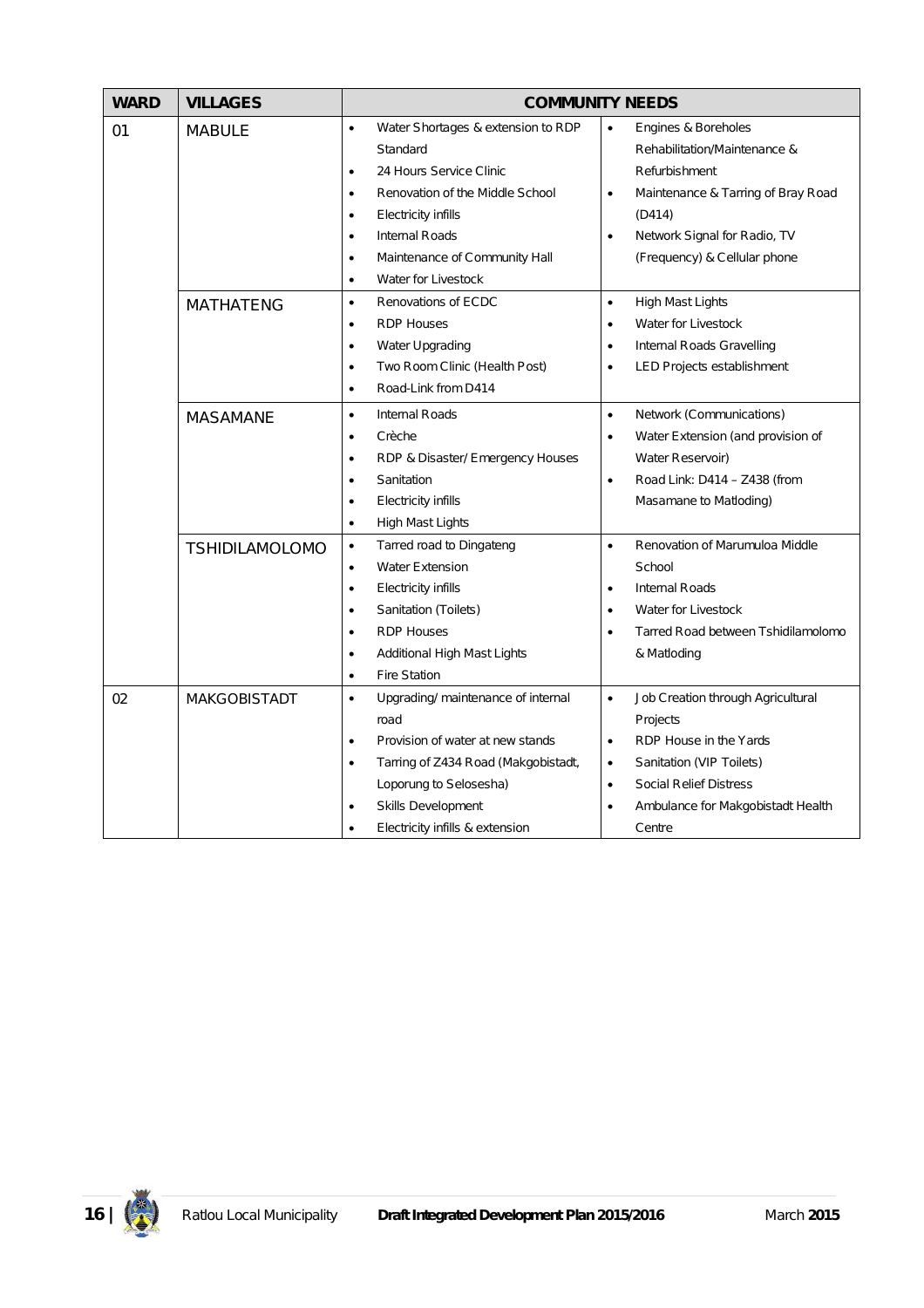| <b>WARD</b> | <b>VILLAGES</b>  | <b>COMMUNITY NEEDS</b>                                                                                                                                                                                                                                                                                                                                |                                                                                                                                                                                                                                                                                                              |  |  |  |  |
|-------------|------------------|-------------------------------------------------------------------------------------------------------------------------------------------------------------------------------------------------------------------------------------------------------------------------------------------------------------------------------------------------------|--------------------------------------------------------------------------------------------------------------------------------------------------------------------------------------------------------------------------------------------------------------------------------------------------------------|--|--|--|--|
| 02          | <b>LOPORUNG</b>  | RDP Houses & Sanitation<br>$\bullet$<br>Learnerships for Matriculants<br>$\bullet$<br>SRD & Telecommunication Tower<br>High rate of unemployment<br>٠<br>High Mast Lights<br>$\bullet$                                                                                                                                                                | Skills Development Centre<br>$\bullet$<br>Water taps in new stands<br>$\bullet$<br>Storm Water Control/ Management<br>$\bullet$<br>Maintenance of Internal Roads<br>$\bullet$                                                                                                                                |  |  |  |  |
|             | <b>DITLOUNG</b>  | <b>RDP Houses</b><br>$\bullet$<br>Water Shortages<br>$\bullet$                                                                                                                                                                                                                                                                                        | Water for Livestock<br>$\bullet$                                                                                                                                                                                                                                                                             |  |  |  |  |
|             | MAEYAEYANE       | Skills Development Centre<br>$\bullet$<br>Scholar & Public Transport from<br>$\bullet$<br>Maeyaeyane to Makgobistadt and<br>Mahikeng                                                                                                                                                                                                                  | <b>RDP Houses</b><br>$\bullet$<br>Electricity extensions & infills Water for<br>٠<br>livestock                                                                                                                                                                                                               |  |  |  |  |
|             | <b>SASANE</b>    | Water for livestock & the community<br>$\bullet$<br>Skills Development Centre<br>$\bullet$<br>Electricity extensions & infills<br>٠                                                                                                                                                                                                                   | <b>Job Creation</b><br>٠<br><b>RDP Houses</b><br>٠                                                                                                                                                                                                                                                           |  |  |  |  |
| 02          | <b>SELOSESHA</b> | Water for livestock & Community<br>$\bullet$<br>Skills Development Centre<br>$\bullet$<br>Job Creation<br>$\bullet$                                                                                                                                                                                                                                   | <b>RDP Houses</b><br>$\bullet$<br>Electricity Extensions & In fills<br>٠                                                                                                                                                                                                                                     |  |  |  |  |
|             | LOGAGANE         | Water crisis for livestock & Community<br>$\bullet$<br>Skills Development Centre<br>$\bullet$<br>Electricity Extensions & Infills<br>٠                                                                                                                                                                                                                | <b>Job Creation</b><br>$\bullet$<br>Internal Roads gravelling<br>٠<br>Clinic<br>٠                                                                                                                                                                                                                            |  |  |  |  |
| 03          | <b>DISANENG</b>  | RDP Houses in the Yards<br>$\bullet$<br>Water Connection in RDP<br>$\bullet$<br>Electricity at RDP<br>$\bullet$<br>Electricity extension & in fills<br>$\bullet$<br>Benefits of crèche<br>$\bullet$<br><b>Internal Roads</b><br>$\bullet$<br><b>Water Extension</b><br>$\bullet$<br>Adjoining Roads from Ditshetlhong to<br>$\bullet$<br>SetIhabaneng | Phase 2 of High Mast Lights<br>٠<br>Rehabilitation of Boreholes<br>٠<br>Maintenance of Windmills<br>٠<br>Water for Livestock<br>٠<br>Speed Humps for Schools<br>٠<br>Foot Bridge - Senobolo & Ditshetlhong<br>٠<br>Electricity at new stands<br>٠<br>Community Hall<br>$\bullet$<br>Speed Humps<br>$\bullet$ |  |  |  |  |

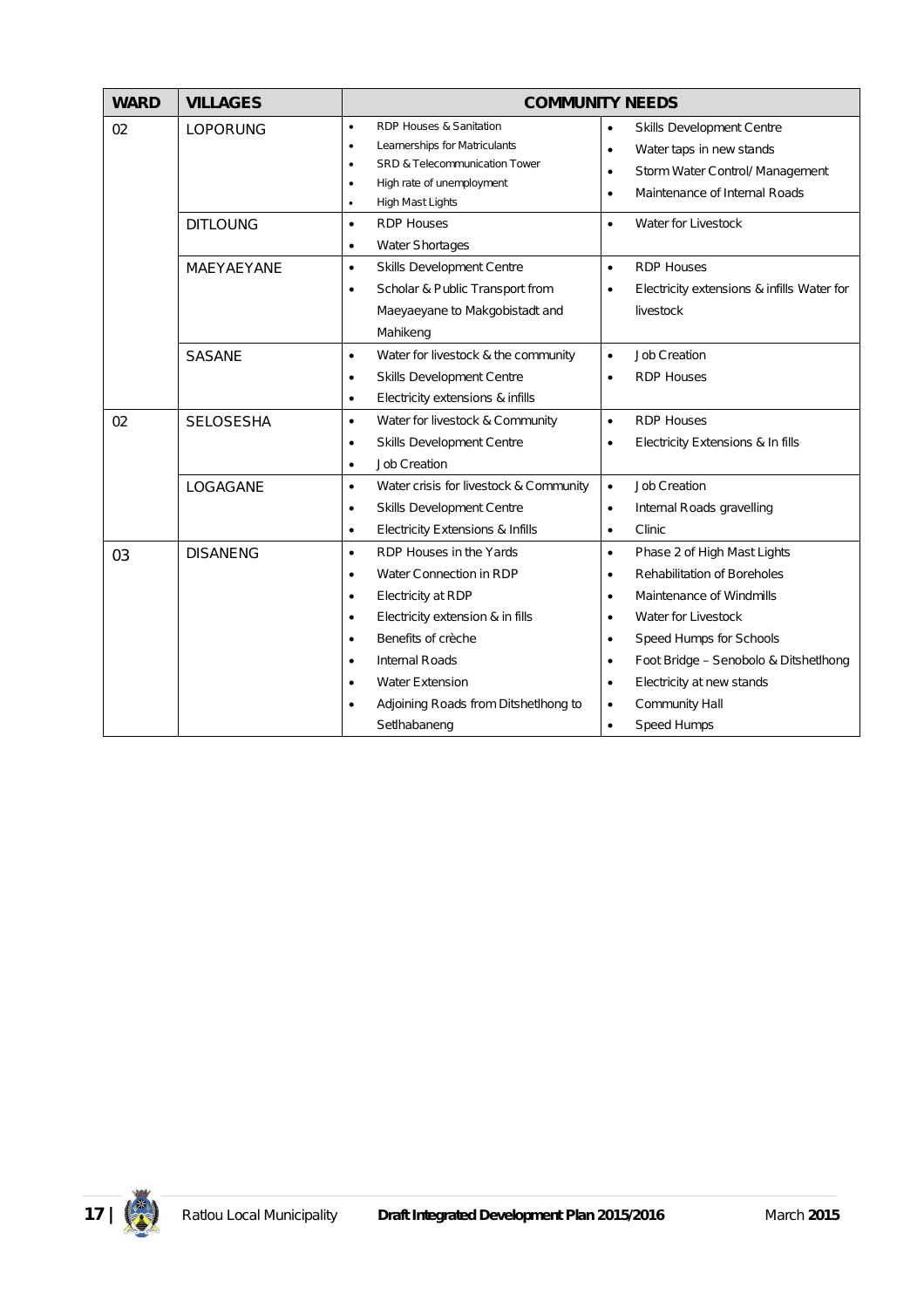| <b>WARD</b> | <b>VILLAGES</b>  | <b>COMMUNITY NEEDS</b>                           |                                                    |  |  |  |  |
|-------------|------------------|--------------------------------------------------|----------------------------------------------------|--|--|--|--|
| 04          | <b>MOSHAWANE</b> | <b>RDP House</b><br>$\bullet$                    | Electricity extension & infills<br>$\bullet$       |  |  |  |  |
|             |                  | Early Learning Centre<br>$\bullet$               | Secondary School<br>$\bullet$                      |  |  |  |  |
|             |                  | Learnership Opportunities<br>$\bullet$           | High Mast Lights<br>$\bullet$                      |  |  |  |  |
|             |                  | <b>LED Projects</b><br>$\bullet$                 | Tarring of road to Tshidilamolomo<br>$\bullet$     |  |  |  |  |
|             |                  | <b>Nurses Homes</b><br>$\bullet$                 |                                                    |  |  |  |  |
|             | LOGAGENG         | Community Library<br>$\bullet$                   | Fencing of cemeteries<br>$\bullet$                 |  |  |  |  |
|             |                  | Skills Development Centre<br>$\bullet$           | Bridge to Game Lodge<br>٠                          |  |  |  |  |
|             |                  | <b>RDP Houses</b><br>$\bullet$                   | Tarring of Tshidilamolomo - Setlagole<br>$\bullet$ |  |  |  |  |
|             |                  | Sport Stadium<br>$\bullet$                       | Road                                               |  |  |  |  |
|             |                  | Maintenance of Internal Roads<br>$\bullet$       | Satellite Fire Station<br>$\bullet$                |  |  |  |  |
|             | <b>MATLODING</b> | Location of SASSA office<br>$\bullet$            | Shortage of water trucks and tanks<br>$\bullet$    |  |  |  |  |
|             |                  | Youth Development projects<br>٠                  | Secondary School<br>٠                              |  |  |  |  |
|             |                  | Sanitation (VIP toiles)<br>$\bullet$             | <b>Nurses Homes</b><br>$\bullet$                   |  |  |  |  |
|             |                  | Electricity extensions & infills<br>$\bullet$    | <b>LED Projects</b><br>$\bullet$                   |  |  |  |  |
|             |                  | High Mast Lights<br>$\bullet$                    | Sports Stadium<br>$\bullet$                        |  |  |  |  |
| 05          | <b>SETLAGOLE</b> | Community Hall<br>$\bullet$                      | Two Room Clinic (Heath Post)<br>$\bullet$          |  |  |  |  |
|             | (GA LETSAPA)     | Maintenance of Internal Roads<br>$\bullet$       | <b>Upgrading of Shopping Complex</b><br>$\bullet$  |  |  |  |  |
|             |                  | <b>Fencing of Cemeteries</b><br>$\bullet$        | <b>RDP Houses</b><br>$\bullet$                     |  |  |  |  |
|             |                  | <b>Water Extension</b><br>$\bullet$              | Satellite Police Station<br>$\bullet$              |  |  |  |  |
|             |                  | Electrification of High Mass Lights<br>$\bullet$ | Renovation of Setlagole Primary<br>٠               |  |  |  |  |
|             |                  | Unsustainable Land allocation by<br>$\bullet$    | School                                             |  |  |  |  |
|             |                  | Chiefs                                           | Electricity extensions & infills at<br>$\bullet$   |  |  |  |  |
|             |                  | Toilets & Water<br>$\bullet$                     | Cemeteries                                         |  |  |  |  |
|             |                  | <b>LED Projects</b><br>$\bullet$                 |                                                    |  |  |  |  |
|             | LOKALENG         | Water to RDP Standard<br>$\bullet$               | Internal Roads to Cemeteries<br>$\bullet$          |  |  |  |  |
|             |                  | Electricity infills<br>$\bullet$                 | Fencing of Cemeteries<br>$\bullet$                 |  |  |  |  |
|             |                  | Sanitation (VIP Toilets)<br>٠                    | Secondary School in Lokaleng<br>٠                  |  |  |  |  |
|             | <b>SETLAGOLE</b> | Gravelling of Internal Roads<br>$\bullet$        | Sanitation (VIP Toilets)<br>$\bullet$              |  |  |  |  |
|             | (NEW STANDS)     | Electricity infills & extensions<br>$\bullet$    | <b>RDP Houses</b>                                  |  |  |  |  |
|             |                  | <b>Construction of Access Roads</b><br>$\bullet$ | Water at RDP Standard<br>$\bullet$                 |  |  |  |  |

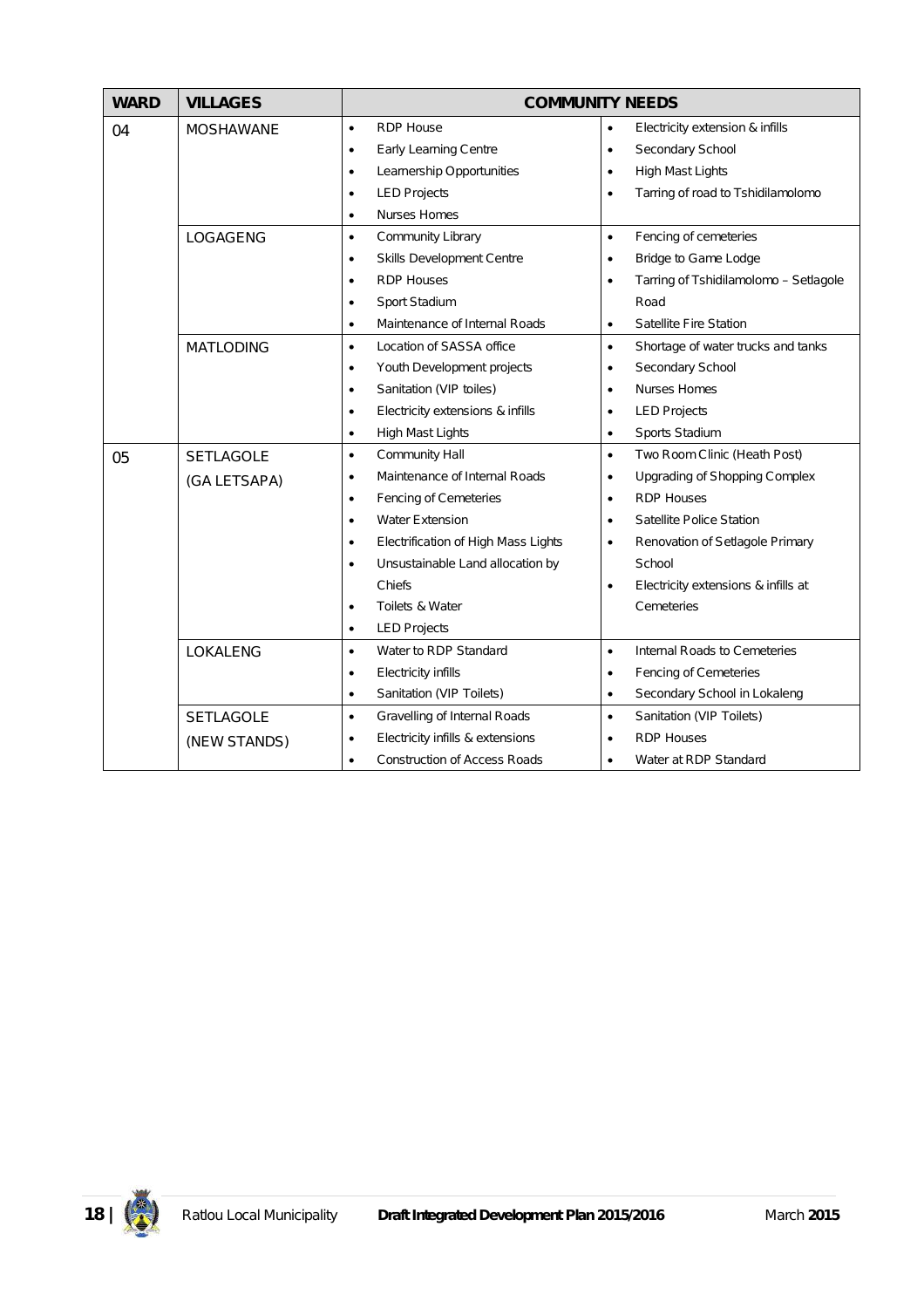| <b>WARD</b> | <b>VILLAGES</b>                                                  | <b>COMMUNITY NEEDS</b>                                                                                                                                                                                                                                                                                                                                              |                                                                                                                                                                                                                                                                                                                                                                                               |  |  |  |  |  |
|-------------|------------------------------------------------------------------|---------------------------------------------------------------------------------------------------------------------------------------------------------------------------------------------------------------------------------------------------------------------------------------------------------------------------------------------------------------------|-----------------------------------------------------------------------------------------------------------------------------------------------------------------------------------------------------------------------------------------------------------------------------------------------------------------------------------------------------------------------------------------------|--|--|--|--|--|
| 06          | <b>MADIBOGO</b><br>(TLHAPING)<br><b>MADIBOGO</b><br>(LOHATLHENG) | Electricity extension at Rasekwalo<br>$\bullet$<br>Section & Infills<br>Water yards connection<br>٠<br><b>Skills Training Centre</b><br>$\bullet$<br>Renovation of SS Ntlhaeng Middle<br>$\bullet$<br>School<br>Water taps to RDP Standard & in the<br>$\bullet$<br>yards<br>Water taps not working<br>$\bullet$<br>Tarred road linking Lohatlheng via<br>$\bullet$ | Gravelling of Internal Roads<br>$\bullet$<br><b>VIP Toilets</b><br>$\bullet$<br>Additional High Mast Lights<br>$\bullet$<br><b>Shopping Centre</b><br>$\bullet$<br>R507 Road to be repaired to National<br>$\bullet$<br>Standards<br>$\bullet$<br><b>VIP Toilets</b><br>Renovation of the Old Clinic<br>$\bullet$<br>Funding of LED Projects<br>$\bullet$<br>Water for Livestock<br>$\bullet$ |  |  |  |  |  |
|             |                                                                  | Utlwanang Barolong High School to<br>Motsitlane Bridge                                                                                                                                                                                                                                                                                                              | <b>Consistent Water Tankering</b><br>$\bullet$<br>Additional High Mast Lights<br>$\bullet$                                                                                                                                                                                                                                                                                                    |  |  |  |  |  |
| 07          | MADIBOGO-PAN                                                     | Water Upgrading to RDP Standard &<br>$\bullet$<br>Livestock Water<br>Water Coupon System be removed<br>$\bullet$<br>Sanitation (VIP Toilets)<br>٠<br><b>RDP Houses</b><br>$\bullet$<br>Electricity Infills & Extension<br>$\bullet$<br>Tarred road (Z482) from Motsitlane to<br>$\bullet$<br>Madibogo Pan<br>Satellite Police Station<br>$\bullet$                  | Sanitation Schools (Madibogopan<br>$\bullet$<br>Primary School)<br>Electrification of High Mast Lights<br>$\bullet$<br>Youth Development Centre<br>$\bullet$<br>Fencing of Cemeteries<br>$\bullet$<br>Provision of Water Tanks<br>$\bullet$<br>Maintenance of Cover Ground &<br>$\bullet$<br>Community Hall                                                                                   |  |  |  |  |  |
|             | <b>DIOLWANE</b>                                                  | 2 Roomed Clinic (Heath Post)<br>$\bullet$<br>SASSA Pay-point Establishment<br>$\bullet$<br>Upgrading of Internal Road<br>$\bullet$                                                                                                                                                                                                                                  | $\bullet$<br>Fencing of Cemeteries at Diolwane<br>Upgrading of Tshepang ECD<br>$\bullet$                                                                                                                                                                                                                                                                                                      |  |  |  |  |  |
| 08          | <b>KRAAIPAN</b><br>(GATHULO)<br><b>KRAAIPAN</b><br>(TLHAKAJENG)  | Water and Sanitation in the clinics,<br>$\bullet$<br>water connections to RDP Standard<br>Foot Bridge between Motlhabane &<br>$\bullet$<br>Aaron Letsapa Primary School<br>Water to RDP Standard<br>$\bullet$<br>Fencing of Cemeteries & Access<br>$\bullet$<br>Roads                                                                                               | $\bullet$<br>Poor Health Care Services (improve<br>Ambulance Response Time)<br>Sanitation (VIP Toilets)<br>$\bullet$<br>Internal Roads to Cemeteries<br>$\bullet$<br>Combat Crime<br>$\bullet$<br>Maintenance of Access Roads<br>$\bullet$                                                                                                                                                    |  |  |  |  |  |

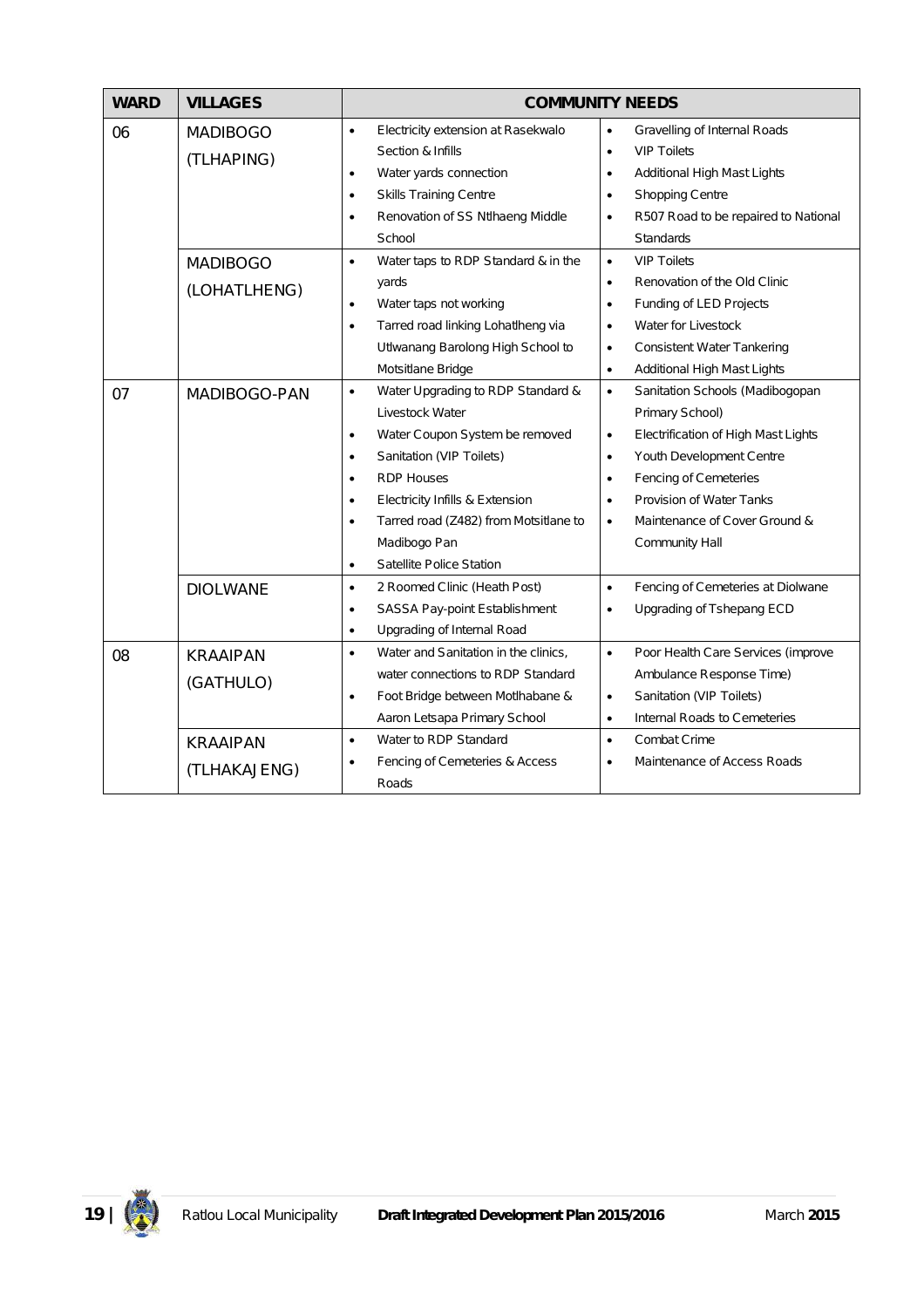| <b>WARD</b> | <b>VILLAGES</b>                                                  | <b>COMMUNITY NEEDS</b>                                                                                                                                                                                                                                                                                                                                                                            |                                                                                                                                                                                                                                                                                                                                                |  |  |  |  |
|-------------|------------------------------------------------------------------|---------------------------------------------------------------------------------------------------------------------------------------------------------------------------------------------------------------------------------------------------------------------------------------------------------------------------------------------------------------------------------------------------|------------------------------------------------------------------------------------------------------------------------------------------------------------------------------------------------------------------------------------------------------------------------------------------------------------------------------------------------|--|--|--|--|
| 09          | <b>MOTSITLANE</b><br>(MADIBOGO)<br><b>GARELENG</b><br>(MADIBOGO) | Implementation of Water By-Laws for<br>$\bullet$<br>illegal Connections<br>Provision of Water Tanks<br>$\bullet$<br>Electrification of High Mast Lights<br>$\bullet$<br>Youth Development Centre<br>$\bullet$<br>Community Hall<br>$\bullet$<br>Library<br>$\bullet$<br>Water extension to RDP Standard &<br>$\bullet$<br><b>New Stands</b><br>Electricity Extension to New Stands &<br>$\bullet$ | Tar Road from Motsitlane to Madibogo<br>$\bullet$<br>Pan<br><b>EPWP/CWP Programme</b><br>٠<br>Foot Bridge between Gareleng &<br>$\bullet$<br>Dikgatlong (Madibogo High School)<br>Sanitation (VIP Toilets)<br>$\bullet$<br>Youth Development Centre<br>٠<br>Roads Maintenance & Culverts on<br>$\bullet$<br>road linking Ramabesa and Gareleng |  |  |  |  |
| 10          | <b>MAREETSANE</b>                                                | <b>Infills</b><br><b>Water Extension</b><br>$\bullet$<br><b>LED</b> projects<br>$\bullet$<br><b>RDP Houses</b><br>$\bullet$<br>Internal roads & upgrading of existing<br>$\bullet$<br>ones.                                                                                                                                                                                                       | Sanitation (VIP)<br>$\bullet$<br>Funding to Home Based Care Centres<br>$\bullet$<br>Taxi Rank<br>٠<br>Agricultural Workshops<br>٠<br><b>Educational Bursaries</b><br>$\bullet$                                                                                                                                                                 |  |  |  |  |
| 11          | <b>KRAAIPAN</b>                                                  | Water Extension to RDP Standard<br>$\bullet$<br>Construction of gravel roads &<br>$\bullet$<br>Maintenance<br>Kraaipan Bridge<br>$\bullet$<br>Sanitation (VIP Toilets)<br>$\bullet$<br>Link Road (Madibogo, Kraaipan to<br>$\bullet$<br>Mareetsane)<br>Link Road (Kraaipan - Thutlwane)<br>$\bullet$<br>Speed Humps<br>$\bullet$                                                                  | <b>Home Based Cares</b><br>$\bullet$<br>Business plan workshop<br>٠<br>Agricultural workshops & Funding<br>$\bullet$<br>Boreholes refurbishment for Livestock<br>$\bullet$<br>Water<br>Rehabilitation of dams<br>$\bullet$<br><b>Bakery Establishment</b><br>٠<br>Establishment of Rooidam Community<br>٠<br>Park                              |  |  |  |  |
| 12          | <b>MADIBOGO</b><br>(MOROLONG)<br><b>DIKGATLHONG</b>              | Community Hall<br>$\bullet$<br>Speed humps for road R507<br>$\bullet$<br>Foot Bridge between Morolong and<br>$\bullet$<br>Dikgatlhong<br>Two Roomed clinic<br>$\bullet$<br>Fully functional Bank<br>Additional High Mast Lights<br>$\bullet$<br><b>RDP Houses</b><br>$\bullet$                                                                                                                    | Water Extension to RDP Standard and<br>$\bullet$<br>eradicate water shortages<br>Resources in the Library<br>$\bullet$<br>Sanitation (VIP Toilets)<br>$\bullet$<br>Sanitation (VIP Toilets)<br>$\bullet$<br>Foot Bridge between Dikgatlhong &<br>Phahameng                                                                                     |  |  |  |  |
|             | LENGANENG<br><b>SELOJA</b>                                       | <b>High Mast Lights Additions</b><br>$\bullet$<br>Water extension to RDP Standard<br>$\bullet$<br>New School next to RDP Houses<br>$\bullet$<br>Water extension to RDP Standard<br>$\bullet$<br>High Mast Lights<br>$\bullet$<br>Sanitation (VIP Toilets)<br>$\bullet$                                                                                                                            | Scholar Transport to High Schools<br>$\bullet$<br>Sanitation (VIP Toilets)<br>٠<br><b>RDP Houses</b><br>$\bullet$<br>Speed Humps on the District Tarred<br>٠<br>Road                                                                                                                                                                           |  |  |  |  |

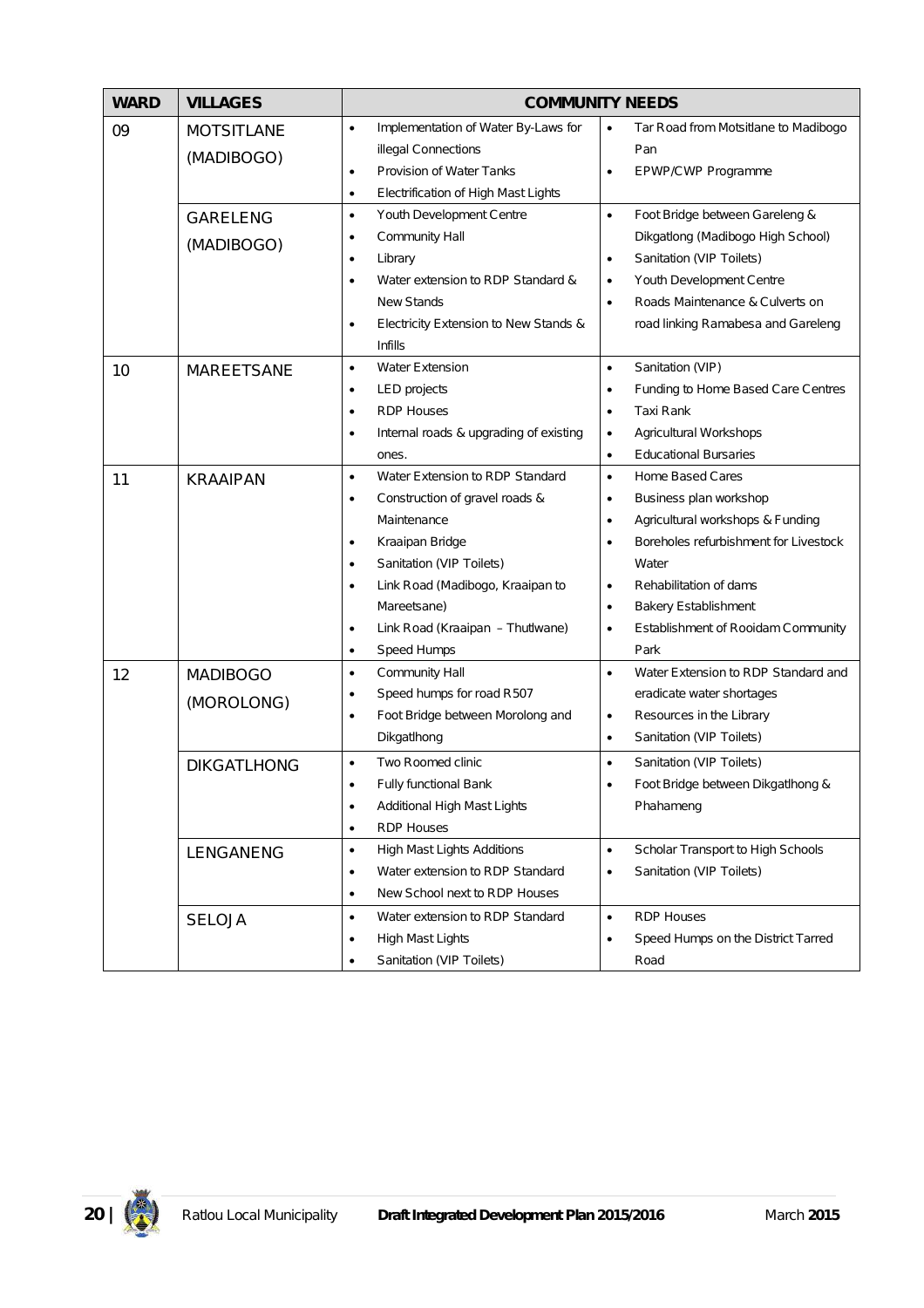| <b>WARD</b> | <b>VILLAGES</b>    | <b>COMMUNITY NEEDS</b>                            |                                                      |  |  |  |  |
|-------------|--------------------|---------------------------------------------------|------------------------------------------------------|--|--|--|--|
| 13          | THUTLHWANE         | Gravelling of internal roads<br>$\bullet$         | <b>LED Projects Support</b><br>$\bullet$             |  |  |  |  |
|             |                    | Upgrading of Water Reservoir<br>$\bullet$         | Two Roomed Clinic<br>$\bullet$                       |  |  |  |  |
|             |                    | Water Extension to RDP Standard<br>$\bullet$      | Unfair recruitment<br>$\bullet$                      |  |  |  |  |
|             |                    | <b>RDP</b> houses<br>$\bullet$                    | Fencing of Cemeteries<br>$\bullet$                   |  |  |  |  |
|             |                    | Rehabilitation of the Dam<br>$\bullet$            | New High School<br>$\bullet$                         |  |  |  |  |
|             |                    | Land Claims finalisation<br>$\bullet$             | Livestock Handling Facility<br>$\bullet$             |  |  |  |  |
|             |                    | Internal roads<br>$\bullet$                       | Electrification of 2 Boreholes<br>$\bullet$          |  |  |  |  |
|             |                    | SetIhwatIhwe Bridge<br>$\bullet$                  | High Mast Lights Additions<br>$\bullet$              |  |  |  |  |
|             |                    | Sanitation (VIP Toilets)<br>$\bullet$             | Paved Road (Z401): Thutlwane &<br>$\bullet$          |  |  |  |  |
|             |                    |                                                   | SetIhwatIhwe                                         |  |  |  |  |
|             | <b>RAMABESA</b>    | Bridge between Gareleng &<br>$\bullet$            | Scholar Transport to High Schools<br>$\bullet$       |  |  |  |  |
|             |                    | Ramabesa                                          | Electricity Extension & Infills<br>$\bullet$         |  |  |  |  |
|             |                    | Adjoining road between Ramabesa &<br>$\bullet$    | <b>Construction of Internal Roads</b>                |  |  |  |  |
|             |                    | SetIhwatIhwe                                      |                                                      |  |  |  |  |
|             | <b>SETLWATLHWE</b> | <b>RDP Houses</b><br>$\bullet$                    | Internal Roads Gravelling/Maintenance<br>$\bullet$   |  |  |  |  |
|             |                    | New Bridge<br>$\bullet$                           | Windmills refurbishment<br>$\bullet$                 |  |  |  |  |
|             |                    | Sanitation (VIP Toilets)<br>$\bullet$             | Rehabilitation of the Dam<br>$\bullet$               |  |  |  |  |
|             |                    | Adjoining road between SetIhwatIhwe<br>$\bullet$  | <b>Electricity Extension</b><br>$\bullet$            |  |  |  |  |
|             |                    | and Ramabesa                                      | Fencing of Cemeteries<br>$\bullet$                   |  |  |  |  |
| 14          | <b>SETLAGOLE</b>   | Water Extension - Running Taps<br>$\bullet$       | <b>Job Creation</b><br>$\bullet$                     |  |  |  |  |
|             | (GA MOKOTO,        | Maintenance of Internal Roads<br>$\bullet$        | LED Projects (Funding, Registrations &<br>$\bullet$  |  |  |  |  |
|             |                    | Sanitation (VIP Toilets)<br>$\bullet$             | Establishment)                                       |  |  |  |  |
|             | KGOTHU, RDP &      | RDP Houses in the Yards<br>$\bullet$              | Youth Development Outreach (Youth<br>$\bullet$       |  |  |  |  |
|             | <b>NEW STANDS)</b> | Community Hall<br>$\bullet$                       | Development Office)                                  |  |  |  |  |
|             |                    | Electrification of High Mast Lights<br>$\bullet$  | Sport Facilities Accessibility by all<br>$\bullet$   |  |  |  |  |
|             |                    | Electricity infills & extensions<br>$\bullet$     | members of the community                             |  |  |  |  |
|             |                    | Learnership, Bursaries & Internships<br>$\bullet$ | Youth Centre<br>$\bullet$                            |  |  |  |  |
|             |                    | Opportunities                                     | Construction of Police Station close to<br>$\bullet$ |  |  |  |  |
|             |                    |                                                   | the Community                                        |  |  |  |  |

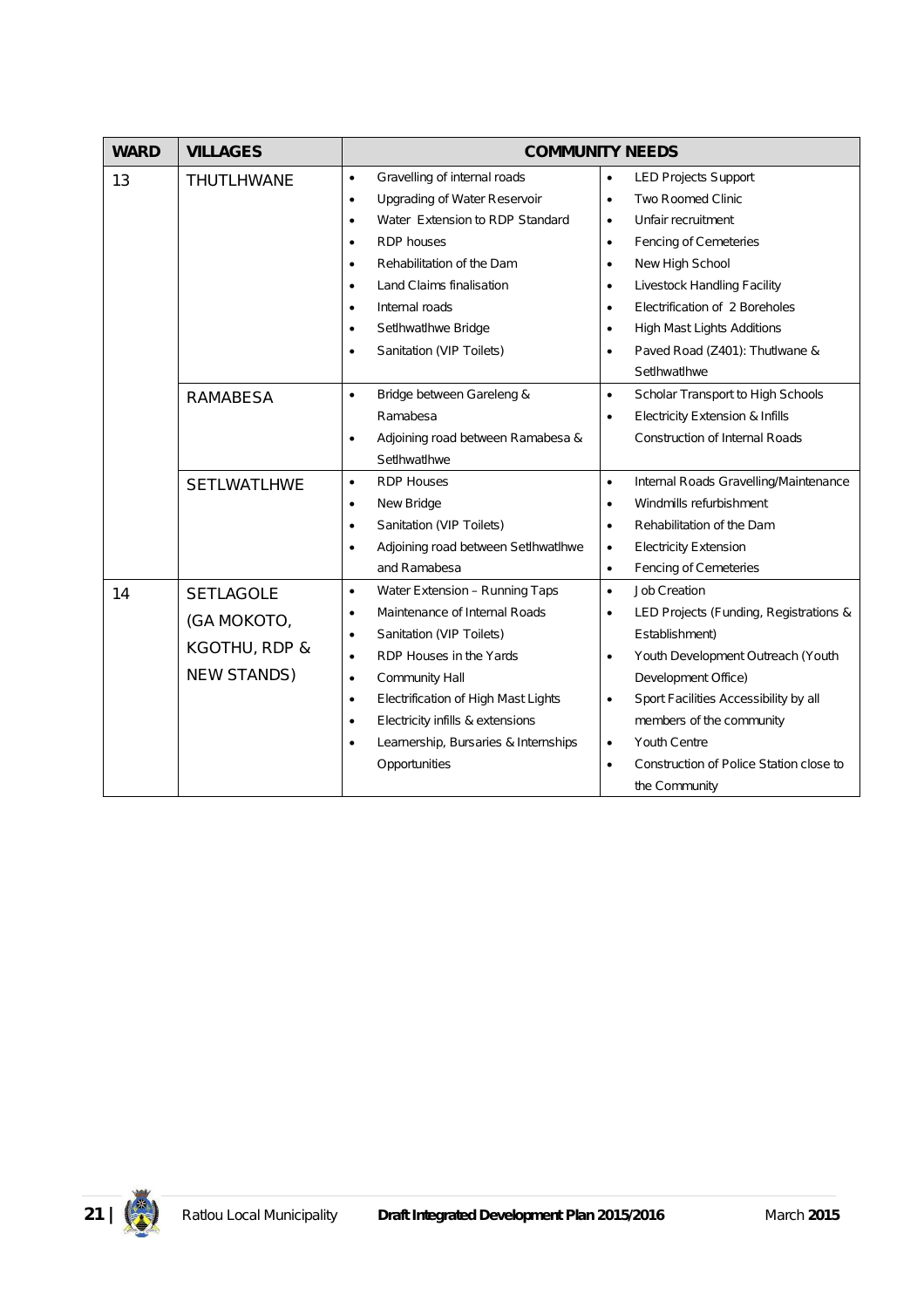# **4. INTERNAL STRUCTURES OF THE MUNICIPALITY**

### **4.1 Council**

The Council has 28 Councillors (14 Proportional Representation (PR) Councillors and 14 Ward Councillors). The Speaker is the Chairperson of Council. The party-political representation of Councillors is reflected in the table below:

| <b>Political Party</b>                   | <b>Number of Councillors</b> | <b>Gender Distribution</b> |        |  |
|------------------------------------------|------------------------------|----------------------------|--------|--|
|                                          |                              | <b>Male</b>                | Female |  |
| African National Congress (ANC)          | 22                           | 8                          | 14     |  |
| Congress of the People (COPE)            |                              |                            |        |  |
| Democratic Alliance (DA)                 |                              |                            |        |  |
| United Christian Democratic Party (UCDP) |                              |                            |        |  |
| TOTAL                                    | 28                           | 10                         | 18     |  |

**Party Political Representation (Source: www.elections.org.za, 2015)**

The municipality had 48 231 voters registered for the provincial and national government elections that were held on the 7 May 2014.

# **4.2 Political Leadership**

### **Executive Committee**

The Mayor is the chairperson of the Executive Committees which comprises of chairpersons of the five portfolios (Section 79 Committees (Municipal Structures Act 117, 1998)). Section 79 Committees are responsible for monitoring service delivery and they report to Council.

| <b>Position</b>            | <b>Incumbent</b>         | <b>Function</b>                                             |  |
|----------------------------|--------------------------|-------------------------------------------------------------|--|
| <b>Mayor</b>               | Cllr P. V. Mance         | Chairperson of the Executive Committee                      |  |
|                            |                          | Responsible for the political direction of the municipality |  |
|                            |                          | Accounts to council                                         |  |
| <b>Executive Committee</b> | Same as Chairpersons of  | Identify the needs of the municipality                      |  |
|                            | the Portfolio Committees | Review and evaluate those needs in order of priority        |  |
|                            |                          | Recommends strategies, programme and services to            |  |
|                            |                          | address the needs                                           |  |
| <b>Speaker</b>             | Cllr M. R. Mongala       | Presides over Council meetings                              |  |
|                            |                          | Ensuring that Council meets quarterly                       |  |
|                            |                          | Must maintain order during meeting                          |  |
|                            |                          | Ensures adherence to council rules                          |  |

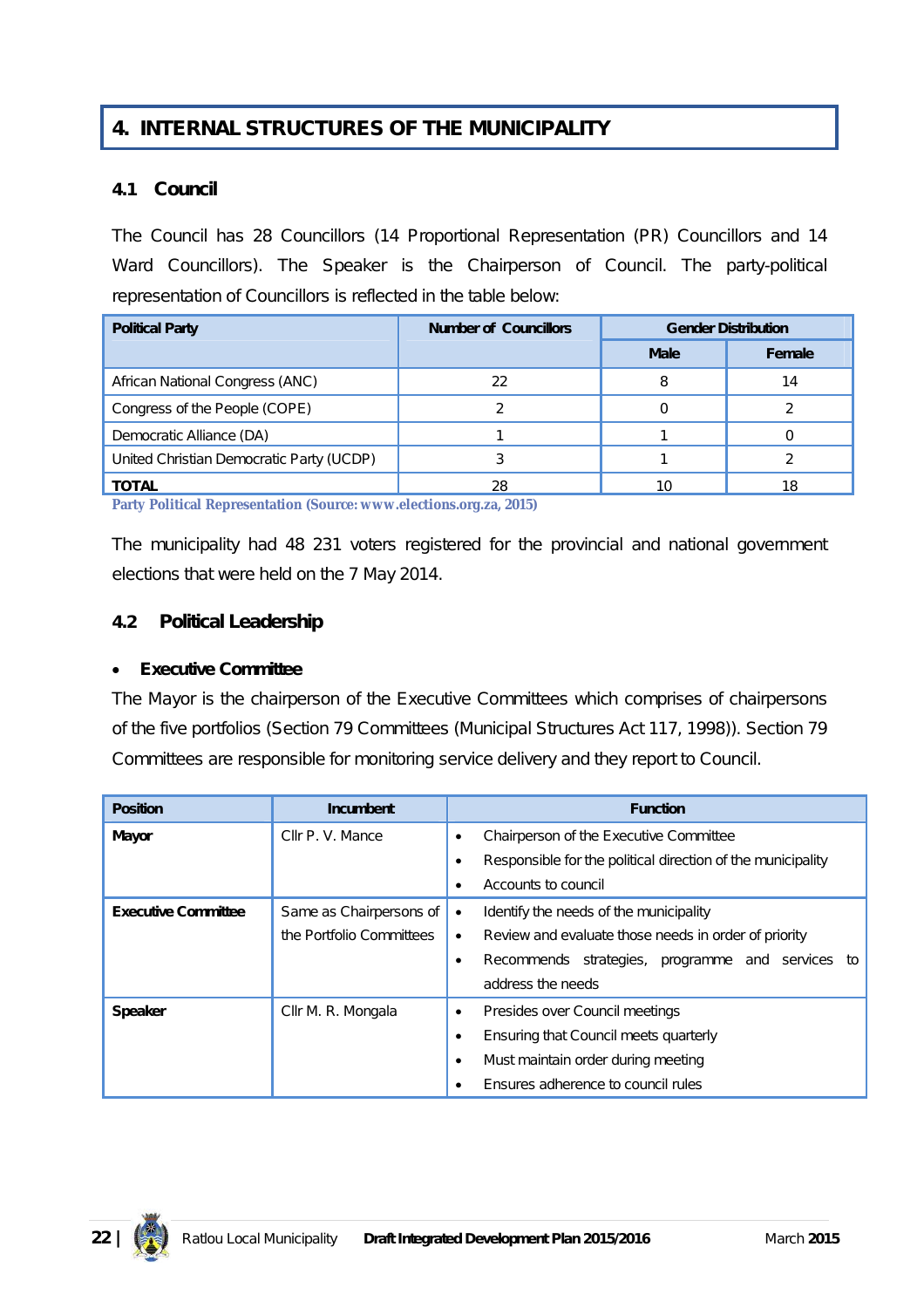The portfolio committees are depicted in the table below:

| <b>Portfolio Committee</b>                                                   | Chairperson       |
|------------------------------------------------------------------------------|-------------------|
| <b>Corporate Services (Corporate Services Directorate)</b>                   | Cllr V Shomolekae |
| <b>Community Services and Public Safety (Community Services Directorate)</b> | Cllr M Khumalo    |
| LED and Agriculture (Town Planning & Development Directorate)                | Cllr M Bank       |
| <b>Technical Services (Technical Services Directorate)</b>                   | Cllr A Matebele   |
| <b>Budget and Treasury (Budget &amp; Treasury Office Directorate)</b>        | Cllr P Mokgosi    |

Standing Committees (Section 80 of the Municipal Structures Act No. 117 of 1998) are permanent Council committees which are responsible for holding Council accountable in terms of its decisions and operations. The committees are chaired by councillors who are not members of the Executive Committee. Ratlou Local municipality has the following standing committees:

| <b>Name</b>                                |  | <b>Functions</b>                                        |  |
|--------------------------------------------|--|---------------------------------------------------------|--|
| <b>Rules Committee</b>                     |  | Develops and approves rules for the proceedings         |  |
|                                            |  | Determines focus areas to capacitate Councillors        |  |
|                                            |  | Allocates members to various committees                 |  |
| <b>Municipal Public Accounts Committee</b> |  | Provides political oversight over financial management, |  |
|                                            |  | accounts and overall performance                        |  |

The municipality has also an Audit Committee which is established in terms of Section 166 (1) of Municipal Finance Management Act, 2003 (Act No. 56 of 2003).

| <b>Name</b>            | <b>Functions (MFMA Section 166 (2))</b>                |                                                             |  |
|------------------------|--------------------------------------------------------|-------------------------------------------------------------|--|
| <b>Audit Committee</b> | Advise the municipal council and administration of the |                                                             |  |
|                        | municipality                                           |                                                             |  |
|                        |                                                        | Respond to the council on any issues raised by the          |  |
|                        |                                                        | Auditor-General in the audit report                         |  |
|                        |                                                        | Carry out such investigations into the financial affairs of |  |
|                        |                                                        | the municipality                                            |  |
|                        |                                                        | Perform such other functions as may be prescribed           |  |

### **4.3 Municipal Administration**

The Municipal Manager is responsible for the overall management of the municipality. The administrative wing of the municipality is made up of 6 departments, including the Office of the Municipal Manager.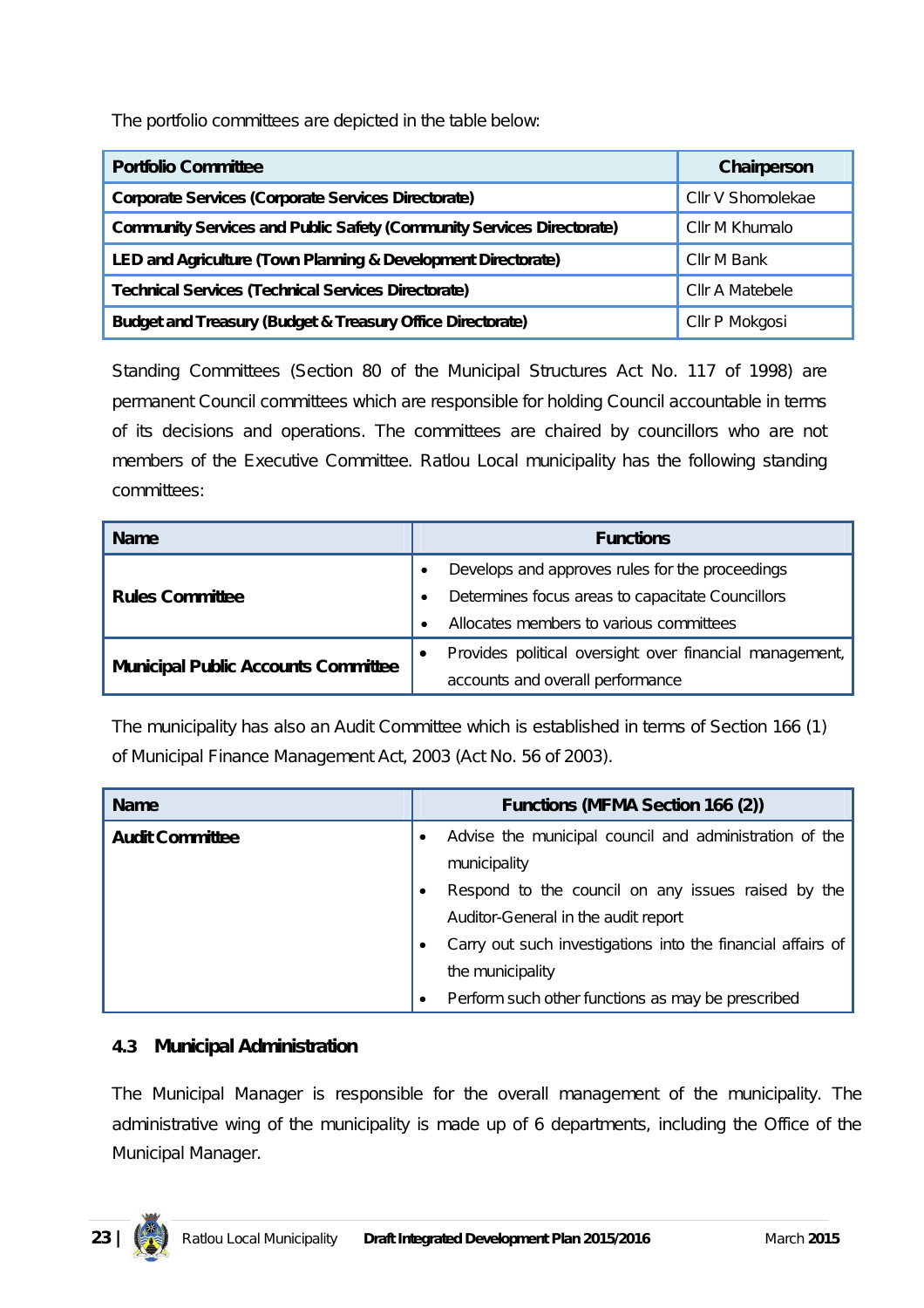The departments and their functions are contained in the table below:

| <b>Department</b> | <b>Office of the Municipal Manager</b>                                                                                                                                                                                                    |                                                                                                                                                                                                                                      |  |  |
|-------------------|-------------------------------------------------------------------------------------------------------------------------------------------------------------------------------------------------------------------------------------------|--------------------------------------------------------------------------------------------------------------------------------------------------------------------------------------------------------------------------------------|--|--|
| Functions         | Internal Audit,<br>$\bullet$<br>PMS, Information Technology,<br>٠<br>Communication & Public Participation,<br>$\bullet$<br>Support to Office of the Speaker and Support to Office of the Mayor                                            |                                                                                                                                                                                                                                      |  |  |
| Department        | <b>Corporate Support Services</b>                                                                                                                                                                                                         | <b>Budget and Treasury</b>                                                                                                                                                                                                           |  |  |
| <b>Functions</b>  | Revenue and Expenditure Services<br>$\bullet$<br>Financial management and Budgetary<br>$\bullet$<br><b>Services</b><br>Supply Chain Management Services<br>٠                                                                              |                                                                                                                                                                                                                                      |  |  |
| <b>Department</b> | <b>Community Development Services</b>                                                                                                                                                                                                     | <b>Technical Services</b>                                                                                                                                                                                                            |  |  |
| <b>Functions</b>  | Land, Parks and Cemeteries, Libraries<br>$\bullet$<br><b>Community Facilities</b><br>$\bullet$<br>Environmental Health, Public Safety,<br>$\bullet$<br>Waste Management and Disaster<br>$\bullet$<br>Management<br><b>Social Services</b> | <b>Civil Engineering Services</b><br>$\bullet$<br>Municipal Roads and Storm Water<br>$\bullet$<br><b>Water Services Facilitation</b><br>$\bullet$<br>Electricity<br><b>Public Works</b><br>$\bullet$<br>Municipal Assets Maintenance |  |  |
| Department        | <b>Town Planning and Development</b>                                                                                                                                                                                                      |                                                                                                                                                                                                                                      |  |  |
| <b>Functions</b>  | Integrated Development Planning<br>$\bullet$<br>Local Economic Development<br>$\bullet$<br>Agriculture, Tourism & Heritage<br>$\bullet$                                                                                                   | Spatial Planning & Building Regulation<br>$\bullet$<br><b>Municipal Valuations</b><br>$\bullet$<br>Land Use Management                                                                                                               |  |  |

# **4.4 Municipal Top Organizational Structure**



A detailed revised organisational structure is on *Annexure B*

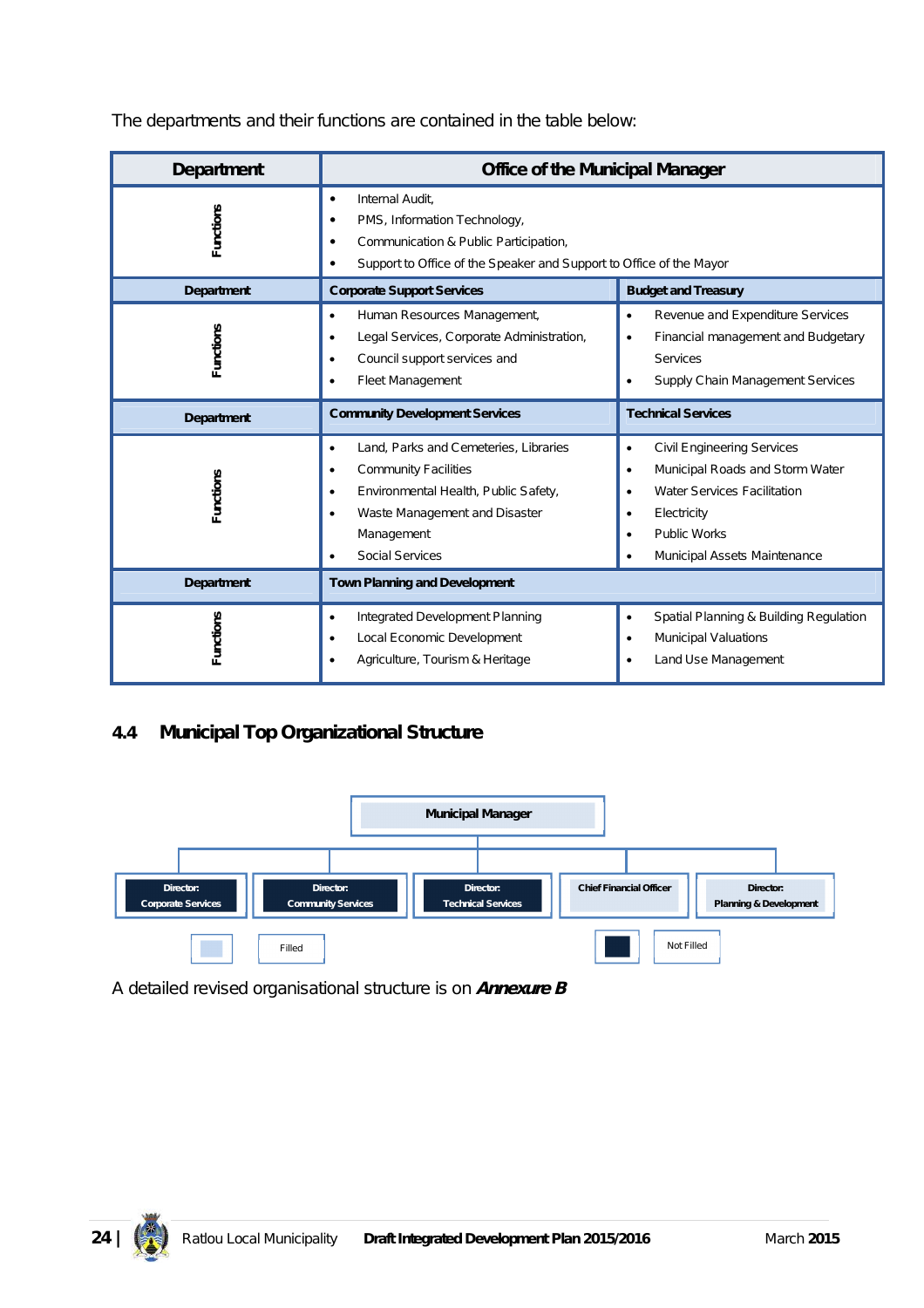# **4.5 Management of the IDP Process**

### **4.5.1 Roles and Responsibilities for the IDP Process**

| <b>Structure</b>                                       | <b>Function</b>                                                                                     |
|--------------------------------------------------------|-----------------------------------------------------------------------------------------------------|
|                                                        | Consider and adopt a Process Plan<br>$\bullet$                                                      |
| Municipal Council                                      | Consider, adopt and approve the IDP<br>$\bullet$                                                    |
|                                                        | Decide on the process plan<br>$\bullet$                                                             |
| IDP Management Committee -<br>Chaired by the Municipal | Be responsible for the overall management, co-ordination and monitoring of the<br>$\bullet$         |
| Manager                                                | process and drafting of the IDP                                                                     |
|                                                        | Decide on the roles and responsibilities of persons involved in the process<br>$\bullet$            |
|                                                        | Link the planning process to their constituencies and/or wards<br>$\bullet$                         |
| <b>Ward Councillors</b>                                | Lead consultation meetings at ward level<br>$\bullet$                                               |
|                                                        | Ensure that ward issues are addressed (Ward Based Planning)<br>$\bullet$                            |
|                                                        | Facilitates IDP Processes of the municipality<br>$\bullet$                                          |
| Director Town Planning &                               | Advices the Municipal Manager<br>$\bullet$                                                          |
| Development                                            | IDP Processes and timeframes (Process Plan)<br>$\bullet$                                            |
| and                                                    | Sector participation in all processes<br>$\bullet$                                                  |
| <b>IDP Deputy Director</b>                             | Participation of municipal departments<br>٠                                                         |
|                                                        | Ensures that the municipality has an IDP Process Plan - communicated internally<br>$\bullet$        |
|                                                        | and externally                                                                                      |
|                                                        | Provide relevant technical, sector and financial information to be analysed for<br>$\bullet$        |
|                                                        | determining priority issues                                                                         |
| <b>Heads of Departments</b>                            | Contribute technical expertise in the consideration and finalisation of strategies and<br>$\bullet$ |
| and                                                    | identification of projects                                                                          |
| Officials/Steering Committee                           | Provide budgetary information<br>$\bullet$                                                          |
|                                                        | Take the responsibility for preparing amendments to the draft IDP for submission to<br>$\bullet$    |
|                                                        | the municipal council for approval and the MEC for Local Government for alignment                   |
|                                                        | The forum will be responsible for:<br>$\bullet$                                                     |
|                                                        | Representing the interests of their constituents in the IDP process<br>$\bullet$                    |
| IDP Representative Forum-                              | Providing an organisational mechanism for discussion, negotiation and decision-<br>$\bullet$        |
| Chaired by the Mayor                                   | making between the stakeholders and the Municipality                                                |
|                                                        | Ensuring communication between all stakeholders' representatives<br>٠                               |
|                                                        | Monitoring the performance of the planning and implementation process<br>$\bullet$                  |
|                                                        | Integrate LED initiatives into IDP<br>$\bullet$                                                     |
| <b>LED Forum</b>                                       | Monitor the implementation<br>٠                                                                     |
|                                                        | Advice the IDP Forum on the LED issues<br>$\bullet$                                                 |
| <b>Business Forum</b>                                  | Advices the LED Forum<br>$\bullet$                                                                  |

### **4.5.2 The Intergovernmental Relations Framework**

This principle of intergovernmental cooperation is enjoined by the Intergovernmental Relations Act, which compels different organs of state to plan and execute plans together. In order to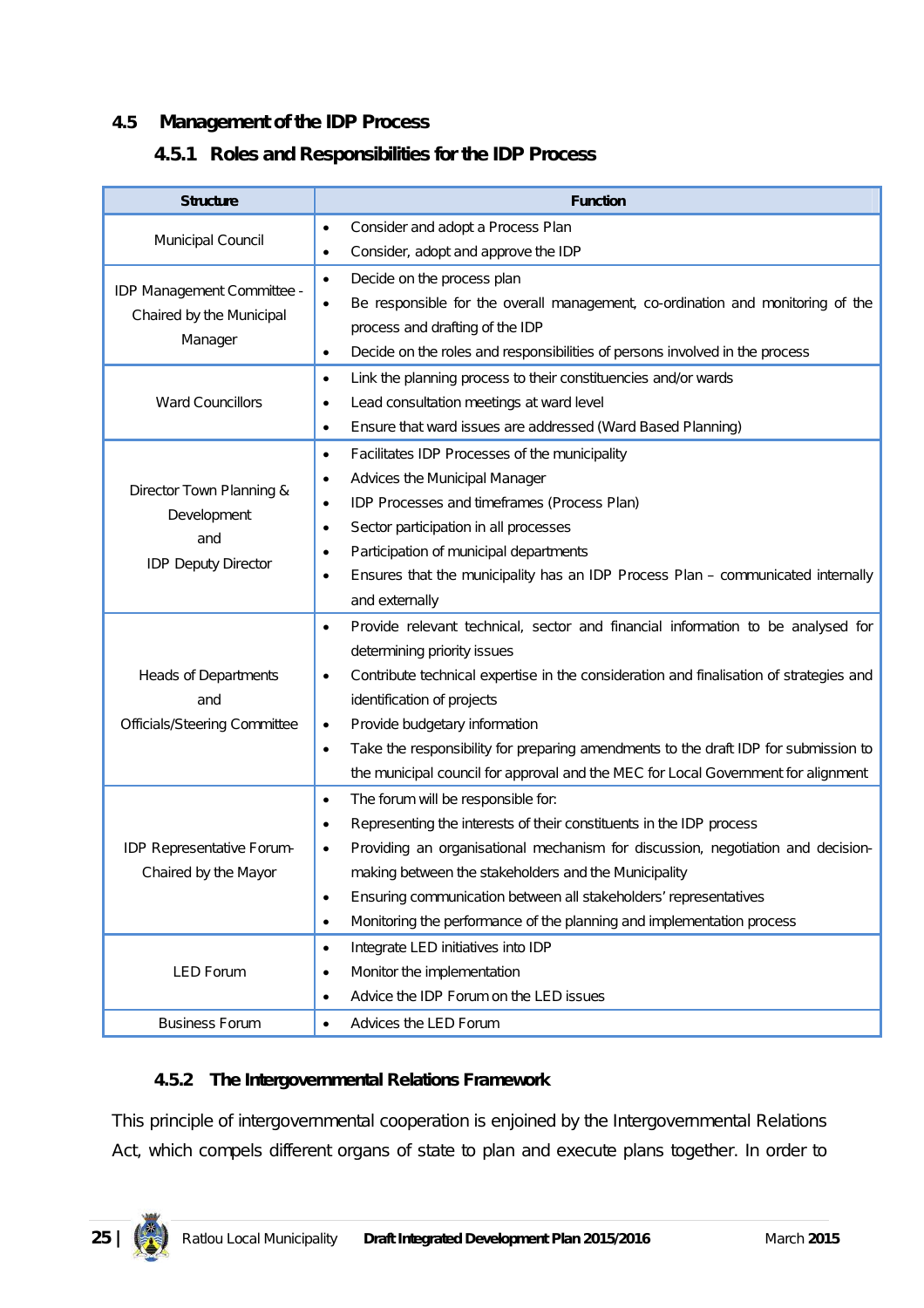achieve this cooperation, Ratlou Local Municipality makes optimal use of the following IGR structures to achieve integrated planning.

| <b>Name of IGR Structure</b>     | <b>Composition</b>                                                                   | <b>Function</b>                                                                                                                     |  |
|----------------------------------|--------------------------------------------------------------------------------------|-------------------------------------------------------------------------------------------------------------------------------------|--|
| <b>Mayors Forum</b>              | Mayors, with municipal Managers<br>providing technical support                       | Give political directives                                                                                                           |  |
| <b>Speakers Forum</b>            | Speakers of District and local<br>municipalities                                     | Champion public participation                                                                                                       |  |
| <b>Municipal Managers' Forum</b> | <b>Municipal Managers</b>                                                            | Give advises to political structures<br>and take administrative accountability                                                      |  |
| <b>Technical Cluster Forums</b>  | Directors of departments and<br>Directors of sector departments                      | Advises municipal managers on<br>issues affecting their departments                                                                 |  |
| <b>IDP Forum</b>                 | Planning Directors of municipalities<br>in the District                              | Run the processes of IDP Review                                                                                                     |  |
| <b>CFO's Forum</b>               | CFO's of the District and Local<br>Municipalities                                    | Ensure Municipal Fiscal Compliance in<br>the District.<br>Give support & advice<br>Budget alignment to key priorities &<br>synergy. |  |
| <b>Local Manager's Forum</b>     | Managers of sector departments<br>within Ratlou and Municipal<br>Directors/ Managers | Advisory role for the IDP Rep Forum<br>Projects and programmes alignment                                                            |  |

**IGR Structures**

# **4.6 2014/2015 IDP and 2015/2016 BUDGET Schedule of Activities**

The 2015/2016 IDP/ Budget Schedule of Activities was adopted by Council on the 28 August 2014 in line with Sections 21(1) and 53(1) of the Municipal Finance Management Act, 2003 (Act No. 56 of 2003) read with Section 34 of the Municipal Systems Act, 2000 (Act No. 32 of 2000). Detailed actual performance evidence is on *Annexure C.*

| <b>PLANNED DATE</b> | <b>IDP</b>                                                       | <b>BUDGET</b> | <b>ACTUAL PERFORMANCE</b>                                                                                           |
|---------------------|------------------------------------------------------------------|---------------|---------------------------------------------------------------------------------------------------------------------|
| 14 August 2014      | <b>IDP Steering Committee:</b><br>Establishment & Process Plan   |               | The Steering Committee was<br>held on the 14 August 2014<br>were the IPD/ Budget Process<br>Plan was presented      |
| 15 August 2014      | <b>IDP Representative Forum:</b><br>Establishment & Process Plan |               | The forum was held on the 15<br>August 2014 where the IDP/<br><b>Budget Schedule of Activities</b><br>was presented |

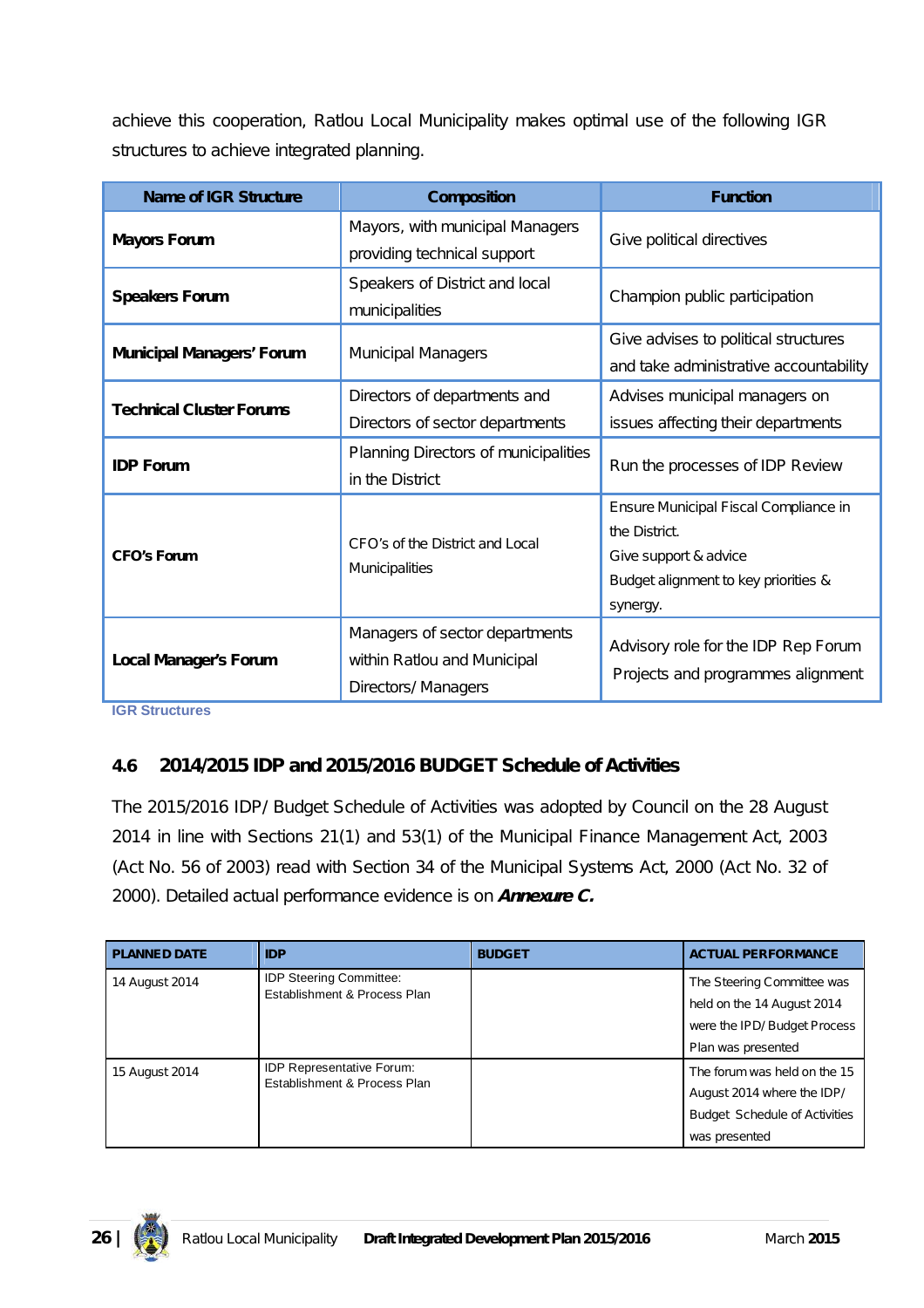| <b>PLANNED DATE</b>   | <b>IDP</b>                                                                                                                                        | <b>BUDGET</b>                                                                                                                                     | <b>ACTUAL PERFORMANCE</b>                                                                                                                                                                |
|-----------------------|---------------------------------------------------------------------------------------------------------------------------------------------------|---------------------------------------------------------------------------------------------------------------------------------------------------|------------------------------------------------------------------------------------------------------------------------------------------------------------------------------------------|
| 28 August 2014        | Council Sitting: Adopts IDP/Budget<br><b>Schedule of Activities</b>                                                                               |                                                                                                                                                   | Council Adopted the<br>IDP/Budget Schedule of<br>Activities as per Resolution<br>No.: 50/2014                                                                                            |
| 12 September 2014     | Submission of IDP Schedule of<br>Activities to DLGTA & NMMDM                                                                                      | Submission of the Budget Schedule<br>of Activities to NT, PT and DLG&HS                                                                           | The IDP/Budget Schedule of<br>Activities was submitted to the<br>department on the 12<br>September 2014                                                                                  |
|                       | Advertise the approved 2014/2015<br>IDP/Budget Schedule of Activities                                                                             |                                                                                                                                                   | The IDP/Budget Schedule of<br>Activities was advertised in<br>the Mafikeng Mail on the 12th<br>September 2014                                                                            |
| 01 October 2014       | <b>IDP Steering Committee</b>                                                                                                                     |                                                                                                                                                   | Analysis Phase Presented at<br><b>IDP Steering Committee</b>                                                                                                                             |
| 02 October 2014       | IDP Rep Forum                                                                                                                                     |                                                                                                                                                   | Analysis Phase Presented at<br><b>IDP Rep Forum</b>                                                                                                                                      |
| 04 - 06 November 2014 | <b>Strategic Planning Session:</b><br>Strategies Phase                                                                                            |                                                                                                                                                   | The Strategic Planning<br>session was held in Kraaipan<br>Museum from $04 - 06$<br>November 2014                                                                                         |
| 20 January 2015       | EXCO: Noting Half - Year IDP<br>performance report, Annual Report,<br>Projects & Adjustment Budget                                                | EXCO: Noting Half year budget<br>performance report                                                                                               | Noted by EXCO on the 27 Jan<br>2015                                                                                                                                                      |
| 30 January 2015       | Council Sitting: Half Year IDP<br>Performance Report and Draft<br>Annual Report for 2013/2014,<br>Adjustment Budget                               | -Tabling of the Adjustment Budget<br>- Finalize detailed operating &<br>capital budgets, integrate & align to<br>IDP and finalize budget policies | Council Adopted/ Noted<br>- Revised SDBIP<br>- Daft Annual Report<br>- Mid Term Performance<br>Report<br>- Adjustment Budget<br><b>Resolution No.</b><br>05/2015,02/2015,03/2015,04/2015 |
| 13 February 2015      | IDP Representative Forum & Ward<br>Based Planning Summit: Projects &<br>Integration, Half year Report, Draft<br>Annual Report & Adjustment Budget |                                                                                                                                                   | The Sector Department/ State<br>Entities submitted their funded<br>projects to be implemented in<br>Ratlou at the IDP Forum held<br>on the 13 February 2014,                             |
| 25 - 27 February 2015 | Presentation of Draft Annual Report<br>to Stakeholders                                                                                            |                                                                                                                                                   | Consultation were held at<br>Moshawane Community Hall<br>(25 February 2015),<br>Motsitlane Tribal Hall (26<br>February 2015) and<br>Thutlwane Community Hall<br>(27 February 2014)       |
| 11 March 2015         | MPAC Committee: MPAC report                                                                                                                       |                                                                                                                                                   | MPAC Meeting took place on<br>the 19 May 2015                                                                                                                                            |

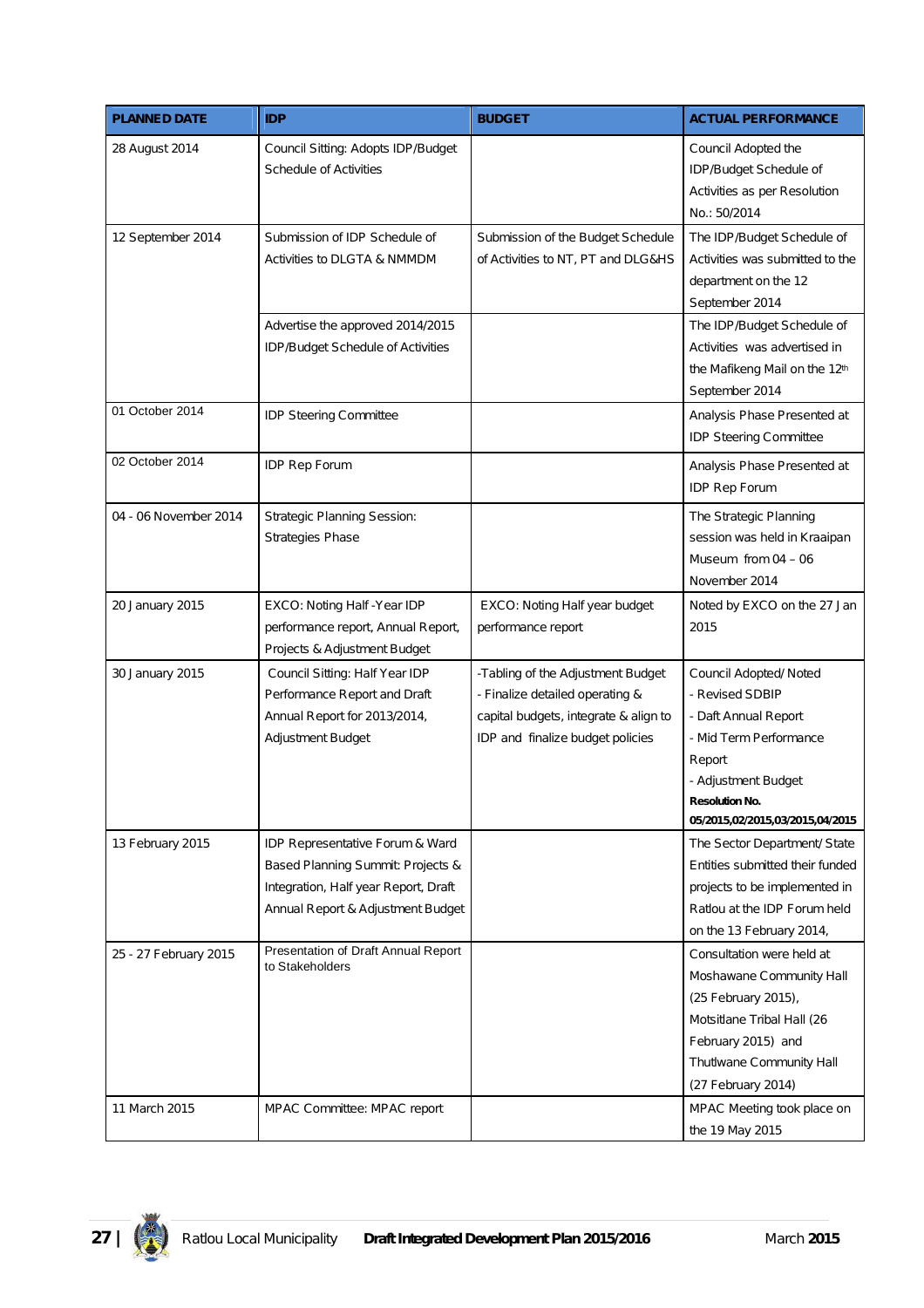| <b>PLANNED DATE</b>    | <b>IDP</b>                          | <b>BUDGET</b>                            | <b>ACTUAL PERFORMANCE</b> |
|------------------------|-------------------------------------|------------------------------------------|---------------------------|
| 12 March 2015          | Presentation of Draft IDP to the    | Presentation of Draft Budget to the      | The Meeting took place on |
|                        | IDP Project Steering Committee      | IDP Project Steering Committee           | the 13th March 2015       |
|                        |                                     |                                          |                           |
| 12 March 2015          | Managers Forum: Draft Budget/IDP    |                                          | Not held                  |
| 23 March 2015          | EXCO: Draft IDP/Budget              |                                          | EXCO held on the 27 March |
|                        |                                     |                                          | 2015 to consider Draft    |
|                        |                                     |                                          | IDP/Budget                |
| 31 March 2015          | Council Sitting:                    |                                          | Council held on the 31    |
|                        | Adoption of Draft IDP/Budget        |                                          | March 2015 to table Draft |
|                        | Adoption of the Annual Report for   |                                          | IDP/Budget, Adoption of   |
|                        | 2013/2014 and MPAC Committee        |                                          | Annual Report             |
|                        | Report                              |                                          |                           |
| 01 - 31 March 2015     | 3rd Quarterly Performance           |                                          | Scheduled for April 2015  |
|                        | Assessment Section 54A/56 &         |                                          |                           |
|                        | Staff                               |                                          |                           |
| 14 April 2015          | Submission of Draft IDP to COGHS    | Confirm Provincial and National          | N/A yet                   |
|                        | for Analysis                        | allocation                               |                           |
| 01 April - 02 May 2015 | Publication of the draft IDP/Budget | Publication of the draft MTEF            | N/A yet                   |
|                        | documents for public comments/      | Budget for 2015/16, 2016/17 &            |                           |
|                        | inputs                              | 2017/18 fy's                             |                           |
| 08 April- 01 May 2015  | Public Participation on Draft       |                                          | N/A yet                   |
|                        | IDP/Budget                          |                                          |                           |
| 14 April 2015          |                                     | Submit Sec 71 Report to Mayor            | N/A yet                   |
|                        |                                     |                                          |                           |
| 04 May 2015            | IDP Steering Committee: Effect      | Amendment of the Draft Budget as         | N/A yet                   |
|                        | changes to Draft IDP/Budget as      | per public participation process         |                           |
|                        | per public comments.                |                                          |                           |
|                        |                                     |                                          |                           |
| 14 May 2015            |                                     | Submit Sec 71 Report to Mayor            | N/A yet                   |
| 15 May 2015            | IDP Representative Forum:           |                                          | N/A yet                   |
|                        | Consider Final Draft IDP/Budget     |                                          |                           |
| 22 May 2015            | EXCO: Final Draft IDP/ Budget       |                                          | N/A yet                   |
| 29 May 2015            | Council sitting: Adoption           | Adoption of the Budget for 2015-18       | N/A yet                   |
|                        | IDP/Budget for 2015/2016            |                                          |                           |
| 01 - 05 June 2015      | IDP Steering Committee:             | <b>SDBIP</b>                             | N/A yet                   |
|                        | Working Session on SDBIP            |                                          |                           |
| 12 June 2015           | Submission of IDP to the MEC for    | Submission of the Approved IDP &         | N/A yet                   |
|                        | Cooperative Governance & Human      | <b>Budget to Provincial and National</b> |                           |
|                        | <b>Settlements</b>                  | Treasury                                 |                           |
| 12 June 2015           | <b>EXCO: Final SDBIP</b>            | Submit Section 71 report to Mayor        | N/A yet                   |
| 12 June 2015           | IDP Summary & Notice for            |                                          | N/A yet                   |
|                        | approved IDP/Budget                 |                                          |                           |
| 26 June 2015           | Adoption of the SDBIP               | Adoption of the SDBIP                    | N/A yet                   |
| 30 June 2015           | Signing of Performance Contracts    |                                          | N/A yet                   |
|                        | by S54A & 56 Managers               |                                          |                           |
| 1 - 30 July 2015       | 4th Quarterly Performance           |                                          | N/A yet                   |
|                        | Assessment Section 54A & 56 &       |                                          |                           |
|                        | Staff                               |                                          |                           |

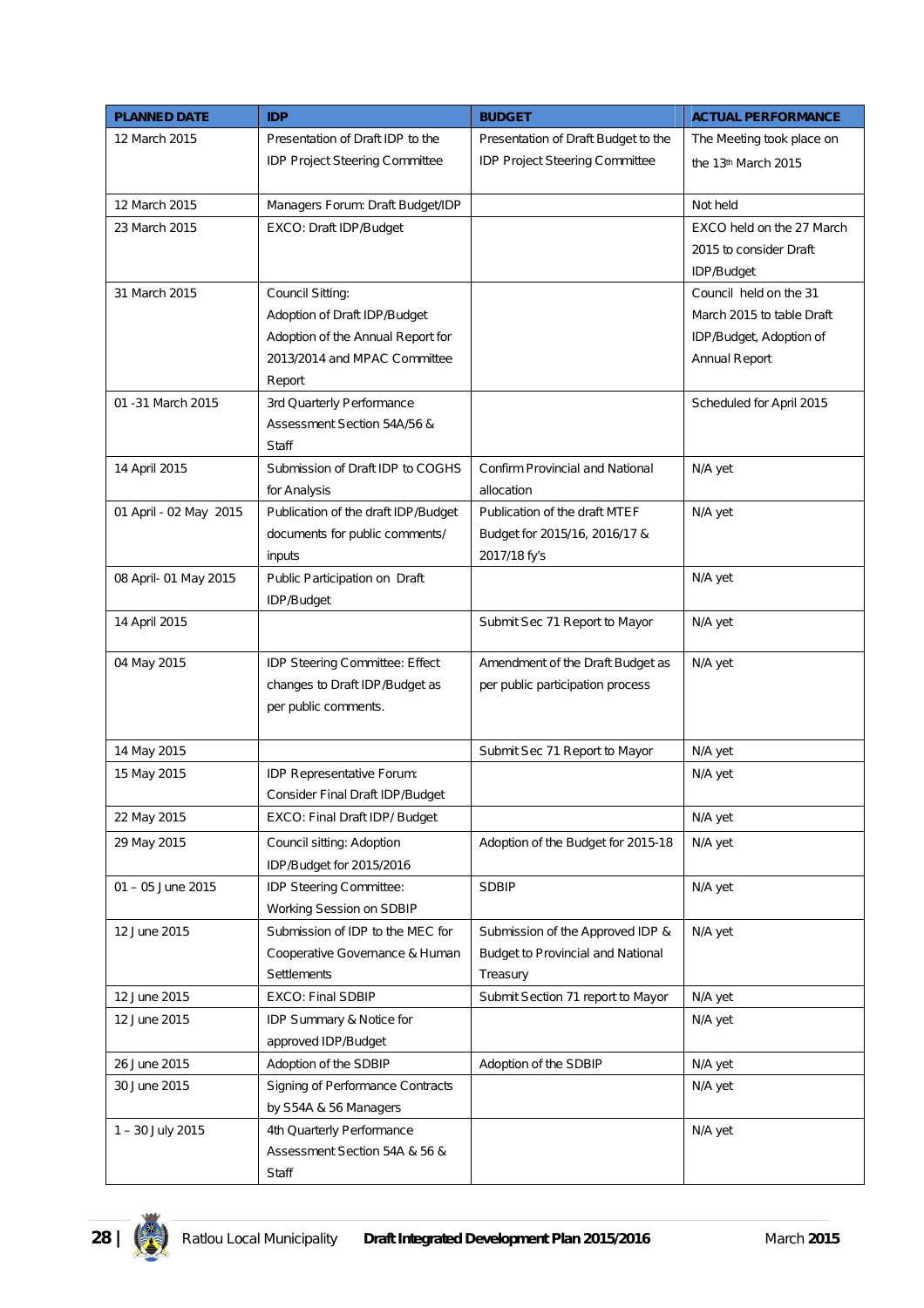# **5. ALIGNMENT OF IDP TO GOVERNMENT WIDE POLICIES, PLANS, PRIORITIES AND TARGET**

In order to fully respond to the needs of the community and different stakeholders, Ratlou Local Municipality sought to align its planning with relevant government policies, plans, priorities and targets. The plan was therefore influenced by the following:

#### **5.1 Millennium Development Goals**

The municipality will employ the strategies contained in the table below to contribute to the attainment of the millennium development goals in its area of jurisdiction. Projects emanating from these strategies will be elaborated on the section of programmes and projects.

| <b>Goals</b> | <b>Municipal Strategies Support the MDG</b>                                         |  |  |
|--------------|-------------------------------------------------------------------------------------|--|--|
|              | Ratlou Local Municipality will support efforts to halve poverty and hunger by:      |  |  |
|              | Support the war on poverty project                                                  |  |  |
| Goal 1       | <b>Distribute food parcels</b><br>$\bullet$                                         |  |  |
|              | Update the indigent register<br>$\bullet$                                           |  |  |
|              | Facilitate the provision of free basic services                                     |  |  |
|              | The municipality will support the attainment of universal primary education by      |  |  |
| Goal 2       | Partnering with the department of education to support primary schools<br>$\bullet$ |  |  |
|              | Supporting the building of early learning centres<br>$\bullet$                      |  |  |
|              | Provision of uniform and shoes to primary school children<br>$\bullet$              |  |  |
|              | Ratlou Local municipality will Promote gender equality and empower women            |  |  |
|              | through:                                                                            |  |  |
| Goal 3       | <b>Gender Mainstreaming</b>                                                         |  |  |
|              | Supporting women empowerment programmes<br>$\bullet$                                |  |  |
|              | Targeting businesses owned by women                                                 |  |  |
|              | The municipality will contribute to the reduction of child and maternal mortality   |  |  |
|              | by:                                                                                 |  |  |
| Goal 4 and 5 | Campaigning for the increase access to health facilities<br>٠                       |  |  |
|              | Supporting efforts to build a hospital in its area of jurisdiction<br>$\bullet$     |  |  |
|              | Supporting healthy leaving campaigns of the department of health                    |  |  |
|              | All efforts to combat HIV and Aids and other communicable diseases will be          |  |  |
|              | intensified through:                                                                |  |  |
| Goal 6       | <b>Support to the Local Aids Council</b>                                            |  |  |
|              | Hosting of Awareness campaigns on HIV/AIDS<br>$\bullet$                             |  |  |
|              | Participation in the voluntary programmes                                           |  |  |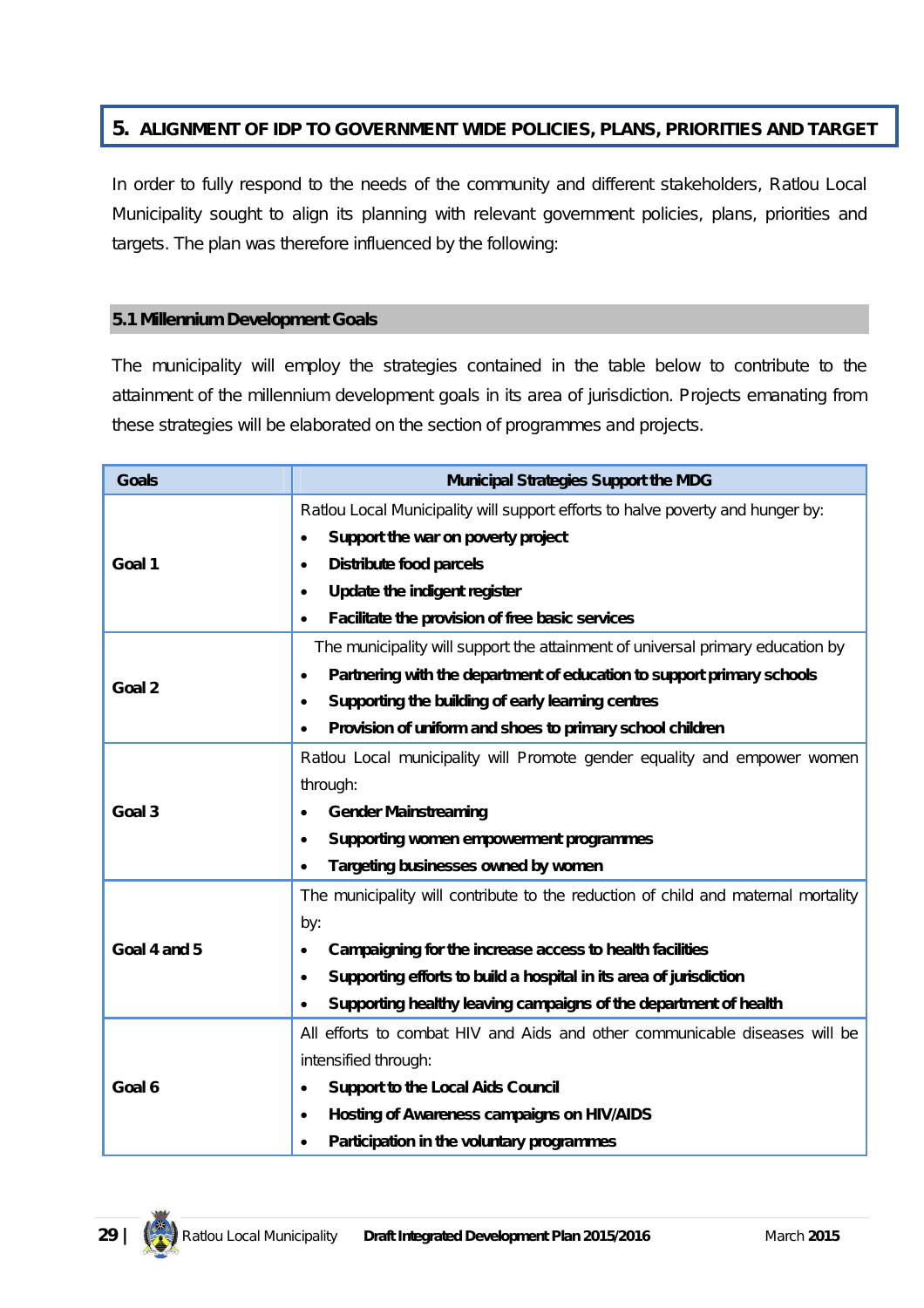|        | Ratlou Local Municipality will contribute towards environmental sustainability by: |  |  |
|--------|------------------------------------------------------------------------------------|--|--|
|        | Strengthening the Municipal Health and waste management function                   |  |  |
| Goal 7 | Extending refuse removal to all its villages                                       |  |  |
|        | Facilitating the provision of clean drinking water and sanitation to the           |  |  |
|        | community                                                                          |  |  |
|        | The municipality will develop a global partnership for development through:        |  |  |
| Goal 8 | Insisting on a transparent and accountable administration                          |  |  |
|        | <b>Implementation of Anti-Corruption Strategy</b><br>$\bullet$                     |  |  |
|        | Training of employees and councillors on good governance and ethics                |  |  |

#### **5.2 National Government Priorities**

The programmes and projects to be implemented by the municipality in 2015/2016 will also be geared towards supporting the governments five priorities of decent Jobs and Sustainable livelihoods, education and training, healthcare, fight against crime and corruption and rural development. Below follows a brief synopsis on how the plans of Ratlou Local Municipality will contribute towards the five government priorities.

### • *Decent Jobs and sustainable livelihoods*

The municipality will create opportunities for employment through the implementation of the reviewed LED Strategy and the recommendations of the Spatial Development Framework.

Furthermore sector departments will be encouraged to give preference to local people when vacant positions are filled.

In the short term the municipality will employ the expanded public works programme method in the implementation of all its projects to ensure that maximum numbers of local people are employed.

### • *Education and Training*

The partnership between the municipality, local schools and the department of education will be strengthened through regular interaction, in order to proactively deal with problems as they appear.

The municipality will increase the number of libraries and extend their operating times as part of the strategy to encourage learning and innovation within the community. The ICT centres will also play a role in education and training.

The municipality will also implement a number of learnerships to provide local people with work experience and training.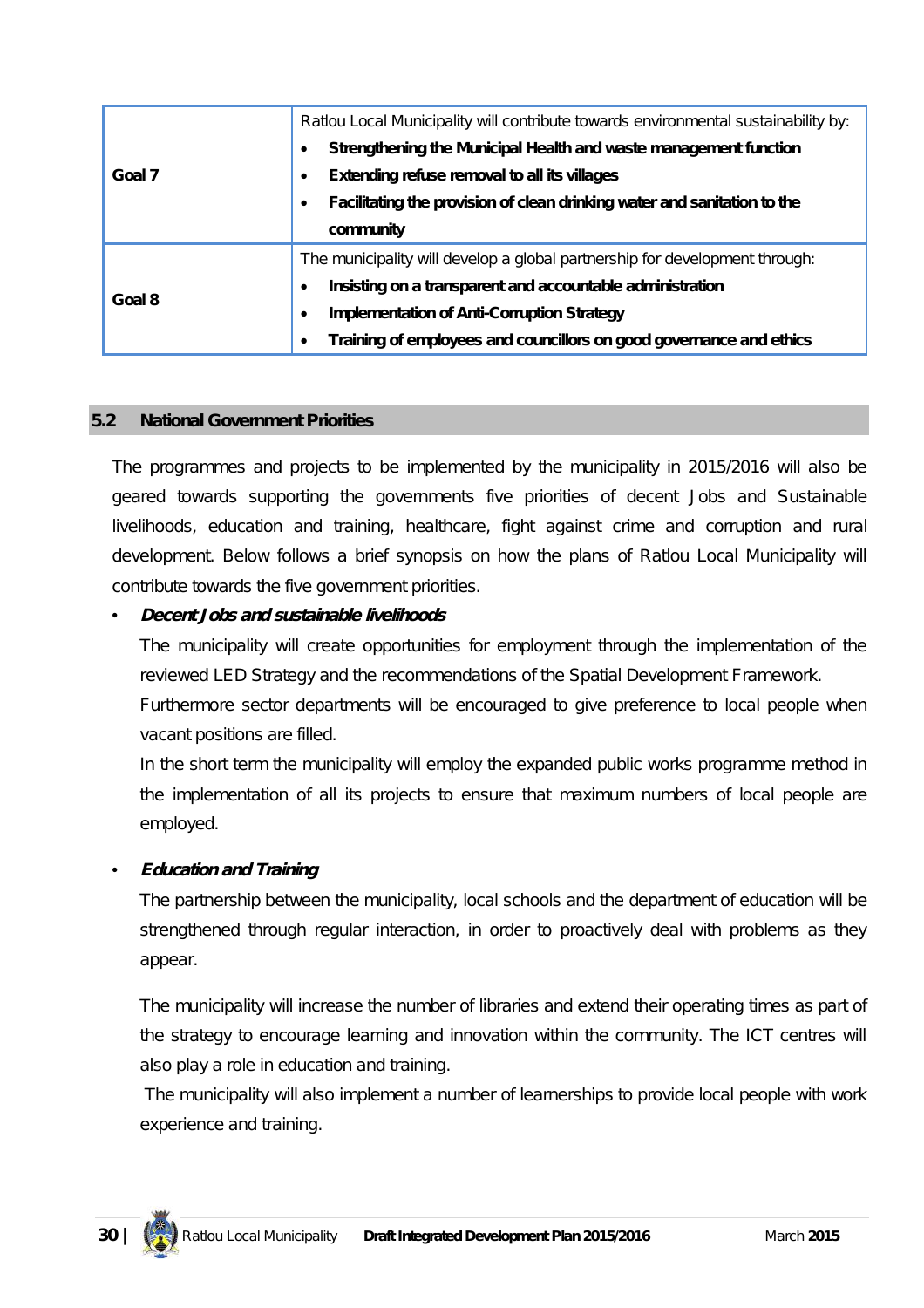# • *Health Care*

Since the municipality is not authorized to perform the health function, it will continue to support the department of health in its programmes and efforts to keep the community healthy.

# • *Fight against Crime and corruption*

As mentioned under the Millennium Development Goals, the municipality will implement the Anti-corruption policy and strategy to intensify the fight against corruption.

With regard to the fight against crime in general, the municipality will continue to play a major role in the local policing forum at the levels of the municipality and the wards.

# • *Rural Development*

As a predominantly local municipality, Ratlou will strive to ensure that developments are done in areas where the residents live, without compromising their cultures and way of life.

The road and other economic infrastructures will be developed to minimize the cost of making business in the municipal area.

### **5.3 The New Growth Path**

The New Growth Path (NGP) is aimed at enhancing growth, employment creation and equity in the country. Among others the New Growth Path aims to create 5 million jobs in 10 years as a result of massive infrastructure investment.

Ratlou local municipality as part of government has identified a number of initiatives to support the five priorities of the New Growth Path as depicted in the table below:

### **5.4 National Outcomes of Government**

Ratlou Local Municipality fully adheres to the government's outcome approach. The municipality's response to the requirements of the outcome approach is contained in the five year strategic IDP of the current council.

# **5.5 Outcome 9: A Responsive and Accountable, Effective and Efficient Local Government System**

Outcome 9 aims to ensure "A Responsive and Accountable, Effective and Efficient Local Government System". This outcome is most relevant to local government and has seven main outputs. The relevance of Outcome 9's outputs to Ratlou Local Municipality is also contained in the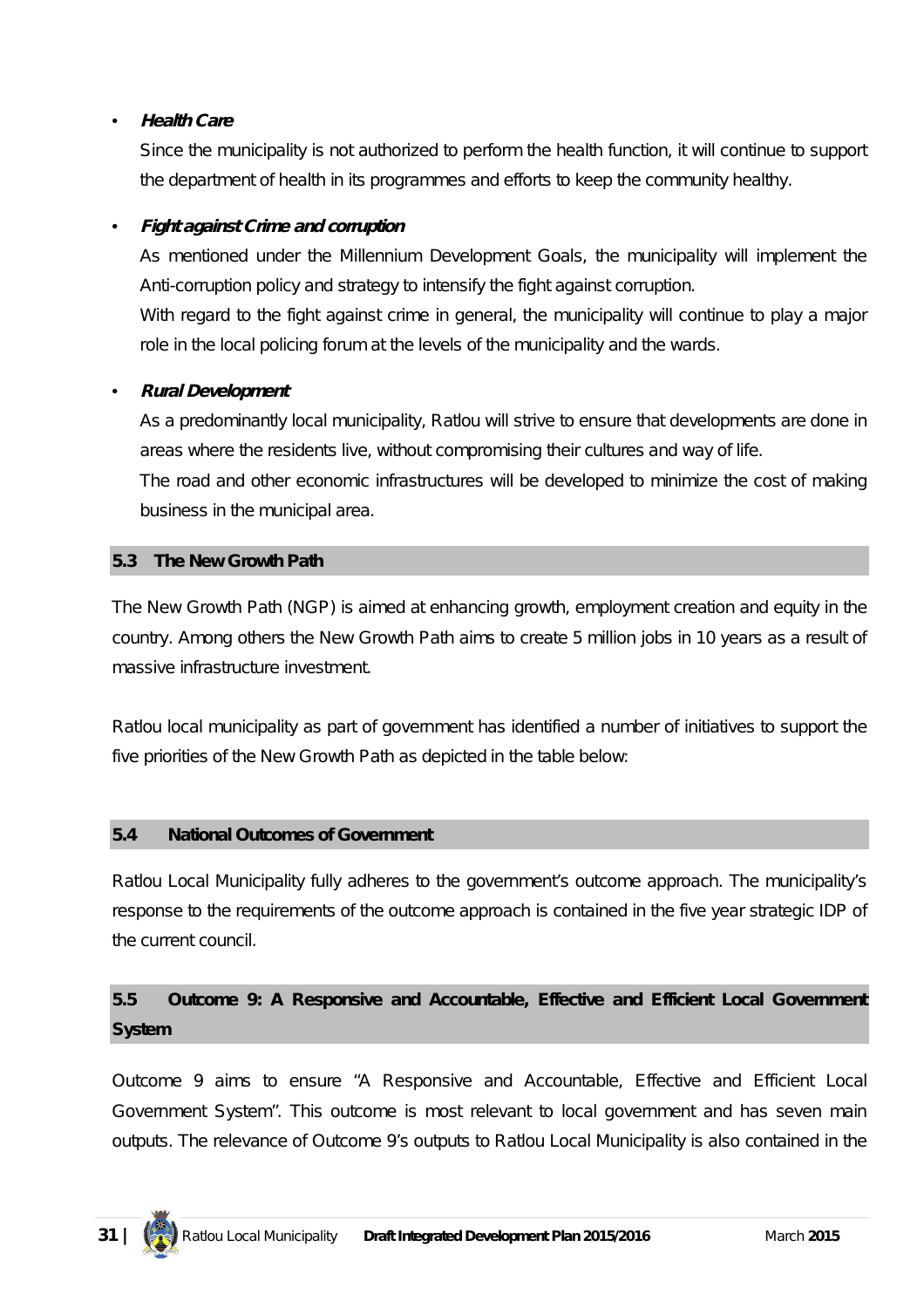five year strategic 2012 -2017 IDP of the current Council, which is available on request from the municipal offices or on the municipal website, www.ratlou.gov.za. National Development Plan

### **5.6 National Development Plan (NDP)**

Ratlou local Municipality is also aligning its planning to fully contribute towards the realisation of the government's *Vision 2030*. In line with the spirit of the National Development Plan this IDP is also aimed at eliminating poverty and reducing inequalities in the Ratlou. Programmes and projects in this IDP fully support the priorities of the National Development Plan.

| <b>Priority</b>           | <b>Municipal Contribution</b>                                                                                                                                                                                                                              |  |
|---------------------------|------------------------------------------------------------------------------------------------------------------------------------------------------------------------------------------------------------------------------------------------------------|--|
| <b>Green Economy</b>      | The municipality has identified 2 areas to be developed into parks as part of its<br>greening strategy including planting 600 trees. Funds will be raised to support<br>other environmental conservation projects such as the installation of solar energy |  |
| Agriculture               | The municipality has identified agriculture as one of its priorities and catalyst to<br>fight poverty and grow the local economy. Plans are in place to resuscitate crop<br>and livestock farming.                                                         |  |
| Mining                    | Relationships between the municipality and the mines operating in its area of<br>jurisdiction have been improved and as a result the municipality will play a more<br>active role in the development and implementation of Social and Labour Plans         |  |
| Manufacturing             | The municipality will explore the feasibility of manufacturing especially of<br>agriculture products                                                                                                                                                       |  |
| Tourism                   | A municipal Tourism Profile and Strategy is being developed to market the<br>municipality's tourism attractions such as heritage sites and recreational facilities.                                                                                        |  |
| <b>High level Service</b> | Continuous interactions are being held with sector departments to ensure that<br>residents of the municipality get optimal access to high level government services.                                                                                       |  |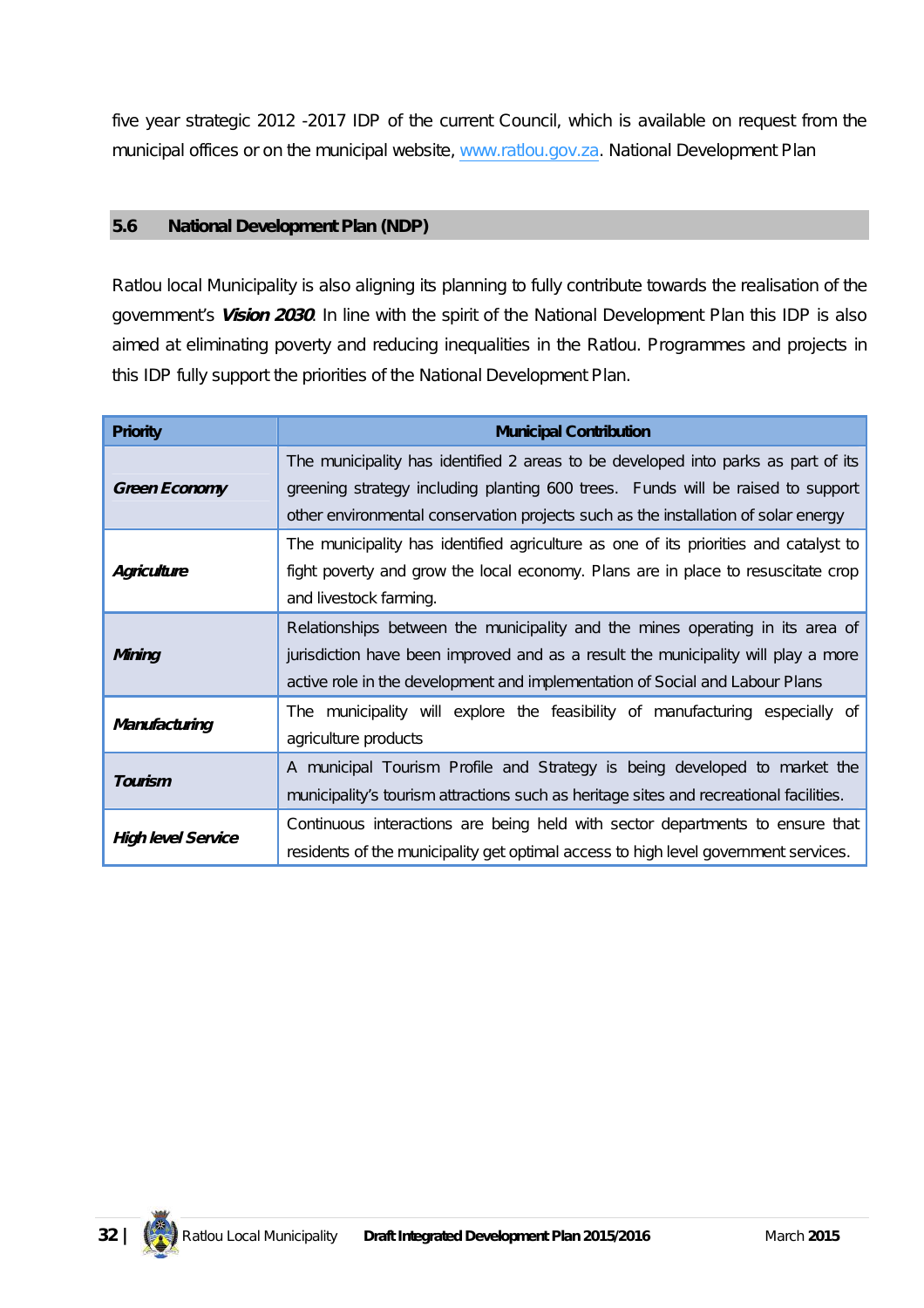# **6. MEC'S ASSESSMENT ON THE 2014/2015 IDP/ BUDGET**

The MEC for Local Government and Traditional Affairs conducted an assessment on the 2014/2015 IDP/ Budget of Ratlou Local Municipality as per Section 32 of the Municipal Systems Act 32 of 2000. The second column of the table below contains the comments or assessment, while the third column is the municipality's response.

|               | RATLOU LOCAL MUNICIPALITY 2014/2015 IDP ANALYSIS TOOL                                                                                 |                                                |  |  |
|---------------|---------------------------------------------------------------------------------------------------------------------------------------|------------------------------------------------|--|--|
| <b>No</b>     | <b>Comments by the MEC</b>                                                                                                            | <b>Ratlou's Response</b>                       |  |  |
|               | The first comment is on the usage of the word 'review' instead of amendment. In accordance with Section 32(1)(a) of                   | Section 34 of the Municipal Systems Act, 32    |  |  |
|               | Municipal Systems Act (32 of 2000), the copy that must be submitted to council for adoption is supposed to be 2014/2015               | (Act 32 of 2000) requires that a municipal     |  |  |
|               | IDP Amendment, not 2014/2015 IDP 'Review'. For enhancing the credibility of the IDP of the municipality, the municipality             | Integrated<br>Council<br>review<br>must<br>its |  |  |
|               | is advised to utilize proper terminology.                                                                                             | Development<br>Plan<br>(IDP)<br>annually in    |  |  |
| $\mathcal{P}$ | The second comment is related to the origin of proposal to amend the adopted IDP of the municipality. In accordance                   | accordance with an assessment of its           |  |  |
|               | with Regulation 3(1) of Municipal Planning and Performance Regulations, only a member or committee of a municipal                     | performance measurements and to the            |  |  |
|               | council may introduce a proposal to amend the IDP of the municipality. There is therefore, no indication in the submitted             | extent that changing circumstances so          |  |  |
|               | IDP 'Review' which member or committee of municipal council initiated or introduced a proposal to amend the adopted                   | demand; and may amend its integrated           |  |  |
|               | IDP of the municipality.                                                                                                              | development plan in accordance with a          |  |  |
| 3             | The third comment, which is related to the second comment, is with regard clear identification and articulation of issues             | prescribed process.                            |  |  |
|               | that should be considered for amendment. Regulation 3(2)(a) of Municipal Planning and Performance Regulations                         |                                                |  |  |
|               | indicates that the proposal for amending the adopted IDP of the municipality must be accompanied by memorandum                        | Ratlou Local Municipality did not amend the    |  |  |
|               | setting out reasons. The submitted IDP 'Review' for 2014/2015 does not provide any reasons submitted to council to                    | 5 year IDP. The 2014/2015 IDP Process did      |  |  |
|               | approve amendment of IDP as adopted in 2012.                                                                                          | not make any amendments to the 2012-           |  |  |
|               | <b>MEC's Conclusion</b>                                                                                                               | 2017 IDP.                                      |  |  |
|               | IDP is a strategic plan that guides any development planning decision, and also a product of consensus between the                    |                                                |  |  |
|               | municipality and its stakeholders. In light of this, parliament has approved a particular procedure for its formulation and adoption, | The municipality will take out the word        |  |  |
|               | while at the same there is a strict procedure for its amendment. It is therefore essential that you ensure that issues raised here    | 'Review' from the 2014/2015 IDP/ Budget        |  |  |
|               | and going forward.<br>are considered before adoption of 2014/15 IDP Amendment document this year.                                     |                                                |  |  |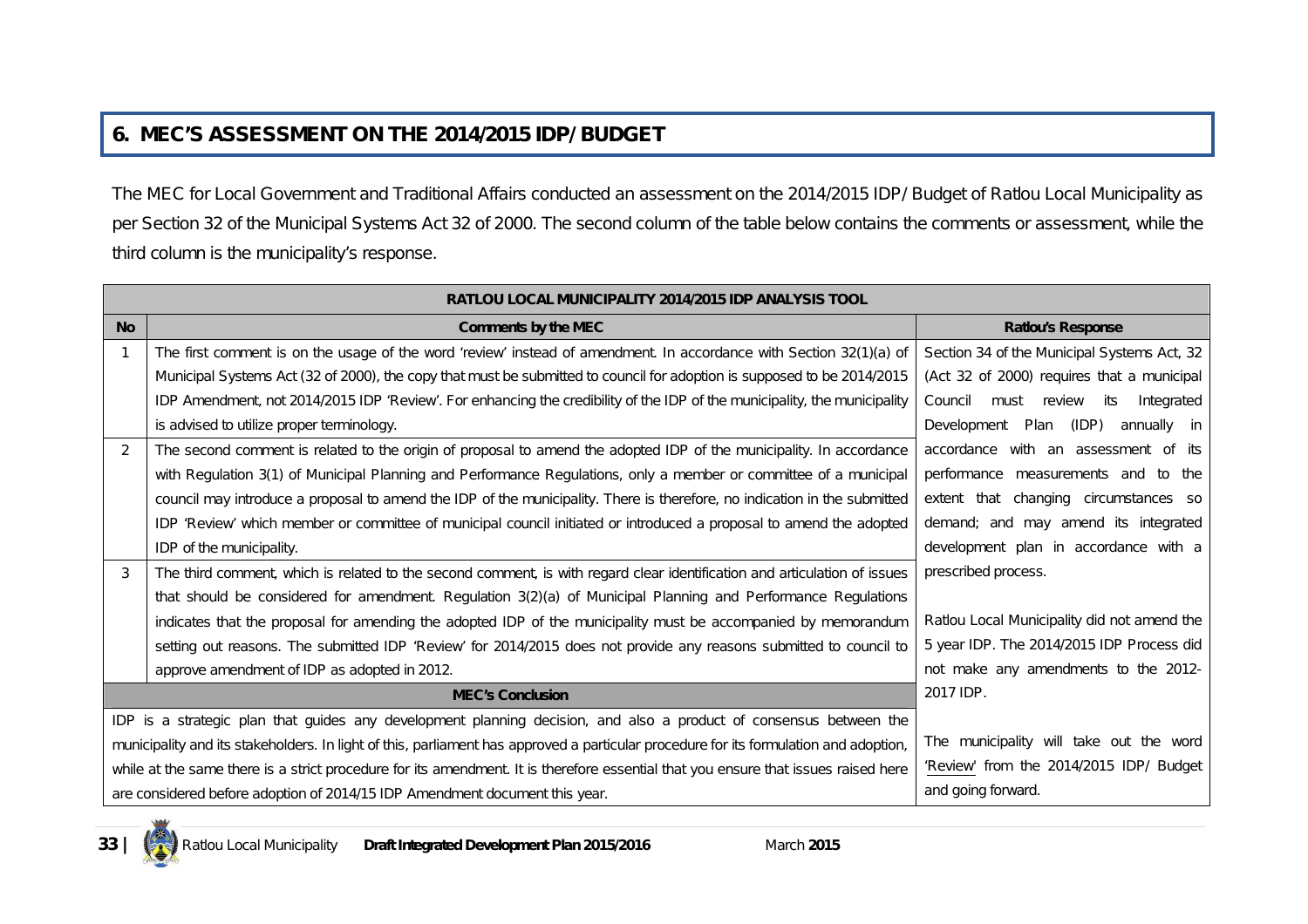# **7. SPATIAL DEVELOPMENT FRAMEWORK**

#### **Introduction**

Ratlou Spatial Development Framework was adopted by Council on 31 May 2012 in line with Section 26 (e) of the Municipal System Act, 32 (Act No. 32 of 2000). It is understood to be a revision of the old SDF which was earlier adopted by the Ratlou Council in 2005, but due to ever changing circumstances including legislative and policy clarity and evolvement, the SDF had to be revised.

The revision of the Spatial Development Framework as a legal requirement should fulfil the provisions of the Municipal Systems Act (Chapter 2) Integrated Development Planning: Local Government Municipal Planning and Performance Management Regulations, 2000.

In overall the SDF is the strategic planning instrument guiding our Municipality's decision making on all matters pertinent to spatial planning, land development and land use management taking into cognizance the intergovernmental system of planning, based on Intergovernmental Relations Strategic Framework.

#### **Spatial Development Framework Revision**

Having found the need to revise the SDF the municipality agreed on the following scope of work

- Analysis of the current spatial development imperatives and incorporation of inputs from various stakeholders.
- Conduct stakeholder/ participation on Ratlou Local Municipality and incorporate such in the final document.
- Alignment of the SDF to existing National, Provincial, and regional spatial perspectives
- Develop Spatial Development Plan for Ratlou Local Municipality

### *The deliverable where as follows*

- A reviewed credible and working Ratlou Local Municipality
- Spatial Development Framework
- A Set of maps and plans depicting visual representation of the spatial form.

#### **Public Participation Process**

Public Participation in the SDF review process is one of the legal requirements. The right to participate in planning and decision making processes at local government is enshrined in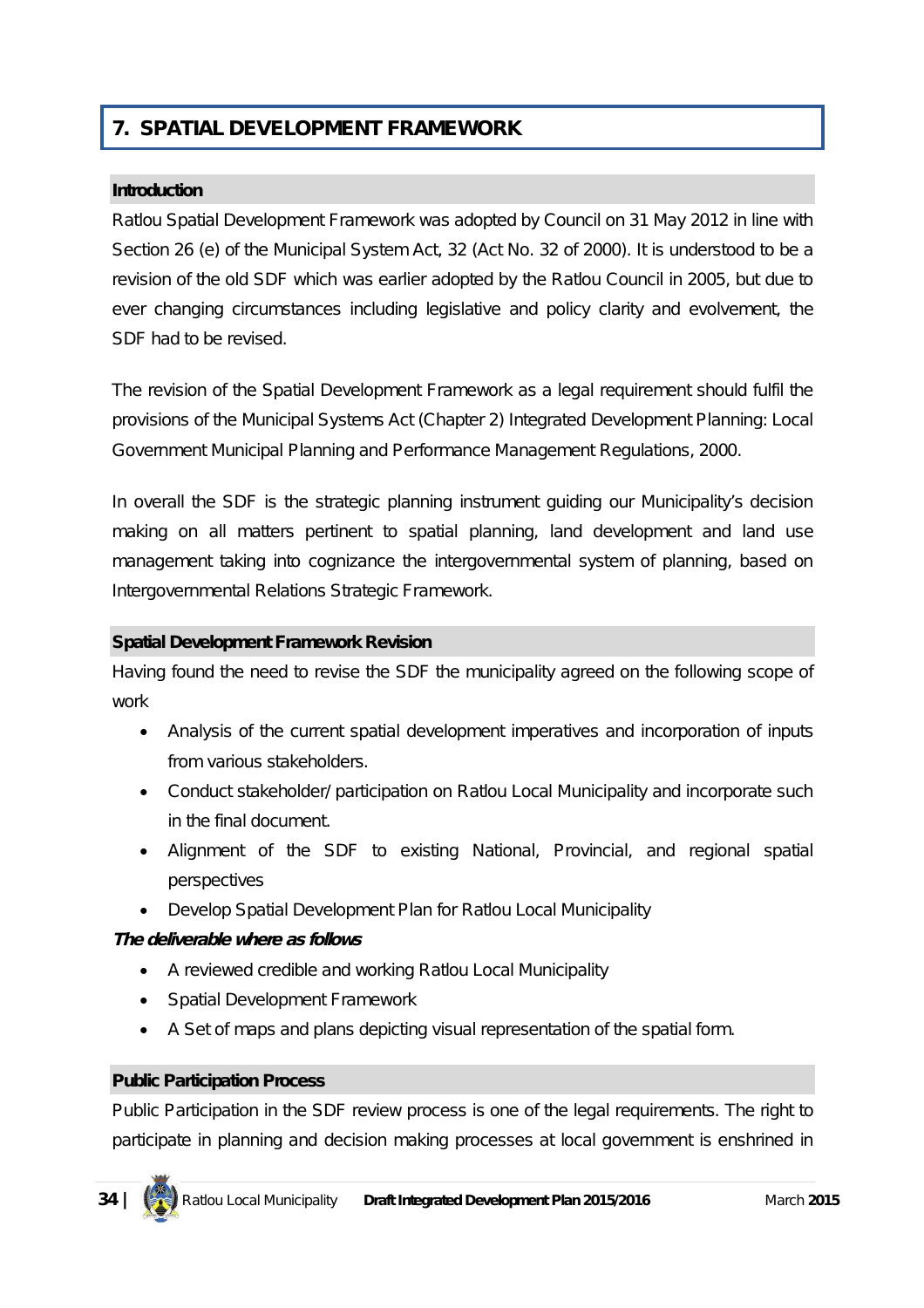the constitution of the Republic of South Africa. Public participation for the SDF was completed recently and it was incorporated into the IDP consultation process. The response and inputs received from the traditional leaders and constituencies were very positive and encouraging and we will give feed back to them on the final decision of the council.

#### **Status Quo Analysis**

The status Quo Analysis presents the overall spatial picture of our municipality , that is the current situation, patterns and trends within the municipal area and includes the quantification of the needs and capacities of the of the municipality. The status quo analysis covered the following themes:

**Socio-economic Conditions | Bio-** physical Environment | Built Environment

#### **RATLOU SPATIAL DEVELOPMENT OBJECTIVES**

|           | To promote the creation of sustainable | To unlock the potential of Setlagole     |
|-----------|----------------------------------------|------------------------------------------|
|           | human settlement in Ratlou LOCAL       | Commercial and administrative hub        |
|           | Municipal Area                         | To unlock the potential of Kraaipan as a |
|           | To encourage rural Urban Integration   | heritage site                            |
|           | To establish and promote good and      | To unlock the potential of Disaneng as   |
|           | functional land use Management in RLM  | Tourism destination                      |
| $\bullet$ | To unlock the development potential of | To unlock the potential of Makgobistadt  |
|           | identified development zones           | border                                   |
|           |                                        |                                          |

| <b>DESIRED OUTCOMES</b>         |                                      |  |
|---------------------------------|--------------------------------------|--|
| Spatially efficient settlements | Local Economic Development           |  |
| Sustainable use of resources    | Inclusive Land Use Management System |  |
| Comprehensive Rural Development | Protection of the environment        |  |

### **Principles Guiding the Ratlou SDF**

Spatial tools and concepts are needed to achieve the objectives and to address challenges currently identified by the municipality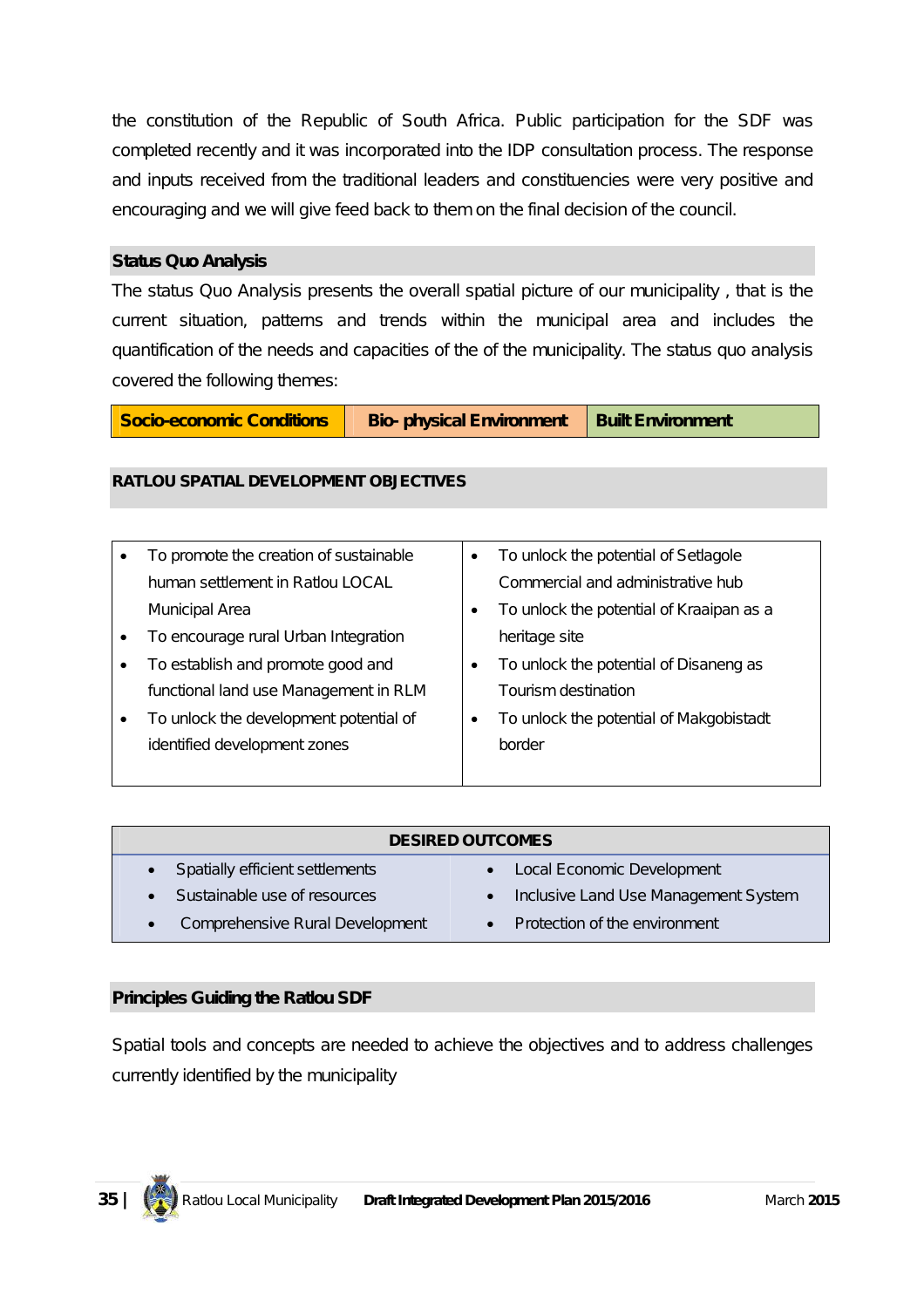| <b>Nodes</b>                  | Areas of where a higher intensity of land uses and activities will be supported         |  |  |
|-------------------------------|-----------------------------------------------------------------------------------------|--|--|
| <b>Corridors</b>              | Corridors are links between nodes along which an increased intensity of                 |  |  |
|                               | development will naturally be attracted and should be encouraged. Similar to            |  |  |
|                               | nodes they improve access to opportunities                                              |  |  |
|                               |                                                                                         |  |  |
| Infill and                    | In addition to nodes and corridor, infill and densification are tools to pursue spatial |  |  |
| <b>Densification</b>          | integration                                                                             |  |  |
| <b>Containment</b>            | The concept refers to the need to limit inefficient low density development and         |  |  |
|                               | sprawl                                                                                  |  |  |
| <b>Protection</b>             | The term refers to protecting valuable natural, economic or heritage resources.         |  |  |
|                               | Such as agricultural land wetlands, or scenic landscape                                 |  |  |
| <b>Growth Areas</b>           | An extremely important aspect of the SDF is identification of appropriate /future       |  |  |
|                               | growth opportunities.                                                                   |  |  |
|                               | <b>Spatial Development Proposals</b>                                                    |  |  |
| A- Northern Development Zones |                                                                                         |  |  |

- B- Central Development Zones
- C- Southern Development Zones

| <b>Six Proposed Development Nodes</b> | <b>Proposed Corridors</b>                     |
|---------------------------------------|-----------------------------------------------|
| 1. Setlagole Commercial Hub           | N18 Western trans frontier, Setlagole -       |
| 2. Madibogo Gateway Node              | Madibogo (Civic Corridor), Kraaipan-Setlagole |
| 3. Kraaipan Cultural Node             | Corridor (Heritage Corridor), Mareetsane -    |
| 4. Mareetsane Gateway Node            | Setlagole Corridor (Mareetsane Corridor) and  |
| 5. Disaneng Gateway Node              | Disaneng-Makgobistadt Corridor (Border        |
| 6. Makgobistadt Border Node           | Corridor)                                     |
|                                       |                                               |

### **Implementation**

The Ratlou SDF will be implemented as follows:

- Through direct investment by the municipality in infrastructure projects
- Policies and quidelines which provide the private sector and other stakeholders with the tools and incentives to implement the proposals
- Alignment with Land Use Management Systems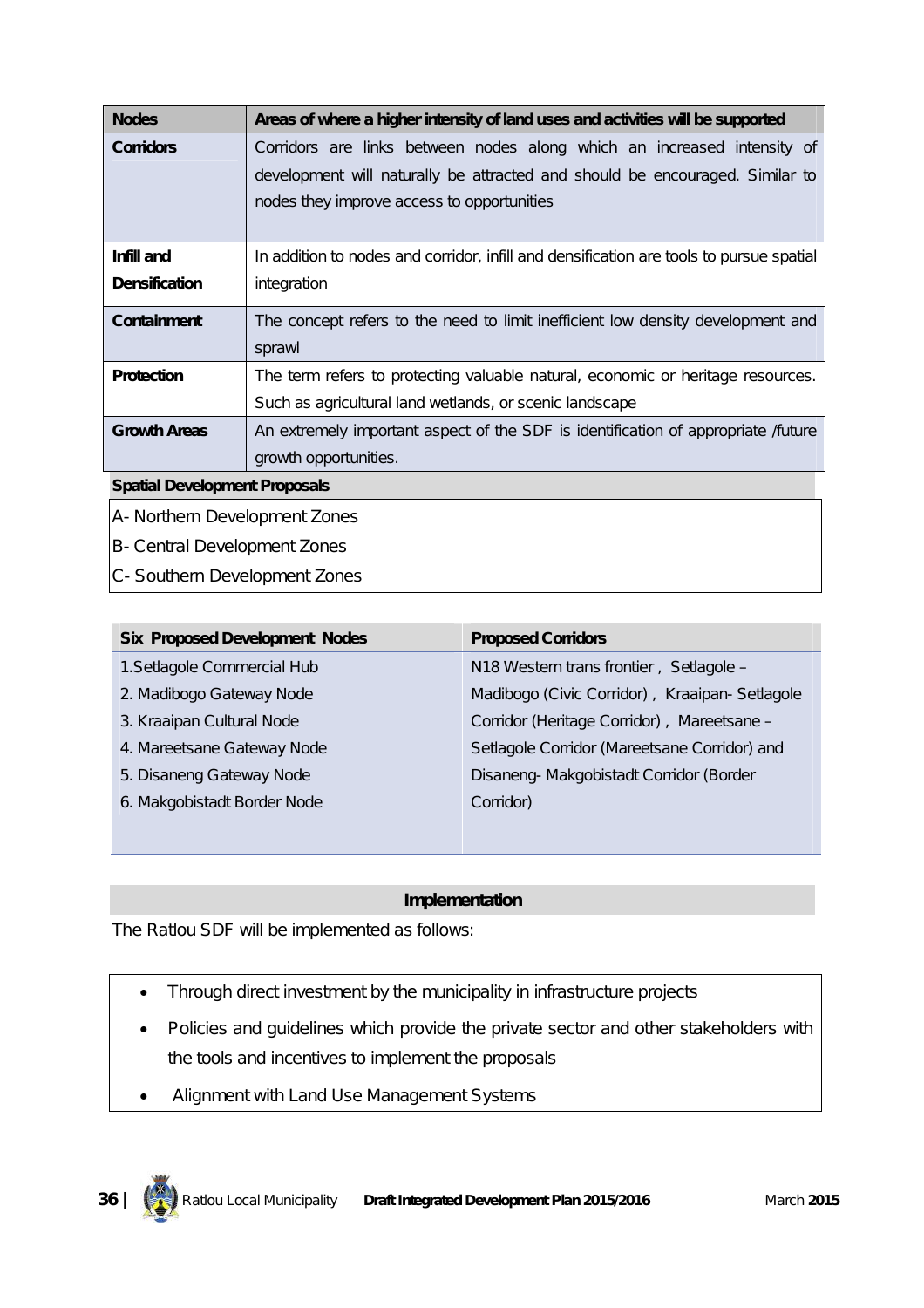#### **8. MUNICIPAL VISION AND MISSION**

This section provides the actual plans aimed at achieving the overall municipal strategy of providing services and improving the lives of the community of Ratlou Local Municipality. Here the vision, mission and vision of council and measures to be employed to achieve them are presented.

#### **8.1 Vision, Mission and Values**



# **M I S S I O N**

To provide excellent services through consultation for sustainable development

# **VALUES**

- **Integrity**
- **Consultative**
- **Accountable**
- **Committed**
- **•** Proactive
- **People Centred**
- **Service Excellence**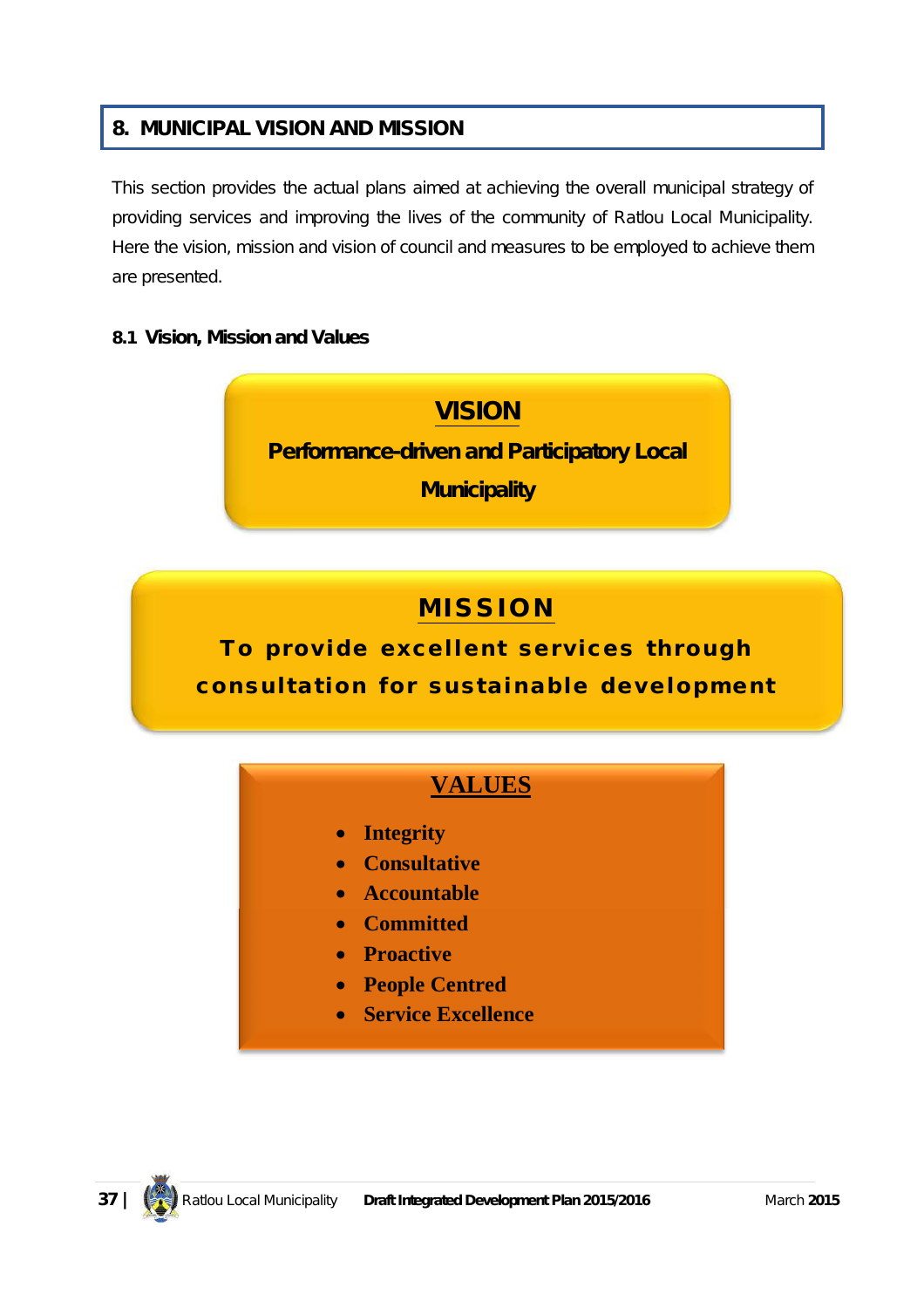#### **8.2 IDP Priorities**

The issues raised during the consultative sessions with communities were analysed by different council structures and the following were identified as priorities that need urgent attention if the municipality is to win the fight against poverty and inequality.

- **Provision of Water and Sanitation**
- **Job Creation**
- **Poverty Alleviation**
- **Provision of Electricity**
- **IMPROVED Roads and Community** Infrastructure
- Reduction of HIV and AIDS Infections and other Diseases
- **Improve Government Facilities Services** to the Community
- Create safe and Secured Environment
- Housing Development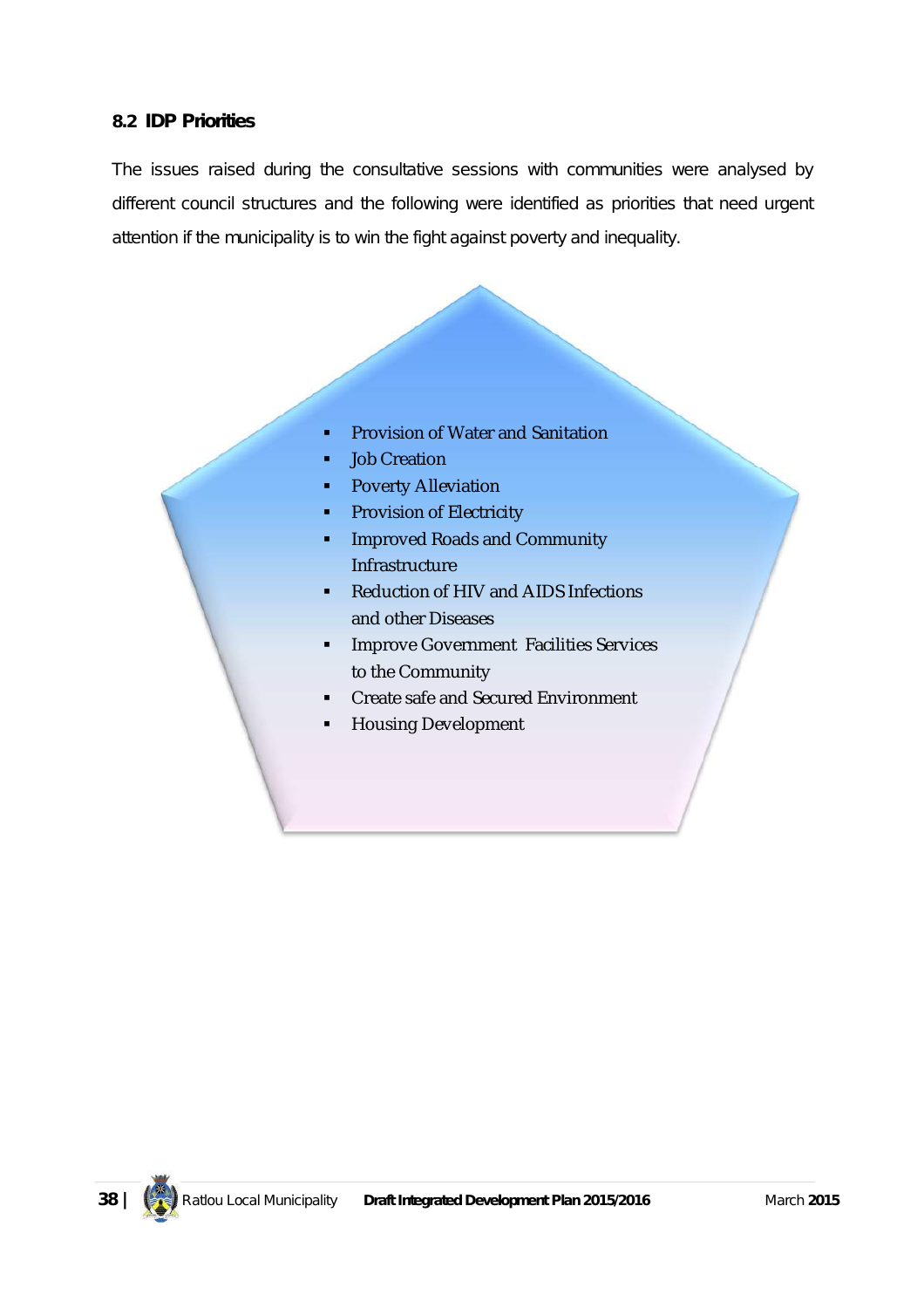#### **8.3 RATLOU SWOT ANALYSIS REPORT**

The SWOT (Strength, Weaknesses, Opportunities and Threats) Analysis shows great improvements when compared to the one on the 2014/2015 IDP. This is a positive development in the sense that the municipality was able to improve on areas that needed attention.

| <b>ORGANISATIONAL SWOT ANALYSIS</b>                                                      |                                                                                                          |                                                                                                   |  |  |
|------------------------------------------------------------------------------------------|----------------------------------------------------------------------------------------------------------|---------------------------------------------------------------------------------------------------|--|--|
| <b>Strengths</b>                                                                         | Weaknesses                                                                                               |                                                                                                   |  |  |
| (Controllable Internal Areas of Excellence and Ways to<br>Provide Competitive Advantage) | (Controllable Internal Disadvantages)                                                                    |                                                                                                   |  |  |
| Meeting key deadlines for submission e.g. Salaries,                                      | Lack of capacity e.g. Compilation of AFS                                                                 | Non-adherence to policies, processes and procedures<br>$\bullet$                                  |  |  |
| Budget, AFS, Annual Report, Section 71 Reports                                           | Negligent and poor intensive driving skills<br>$\bullet$                                                 | Lack proper internal communication policies<br>٠                                                  |  |  |
| Organizational Structure<br><b>Retention of Staff</b>                                    | Attendance Register not monitored                                                                        | Loss of revenue e.g. under collection of revenue from<br>the tenants result into over expenditure |  |  |
| Good relationship with stakeholders                                                      | Lack of proper change management                                                                         | Lack of efficient and effective Internet                                                          |  |  |
| Submission of information for the website                                                | Late submission of inputs on budget<br>Able to provide functional facilities and programmes<br>$\bullet$ |                                                                                                   |  |  |
| Staff Improvement Programmes                                                             | Inadequate disaster recovery plan                                                                        | Poor relationship with the traditional authorities                                                |  |  |
| HR Plan<br>$\bullet$                                                                     | Comply with Section 65 of MFMA i.e. paying within 30<br>$\bullet$<br>days                                | Inability to properly communicate with external<br>stakeholders                                   |  |  |
| Suppliers' database updated                                                              |                                                                                                          |                                                                                                   |  |  |
| Political stability                                                                      | Under collection of expected revenue                                                                     |                                                                                                   |  |  |
| Strong leadership<br>$\bullet$                                                           | No proper monitoring of projects<br>$\bullet$                                                            |                                                                                                   |  |  |
| Key positions filled                                                                     | Partial compliance with Supply Chain Management                                                          |                                                                                                   |  |  |
| Availability of training programmes                                                      | Inadequate by-laws in place<br>$\bullet$                                                                 |                                                                                                   |  |  |
| EAP which fulfils its intended purpose                                                   | A user friendly billing and accounting system<br>$\bullet$                                               |                                                                                                   |  |  |
| <b>Physical Access Control</b><br>Inadequate security                                    | Under expenditure especially on conditional grants (MIG,<br>FMG, MSIG)                                   |                                                                                                   |  |  |
| Service level agreements in place to implement projects                                  | Information dissemination within the units<br>$\bullet$                                                  |                                                                                                   |  |  |
| Project visitation by councillors as part of oversight role<br>$\bullet$                 | Lack of proper planning and year end procedures<br>$\bullet$                                             |                                                                                                   |  |  |
| Office space availability<br>$\bullet$                                                   | Records Management Plan which is not implemented                                                         |                                                                                                   |  |  |
| Information dissemination within the units<br>$\bullet$                                  | Area not compatible with other network related<br>technologies                                           |                                                                                                   |  |  |
| Roles, Responsibilities and Reporting lines not clarified                                | Reliance on external funders                                                                             |                                                                                                   |  |  |
| Source of funding e.g. DBSA<br>$\bullet$                                                 | The use of Intranet<br>$\bullet$                                                                         |                                                                                                   |  |  |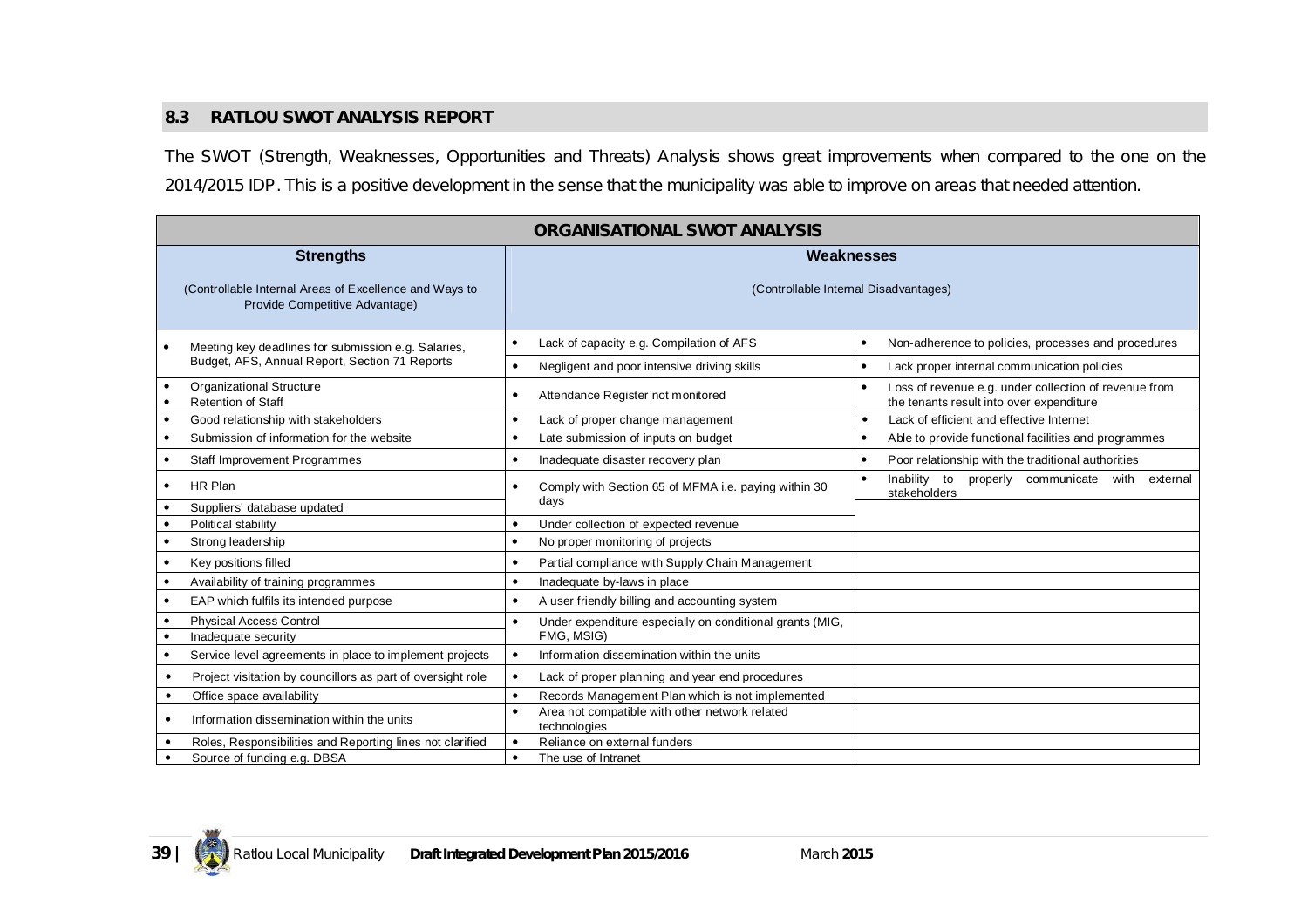| ORGANISATIONAL SWOT ANALYSIS                                     |                                                          |                                                                      |  |
|------------------------------------------------------------------|----------------------------------------------------------|----------------------------------------------------------------------|--|
| <b>Opportunities</b>                                             | <b>Threats</b>                                           |                                                                      |  |
| (External Possibilities for Success)                             |                                                          | (Uncontrollable External Disadvantages)                              |  |
| Presence of sector departments in the municipal<br>jurisdiction  | High Turnover of Skilled Labour                          | Socio economic conditions i.e. unemployment, poverty<br>and HIV AIDS |  |
| Tourism & Agriculture opportunities                              | <b>Disaster Recovery</b>                                 | Community protest                                                    |  |
| Development of MSP                                               | Connectivity problems                                    | <b>Concerned Groups</b>                                              |  |
| Successful public participation & community meetings             | Government laws (PPPF)                                   | Poor intake of designated groups                                     |  |
| Good relations with the district and other sector<br>departments | High levels of indigents                                 | Communicable diseases, drought, overgrazing due to<br>overstocking   |  |
| Income generation from functional facilities                     | Projects not implemented within the specified time-frame |                                                                      |  |
| SMME's Development                                               | Poor administration of Pension Funds                     |                                                                      |  |
| Increased credit rating (Asset Management)                       | Insufficient income base                                 |                                                                      |  |
| Land Availability                                                | Poor monitoring of projects and coordination between the |                                                                      |  |
| Formalised business forums                                       | municipality and sector departments                      |                                                                      |  |
| Successful land claims                                           | Lack of proper planning and year end procedures          |                                                                      |  |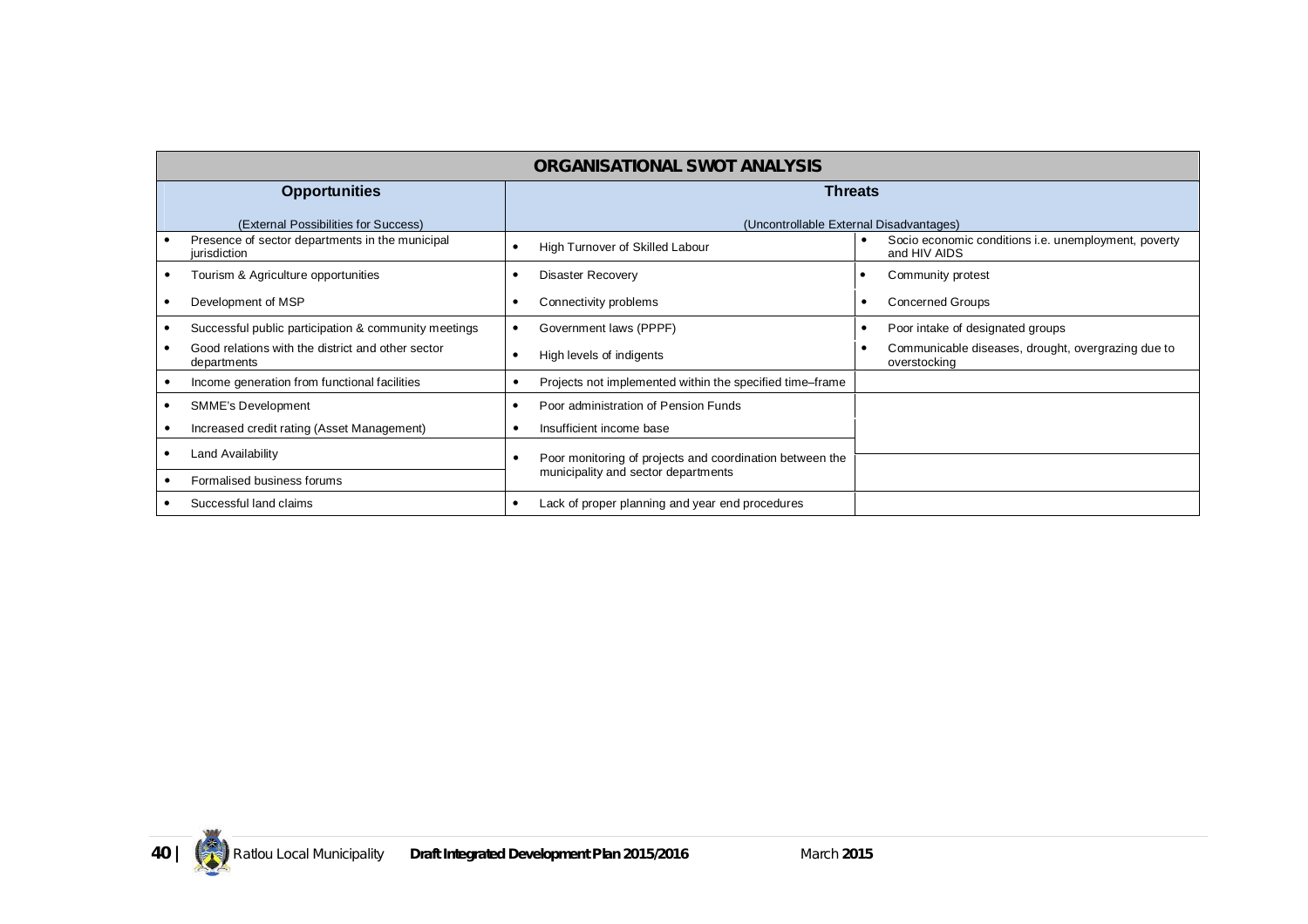## **9. THE STRATEGY**

Ratlou Local Municipality utilises the Balanced Score Card as the model to plan, implement, monitor and evaluate performance. The Balanced Scorecard methodology is just one of the tools and methods used whereby an organisation can develop a strategy and align operations and activities to the strategy.

The Balanced Scorecard is a unique approach to strategic management that was developed in the early 1990's by Drs. Robert Kaplan and David Norton and is a format for describing activities of the municipality through a number of measures for each of four perspectives (Community Satisfaction, Financial Results, Internal Processes and Learning and Growth). These perspectives of the balanced Score Card are depicted in the table below

| <b>Perspective</b>                 | <b>Definition</b>                                       | <b>Leading Question</b>                                    |
|------------------------------------|---------------------------------------------------------|------------------------------------------------------------|
| <b>Customer</b>                    | The municipality must focus on how to meet service      | Is the organization delivering the services communities or |
|                                    | needs in an efficient manner                            | its customers want?                                        |
| <b>Financial</b>                   | The municipality must focus on how to meet service      | Is the service delivered at a good price?                  |
|                                    | needs in an efficient manner.                           |                                                            |
| <b>Internal Business</b>           | The municipality needs to focus on those critical       | Can the organisation improve upon a service by changing    |
|                                    | operations that enable them to satisfy citizens.        | the way a service is delivered?                            |
|                                    | The organization's ability to improve and meet citizen  | Is the organisation maintaining technology and employee    |
| Innovation, Learning<br>and Growth | demands ties directly to the employees' ability to meet | training for continuous improvement?                       |
|                                    | those demands                                           |                                                            |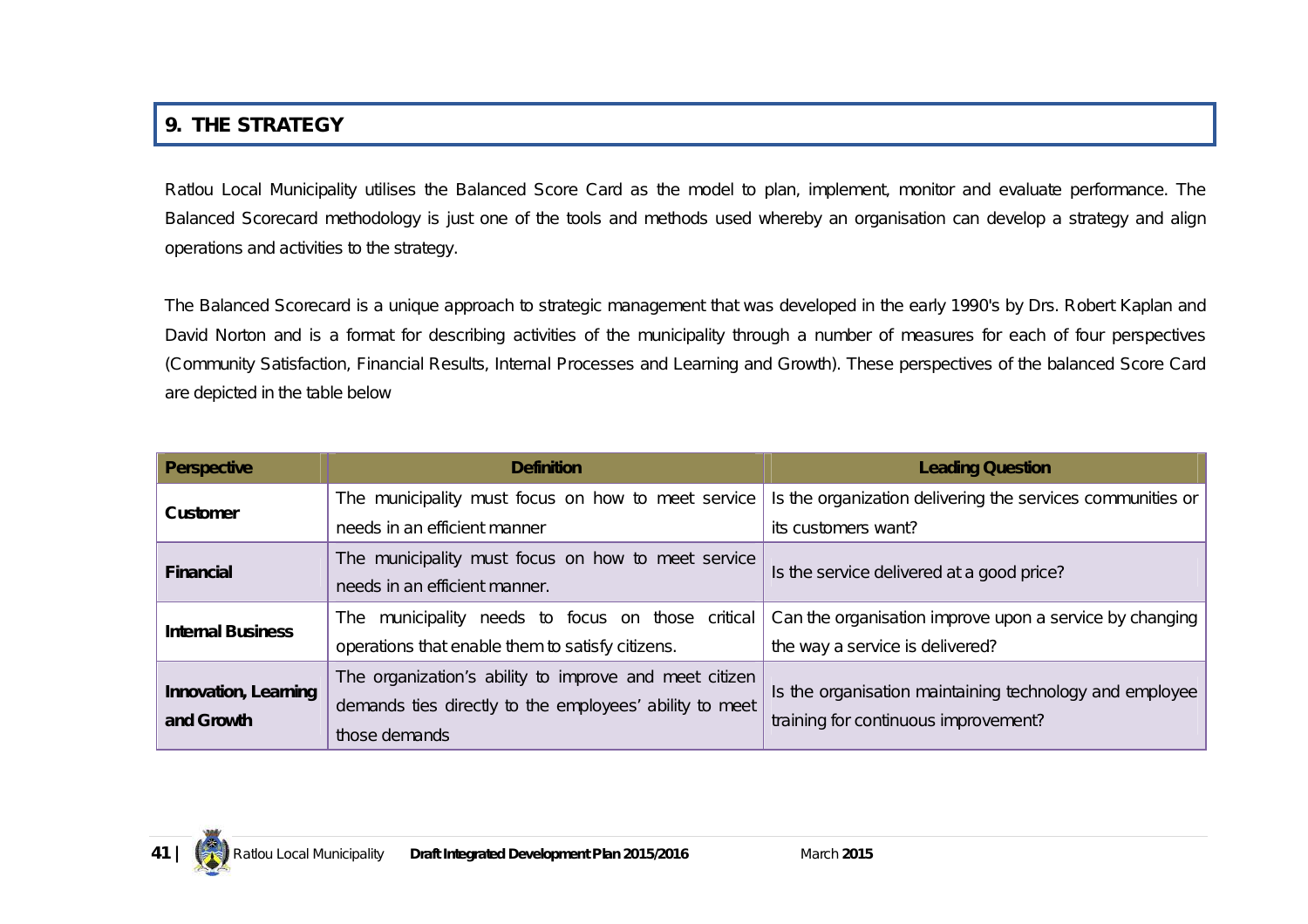It is a management system (not only a measurement system) that enables organisations to clarify their vision and strategy and translate them into action. It provides feedback around both the internal business processes and external outcomes in order to continuously improve strategic performance and results. When fully deployed, the balanced scorecard transforms strategic planning from an academic exercise into the nerve centre of an enterprise.

The Strategy Map, Strategic Objectives, KPAs (performance areas), KPIs (indicators), Targets, Projects and Programmes were all developed in line with the Balanced Scorecard Methodology.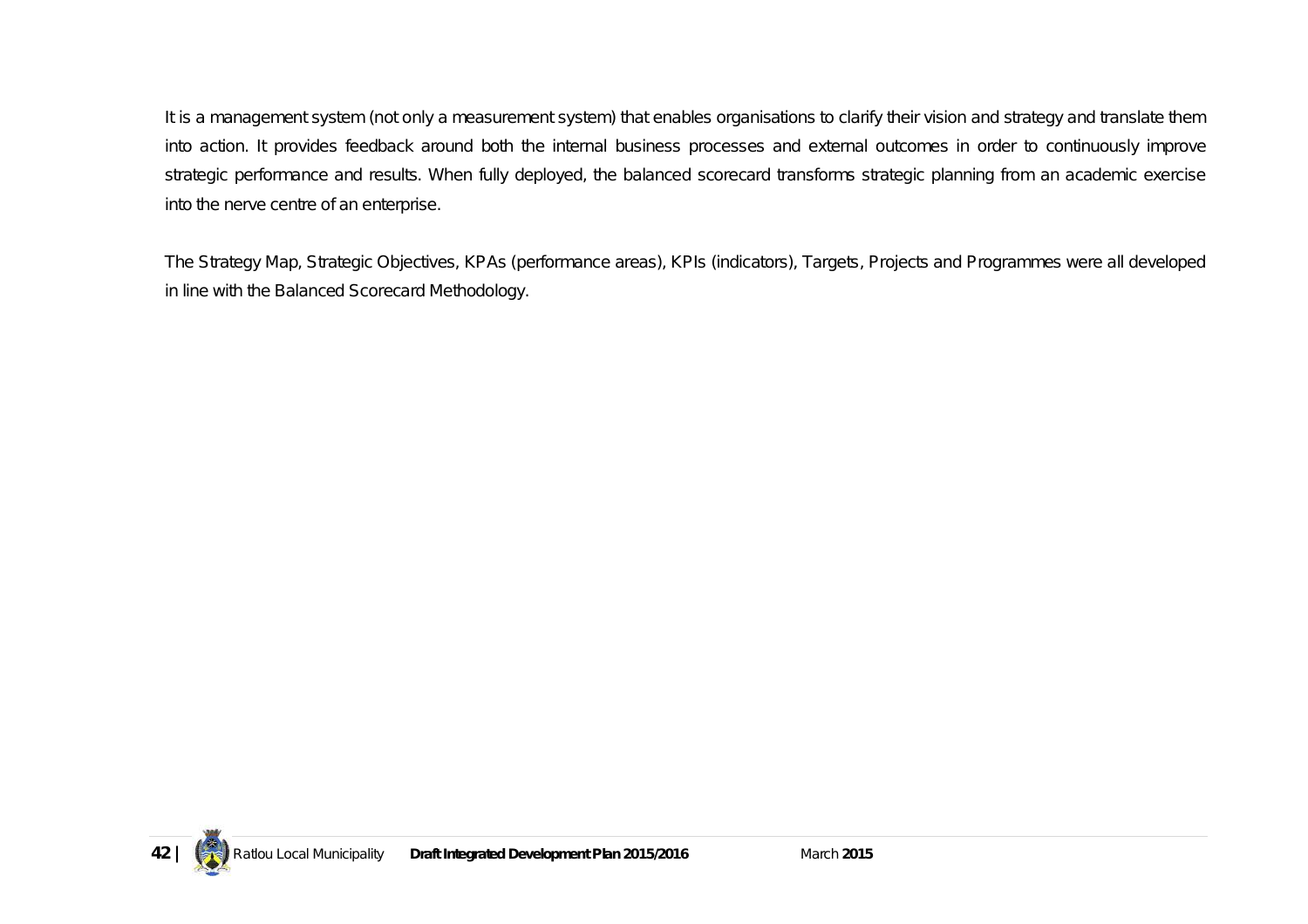#### **9.1 Municipal Strategy Map**

The high level municipal strategic objectives are contained in the table below according to the perspectives of the Balanced Score Card and the National Key Performance Areas of Local Government.

| <b>Key Performance</b>                                    | <b>Municipal Transformation</b>                   | <b>Service Delivery and</b>                            | <b>Local Economic</b>                                   | <b>Municipal Financial</b>  | Good Governance and                                                      | <b>Spatial Rational</b>  |
|-----------------------------------------------------------|---------------------------------------------------|--------------------------------------------------------|---------------------------------------------------------|-----------------------------|--------------------------------------------------------------------------|--------------------------|
| Area                                                      | and Organisational                                | Infrastructure                                         | Development                                             | Viability                   | <b>Public Participation</b>                                              |                          |
|                                                           | <b>Development</b>                                | Development                                            |                                                         |                             |                                                                          |                          |
|                                                           |                                                   | Provision of Basic Municipal                           |                                                         |                             |                                                                          |                          |
|                                                           |                                                   | Services and Infrastructure                            |                                                         |                             | <b>Enhance Communication</b>                                             |                          |
| <b>CUSTOMER</b>                                           |                                                   | Facilitate the Provision of<br><b>Housing Services</b> | Promote Local Economic<br>Development & Job<br>Creation |                             | Promote Community<br>Participation                                       |                          |
|                                                           |                                                   |                                                        |                                                         |                             |                                                                          |                          |
|                                                           |                                                   |                                                        |                                                         | Improve Asset<br>Management |                                                                          |                          |
| <b>FINANCIAL</b>                                          |                                                   |                                                        |                                                         | Enhance Revenue             |                                                                          |                          |
|                                                           |                                                   |                                                        |                                                         |                             | Promote Financial<br>Accountability                                      |                          |
|                                                           | Retain and Recruit Talented<br>Employees          |                                                        |                                                         |                             |                                                                          |                          |
| <b>LEARNING AND</b><br><b>INNOVATION</b><br><b>GROWTH</b> | Achieve Employment Equity                         |                                                        |                                                         |                             | Promote Accountable,<br><b>Efficient and Transparent</b><br>Organization |                          |
|                                                           | Promote Innovation Learning<br>and Growth         |                                                        |                                                         |                             |                                                                          |                          |
|                                                           | Achieve Positive &                                |                                                        |                                                         |                             |                                                                          |                          |
|                                                           | Productive Employee Climate<br>Improve Technology |                                                        |                                                         |                             |                                                                          |                          |
| <b>BUSINESS</b><br><b>INTERNAL</b>                        | Efficiency                                        |                                                        |                                                         |                             | Promote Good Governance                                                  | Improve Spatial Planning |
|                                                           |                                                   |                                                        |                                                         |                             |                                                                          |                          |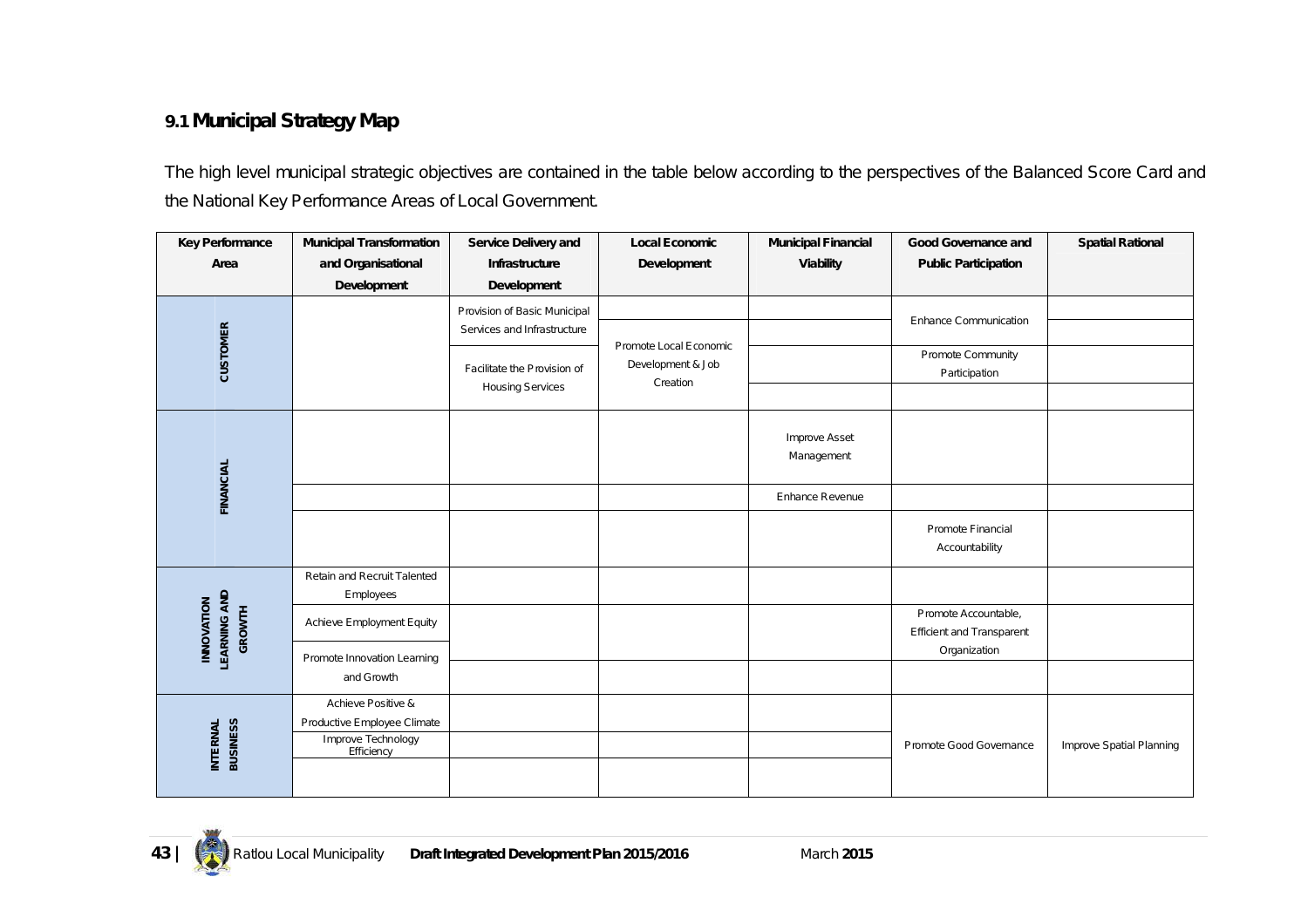As part of the Balanced Scorecard methodology a strategy map is used to develop a picture of the strategy of the municipality. It depicts the objectives in support of the strategy in terms of different perspectives, namely the learning perspective, institutional perspective, the financial and the customer perspective. This step in strategy formulation acts as the integration of strategy and operational planning.

The following are the most important benefits of developing a Strategy Map:

- It focuses on the most important institutional processes that need to be addressed,
- It combines a growth strategy as well as a productivity strategy to be sustainable,
- $\bullet$  It creates a foundation to be innovative.
- It focuses on both the tangible and the intangible
- The Strategy Map's methodology is aimed to steer away from a sectoral approach to ensure integrated development of the needs of the municipality.

The Strategy Map leads to the development of Scorecards (i.e. Performance Plans) at different levels that will be used as the management tool whereby planning, implementation, monitoring, review measurement and assessment can be facilitated.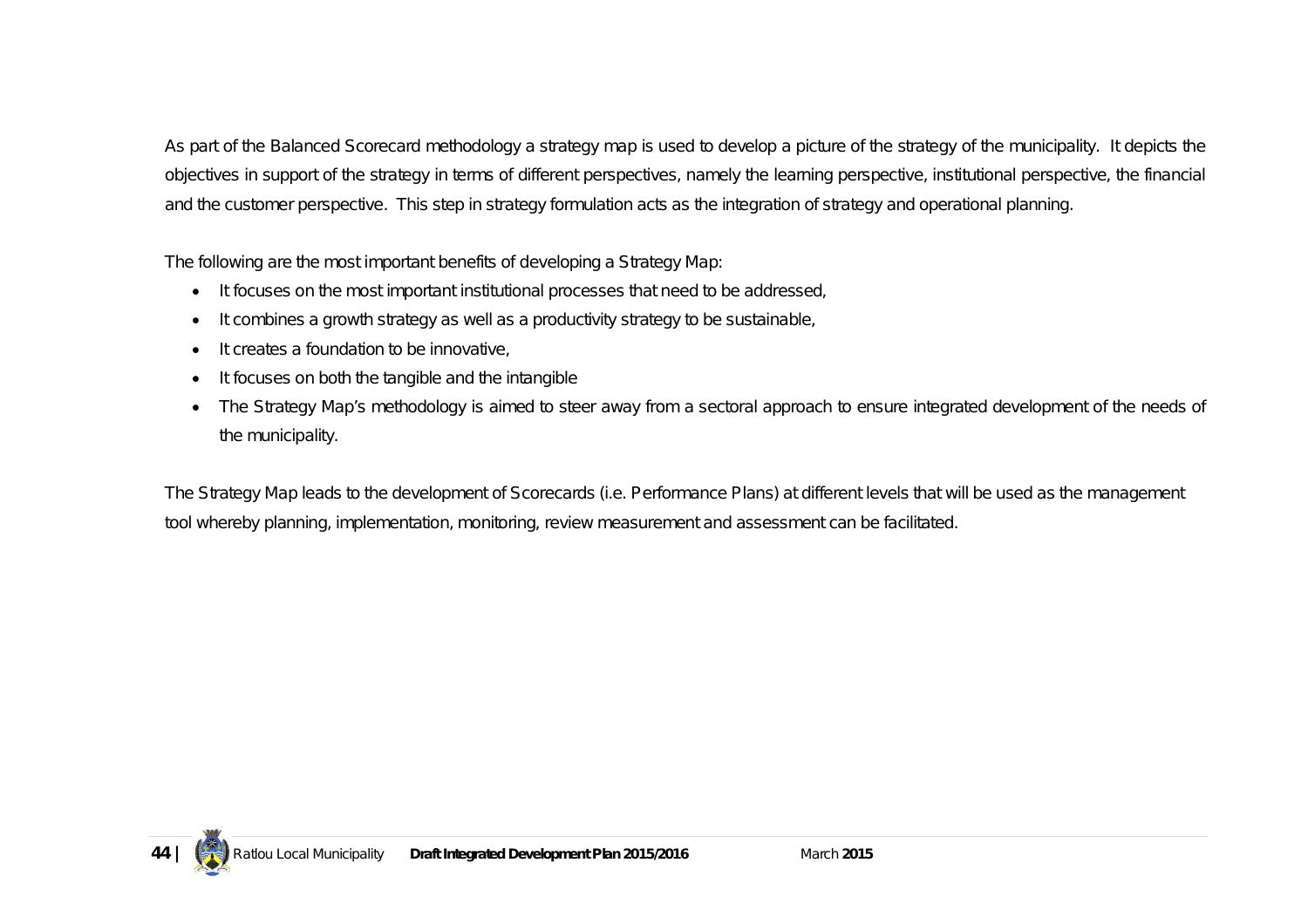#### **1. IDP Objectives, KPIS, TargetS and Projects**

This section consists of the measures that council will employ to achieve its vision and mission. These measures are objectives, Key performance Indicators and targets. In each instance the projects that will be implemented are also listed.

The section is structured according to the following key performance areas of local government:

- Municipal Transformation and Organisational Development
- **Municipal Financial Viability and Management**
- **Local Economic Development**
- **Basic Services and Infrastructure Development**
- Good Governance and Public Participation
- **Spatial Rationale**

The details of this section are contained in the Draft Service Delivery and Budget Implementation Plan (SDBIP).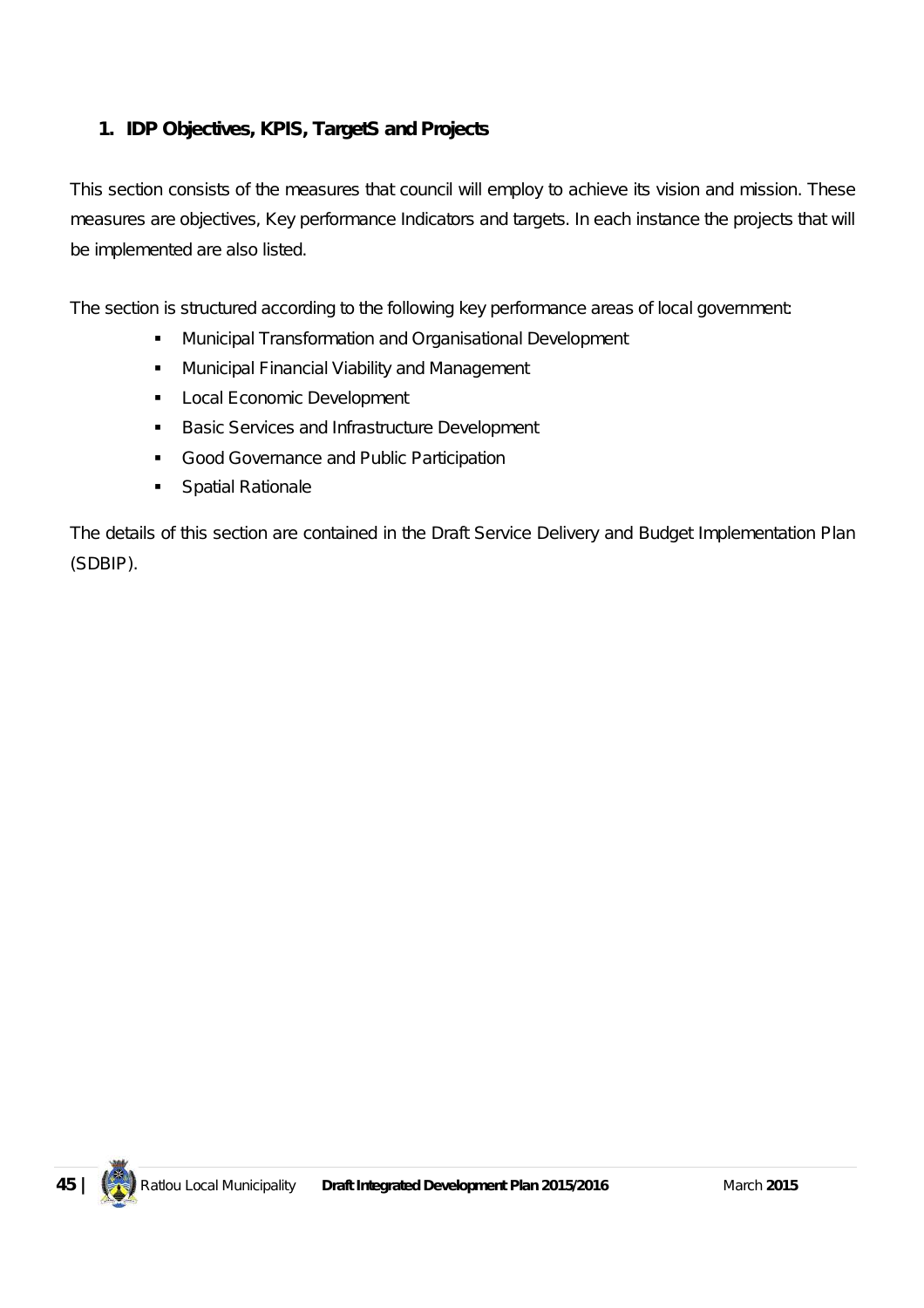# **9.2 Key Performance Area: Municipal Transformation & Organisational Development**

| Objective:                        | Promote Accountable, Efficient and Transparent Administration                              |                |  |  |
|-----------------------------------|--------------------------------------------------------------------------------------------|----------------|--|--|
| <b>Issues:</b>                    | Poor record keeping and archiving<br>$\bullet$                                             |                |  |  |
|                                   | Existing policies have not been reviewed<br>$\bullet$                                      |                |  |  |
|                                   | Public participation was not done on all policies<br>$\bullet$                             |                |  |  |
|                                   | Some policies not endorsed by the local labour forum<br>$\bullet$                          |                |  |  |
|                                   | Lack of internal controls<br>$\bullet$                                                     |                |  |  |
| <b>Strategies:</b>                | The municipality will develop and adopt statutory policies<br>$\bullet$                    |                |  |  |
|                                   | Municipality will develop systems of internal control to ensure that there is<br>$\bullet$ |                |  |  |
|                                   | certainty in the internal business processes of the municipality                           |                |  |  |
| <b>Programme and Projects</b>     | Workshop existing policies<br>$\bullet$                                                    |                |  |  |
|                                   | Review some of the policies<br>$\bullet$                                                   |                |  |  |
|                                   | <b>Implement Statutory Policies</b><br>$\bullet$                                           |                |  |  |
|                                   | Develop and Implement Internal Control Systems<br>$\bullet$                                |                |  |  |
|                                   | Automated personnel management system<br>$\bullet$                                         |                |  |  |
|                                   | Record keeping system<br>$\bullet$                                                         |                |  |  |
|                                   | Review the functioning of Council policies<br>$\bullet$                                    |                |  |  |
| <b>Key Performance Indicators</b> | Key Performance Indicator                                                                  | <b>Target</b>  |  |  |
| and Targets                       | Number of workshops on Council policies held                                               | $\overline{2}$ |  |  |
|                                   | Number of policies reviewed (HR & IT related)                                              | 6              |  |  |
|                                   | Number of policies reviewed (Budget related)<br>13                                         |                |  |  |
|                                   | Number of HR System Developed<br>(Biometric/ Online Attendance<br>1                        |                |  |  |
|                                   | Register)                                                                                  |                |  |  |
|                                   | Number of Internal Control Systems developed and implemented                               | 4              |  |  |
|                                   | Number of Digital Document Scanning and Filing Established                                 | 1              |  |  |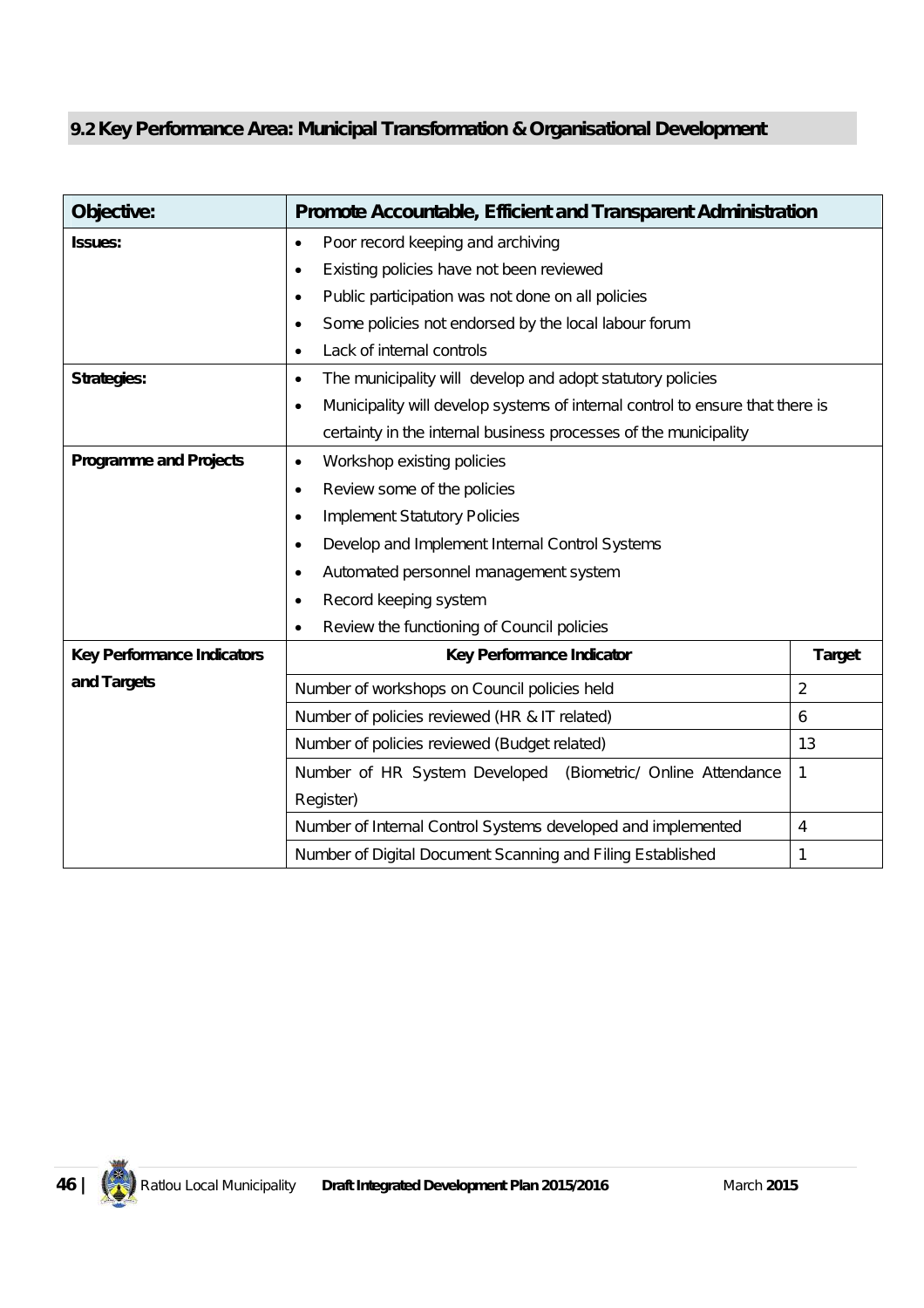| Objective:                        |                                                               | <b>Promote Planning and Performance Management</b>                |                               |
|-----------------------------------|---------------------------------------------------------------|-------------------------------------------------------------------|-------------------------------|
| <b>Issues:</b>                    | IDP review for the previous year not reviewed<br>$\bullet$    |                                                                   |                               |
|                                   | Poor participation by other sector departments<br>$\bullet$   |                                                                   |                               |
|                                   | $\bullet$                                                     | Projects not monitored and some blocked/collapsed                 |                               |
|                                   | $\bullet$                                                     | PMS objectives not linked to the IDP                              |                               |
|                                   | $\bullet$                                                     | PMS indicators and targets not SMART                              |                               |
|                                   | $\bullet$                                                     | PMS not cascaded to the lower levels                              |                               |
| <b>Strategies:</b>                | Improve public participation<br>$\bullet$                     |                                                                   |                               |
|                                   | $\bullet$                                                     | Audit of past projects and evaluation                             |                               |
|                                   | $\bullet$                                                     | Ensure PMS is cascaded to other levels                            |                               |
|                                   | ٠                                                             | Monitor implementation of the PMS framework                       |                               |
|                                   | Improve performance reporting and monitoring.<br>$\bullet$    |                                                                   |                               |
| <b>Programme and Projects</b>     | IDP Review for 2015/2016<br>$\bullet$                         |                                                                   |                               |
|                                   | Develop public participation policy<br>$\bullet$              |                                                                   |                               |
|                                   | Implement the cascading of the PMS<br>$\bullet$               |                                                                   |                               |
|                                   | Develop SDBIP for 2015/2016<br>$\bullet$                      |                                                                   |                               |
|                                   | $\bullet$                                                     | Performance reporting , Monthly, Quarterly, Mid-Year and Annually |                               |
| <b>Key Performance Indicators</b> |                                                               | Key Performance Indicator                                         | <b>Target</b>                 |
| and Targets                       |                                                               | Approved IDP and Budget Process Plan                              | 31 Aug 2015                   |
|                                   | <b>IDP Reviewed</b>                                           | Draft Review adopted                                              | 31 March 2016                 |
|                                   |                                                               | Reviewed IDP approved                                             | 31 May 2016                   |
|                                   |                                                               | Approved Service delivery and Budget Implementation Plan          | 01 July 2015                  |
|                                   |                                                               | Submission of Monthly Performance Reports                         | 7 <sup>th</sup> of each month |
|                                   | Performance Reports Submitted to Council<br>4 (1 per quarter) |                                                                   |                               |
|                                   | 29 Jan 2016<br>Mid-Term Performance Assessment held           |                                                                   |                               |
|                                   |                                                               | Annual Performance Assessments conducted                          | 29 July 2016                  |
|                                   |                                                               | Number of Sessions held to Communicate Municipal Strategy         | 1                             |
|                                   |                                                               | Number of Strategic Planning Sessions held                        | 1                             |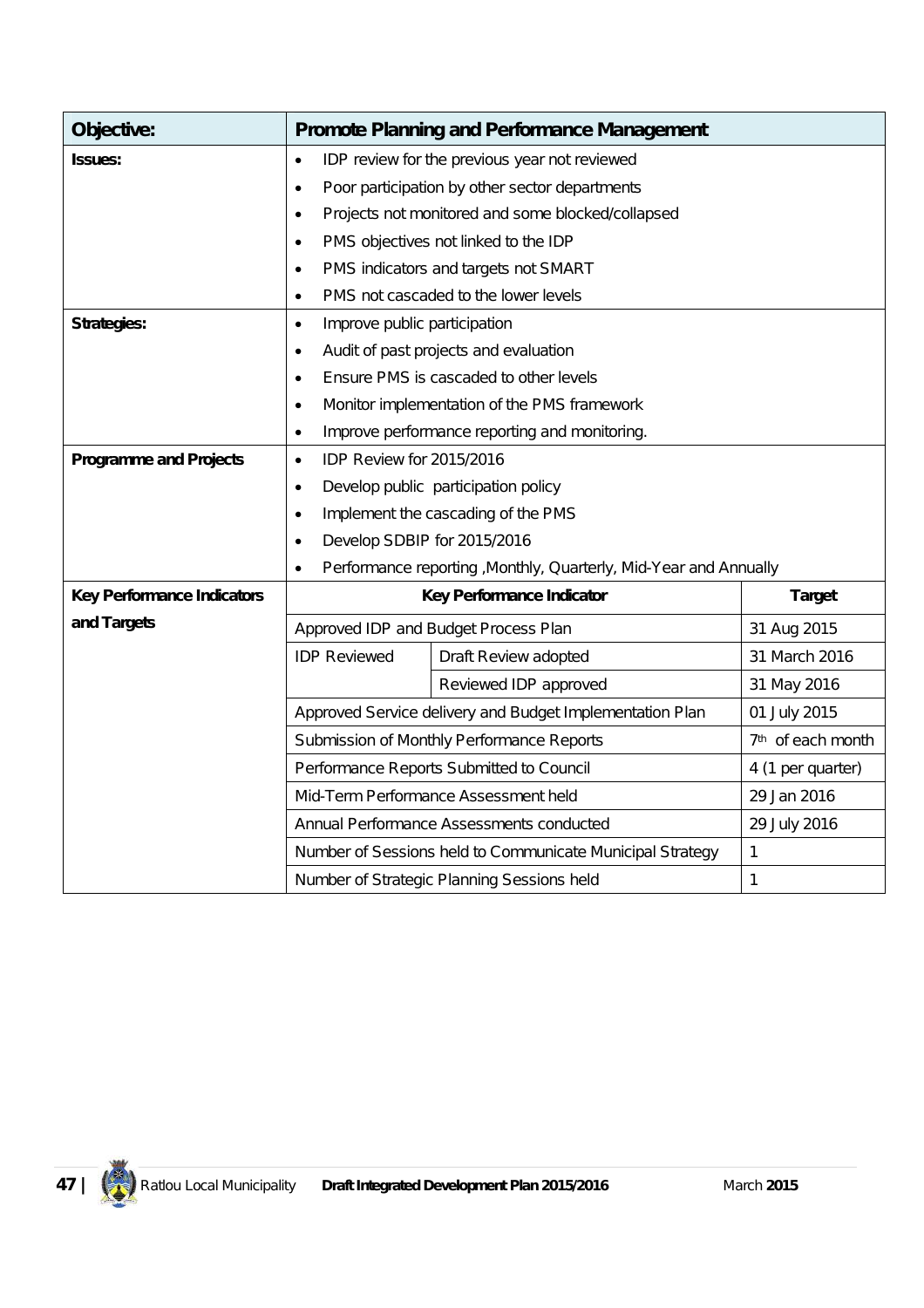| <b>Objective</b>                  | <b>Improve Technology Efficiencies</b>                                                  |                                                    |  |
|-----------------------------------|-----------------------------------------------------------------------------------------|----------------------------------------------------|--|
| <b>Issues:</b>                    | Inadequate ITC skill in the municipality<br>$\bullet$                                   |                                                    |  |
|                                   | Systems are not integrated (silo operation of systems)<br>$\bullet$                     |                                                    |  |
|                                   | Efficient Electronic surveillance in the municipal building<br>$\bullet$                |                                                    |  |
| <b>Strategies:</b>                | The municipality will integrate technology into the internal business processes to<br>٠ |                                                    |  |
|                                   | increase operational efficiencies and improve service delivery.                         |                                                    |  |
|                                   | Create a VPN (Virtual Private Network)<br>$\bullet$                                     |                                                    |  |
|                                   | Use of the MSP (Master Systems Plan)<br>$\bullet$                                       |                                                    |  |
|                                   | Integrated Seamless IT System<br>$\bullet$                                              |                                                    |  |
|                                   | Paperless Communication and Establishment of Intranet.<br>$\bullet$                     |                                                    |  |
| <b>Programme and Projects</b>     | Finalize the development of the Master System Plan<br>$\bullet$                         |                                                    |  |
|                                   | Management of the website<br>$\bullet$                                                  |                                                    |  |
|                                   | Training of staff on information technology<br>$\bullet$                                |                                                    |  |
|                                   | Soft and hardware maintenance<br>$\bullet$                                              |                                                    |  |
|                                   | Review the Operational Disaster and Business Continuity Plan<br>$\bullet$               |                                                    |  |
|                                   | Automate internal business processes<br>$\bullet$                                       |                                                    |  |
|                                   | Training of councillors and some of the staff<br>$\bullet$                              |                                                    |  |
|                                   | Implement Information and communication technology Learnerships<br>$\bullet$            |                                                    |  |
| <b>Key Performance Indicators</b> | <b>Key Performance Indicators</b><br><b>Targets</b>                                     |                                                    |  |
| and Targets                       | Adoption and Revised IT Master Plan by Council<br>31 August 2015                        |                                                    |  |
|                                   | Adoption of Revised Integrated Communication<br>and                                     | 31 May 2016                                        |  |
|                                   | Information Technology (ICT) Master Plan by Council                                     |                                                    |  |
|                                   | Number of Routine Maintenance Conducted (IT & CCTV<br>12                                |                                                    |  |
|                                   | Equipment)                                                                              |                                                    |  |
|                                   | Reports on Operational Disaster Recovery and Business                                   | 4 (1 per quarter)                                  |  |
|                                   | <b>Continuity Plan</b>                                                                  |                                                    |  |
|                                   | Number of municipal facilities linked to the main municipal                             | 2 (Tshidilamolomo Telecentres and                  |  |
|                                   | offices via internet and CCTV                                                           | Setlagole Thusong Centre)                          |  |
|                                   | Number of Municipal Facilities provided with Telephone                                  | 3 (Tshidilamolomo TC, Setlagole                    |  |
|                                   | Lines                                                                                   | TSC & Kraaipan Museum)                             |  |
|                                   | Number of Workshops Conducted on IT                                                     | $\overline{2}$                                     |  |
|                                   | Number of Software Updates Performed                                                    | $12$ (1 per month)                                 |  |
|                                   | Number of ICT Learnerships' Learners Appointed                                          | 1                                                  |  |
|                                   | Number of Software License Renewed                                                      | 7 (Team mate, Transact, Payday,                    |  |
|                                   |                                                                                         | Softline Pastel, MacAfee, Cibecs,<br>Adobe Reader) |  |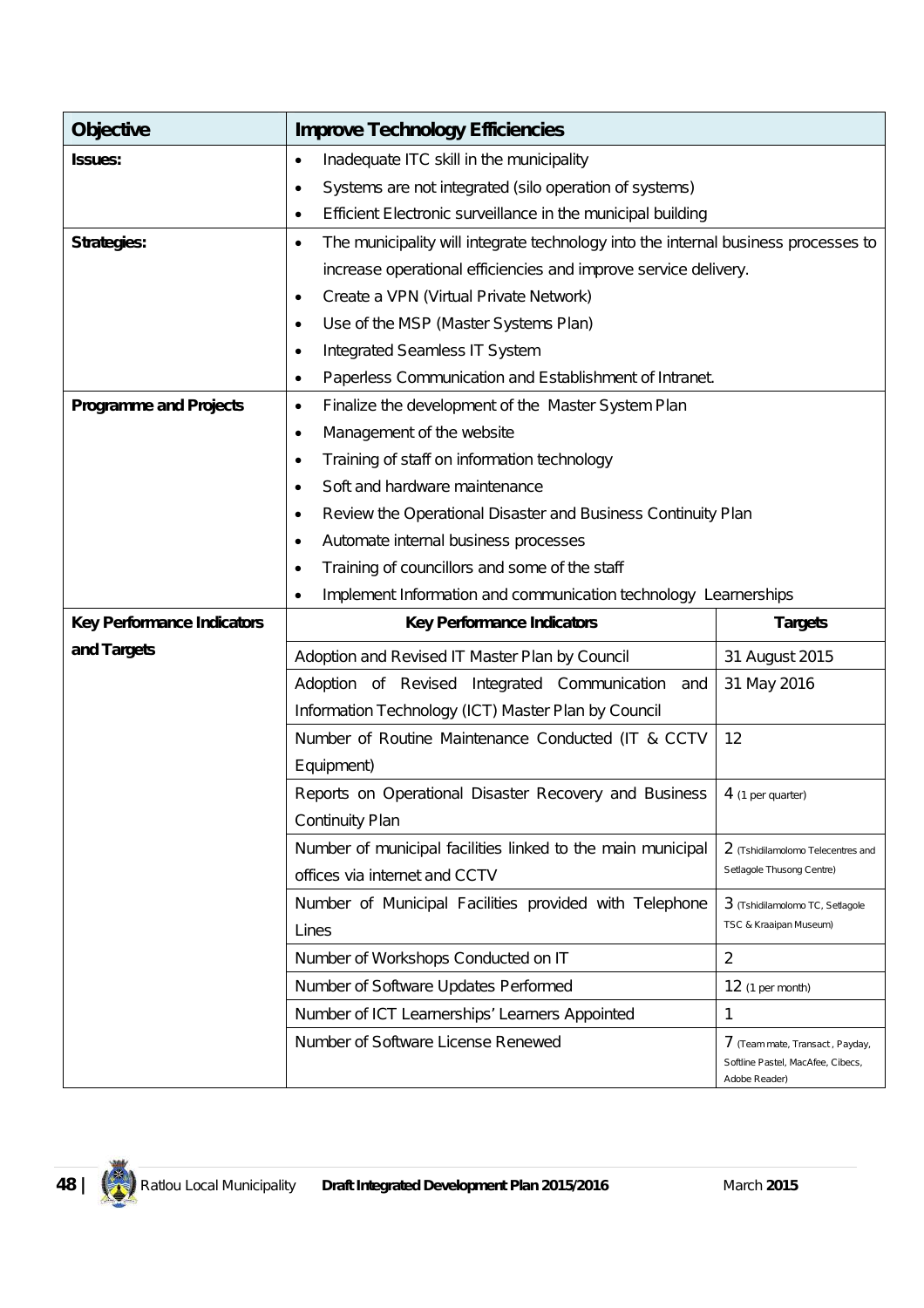| Objective:                        | <b>Achieve Employment Equity</b>                                                           |                 |  |  |
|-----------------------------------|--------------------------------------------------------------------------------------------|-----------------|--|--|
| <b>Issues:</b>                    | Integration of the Employment Equity Plan (EEP) into the Recruitment Strategy<br>$\bullet$ |                 |  |  |
|                                   | and Plan                                                                                   |                 |  |  |
|                                   | Attraction and retention of scarce skills<br>$\bullet$                                     |                 |  |  |
| <b>Strategies:</b>                | The municipality will progressively achieve employment equity<br>$\bullet$                 | in<br>its       |  |  |
|                                   | administration by recruiting and retaining individuals as designated by the                |                 |  |  |
|                                   | <b>Employment Equity Act.</b>                                                              |                 |  |  |
|                                   | Employment Equity Plans with clear targets and Employment Equity reports will<br>$\bullet$ |                 |  |  |
|                                   | be approved by Council.                                                                    |                 |  |  |
|                                   | Head hunt per Recruitment and Selection Policy<br>$\bullet$                                |                 |  |  |
|                                   | Through Negotiable Packages and Implementing resolutions and Legislations of<br>$\bullet$  |                 |  |  |
|                                   | Retention.                                                                                 |                 |  |  |
| <b>Programme and Projects</b>     | Review the employment equity plan<br>$\bullet$                                             |                 |  |  |
|                                   | Review or adopt the human resource strategy<br>$\bullet$                                   |                 |  |  |
|                                   | Review the recruitment policy<br>$\bullet$                                                 |                 |  |  |
|                                   | Review the retention of skills policy<br>$\bullet$                                         |                 |  |  |
|                                   | Review the remuneration policy<br>$\bullet$                                                |                 |  |  |
| <b>Key Performance Indicators</b> | <b>Key Performance Indicators</b>                                                          | <b>Targets</b>  |  |  |
| and Targets                       | Employment Equity Plan Submitted to Department of Labour                                   | 15 January 2015 |  |  |
|                                   | <b>Employment Equity Targets Achieved in all Functional Areas</b>                          | 30%             |  |  |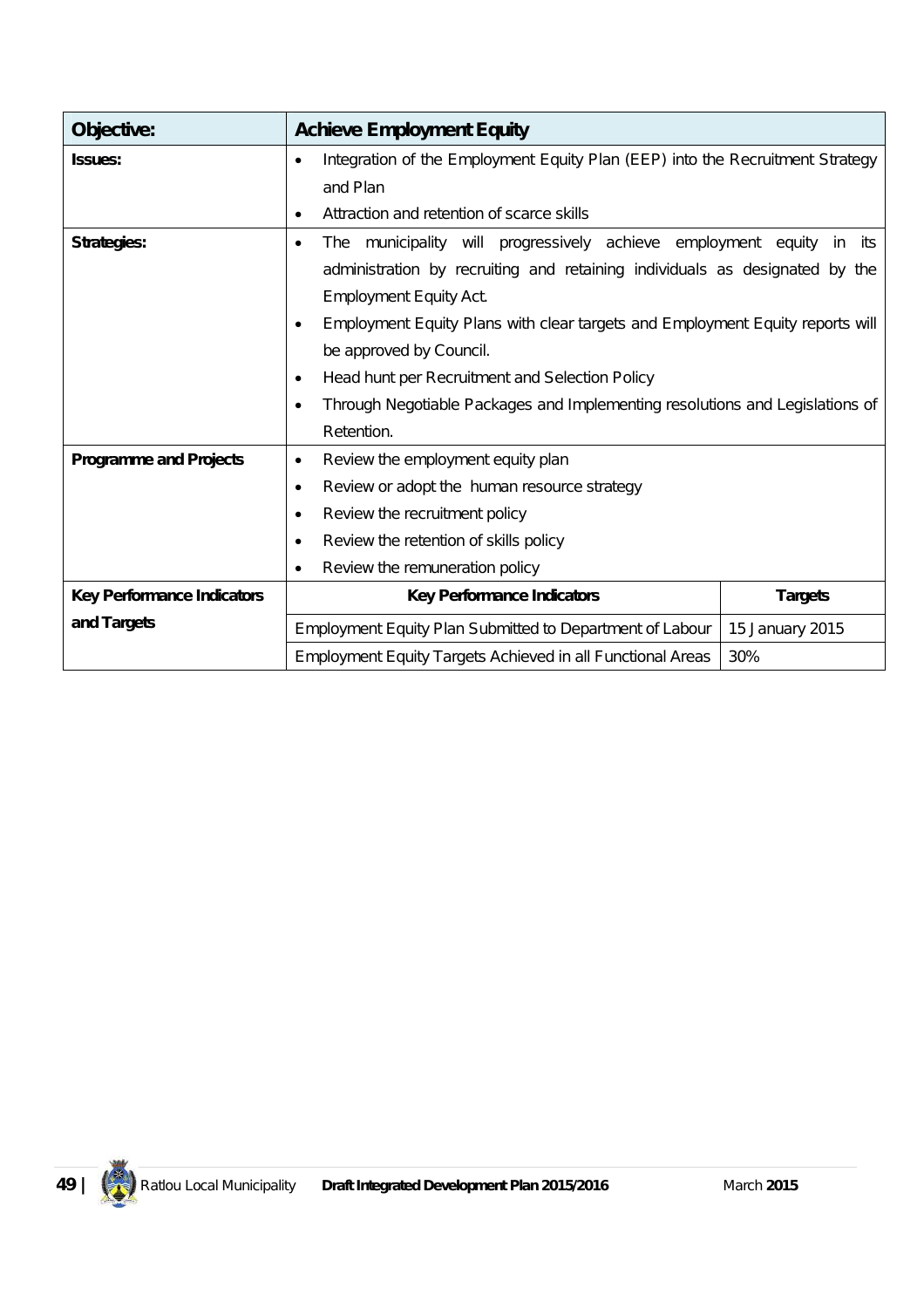| Objective:                        | Promote Innovation, Learning and Growth                                                    |                |  |
|-----------------------------------|--------------------------------------------------------------------------------------------|----------------|--|
| <b>Issues:</b>                    | Most of the official do not have administrative skills<br>$\bullet$                        |                |  |
|                                   | Use of ICT is very low<br>$\bullet$                                                        |                |  |
|                                   | Work place skills plan not adopted<br>$\bullet$                                            |                |  |
|                                   | Work place skills plan not in line with the IDP<br>$\bullet$                               |                |  |
|                                   | Training programmes not in line with the IDP priorities<br>$\bullet$                       |                |  |
|                                   | ABET training a necessity<br>$\bullet$                                                     |                |  |
| <b>Strategies:</b>                | Develop skills of employees<br>$\bullet$                                                   |                |  |
|                                   | Support learning innovative problem solving strategies<br>$\bullet$                        |                |  |
|                                   | Prioritise Skills in during recruitment and selection.<br>$\bullet$                        |                |  |
|                                   | In-house training to be used<br>٠                                                          |                |  |
| <b>Programme and Projects</b>     | Review the Work Place Skills Plan Develop in line with the IDP Priorities and<br>$\bullet$ |                |  |
|                                   | skills needs                                                                               |                |  |
|                                   | Conduct internal and other innovative training programmes<br>$\bullet$                     |                |  |
|                                   | Registration of learnerships for accredit training<br>$\bullet$                            |                |  |
|                                   | <b>AET</b> training<br>$\bullet$                                                           |                |  |
|                                   | Community skills development initiated<br>$\bullet$                                        |                |  |
| <b>Key Performance Indicators</b> | <b>Key Performance Indicators</b>                                                          | <b>Targets</b> |  |
| and Targets                       | <b>Skills Audit Conducted</b>                                                              | 31 March 2016  |  |
|                                   | Workplace Skills Development Plan Developed and                                            | 31 May 2016    |  |
|                                   | Adopted by Council                                                                         |                |  |
|                                   | Workplace Skills Development Plan Targets Achieved                                         | 65%            |  |
|                                   | Number of Learnerships Programme Implemented                                               | 5              |  |
|                                   | Number of Personnel Undergoing Core Competencies                                           | 6 (Managers)   |  |
|                                   | Training                                                                                   |                |  |
|                                   | Number of Applicants Benefiting from the Bursary Fund                                      | 10             |  |
|                                   | Number of Employees Attending Professional Studies                                         | $\overline{2}$ |  |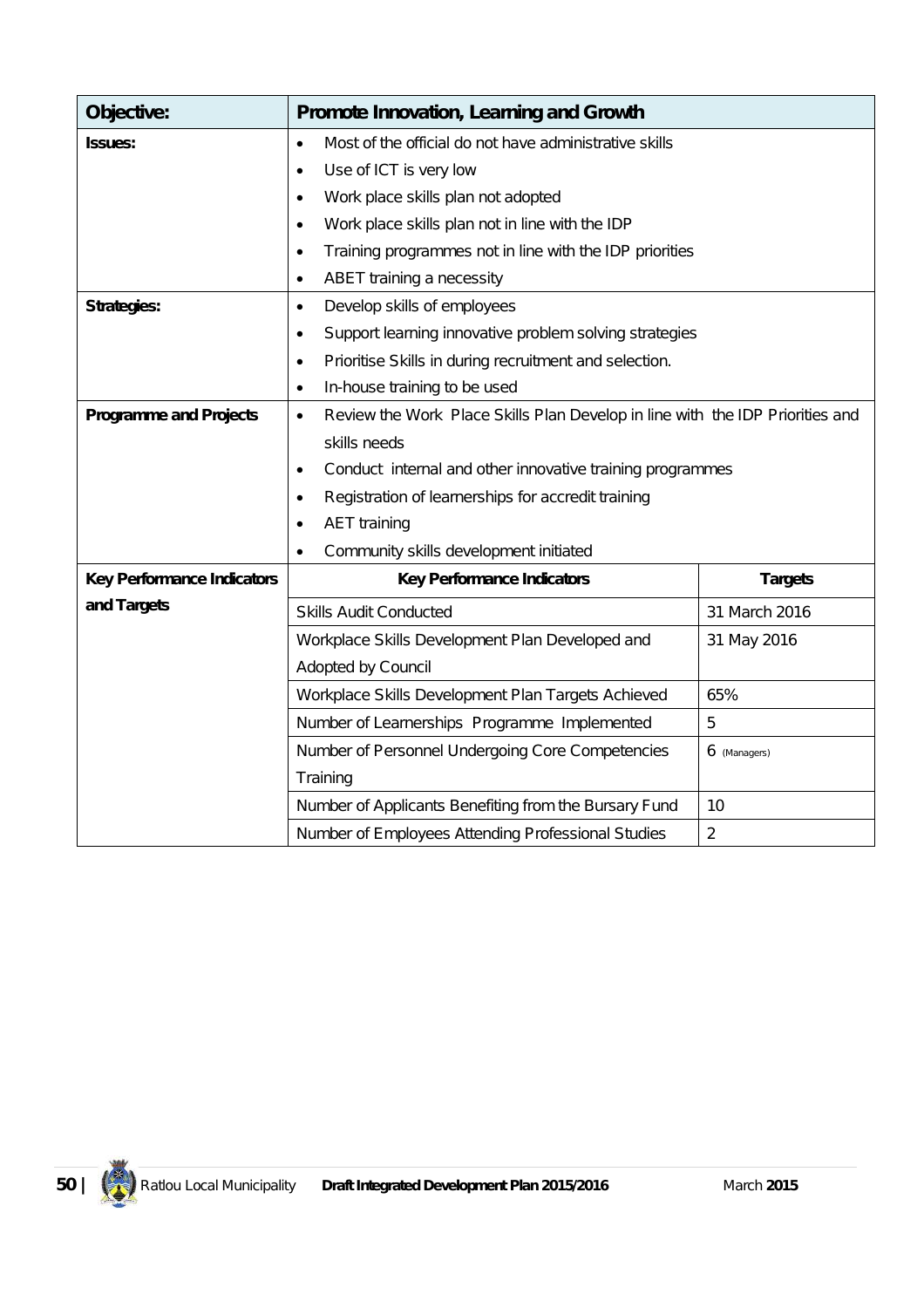| Objective:                        | <b>Retain and Recruit Talented Employees</b>                                              |                |  |  |
|-----------------------------------|-------------------------------------------------------------------------------------------|----------------|--|--|
| <b>Issues:</b>                    | Salaries are not competitive in the market<br>$\bullet$                                   |                |  |  |
|                                   | Pressure to employ local residents often compromise quality<br>$\bullet$                  |                |  |  |
|                                   | Turn-over of professionals<br>$\bullet$                                                   |                |  |  |
| <b>Strategies:</b>                | The municipality will, through the implementation of appropriate recruitment<br>$\bullet$ |                |  |  |
|                                   | and retention policies, ensure that skilled and experienced employees are                 |                |  |  |
|                                   | recruited and retained.                                                                   |                |  |  |
| <b>Programme and Projects</b>     | Approve/Review the HR strategy<br>$\bullet$                                               |                |  |  |
|                                   | Review the recruitment policy<br>$\bullet$                                                |                |  |  |
|                                   | Review the retention of scarce skills policy<br>$\bullet$                                 |                |  |  |
|                                   | Review the remuneration policy<br>$\bullet$                                               |                |  |  |
|                                   | $\bullet$                                                                                 |                |  |  |
| <b>Key Performance Indicators</b> | <b>Key Performance Indicators</b>                                                         | <b>Targets</b> |  |  |
| and Targets                       | Revised Human Resource Development Strategy                                               | 31 May 2016    |  |  |
|                                   | Adopted by Council                                                                        |                |  |  |
|                                   | Revised Recruitment Policy Adopted by Council                                             | 31 May 2016    |  |  |
|                                   | Revised Retention Policy Adopted by Council<br>31 May 2016                                |                |  |  |
|                                   | Revised Remuneration Policy Adopted by Council<br>31 May 2016                             |                |  |  |
|                                   | 31 August 2015<br>programme developed and<br>EAP<br>approved by                           |                |  |  |
|                                   | <b>Accounting Officer</b>                                                                 |                |  |  |
|                                   | OHS<br>programme<br>developed<br>and<br>approved<br>by                                    | 31 August 2015 |  |  |
|                                   | <b>Accounting Officer</b>                                                                 |                |  |  |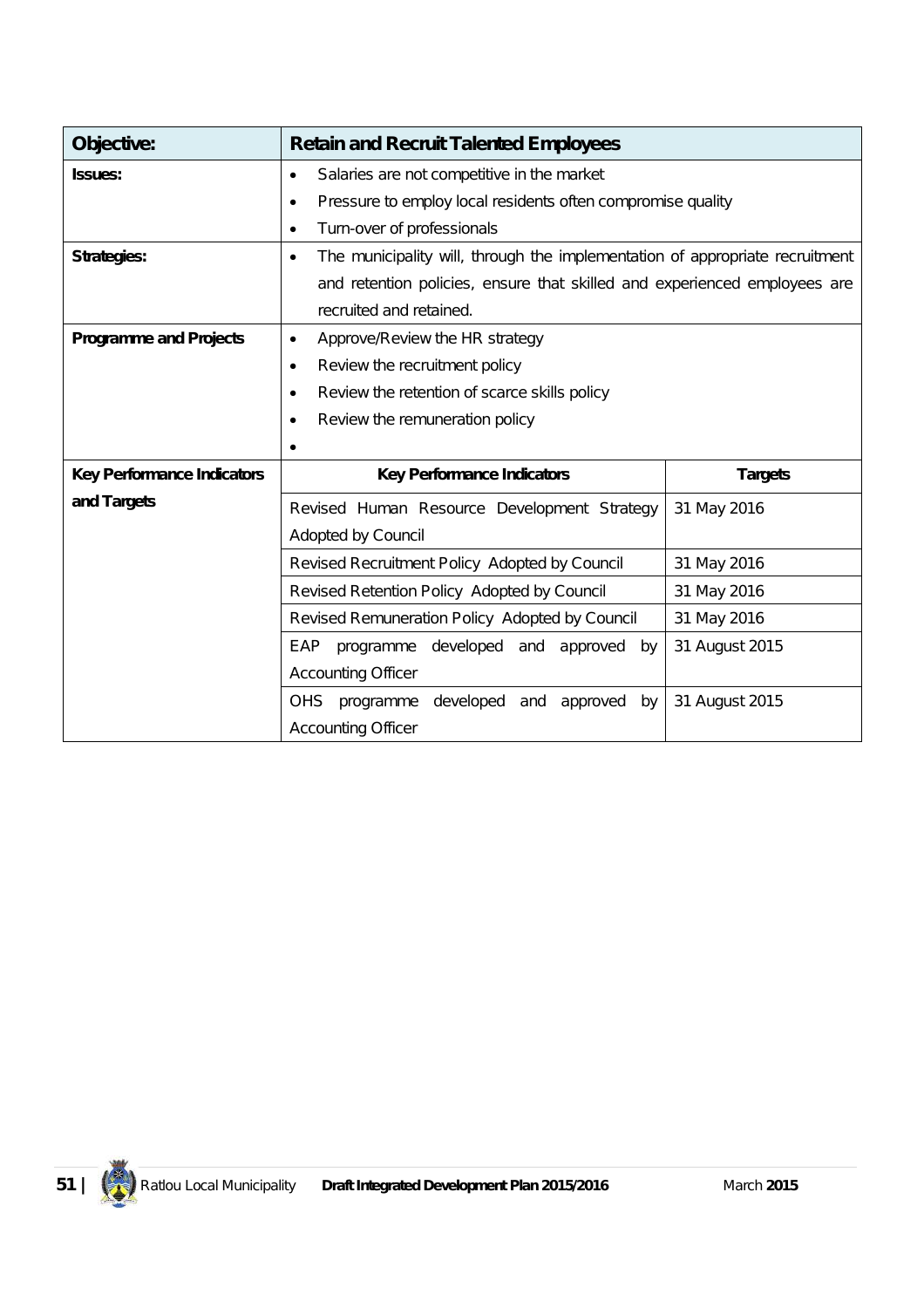| Objective:                        | <b>Achieve Positive &amp; Productive Employee Climate</b>                                   |                                         |  |
|-----------------------------------|---------------------------------------------------------------------------------------------|-----------------------------------------|--|
| <b>Issues:</b>                    | Relationship between management and the unions not all time good<br>$\bullet$               |                                         |  |
|                                   | No sense of ownership of the institution by employees at lower levels<br>٠                  |                                         |  |
|                                   | Poor organizational discipline low morale                                                   |                                         |  |
| <b>Strategies:</b>                | The municipality will, through appropriate human resources and other policies,<br>$\bullet$ |                                         |  |
|                                   | ensure the creation of an environment where employees are empowered,                        |                                         |  |
|                                   | productive and motivated.                                                                   |                                         |  |
|                                   | The satisfaction level of employees will continuously be monitored in order to              |                                         |  |
|                                   | improve organizational climate.                                                             |                                         |  |
|                                   | Continuous Consultation with UNIONS on critical issues should be done.                      |                                         |  |
|                                   | Meetings to be facilitated with employees monthly.<br>$\bullet$                             |                                         |  |
|                                   | Directorates to lead in the proper labour relations issues.                                 |                                         |  |
| <b>Programme and Projects</b>     | Strengthening the Local Labour Forum (LLF)<br>$\bullet$                                     |                                         |  |
|                                   | Improve consultation with Unions in the workplace<br>$\bullet$                              |                                         |  |
|                                   | Enforcement of discipline                                                                   |                                         |  |
|                                   | Conduct change management courses                                                           |                                         |  |
|                                   | Conduct employee satisfaction survey                                                        |                                         |  |
|                                   | Implement the outcome of the survey                                                         |                                         |  |
|                                   | Training of managers on some of the core competency requirements to be                      |                                         |  |
|                                   | able to manage staff and enforce discipline                                                 |                                         |  |
| <b>Key Performance Indicators</b> | <b>Key Performance Indicators</b><br><b>Targets</b>                                         |                                         |  |
| and Targets                       | Number of Local Labour Forum (LLF) Meetings held                                            | 4 (1 per quarter)                       |  |
|                                   | % of Employees that have signed Code of Conduct<br>100% (All Employees)                     |                                         |  |
|                                   | % of Employees & Cllrs Supported through EAP                                                | 100% (All employees & Clirs<br>in need) |  |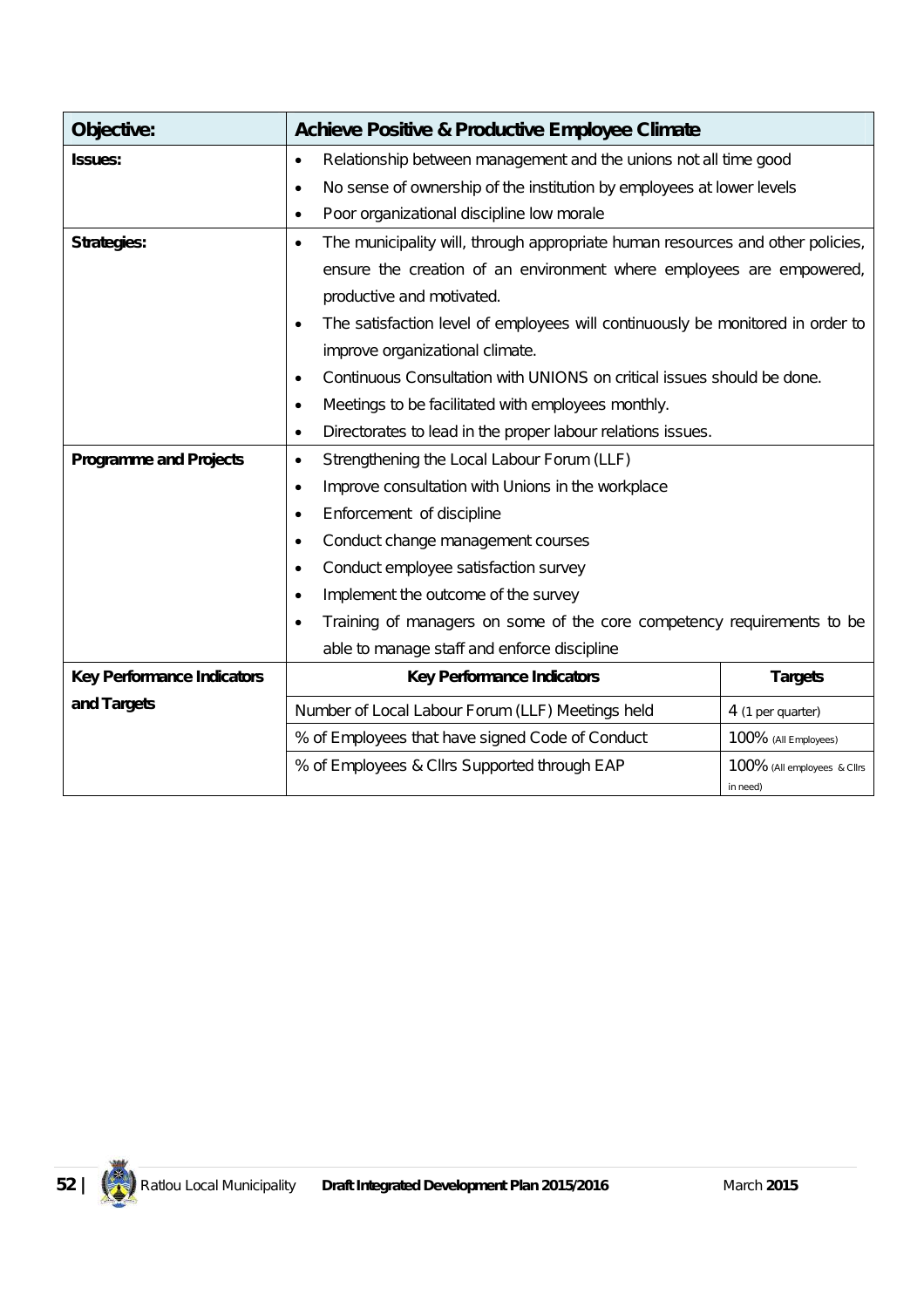# **9.3 Key Performance Area: Financial Viability**

| Objective:                        | <b>Improve Asset Management</b>                                                            |                     |  |  |
|-----------------------------------|--------------------------------------------------------------------------------------------|---------------------|--|--|
| <b>Issues:</b>                    | Updating of the asset register<br>$\bullet$                                                |                     |  |  |
|                                   | Management of the asset book<br>$\bullet$                                                  |                     |  |  |
|                                   | Comprehensive report not regularly submitted to council or accounting officer<br>$\bullet$ |                     |  |  |
|                                   | Asset committee non operational<br>$\bullet$                                               |                     |  |  |
| Strategies:                       | The municipality will develop an asset management system to improve the<br>$\bullet$       |                     |  |  |
|                                   | management of its assets                                                                   |                     |  |  |
| <b>Programme and Projects</b>     | Dispose obsolete asset<br>$\bullet$                                                        |                     |  |  |
|                                   | Update the register<br>$\bullet$                                                           |                     |  |  |
|                                   | Conduct asset verification<br>٠                                                            |                     |  |  |
|                                   | Establish asset management committee<br>$\bullet$                                          |                     |  |  |
| <b>Key Performance Indicators</b> | Key Performance Indicator                                                                  | <b>Target</b>       |  |  |
| and Targets                       | Number of Report on Updating of the Asset Register                                         | $4$ (1 per quarter) |  |  |
|                                   | Number of Asset Verification Conducted<br>4 (1 per quarter)                                |                     |  |  |
|                                   | 31 July 2015<br>Electronic Asset Management System Updated                                 |                     |  |  |
|                                   | Number of Reports on the Status of Assets<br>4 (1 per quarter)                             |                     |  |  |
|                                   | Number of Meetings of the Asset Management Committee<br>4 (1 per quarter)                  |                     |  |  |
|                                   | <b>GRAP 17 Compliant Asset Register</b>                                                    | 31 August 2015      |  |  |
|                                   | Fleet Administration Systems Functional                                                    | 31 July 2015        |  |  |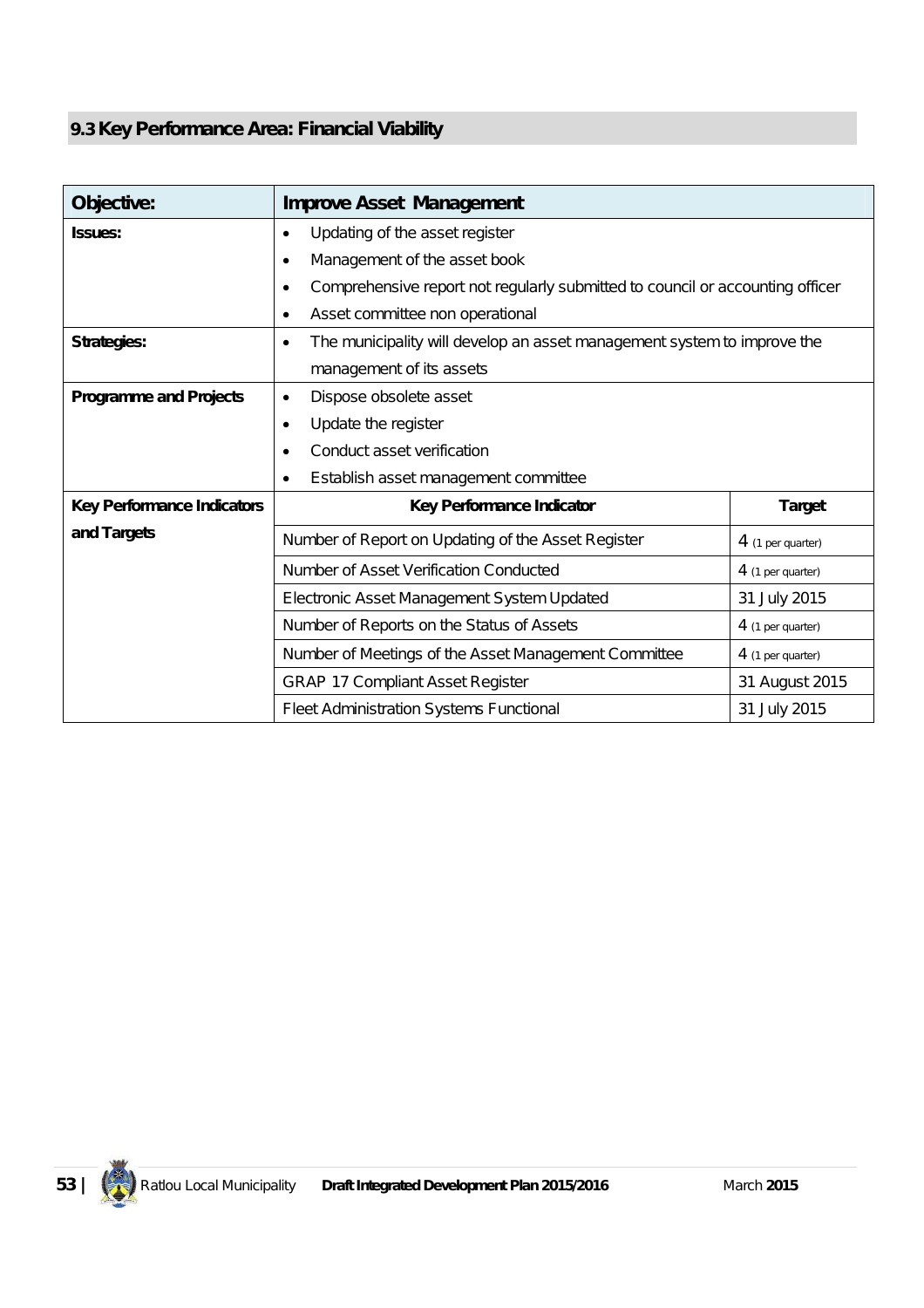| Objective:                        | <b>Achieve Clean Audit</b>                                                         |                   |  |  |
|-----------------------------------|------------------------------------------------------------------------------------|-------------------|--|--|
| <b>Issues:</b>                    | Several emphasis of matters outlined by A-G<br>$\bullet$                           |                   |  |  |
|                                   | Lack of systems to comply with legislation<br>$\bullet$                            |                   |  |  |
|                                   | <b>SMART KPIs &amp; Targets</b><br>$\bullet$                                       |                   |  |  |
|                                   | Poor reporting<br>$\bullet$                                                        |                   |  |  |
|                                   | Poor record management<br>$\bullet$                                                |                   |  |  |
|                                   | Old supporting policies                                                            |                   |  |  |
| <b>Strategies:</b>                | The municipality will develop a plan to address all past audit queries and         |                   |  |  |
|                                   | qualifications and sustain a clean audit                                           |                   |  |  |
| <b>Programme and Projects</b>     | Implement and monitor action plan to address auditor general's issues<br>$\bullet$ |                   |  |  |
|                                   | (emphasis of matters)                                                              |                   |  |  |
|                                   | Development of SMART Key Performance Indicators & Targets<br>$\bullet$             |                   |  |  |
|                                   | Conduct asset verification<br>$\bullet$                                            |                   |  |  |
|                                   | Train staff around specific audit matters<br>٠                                     |                   |  |  |
|                                   | Improve record management system<br>٠                                              |                   |  |  |
|                                   | Compile all registers and reconciliations on monthly basis<br>$\bullet$            |                   |  |  |
| <b>Key Performance Indicators</b> | Key Performance Indicator                                                          | <b>Target</b>     |  |  |
| and Targets                       | Revised Compliance Check List for Procurement & Strategic                          | 31 July 2015      |  |  |
|                                   | Planning                                                                           |                   |  |  |
|                                   | <b>Training Conducted on Audit Matters</b>                                         | 30 September 2015 |  |  |
|                                   | Number of Reconciliations Conducted                                                | 12                |  |  |
|                                   | Plan to address Auditor-General Queries Developed                                  | 31 January 2016   |  |  |
|                                   | Key Plans Revised in line with Auditor General's Directives                        | 31 March 2016     |  |  |
|                                   | Auditor-General's Recommendations Implemented                                      | 30 June 2016      |  |  |
|                                   | Auditor-General's Report Included as Standing Item on                              | 6                 |  |  |
|                                   | <b>Management Meetings</b>                                                         |                   |  |  |
|                                   | Number of Queries Auditor-General Addressed on the Audit                           | 34                |  |  |
|                                   | <b>Action Plan</b>                                                                 |                   |  |  |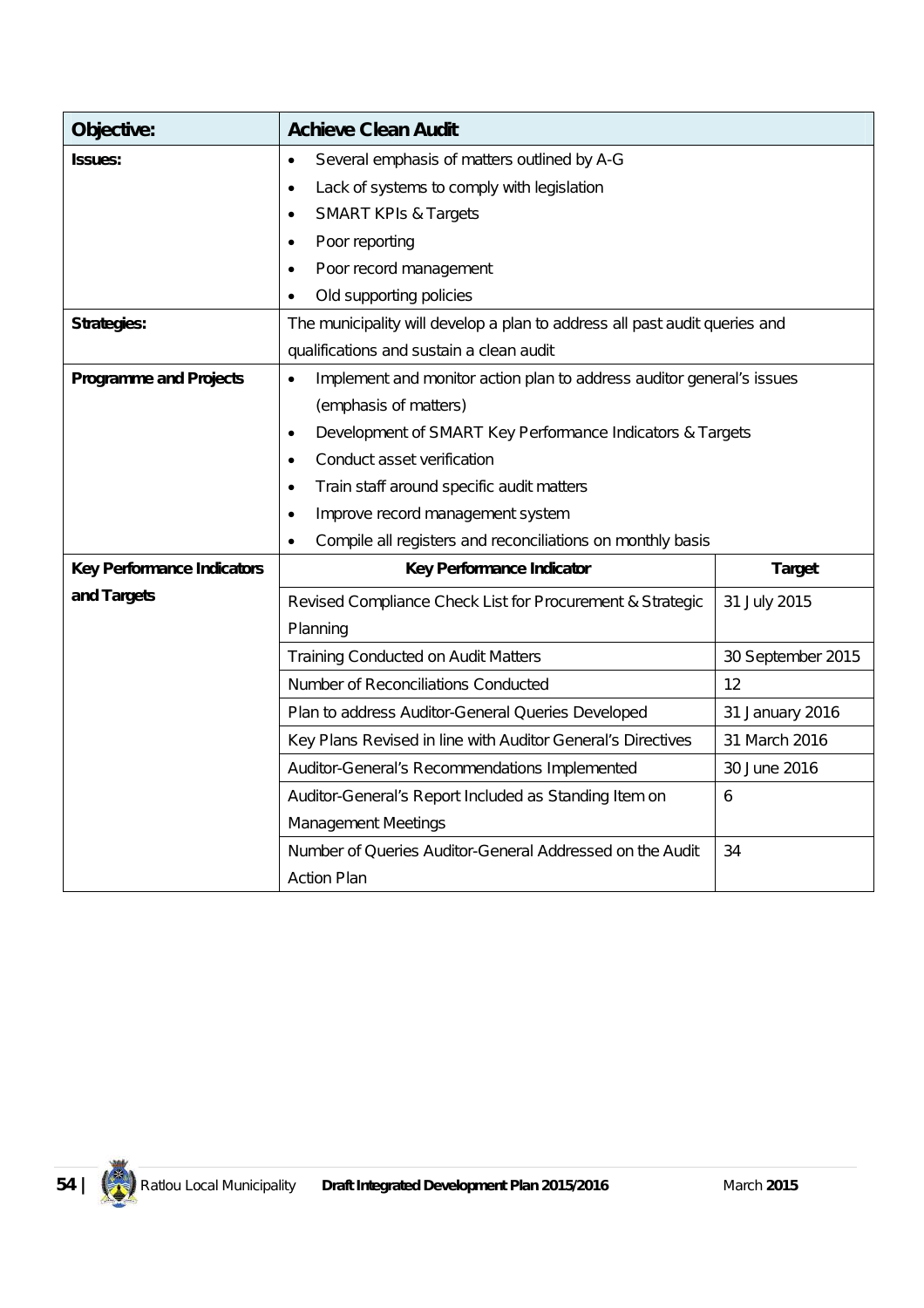| Objective:                        | <b>Promote Financial Accountability</b>                                                 |                   |  |  |  |
|-----------------------------------|-----------------------------------------------------------------------------------------|-------------------|--|--|--|
| <b>Issues:</b>                    | Monthly budget statements not comprehensive enough to include all supply<br>$\bullet$   |                   |  |  |  |
|                                   | chain matters                                                                           |                   |  |  |  |
|                                   | Noncompliance with supply chain regulations<br>$\bullet$                                |                   |  |  |  |
|                                   | Turnaround time to finalise procurement process<br>$\bullet$                            |                   |  |  |  |
| <b>Strategies:</b>                | The municipality will ensure that there is compliance with all legislative<br>$\bullet$ |                   |  |  |  |
|                                   | requirements                                                                            |                   |  |  |  |
| <b>Programme and Projects</b>     | Reporting on noncompliance.<br>٠                                                        |                   |  |  |  |
|                                   | Create a dedicated reporting chapter on all supply chain issues<br>$\bullet$            |                   |  |  |  |
|                                   | Submission of AFS on time<br>$\bullet$                                                  |                   |  |  |  |
|                                   | Conduct training on MFMA and Supply Chain Regulations<br>$\bullet$                      |                   |  |  |  |
|                                   | Reduce irregular expenditure and unauthorised expenditure<br>٠                          |                   |  |  |  |
| <b>Key Performance Indicators</b> | <b>Target</b><br>Key Performance Indicator                                              |                   |  |  |  |
| and Targets                       | Number of Reports on SCM non-compliance with MFMA                                       | 4 (1 per quarter) |  |  |  |
|                                   | Number of Reports on SCM (Demand & Acquisition)<br>4 (1 per quarter)                    |                   |  |  |  |
|                                   | Procurement Plan Developed<br>31 July 2015                                              |                   |  |  |  |
|                                   | Number of Reports on SCM (Disposal & Logistics)<br>4 (1 per quarter)                    |                   |  |  |  |
|                                   | Annual Financial Statements submitted to A-G                                            | 31 August 2015    |  |  |  |
|                                   | Number of Training Conducted on SCM, Procedure                                          | $\overline{2}$    |  |  |  |
|                                   | Manual and MFMA                                                                         |                   |  |  |  |
|                                   | Number of Budget Statements submitted to PT and NT<br>4 (1 per quarter)                 |                   |  |  |  |
|                                   | Number of Section 71 Reports submitted before 7th of<br>12 (monthly)                    |                   |  |  |  |
|                                   | each month to PT & NT                                                                   |                   |  |  |  |
|                                   | Budget Process Plan (Schedule of Activities) adopted by                                 | 31 August 2015    |  |  |  |
|                                   | Council                                                                                 |                   |  |  |  |
|                                   | <b>Budget Approved by Council</b>                                                       | 31 May 2016       |  |  |  |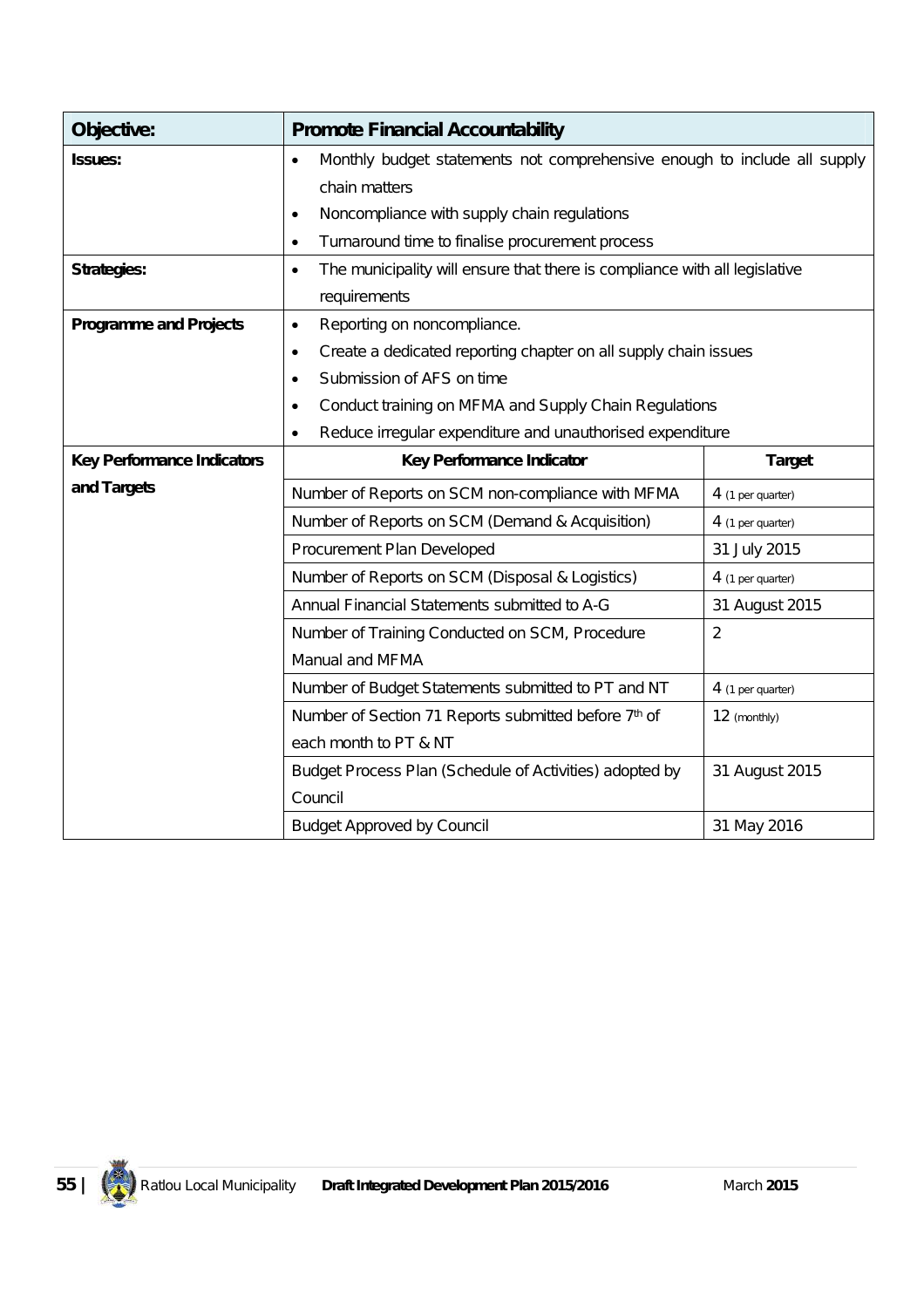| Objective:                        | <b>Enhance Revenue</b>                                                                                                                                                |                                                                         |  |  |
|-----------------------------------|-----------------------------------------------------------------------------------------------------------------------------------------------------------------------|-------------------------------------------------------------------------|--|--|
| <b>Issues:</b>                    | Low tax base & Over dependence on grants<br>٠                                                                                                                         |                                                                         |  |  |
|                                   | Resistance in implementation of property rates legislation<br>٠                                                                                                       |                                                                         |  |  |
|                                   | Incorrect billing due to unreliable data<br>$\bullet$                                                                                                                 |                                                                         |  |  |
|                                   | Poor management of the shopping complex<br>٠                                                                                                                          |                                                                         |  |  |
|                                   | Poor credit control<br>$\bullet$                                                                                                                                      |                                                                         |  |  |
|                                   | Management of the debtors book<br>$\bullet$                                                                                                                           |                                                                         |  |  |
|                                   | No proper implementation of the free basic services policy & Poor indigent<br>$\bullet$                                                                               |                                                                         |  |  |
|                                   | register                                                                                                                                                              |                                                                         |  |  |
| <b>Strategies:</b>                | Measures will be taken to improve to create a tax base for the municipality and                                                                                       |                                                                         |  |  |
|                                   | improve the management of the property rates legislation.                                                                                                             |                                                                         |  |  |
| <b>Programme and Projects</b>     | Collect outstanding debts from consumers<br>$\bullet$                                                                                                                 |                                                                         |  |  |
|                                   | Write off unrecoverable debt<br>$\bullet$                                                                                                                             |                                                                         |  |  |
|                                   | Update the valuation roll<br>$\bullet$                                                                                                                                |                                                                         |  |  |
|                                   | $\bullet$                                                                                                                                                             | Verification of all property owners in the register for correct billing |  |  |
|                                   | Awareness programmes of the indigent policy<br>٠                                                                                                                      |                                                                         |  |  |
|                                   | Improvement/rehabilitation of the shopping complex<br>٠                                                                                                               |                                                                         |  |  |
|                                   | Township establishment to register existing rateable property<br>$\bullet$                                                                                            |                                                                         |  |  |
|                                   | Development of the land use management scheme<br>٠                                                                                                                    |                                                                         |  |  |
|                                   | Review the indigent policy and update the indigent register<br>$\bullet$                                                                                              |                                                                         |  |  |
| <b>Key Performance Indicators</b> | Key Performance Indicator                                                                                                                                             | <b>Target</b>                                                           |  |  |
| and Targets                       | Revised Credit Control Policy adopted by Council                                                                                                                      | 31 May 2016                                                             |  |  |
|                                   | Revised Indigent Policy adopted by Council                                                                                                                            | 31 May 2016                                                             |  |  |
|                                   | % Collection of Billed Revenue (i.e. Gross Debtors Opening Balance + Billed<br>Revenue Gross Debtors Closing Balance - Bad Debts Written Off) ÷ Billed Revenue x 100) | 95%                                                                     |  |  |
|                                   | Revised Financial Investment and Policy and Plan                                                                                                                      | 31 May 2016                                                             |  |  |
|                                   | adopted by Council                                                                                                                                                    |                                                                         |  |  |
|                                   | 31 March 2016<br>Revised Revenue Enhancement Adopted by Council                                                                                                       |                                                                         |  |  |
|                                   | Number of Awareness Programmes (for Consumers) on<br>1                                                                                                                |                                                                         |  |  |
|                                   | Revenue Enhancement                                                                                                                                                   |                                                                         |  |  |
|                                   | Number of Meetings with Rate Payers Representatives                                                                                                                   | 4 (1 per quarter)                                                       |  |  |
|                                   | Number of Supplementary Valuation Roll done                                                                                                                           | 1                                                                       |  |  |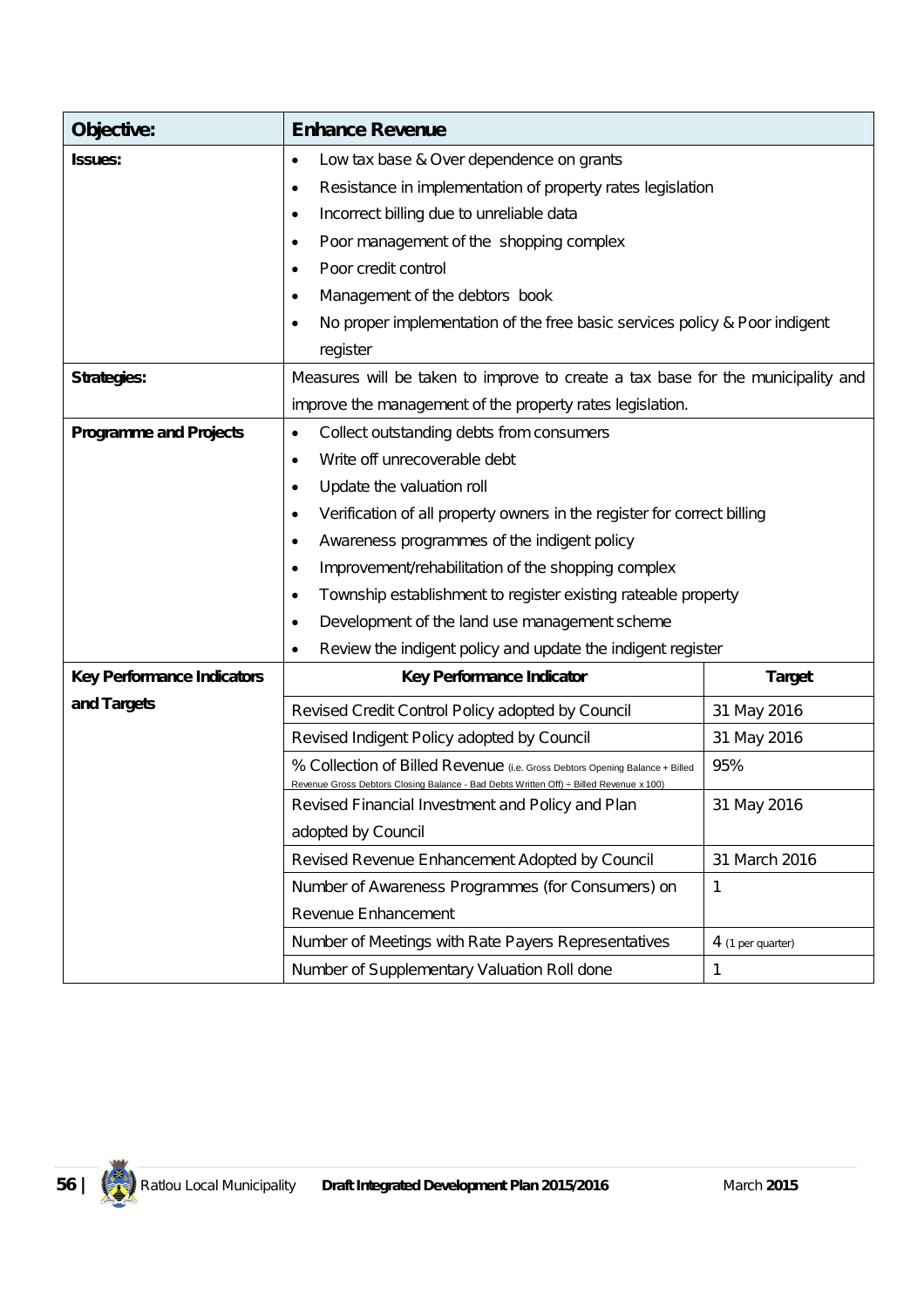# **9.4 Key Performance Area: Local Economic Development**

| Objective:                     | <b>Promote Local Economic Development &amp; Job Creation</b>                                                                                                                       |                     |  |  |
|--------------------------------|------------------------------------------------------------------------------------------------------------------------------------------------------------------------------------|---------------------|--|--|
| Issues:                        | Poor support by government and the municipality<br>$\bullet$                                                                                                                       |                     |  |  |
|                                | Low economic activity and private sector investment<br>٠                                                                                                                           |                     |  |  |
|                                | Shortage of infrastructure (roads) and low water table<br>٠                                                                                                                        |                     |  |  |
|                                | Lack of skills to develop business plans<br>٠                                                                                                                                      |                     |  |  |
|                                | Poor monitoring of LED projects<br>٠                                                                                                                                               |                     |  |  |
|                                | Marketing of products<br>٠                                                                                                                                                         |                     |  |  |
|                                | Lack of Funding<br>٠                                                                                                                                                               |                     |  |  |
| <b>Strategies:</b>             | Support SMMEs, cooperatives and other LED initiatives<br>٠                                                                                                                         |                     |  |  |
|                                | Implementation of the LED Summit resolutions<br>٠                                                                                                                                  |                     |  |  |
|                                | Implementation of LED Strategy<br>$\bullet$                                                                                                                                        |                     |  |  |
|                                | Job creation through infrastructure investment (EPWP)<br>٠                                                                                                                         |                     |  |  |
|                                | Capacity development on LED matters<br>$\bullet$                                                                                                                                   |                     |  |  |
| <b>Programme and Projects</b>  | Develop a business Plan for upgrading Setlagole Complex<br>$\bullet$                                                                                                               |                     |  |  |
|                                | Support with development of business plans and Apply for the job fund<br>٠                                                                                                         |                     |  |  |
|                                | Upscale project monitoring and mentoring<br>٠                                                                                                                                      |                     |  |  |
|                                | Support cooperatives and CPAs<br>٠                                                                                                                                                 |                     |  |  |
|                                | Develop brick making project<br>٠                                                                                                                                                  |                     |  |  |
|                                | Create jobs through capital projects and other municipal initiatives, EPWP<br>٠                                                                                                    |                     |  |  |
|                                | Roll out training to support SMMEs<br>٠                                                                                                                                            |                     |  |  |
|                                | Monitor the implementation of Social and Labour Plan (SLP)<br>٠                                                                                                                    |                     |  |  |
| Key Performance Indicators and | <b>Key Performance Indicators</b>                                                                                                                                                  | <b>Target</b>       |  |  |
| <b>Targets</b>                 | Number of Jobs created through EPWP, CWP, LED and Capital Projects                                                                                                                 | 1400                |  |  |
|                                | Secure Private Sector Investor for Makgobistadt Commercial Hub                                                                                                                     | 31 August 2015      |  |  |
|                                | Number of LED Summit Resolutions Implemented                                                                                                                                       | 4                   |  |  |
|                                | Number of Cooperative and SMMEs Assisted with Statutory Compliances (Tax                                                                                                           | 20                  |  |  |
|                                | Returns, Annual Returns, BBBEE)<br>Number of Reports on EPWP                                                                                                                       |                     |  |  |
|                                |                                                                                                                                                                                    | $4$ (1 per quarter) |  |  |
|                                | Number of EPWP Participants Undergoing Training on Portable Skills                                                                                                                 | 40                  |  |  |
|                                | Number of SMMEs/ Cooperatives Supported (Funding, Business Plan Development)<br>10<br>Number of Training Programmes (Procurement, Financial, Marketing & Project<br>$\overline{4}$ |                     |  |  |
|                                | Management) provided to SMMEs                                                                                                                                                      |                     |  |  |
|                                | Number of Reports on the implementation of the Social and Labour Plans<br>$4$ (1 per quarter)                                                                                      |                     |  |  |
|                                | Number of Funding Applications made to Various Agencies & Institutions                                                                                                             | 4                   |  |  |
|                                | Number of Women Cooperatives Established                                                                                                                                           | $\overline{2}$      |  |  |
|                                | Number of Cooperatives (for people living with disability) Established and Supported                                                                                               | $\overline{2}$      |  |  |
|                                | Number of Youth (from SMMEs) Undergoing Training on Entrepreneurship                                                                                                               | 20                  |  |  |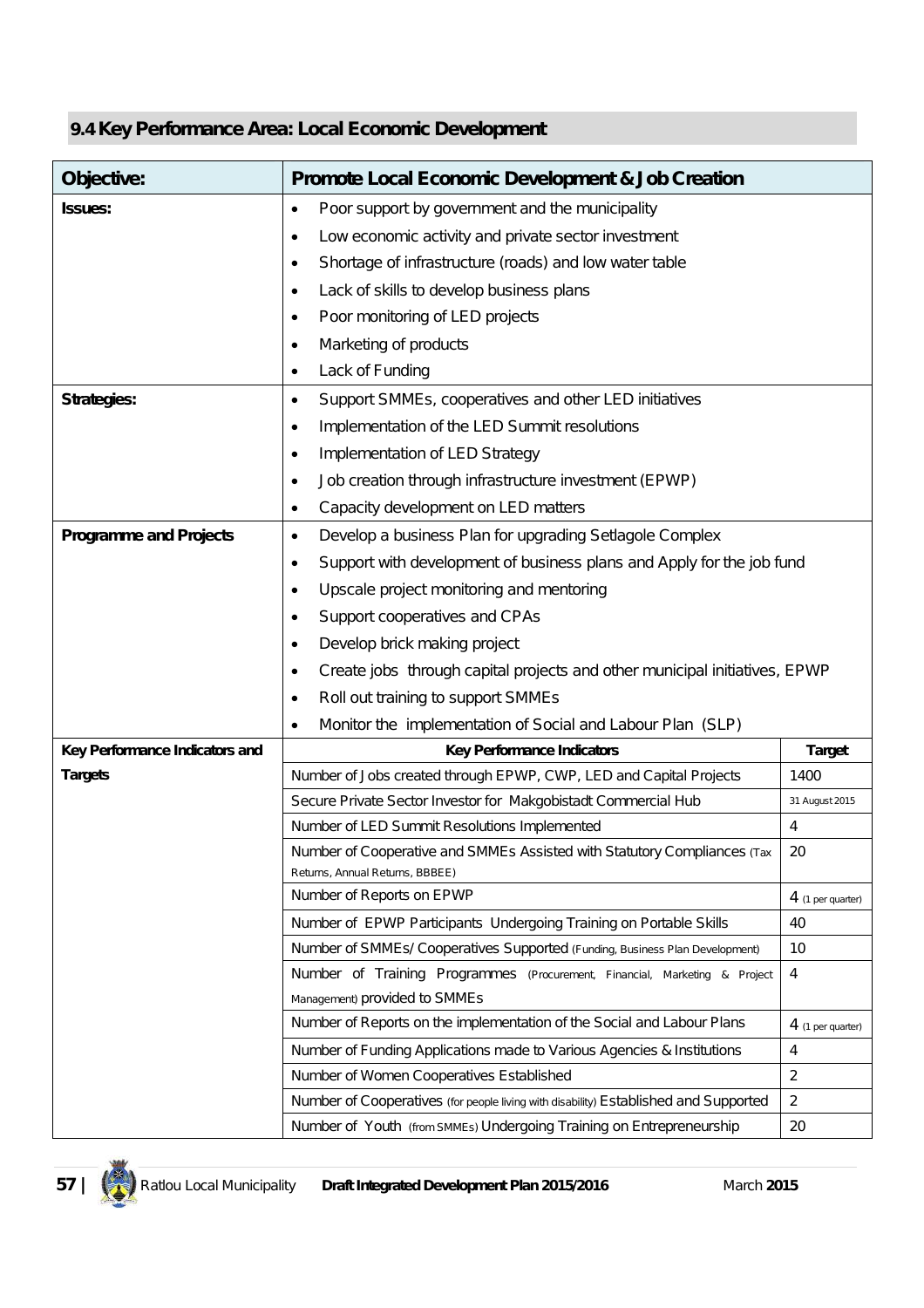| Objective:                        | <b>Promote Local Economic Development &amp; Job Creation</b>            |                  |  |  |
|-----------------------------------|-------------------------------------------------------------------------|------------------|--|--|
| <b>Issues:</b>                    | Poor Heritage and Tourism Support<br>$\bullet$                          |                  |  |  |
|                                   | <b>Cultural Profiling</b><br>٠                                          |                  |  |  |
|                                   | Marketing & Branding<br>٠                                               |                  |  |  |
| <b>Strategies:</b>                | Development of a Cultural Heritage Node as per Ratlou SDF<br>$\bullet$  |                  |  |  |
|                                   | Support SMMEs, cooperatives and other LED initiatives<br>$\bullet$      |                  |  |  |
|                                   | Implementation of the LED Summit resolutions<br>$\bullet$               |                  |  |  |
|                                   | Heritage Development<br>٠                                               |                  |  |  |
|                                   | <b>Tourism Development</b><br>Ò                                         |                  |  |  |
| <b>Programme and Projects</b>     | Development of Anglo-Boer War Museum<br>$\bullet$                       |                  |  |  |
|                                   | Tourism & Heritage Exhibition Centre<br>$\bullet$                       |                  |  |  |
|                                   | <b>Tourism Profile</b>                                                  |                  |  |  |
|                                   | Signage and Branding<br>٠                                               |                  |  |  |
| <b>Key Performance Indicators</b> | <b>Key Performance Indicators</b>                                       | <b>Target</b>    |  |  |
| and Targets                       | Anglo-Boer War Exhibition Developed and Completed                       | 31 October 2015  |  |  |
|                                   | (Phase 2)                                                               |                  |  |  |
|                                   | Number of Small Scale Exhibition (Youth, Women &                        | 3                |  |  |
|                                   | Heritage) Completed                                                     |                  |  |  |
|                                   | Number of Signage & Branding Erected (Information                       | 40               |  |  |
|                                   | Boards)                                                                 |                  |  |  |
|                                   | Number of Reports on Tourism & Heritage Development                     | $\overline{4}$   |  |  |
|                                   | Number of Tourism Exhibition Conducted                                  | $\overline{2}$   |  |  |
|                                   | Number of Youth Arts, Culture and Heritage Programme/<br>$\overline{2}$ |                  |  |  |
|                                   | <b>Activities Held</b>                                                  |                  |  |  |
|                                   | Number of Youth Supported on Arts, Culture & Heritage                   | 2 (Youth Groups) |  |  |
|                                   | Number of Youth Sports and Recreation Programmes/                       | $\overline{2}$   |  |  |
|                                   | <b>Activities Held</b>                                                  |                  |  |  |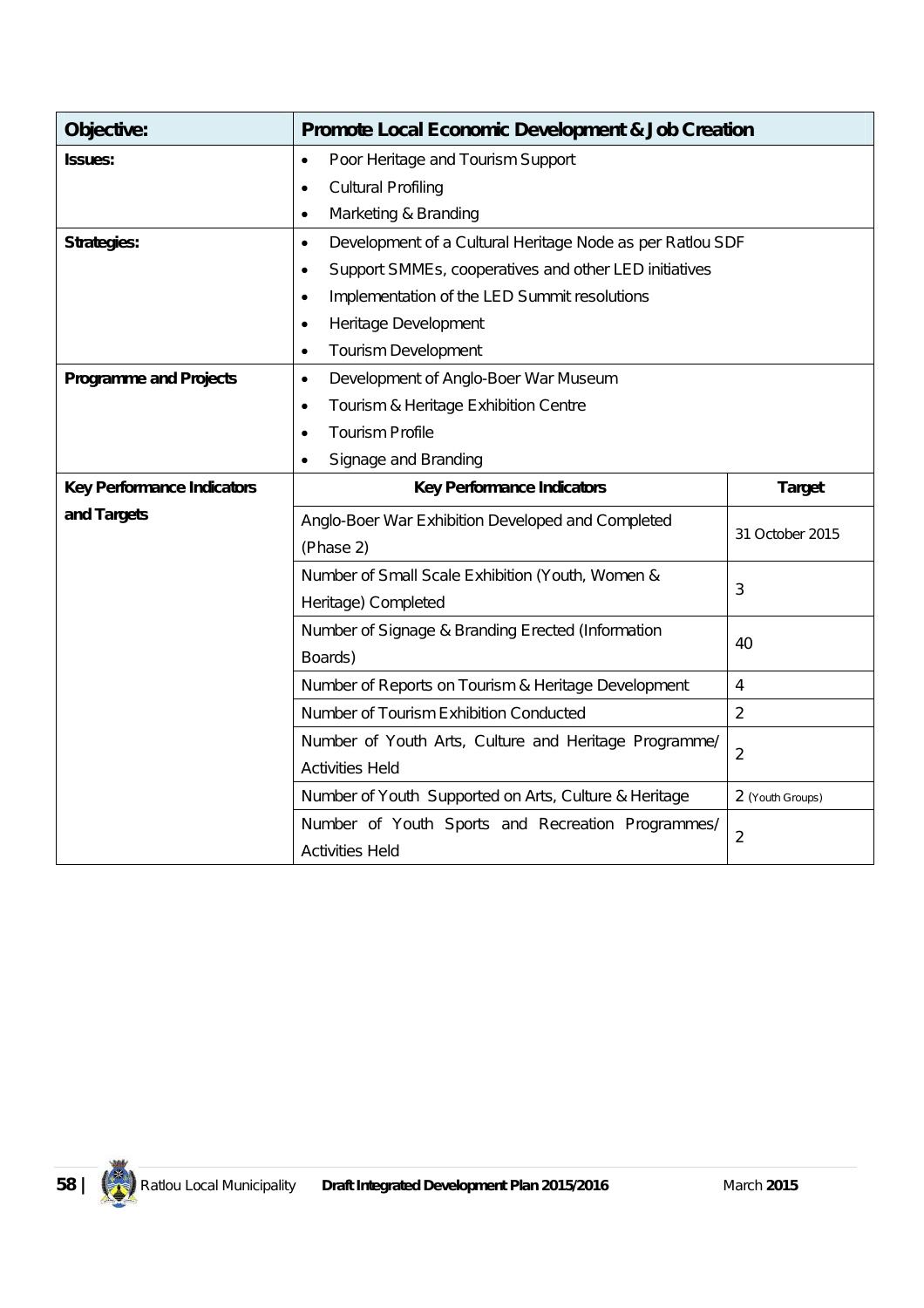| Objective:                        | <b>Promote Local Economic Development &amp; Job Creation</b>           |  |  |  |
|-----------------------------------|------------------------------------------------------------------------|--|--|--|
| <b>Issues:</b>                    | Lack of interest by the Youth on Agriculture<br>$\bullet$              |  |  |  |
|                                   | Poor CPA support<br>٠                                                  |  |  |  |
|                                   | CPA conflicts<br>٠                                                     |  |  |  |
|                                   | Lack of plan to support land reform programme<br>٠                     |  |  |  |
| <b>Strategies:</b>                | Support SMMEs, cooperatives and other LED initiatives<br>٠             |  |  |  |
|                                   | Implementation of the LED Summit resolutions<br>$\bullet$              |  |  |  |
|                                   | CPA Support Programmes & Capacity Building<br>$\bullet$                |  |  |  |
|                                   | Support agricultural initiatives, land reform programmes and CPAs<br>٠ |  |  |  |
| <b>Programme and Projects</b>     | <b>CPA Capacity Building Programmes</b><br>٠                           |  |  |  |
|                                   | <b>CPA Support</b><br>٠                                                |  |  |  |
| <b>Key Performance Indicators</b> | <b>Key Performance Indicators</b><br><b>Target</b>                     |  |  |  |
| and targets                       | Number of CPA Support Initiated<br>1                                   |  |  |  |
|                                   | 2<br>Number of Exhibition for Agricultural Support Conducted           |  |  |  |
|                                   | Number of Youth Supported in Agricultural<br>2 (Youth Groups)          |  |  |  |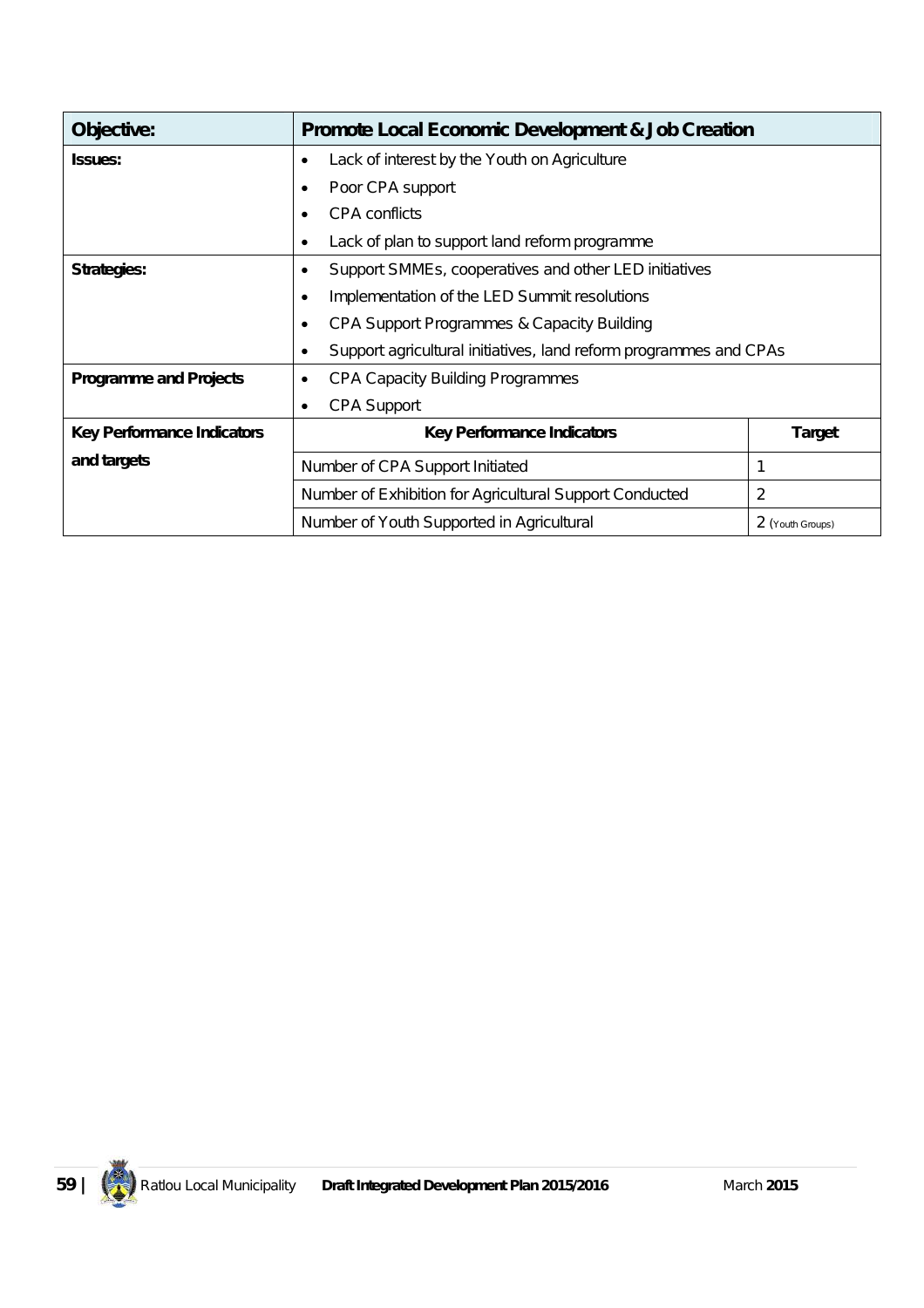## **9.5 Basic Services and Infrastructure Development**

| <b>Objective</b>                  | Provision of Basic Municipal Services and Infrastructure (Water)                       |                                                                                 |  |  |  |  |
|-----------------------------------|----------------------------------------------------------------------------------------|---------------------------------------------------------------------------------|--|--|--|--|
| <b>Issues</b>                     | Inadequate water sources and Water shortage in the area (bulk)<br>٠                    |                                                                                 |  |  |  |  |
|                                   | Poor maintenance of existing infrastructure (bore holes)<br>٠                          |                                                                                 |  |  |  |  |
|                                   | No proper plan to address water issues in Ratlou<br>٠                                  |                                                                                 |  |  |  |  |
|                                   | Poor management of emergency water provisioning service (water tankering)<br>$\bullet$ |                                                                                 |  |  |  |  |
|                                   | Vandalism of infrastructure and illegal water collections<br>$\bullet$                 |                                                                                 |  |  |  |  |
|                                   | Service backlogs & No cost recovery measures<br>٠                                      |                                                                                 |  |  |  |  |
| <b>Strategies</b>                 | Support hydrological studies to determine the yield for current and future<br>٠        |                                                                                 |  |  |  |  |
|                                   | demands                                                                                |                                                                                 |  |  |  |  |
|                                   | Monitor the implementation of the water projects & support national<br>$\bullet$       |                                                                                 |  |  |  |  |
|                                   | governments initiatives on water                                                       |                                                                                 |  |  |  |  |
|                                   | Water provision will be extended to all areas of the municipality. Adequate<br>٠       |                                                                                 |  |  |  |  |
|                                   | resources will be allocated to areas with no access to water.                          |                                                                                 |  |  |  |  |
|                                   | Educate communities about water issues and guiding against vandalism<br>٠              |                                                                                 |  |  |  |  |
|                                   | Reduction in backlog on rehabilitation/refurbishment of the old water<br>٠             |                                                                                 |  |  |  |  |
|                                   | infrastructure.                                                                        |                                                                                 |  |  |  |  |
|                                   | $\bullet$                                                                              | Investigate possibility of providing water and sanitation on behalf of District |  |  |  |  |
| <b>Programme and Projects</b>     | $\bullet$                                                                              | Submit water and sanitation projects to the district (NMMDM)                    |  |  |  |  |
|                                   | Monitor implementation of projects<br>٠                                                |                                                                                 |  |  |  |  |
|                                   | Community awareness programmes on water saving<br>$\bullet$                            |                                                                                 |  |  |  |  |
|                                   | Establish and update the indigent register<br>$\bullet$                                |                                                                                 |  |  |  |  |
| <b>Key Performance Indicators</b> | <b>Key Performance Indicators</b>                                                      | <b>Target</b>                                                                   |  |  |  |  |
| and targets                       | Number of Reports on implementation of water projects                                  | 4 (1 per quarter)                                                               |  |  |  |  |
|                                   | by Department of Water & Sanitation, Ngaka Modiri                                      |                                                                                 |  |  |  |  |
|                                   | Molema District Municipality (NMMDM)/ and Sedibeng                                     |                                                                                 |  |  |  |  |
|                                   | Water Board:                                                                           |                                                                                 |  |  |  |  |
|                                   | Setlagole Bulk Water Supply<br>1.                                                      |                                                                                 |  |  |  |  |
|                                   | Madibogo Water Supply Phase 1<br>2.                                                    |                                                                                 |  |  |  |  |
|                                   | Ratlou Bulk Water Supply Master Plan<br>3.                                             |                                                                                 |  |  |  |  |
|                                   | Dingateng-Mabule Water Supply Extension<br>4.                                          |                                                                                 |  |  |  |  |
|                                   | Sasane Water Supply<br>5.                                                              |                                                                                 |  |  |  |  |
|                                   | Selosesha Water Supply<br>6.                                                           |                                                                                 |  |  |  |  |
|                                   | <b>Ditloung Water Supply</b><br>7.                                                     |                                                                                 |  |  |  |  |
|                                   |                                                                                        |                                                                                 |  |  |  |  |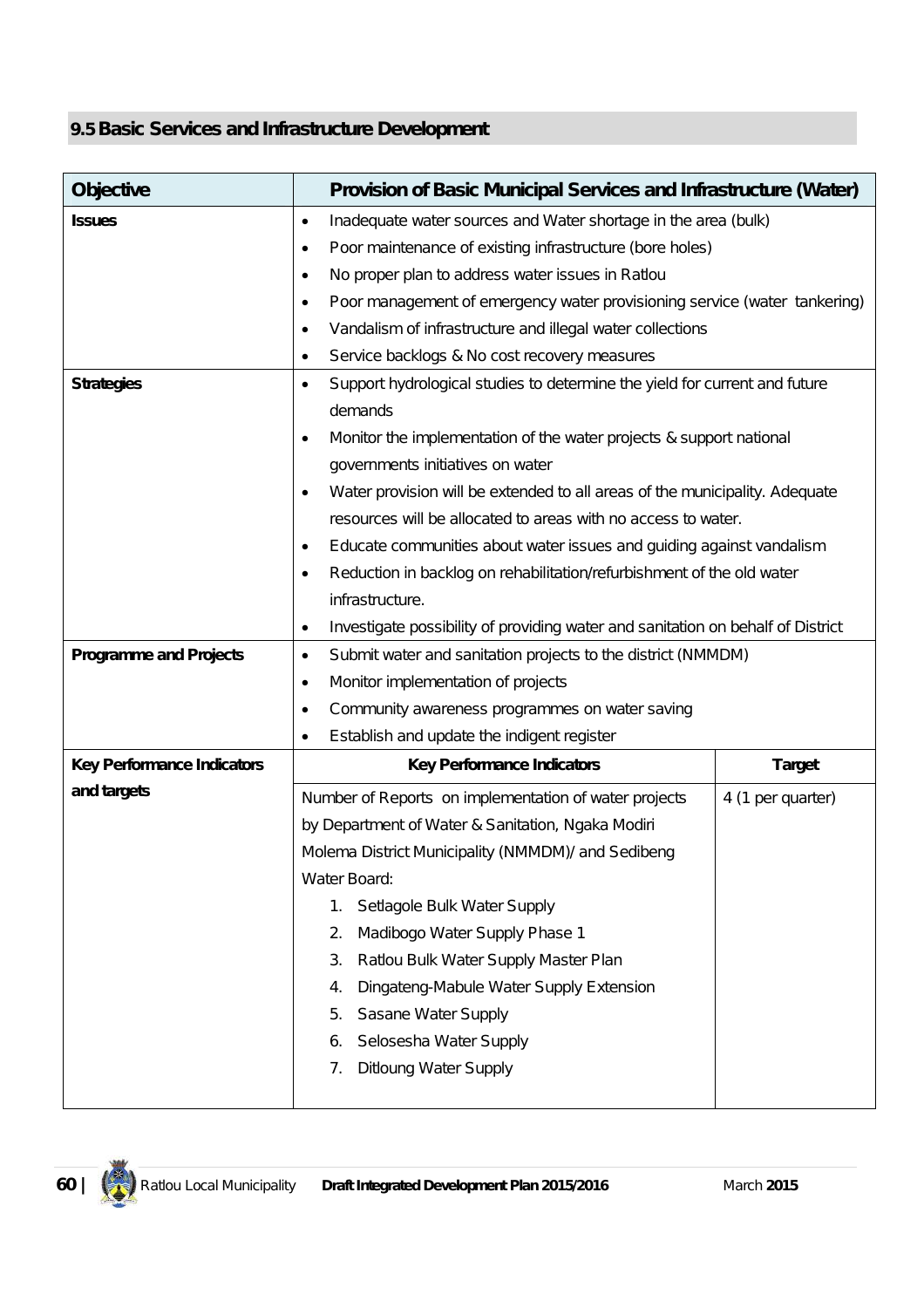| <b>Objective</b>                  | <b>Provision</b>                                  | <b>of</b> | <b>Basic</b> | <b>Municipal</b>                                    | <b>Services</b><br>and                                                          | <b>Infrastructure</b>                                     |
|-----------------------------------|---------------------------------------------------|-----------|--------------|-----------------------------------------------------|---------------------------------------------------------------------------------|-----------------------------------------------------------|
|                                   | (Sanitation)                                      |           |              |                                                     |                                                                                 |                                                           |
| <b>Issues</b>                     | Sanitation backlogs<br>$\bullet$                  |           |              |                                                     |                                                                                 |                                                           |
|                                   | No waste water treatment plants<br>$\bullet$      |           |              |                                                     |                                                                                 |                                                           |
|                                   | $\bullet$                                         |           |              |                                                     | Poor maintenance of existing infrastructure (bore holes)                        |                                                           |
|                                   | Vandalism of infrastructure<br>٠                  |           |              |                                                     |                                                                                 |                                                           |
|                                   | Poor monitoring of projects<br>٠                  |           |              |                                                     |                                                                                 |                                                           |
| <b>Strategies</b>                 | $\bullet$                                         |           |              |                                                     | Monitor implementation of Ventilated Improved Pit-Latrine (VIP) toilets project |                                                           |
| <b>Programme and Projects</b>     | <b>VIP</b> toilets<br>$\bullet$                   |           |              |                                                     |                                                                                 |                                                           |
| <b>Key Performance Indicators</b> |                                                   |           |              | <b>Key Performance Indicators</b>                   |                                                                                 | <b>Target</b>                                             |
| and targets                       |                                                   |           |              |                                                     | VIP Project Scope and Submission to Department of Local                         | 31 July 2015                                              |
|                                   |                                                   |           |              |                                                     | Government and Human Settlement (DLG&HS) & Ngaka Modiri                         |                                                           |
|                                   | Molema District Municipality (NMMDM)              |           |              |                                                     |                                                                                 |                                                           |
|                                   |                                                   |           |              |                                                     | Number of Reports on Sanitation Projects Implemented by                         | 4                                                         |
|                                   | NMMDM/DLG&HS                                      |           |              |                                                     |                                                                                 |                                                           |
| <b>Objective</b>                  |                                                   |           |              |                                                     | <b>Provision of Basic Municipal Services and Infrastructure (Electricity)</b>   |                                                           |
| <b>Issues</b>                     | Electricity connections backlog<br>$\bullet$      |           |              |                                                     |                                                                                 |                                                           |
|                                   | Outstanding infill electrification<br>٠           |           |              |                                                     |                                                                                 |                                                           |
|                                   | Insufficient electrical capacity<br>$\bullet$     |           |              |                                                     |                                                                                 |                                                           |
|                                   | $\bullet$                                         |           |              | Updating of Indigent Register & Reconfiguration     |                                                                                 |                                                           |
| <b>Strategies</b>                 | Submit projects list to Eskom<br>٠                |           |              |                                                     |                                                                                 |                                                           |
|                                   | MoU with Eskom<br>$\bullet$                       |           |              |                                                     |                                                                                 |                                                           |
|                                   | <b>Updating of Indigent Register</b><br>$\bullet$ |           |              |                                                     |                                                                                 |                                                           |
|                                   | $\bullet$                                         |           |              | Implement Alternative Energy Saving (solar geysers) |                                                                                 |                                                           |
| <b>Programme and Projects</b>     | Electrification of Household<br>٠                 |           |              |                                                     |                                                                                 |                                                           |
|                                   | $\bullet$                                         |           |              | Upgrade of Electricity Capacity by Eskom            |                                                                                 |                                                           |
|                                   | Provision of Free Basic Electricity<br>٠          |           |              |                                                     |                                                                                 |                                                           |
| <b>Key Performance Indicators</b> |                                                   |           |              | <b>Key Performance Indicators</b>                   |                                                                                 | <b>Target</b>                                             |
| and Targets                       | Indigent Register Approved by Council             |           |              |                                                     |                                                                                 | 31 May 2016                                               |
|                                   |                                                   |           |              |                                                     | Submit Project Electrification Need List of Households to Eskom                 | 31 July 2015                                              |
|                                   |                                                   |           |              |                                                     | Number of Electricity Connection Applications for Municipal                     | $\overline{2}$<br>(Disaneng                               |
|                                   | Facilities Submitted to Eskom                     |           |              |                                                     |                                                                                 | Recreational Centre and<br>Logagane<br>Community<br>Hall) |
|                                   |                                                   |           |              |                                                     | Number of Reports on Eskom Electrification Programme &                          | 4                                                         |
|                                   | Projects submitted to Council                     |           |              |                                                     |                                                                                 |                                                           |
|                                   |                                                   |           |              |                                                     | Number of Indigent Household (HH) Receiving Free Basic                          | 6935 HH                                                   |
|                                   | Electricity                                       |           |              |                                                     |                                                                                 |                                                           |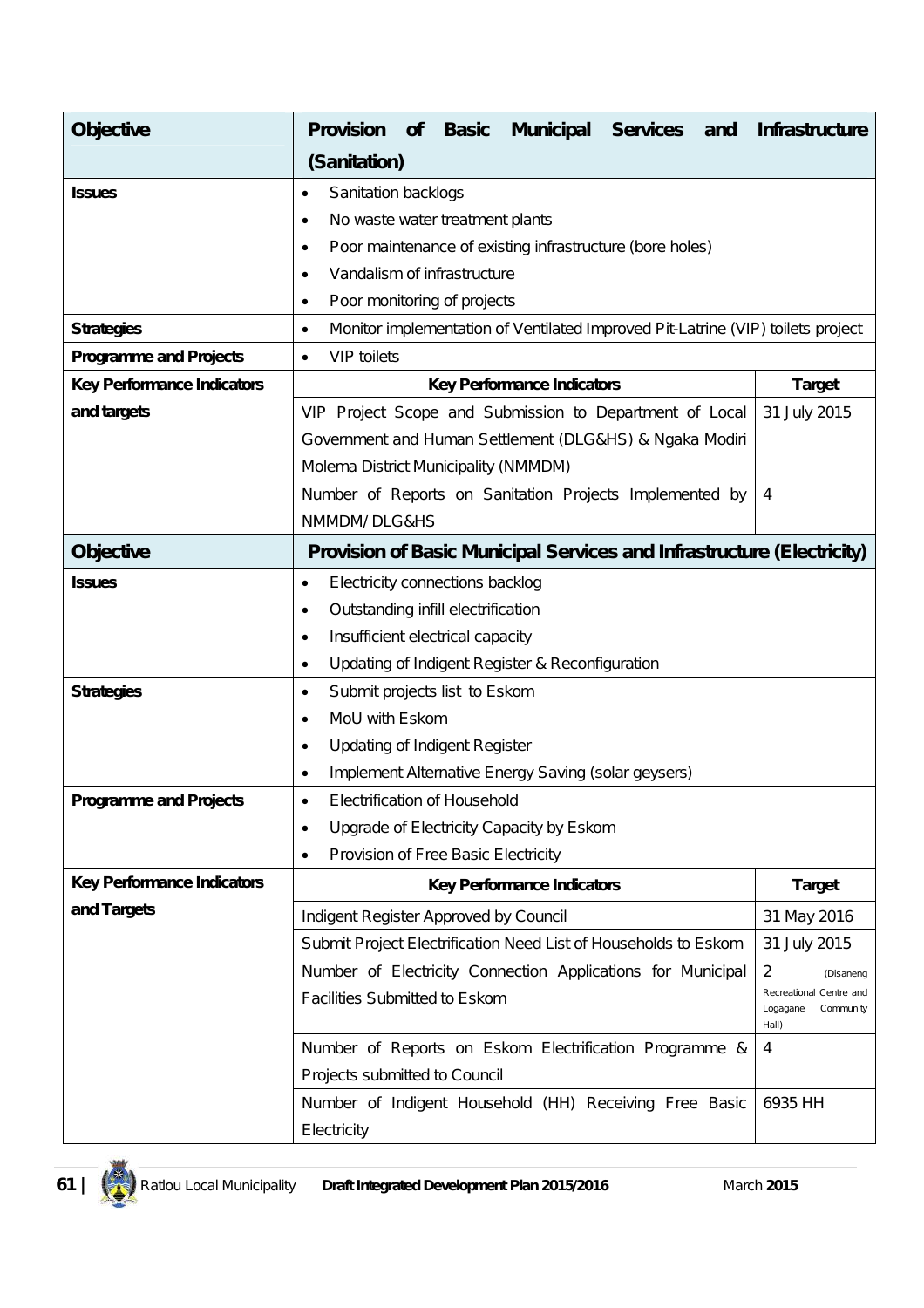| <b>Objective</b>                  | <b>Provision of Basic Municipal Services and Infrastructure (Electricity)</b>                |                                                         |  |  |  |
|-----------------------------------|----------------------------------------------------------------------------------------------|---------------------------------------------------------|--|--|--|
| <b>Issues</b>                     | Insufficient electrical capacity for public facilities and households<br>$\bullet$           |                                                         |  |  |  |
|                                   | Vandalism                                                                                    |                                                         |  |  |  |
|                                   | <b>Household Electrification</b><br>$\bullet$                                                |                                                         |  |  |  |
| <b>Strategies</b>                 | High mast lights installation and maintenance in the entire area of the<br>٠                 |                                                         |  |  |  |
|                                   | municipality                                                                                 |                                                         |  |  |  |
|                                   | Prioritize those areas without street lighting and those with the greatest need<br>$\bullet$ |                                                         |  |  |  |
|                                   | for maintenance                                                                              |                                                         |  |  |  |
| <b>Programme and Projects</b>     | High mast lights<br>$\bullet$                                                                |                                                         |  |  |  |
|                                   | Electricity capacity upgrade<br>$\bullet$                                                    |                                                         |  |  |  |
|                                   | Electricity Infill's<br>$\bullet$                                                            |                                                         |  |  |  |
|                                   | Maintenance<br>$\bullet$                                                                     |                                                         |  |  |  |
| <b>Key Performance Indicators</b> | <b>Key Performance Indicators</b>                                                            | <b>Target</b>                                           |  |  |  |
| and Targets                       | Number of Flood Lights to be Installed in Municipal                                          | 6<br>(Setlagole Thusong<br>Service                      |  |  |  |
|                                   | <b>Facilities</b>                                                                            | Centre)                                                 |  |  |  |
|                                   | Number of Reports on Maintenance of High Mast and                                            | 12 Maintenance Reports                                  |  |  |  |
|                                   | Flood Lights                                                                                 |                                                         |  |  |  |
|                                   | Number of High Mast Lights in Setlagole Completed<br>33                                      |                                                         |  |  |  |
|                                   | (Phase 2)                                                                                    |                                                         |  |  |  |
| <b>Objective</b>                  | Provision of Basic Municipal Services and Infrastructure (Roads &                            |                                                         |  |  |  |
|                                   | <b>Storm Water)</b>                                                                          |                                                         |  |  |  |
| <b>Issues</b>                     | Insufficient resources to build and maintain roads and storm water<br>$\bullet$              |                                                         |  |  |  |
|                                   | Poor maintenance of existing infrastructure(bore holes)<br>$\bullet$                         |                                                         |  |  |  |
|                                   | Poor monitoring of projects<br>٠                                                             |                                                         |  |  |  |
| <b>Strategies</b>                 | The condition of access and internal roads will be improved.<br>٠                            |                                                         |  |  |  |
| <b>Programme and Projects</b>     | Build and upgrade roads with storm water<br>$\bullet$                                        |                                                         |  |  |  |
| <b>Key Performance Indicators</b> | <b>Key Performance Indicators</b>                                                            | <b>Target</b>                                           |  |  |  |
| and Targets                       | Length (km) of roads maintained (gravel)                                                     | 60 km (3km per ward)                                    |  |  |  |
|                                   | Length of Kilometres of Internal Streets Paved                                               | 6 KM (Phase 03 of Moshawane &                           |  |  |  |
|                                   | Logageng Roads adjoining R375 Road)<br>(Logageng & Moshawane Phase 3)                        |                                                         |  |  |  |
|                                   | Length of Kilometres of Tar Road completed<br>5.9 km (Kraaipan Internal Streets)             |                                                         |  |  |  |
|                                   | Length of Kilometres of Tar Road completed<br>4.42 km (Setlagole Internal Streets)           |                                                         |  |  |  |
|                                   | Length of Kilometres of Tar Road completed                                                   | 6 km (Tihaping to Madibogo-Pan Link<br>Road)            |  |  |  |
|                                   | Length of Kilometres of Tar Road completed                                                   | 5 km (Lohatlheng to Motsitlane Internal<br>Access Road) |  |  |  |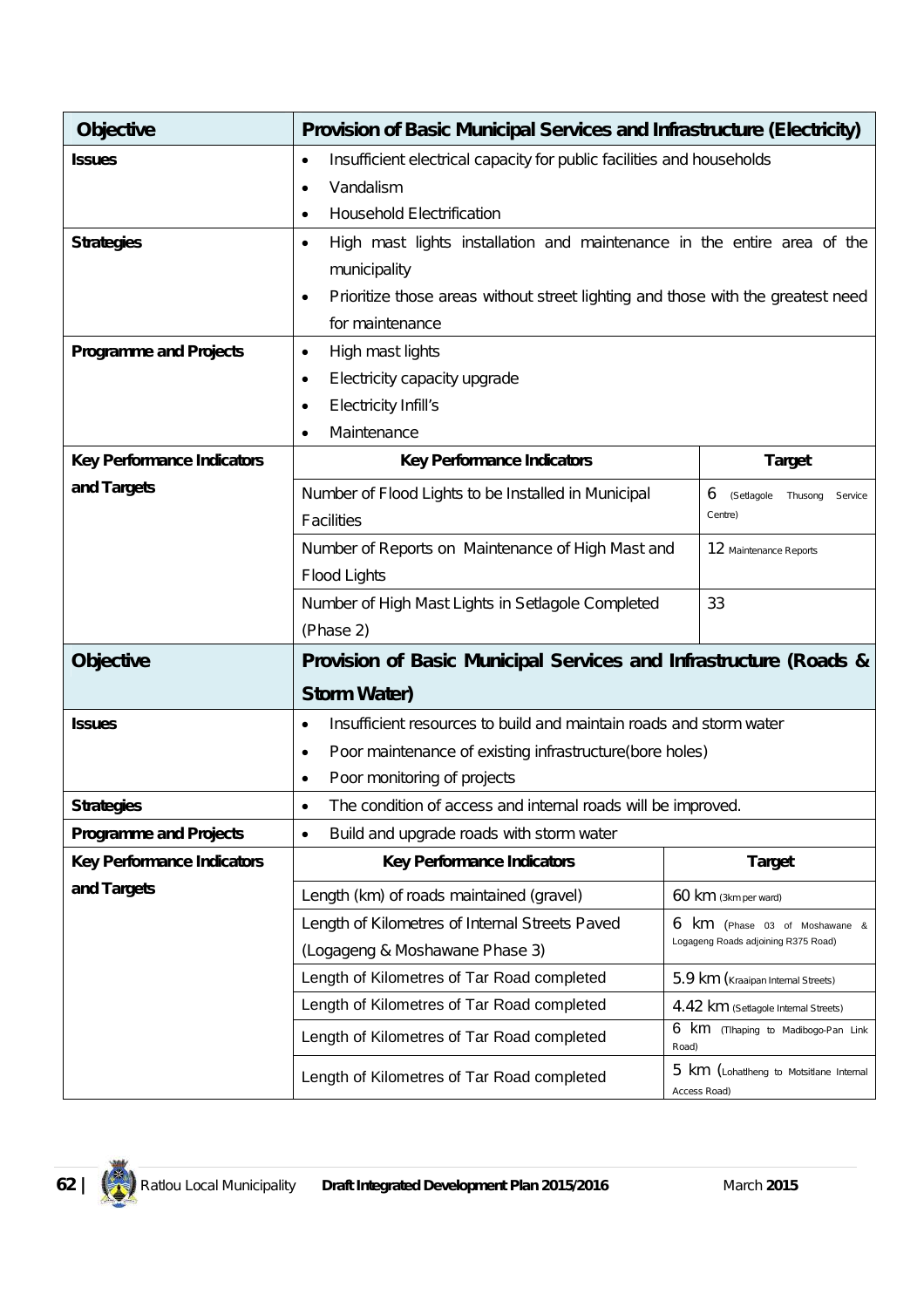| <b>Objective</b>                  | <b>Facilitate the Provision of Housing Services</b>                                                                                                                                         |                                                                                                                          |  |  |  |
|-----------------------------------|---------------------------------------------------------------------------------------------------------------------------------------------------------------------------------------------|--------------------------------------------------------------------------------------------------------------------------|--|--|--|
| <b>Issues</b>                     | Complete uncompleted houses<br>$\bullet$                                                                                                                                                    |                                                                                                                          |  |  |  |
|                                   | High need for insitu housing provision<br>$\bullet$                                                                                                                                         |                                                                                                                          |  |  |  |
| <b>Strategies</b>                 | Reallocation of existing empty houses<br>٠                                                                                                                                                  |                                                                                                                          |  |  |  |
|                                   | Promote insitu housing development<br>٠                                                                                                                                                     |                                                                                                                          |  |  |  |
| <b>Programme and Projects</b>     | Facilitate housing provision<br>$\bullet$                                                                                                                                                   |                                                                                                                          |  |  |  |
| <b>Key Performance Indicators</b> | <b>Key Performance Indicators</b>                                                                                                                                                           | <b>Target</b>                                                                                                            |  |  |  |
| and Targets                       | Review of Housing Needs Register & Submission to DHS                                                                                                                                        | 31 August 2015                                                                                                           |  |  |  |
|                                   | Number of Reports on Housing Projects Submitted to Council                                                                                                                                  | 4                                                                                                                        |  |  |  |
| <b>Objective</b>                  | <b>Provision of Basic Municipal Services and Infrastructure</b>                                                                                                                             |                                                                                                                          |  |  |  |
| <b>Issues</b>                     | Inadequate services at community halls<br>$\bullet$                                                                                                                                         |                                                                                                                          |  |  |  |
|                                   | Lack of Maintance<br>$\bullet$                                                                                                                                                              |                                                                                                                          |  |  |  |
|                                   | Lack of Public Transport Facilities<br>$\bullet$                                                                                                                                            |                                                                                                                          |  |  |  |
|                                   | Lack of Accommodation for Provision of Public Services<br>$\bullet$                                                                                                                         |                                                                                                                          |  |  |  |
|                                   | Poor Management of the Halls<br>٠                                                                                                                                                           |                                                                                                                          |  |  |  |
|                                   | Capacitate the Project Management Unit (PMU)<br>٠                                                                                                                                           |                                                                                                                          |  |  |  |
| <b>Strategies</b>                 | Upgrade the community service<br>$\bullet$                                                                                                                                                  |                                                                                                                          |  |  |  |
|                                   | Provision of public facilities<br>$\bullet$                                                                                                                                                 |                                                                                                                          |  |  |  |
| <b>Programme and Projects</b>     | Built more community services<br>$\bullet$                                                                                                                                                  |                                                                                                                          |  |  |  |
|                                   | Maintain community services<br>$\bullet$                                                                                                                                                    |                                                                                                                          |  |  |  |
|                                   | Improve management of the service<br>$\bullet$                                                                                                                                              |                                                                                                                          |  |  |  |
| <b>Key Performance Indicators</b> | <b>Key Performance Indicators</b>                                                                                                                                                           | <b>Target</b>                                                                                                            |  |  |  |
| and Targets                       | Number of Constructed Community Halls                                                                                                                                                       | 2 (Diolwane Phase 2 & Morokwa<br>Phase 1 Community Halls)                                                                |  |  |  |
|                                   | Number of Municipal Facilities Provided with Ventilated<br>Pit-Latrines (VIP), Electricity & Water                                                                                          | 4                                                                                                                        |  |  |  |
|                                   | Number of Technical Department's Material, Stores and<br>1<br><b>Workshop Constructed</b>                                                                                                   |                                                                                                                          |  |  |  |
|                                   | 3<br>(Compactor, Water Tanker &<br>Number of Plant Machinery Purchased<br>Mobile Fuel Tank)<br>Number of Recreational/ Multi-Purpose Centre<br>1 (Disaneng Phase 01)<br>Completed (Phase 1) |                                                                                                                          |  |  |  |
|                                   |                                                                                                                                                                                             |                                                                                                                          |  |  |  |
|                                   | Number of Maintance Projects Undertaken on Municipal<br><b>Facilities</b>                                                                                                                   | 5 (Kraaipan Museum & Community<br>Hall, Madibogo Community Hall,<br>Moshawane Community Hall,<br>Municipal Main Offices) |  |  |  |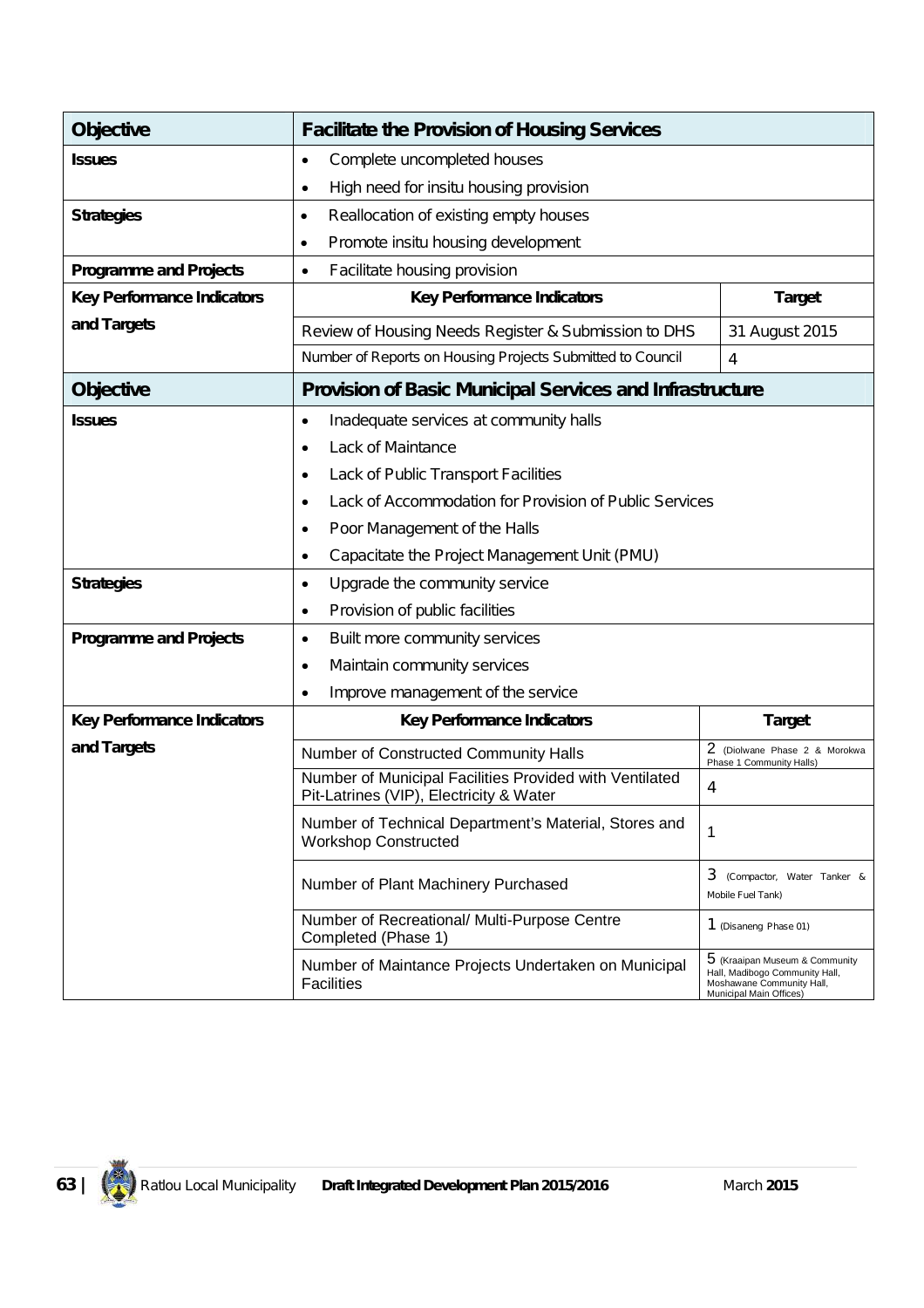| <b>Objective</b>                  | <b>Provision</b><br>Municipal Services and<br><b>Basic</b><br><b>of</b>      | <b>Infrastructure</b>       |  |  |
|-----------------------------------|------------------------------------------------------------------------------|-----------------------------|--|--|
|                                   | (Cemeteries)                                                                 |                             |  |  |
| <b>Issues</b>                     | Cemeteries not fenced<br>$\bullet$                                           |                             |  |  |
|                                   | Poor maintenance of cemeteries<br>$\bullet$                                  |                             |  |  |
|                                   | Lack of ablution facilities at cemeteries<br>$\bullet$                       |                             |  |  |
| <b>Strategies</b>                 | Upgrade cemetery facilities<br>$\bullet$                                     |                             |  |  |
| <b>Programme and Projects</b>     | Put ablution facilities and fence in cemeteries<br>$\bullet$                 |                             |  |  |
|                                   | Maintain cemeteries<br>$\bullet$                                             |                             |  |  |
| <b>Key Performance Indicators</b> | <b>Key Performance Indicators</b>                                            | <b>Target</b>               |  |  |
| and Targets                       | Number of EPWP/ CWP Site Plan (Work Plan Schedule                            | 4 (quarterly)               |  |  |
|                                   | Developed)                                                                   |                             |  |  |
|                                   | Number of cemeteries cleaned (through EWP/ CWP Programme)                    | 56                          |  |  |
|                                   | Number of cemeteries maintained (through EPWP/ CWP                           | 28 (2 per ward)             |  |  |
|                                   | Programme)                                                                   |                             |  |  |
|                                   | Number of cemeteries with planted trees (through EPWP/ CWP                   | 10                          |  |  |
|                                   | Programme)                                                                   |                             |  |  |
|                                   | Number of Cemeteries Upgraded (Phase 2)                                      | 4                           |  |  |
| <b>Objective</b>                  | Provision of Basic Municipal Services and Infrastructure (Refuse             |                             |  |  |
|                                   | Removal)                                                                     |                             |  |  |
| <b>Issues</b>                     | <b>Waste Collection</b><br>$\bullet$                                         |                             |  |  |
|                                   | Compliance with the National Environmental Management Waste Act<br>$\bullet$ |                             |  |  |
|                                   | <b>Unlicensed Landfill sites</b><br>$\bullet$                                |                             |  |  |
| <b>Strategies</b>                 | Integrated Waste Management<br>$\bullet$                                     |                             |  |  |
|                                   | By-laws and Enforcement<br>$\bullet$                                         |                             |  |  |
| <b>Programme and Projects</b>     | Refuse Removal Equipment<br>٠                                                |                             |  |  |
|                                   | <b>Waste Transfer Station</b><br>$\bullet$                                   |                             |  |  |
|                                   | Landfill Site Management<br>$\bullet$                                        |                             |  |  |
| <b>Key Performance Indicators</b> | <b>Key Performance Indicators</b>                                            | <b>Target</b>               |  |  |
| and Targets                       | Number of Licenced Waste Landfilled Site Established                         | 2 (Thutlwane & Makgobistad) |  |  |
|                                   | Integrated Waste Management Plan approved by Council                         | 31 August 2015              |  |  |
|                                   | Waste Management By-law revised and proclaimed                               | 31 August 2015              |  |  |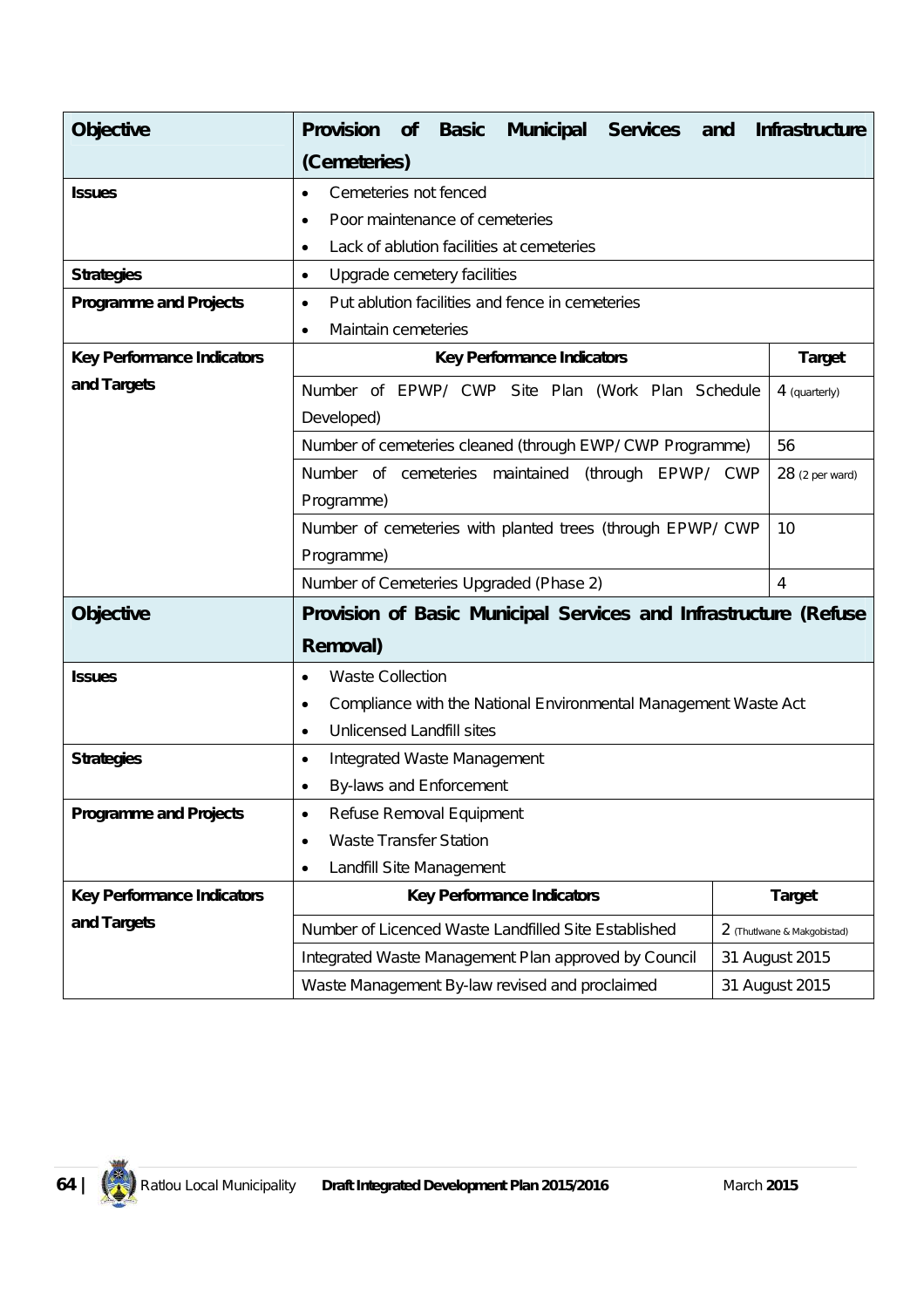| <b>Objective</b>                  | <b>Provision of Basic Municipal Services and Infrastructure (Traffic)</b>                                  |                   |  |  |  |
|-----------------------------------|------------------------------------------------------------------------------------------------------------|-------------------|--|--|--|
| <b>Issues</b>                     | Road Public Safety<br>٠                                                                                    |                   |  |  |  |
|                                   | <b>Traffic Law Enforcement</b><br>٠                                                                        |                   |  |  |  |
|                                   | Provision of Licensing Services<br>٠                                                                       |                   |  |  |  |
| <b>Strategies</b>                 | <b>Traffic Law Enforcement</b><br>٠                                                                        |                   |  |  |  |
|                                   | Protect Road Infrastructure<br>٠                                                                           |                   |  |  |  |
| <b>Programme and Projects</b>     | Provision of Road Public Safety Services<br>٠                                                              |                   |  |  |  |
|                                   | <b>Traffic Law Enforcement</b><br>٠                                                                        |                   |  |  |  |
|                                   | <b>Licensing Services</b><br>٠                                                                             |                   |  |  |  |
| <b>Key Performance Indicators</b> | <b>Key Performance Indicators</b>                                                                          | <b>Target</b>     |  |  |  |
| and Targets                       | Number of Functional Learners Licensing Centres (LLC)                                                      | 1 (LLC Phase 2)   |  |  |  |
|                                   | <b>Established and Functional</b>                                                                          |                   |  |  |  |
|                                   | Number of Traffic Enforcement Tools Purchased<br>2 (1 x Speed Machine, 1 x Road<br><b>Block Equipment)</b> |                   |  |  |  |
|                                   | 3<br>Number of Law Enforcement Vehicle Purchased                                                           |                   |  |  |  |
|                                   | 8<br>Number of Installed eNatis Equipped Computers Installed                                               |                   |  |  |  |
|                                   | Number of Reports on Law Enforcement Initiatives                                                           | 4 (1 per quarter) |  |  |  |
|                                   | Conducted                                                                                                  |                   |  |  |  |
| <b>Objective</b>                  | <b>Promote Innovation Learning and Growth (Libraries)</b>                                                  |                   |  |  |  |
| <b>Issues</b>                     | Lack of resources at libraries<br>٠                                                                        |                   |  |  |  |
|                                   | <b>High Illiteracy</b><br>٠                                                                                |                   |  |  |  |
| <b>Strategies</b>                 | Promote Active Learning<br>٠                                                                               |                   |  |  |  |
|                                   | Community Skills Development/ Empowerment<br>٠                                                             |                   |  |  |  |
| <b>Programme and Projects</b>     | <b>Reading Awareness</b><br>٠                                                                              |                   |  |  |  |
|                                   | <b>Library Awareness</b><br>$\bullet$                                                                      |                   |  |  |  |
| <b>Key Performance Indicators</b> | Number of Library Awareness Programmes Held                                                                | 5                 |  |  |  |
| and Targets                       | Number of Library Statistical Reports Submitted to                                                         |                   |  |  |  |
|                                   | 4 (1 per quarter)<br>Department of Culture, Arts and Traditional Affairs (CATA)                            |                   |  |  |  |
|                                   | Number of Libraries with Functional Committees                                                             | 4 (1 per quarter) |  |  |  |
|                                   | Number of Library Committee Meetings Held<br>$\overline{4}$                                                |                   |  |  |  |
|                                   | Number of New Library Users Registered<br>60                                                               |                   |  |  |  |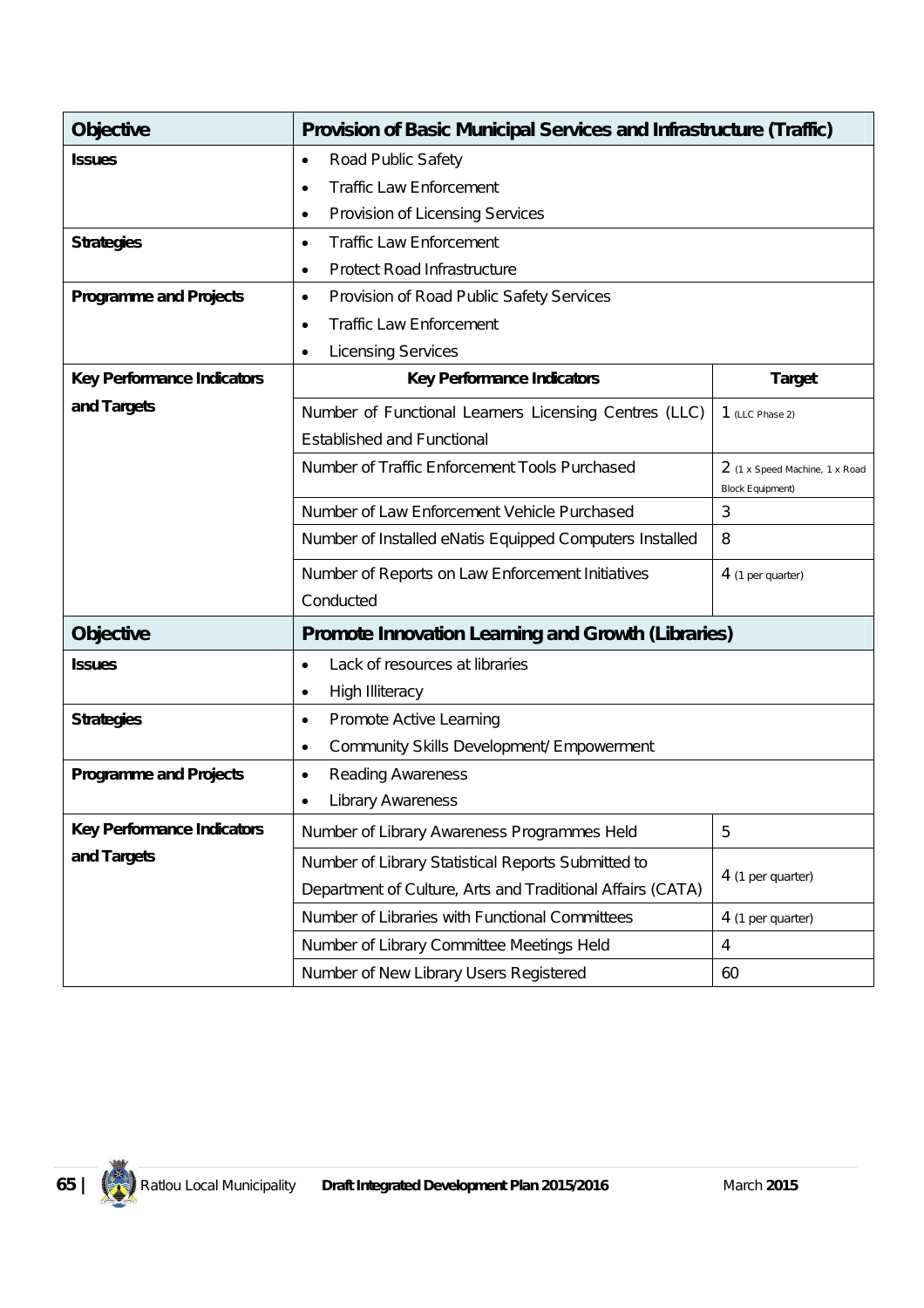# **9.6 Key Performance Area: Good Governance and Public Participation**

| Objective:                        | <b>Promote Good Governance</b>                                                          |                |  |  |  |  |
|-----------------------------------|-----------------------------------------------------------------------------------------|----------------|--|--|--|--|
| <b>Issues:</b>                    | Lack of internal and external audit capacity<br>$\bullet$                               |                |  |  |  |  |
|                                   | Anti-Corruption issues not attended to                                                  |                |  |  |  |  |
| <b>Strategies:</b>                | The municipality will ensure that there is compliance with all legislative<br>$\bullet$ |                |  |  |  |  |
|                                   | requirements                                                                            |                |  |  |  |  |
|                                   | Audit Function will be established                                                      |                |  |  |  |  |
|                                   | Anti-Corruption initiatives to be implemented<br>$\bullet$                              |                |  |  |  |  |
| <b>Programme and Projects</b>     | Appointment of the new audit committee members<br>٠                                     |                |  |  |  |  |
|                                   | Develop a comprehensive audit plan<br>6                                                 |                |  |  |  |  |
|                                   | Strengthen internal Audit Function                                                      |                |  |  |  |  |
|                                   | Develop comprehensive risk management and fraud prevention policies<br>٠                |                |  |  |  |  |
|                                   | Risk management policy<br>O                                                             |                |  |  |  |  |
|                                   | Risk management strategy<br>O                                                           |                |  |  |  |  |
|                                   | Risk management implementation plan<br>O                                                |                |  |  |  |  |
|                                   | Fraud and corruption strategy<br>O                                                      |                |  |  |  |  |
|                                   | Train Audit staff                                                                       |                |  |  |  |  |
|                                   | <b>Train MPAC</b>                                                                       |                |  |  |  |  |
|                                   | Submit Audit Reports                                                                    |                |  |  |  |  |
| <b>Key Performance Indicators</b> | <b>Key Performance Indicators</b>                                                       | <b>Target</b>  |  |  |  |  |
| and Targets                       | Number of Audit Committee Meeting Held                                                  | $\overline{4}$ |  |  |  |  |
|                                   | Audit Plan Developed and Adopted by Audit Committee                                     | 31 May 2016    |  |  |  |  |
|                                   | Risk Management Policy Reviewed & Adopted by Council                                    | 31 May 2016    |  |  |  |  |
|                                   | Risk Management Strategy Reviewed & Adopted by Council                                  | 31 May 2016    |  |  |  |  |
|                                   | Fraud and Corruption Strategy Reviewed & Adopted by Council                             | 31 May 2016    |  |  |  |  |
|                                   | Number of Anti-corruption Campaigns Held                                                | 1              |  |  |  |  |
|                                   | Number of Internal Audits Conducted<br>4                                                |                |  |  |  |  |
|                                   | Number of Internal Audit Reports Submitted to Audit<br>$\overline{4}$                   |                |  |  |  |  |
|                                   | Committee                                                                               |                |  |  |  |  |
|                                   | Number of Audit Committee Reports Submitted to Council<br>$\overline{4}$                |                |  |  |  |  |
|                                   | Number of Quarterly Review of Internal Audit Performance                                | $\overline{4}$ |  |  |  |  |
|                                   | Number of training conducted for MPAC & Rules Committee                                 | $\overline{2}$ |  |  |  |  |
|                                   | Number of MPAC Reports Submitted to Council                                             | $\overline{4}$ |  |  |  |  |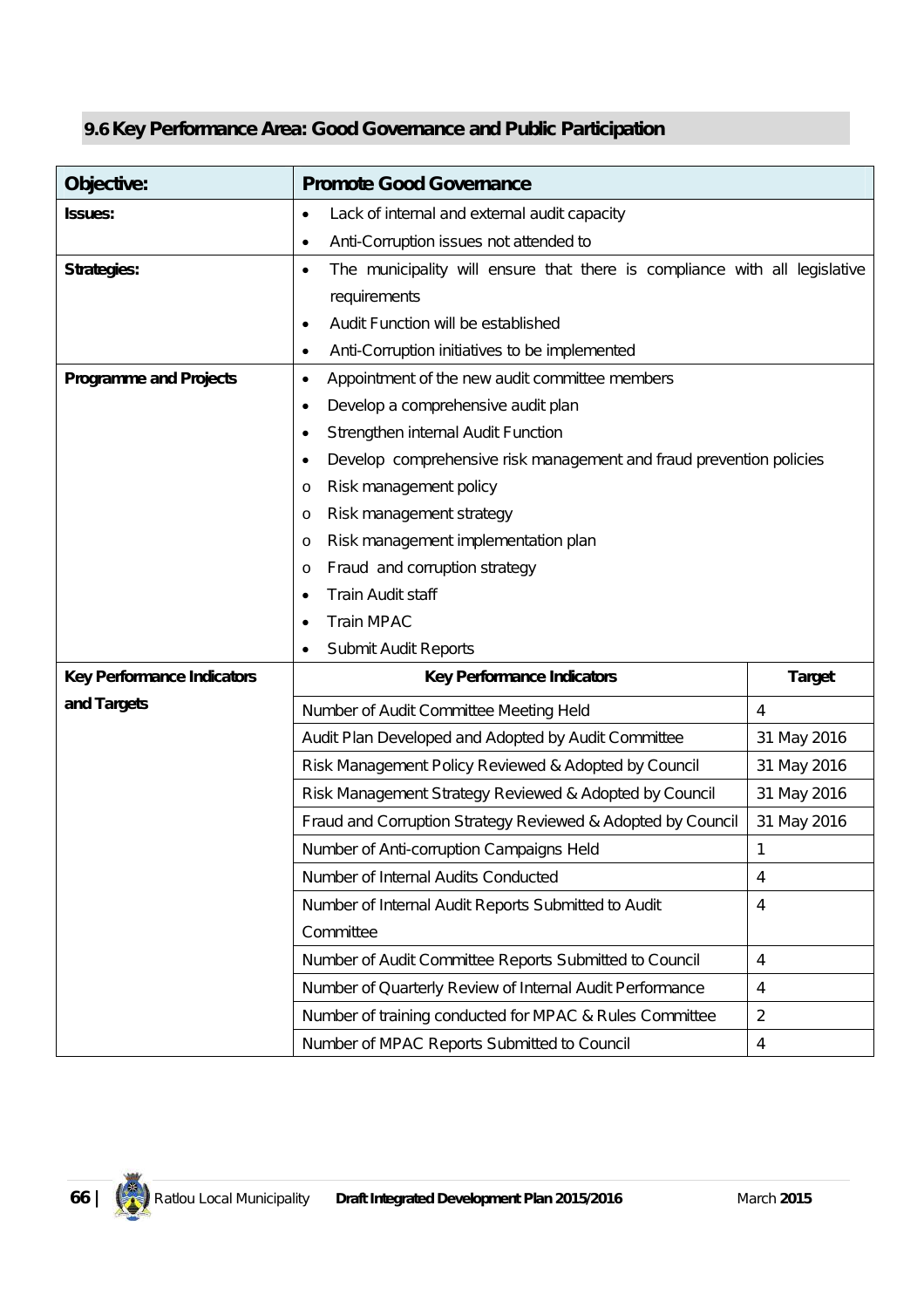| Objective:                     | <b>Enhance Communication</b>                             |               |  |  |  |  |
|--------------------------------|----------------------------------------------------------|---------------|--|--|--|--|
| <b>Issues:</b>                 | Poor internal communication<br>$\bullet$                 |               |  |  |  |  |
|                                | Poor external communication                              |               |  |  |  |  |
|                                | Functional ICT centres (Telecentres)<br>٠                |               |  |  |  |  |
| <b>Strategies:</b>             | Implement communication policy<br>٠                      |               |  |  |  |  |
|                                | Implement communication strategy<br>٠                    |               |  |  |  |  |
|                                | Resuscitate RLM newsletters                              |               |  |  |  |  |
| <b>Programme and Projects</b>  | Implement the communication plan<br>٠                    |               |  |  |  |  |
|                                | Implement the community participation strategy<br>٠      |               |  |  |  |  |
|                                | Information dissemination                                |               |  |  |  |  |
| Key Performance Indicators and | <b>Key Performance Indicators</b>                        | <b>Target</b> |  |  |  |  |
| <b>Targets</b>                 | Communication Strategy Reviewed and Adopted by Council   | 31 May 2016   |  |  |  |  |
|                                | 3<br>Number of Telecentres Operational                   |               |  |  |  |  |
|                                | Number of Ratlou Newsletter Publications Released<br>2   |               |  |  |  |  |
|                                | Number of Copies of Printed of Annual Report Publication | 400           |  |  |  |  |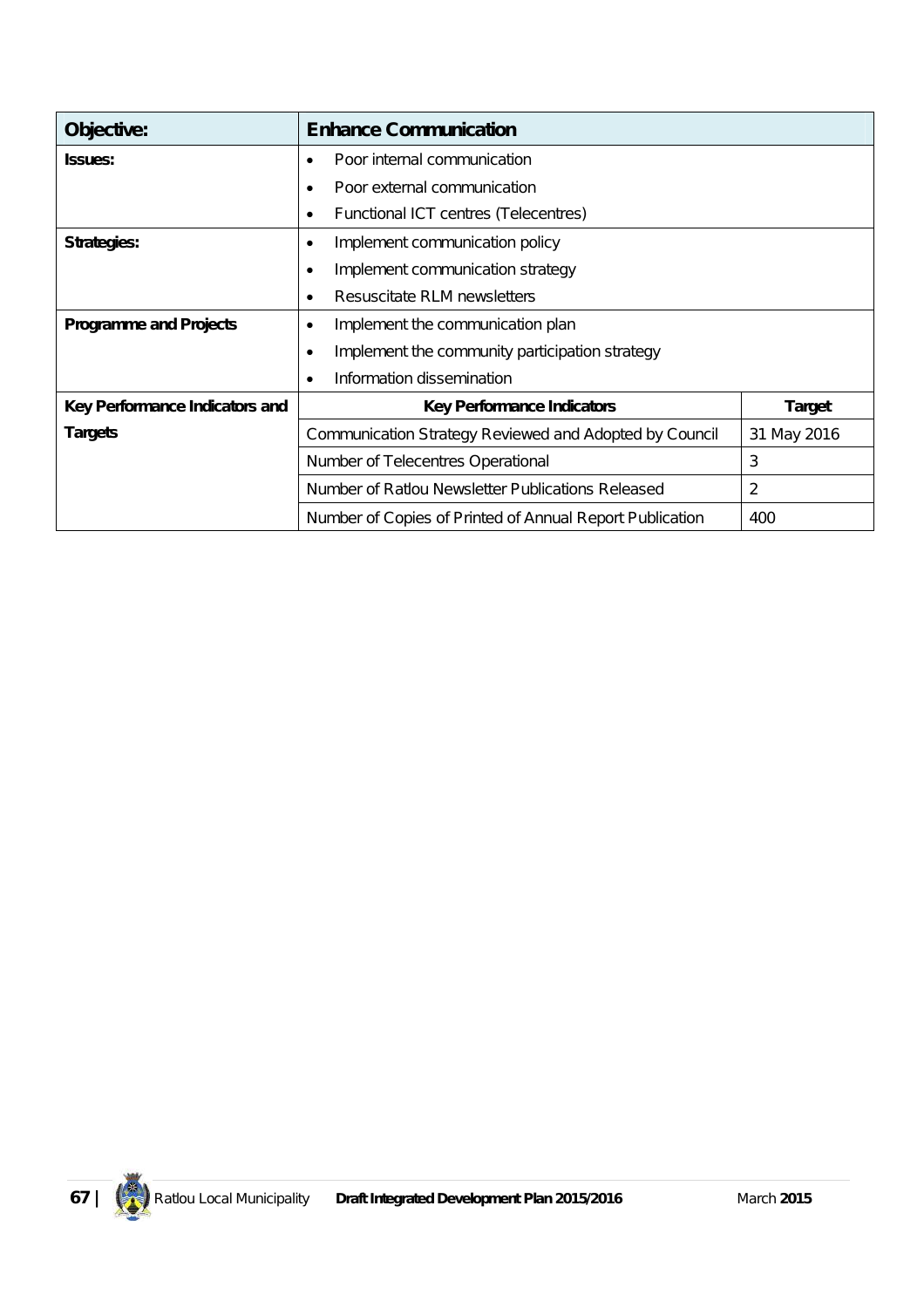| Objective:                     | <b>Promote Community Participation</b>                                                                                                                            |                          |  |  |  |  |
|--------------------------------|-------------------------------------------------------------------------------------------------------------------------------------------------------------------|--------------------------|--|--|--|--|
| <b>Issues:</b>                 | Lack of resources for ward committees<br>٠                                                                                                                        |                          |  |  |  |  |
|                                | Lack of functional skills for some of the ward committee members<br>$\bullet$                                                                                     |                          |  |  |  |  |
|                                | Poor participation by Dikgosi and other stakeholders<br>$\bullet$                                                                                                 |                          |  |  |  |  |
|                                | Poor participation by sector departments on ward matters and IDP in general<br>٠                                                                                  |                          |  |  |  |  |
|                                | Poor link between ward committees and CDWs<br>$\bullet$                                                                                                           |                          |  |  |  |  |
| <b>Strategies:</b>             | <b>Train Ward Committees</b><br>$\bullet$                                                                                                                         |                          |  |  |  |  |
|                                | Improve functioning of ward committees<br>$\bullet$                                                                                                               |                          |  |  |  |  |
|                                | <b>Implement Community Based Planning</b><br>$\bullet$                                                                                                            |                          |  |  |  |  |
|                                | Improve mayoral outreach programme<br>$\bullet$                                                                                                                   |                          |  |  |  |  |
|                                | Increase participation in IGR Forums and enhance participation of sector<br>٠                                                                                     |                          |  |  |  |  |
|                                | departments                                                                                                                                                       |                          |  |  |  |  |
| <b>Programme and Projects</b>  | Training of wards committees<br>$\bullet$                                                                                                                         |                          |  |  |  |  |
|                                | Conduct community satisfaction survey<br>٠                                                                                                                        |                          |  |  |  |  |
|                                | Develop report format for ward committees<br>$\bullet$                                                                                                            |                          |  |  |  |  |
|                                | Develop and manage resolution register<br>$\bullet$                                                                                                               |                          |  |  |  |  |
|                                | Reporting of ward committees as a standing item in Council<br>٠                                                                                                   |                          |  |  |  |  |
|                                | Increase number of Dipitso tsa Baagi                                                                                                                              |                          |  |  |  |  |
|                                | Implement ward based planning<br>$\bullet$                                                                                                                        |                          |  |  |  |  |
| Key Performance Indicators and | <b>Key Performance Indicators</b>                                                                                                                                 | <b>Target</b>            |  |  |  |  |
| <b>Targets</b>                 | Number of Functional Ward Committees                                                                                                                              | 14                       |  |  |  |  |
|                                | Number of Reports on Ward Committees                                                                                                                              | 4                        |  |  |  |  |
|                                | Number of Training for Ward Committees conducted                                                                                                                  | 2 (Policy & Legislation) |  |  |  |  |
|                                | Number of Public Participation Events Supported<br>12 (3 x IDP/Budget/PMS, 3<br>Annual Report, 2 x Imbizos and 4<br>x Ward Committee Functions (3<br>per quarter) |                          |  |  |  |  |
|                                | Number of Dipitso tsa Baagi Held                                                                                                                                  | $\overline{2}$           |  |  |  |  |
|                                | Number of Youth Summit Held                                                                                                                                       | 1                        |  |  |  |  |
|                                | Number of Youth Career Exhibition Held                                                                                                                            | $\overline{2}$           |  |  |  |  |
|                                | Number of Youth Outreach & Advisory Programme                                                                                                                     | 6                        |  |  |  |  |
|                                | Conducted                                                                                                                                                         |                          |  |  |  |  |
|                                | Number of Disability Forum Meetings held                                                                                                                          | $\overline{4}$           |  |  |  |  |
|                                | Number of Women's Forum Meetings held                                                                                                                             | $\overline{2}$           |  |  |  |  |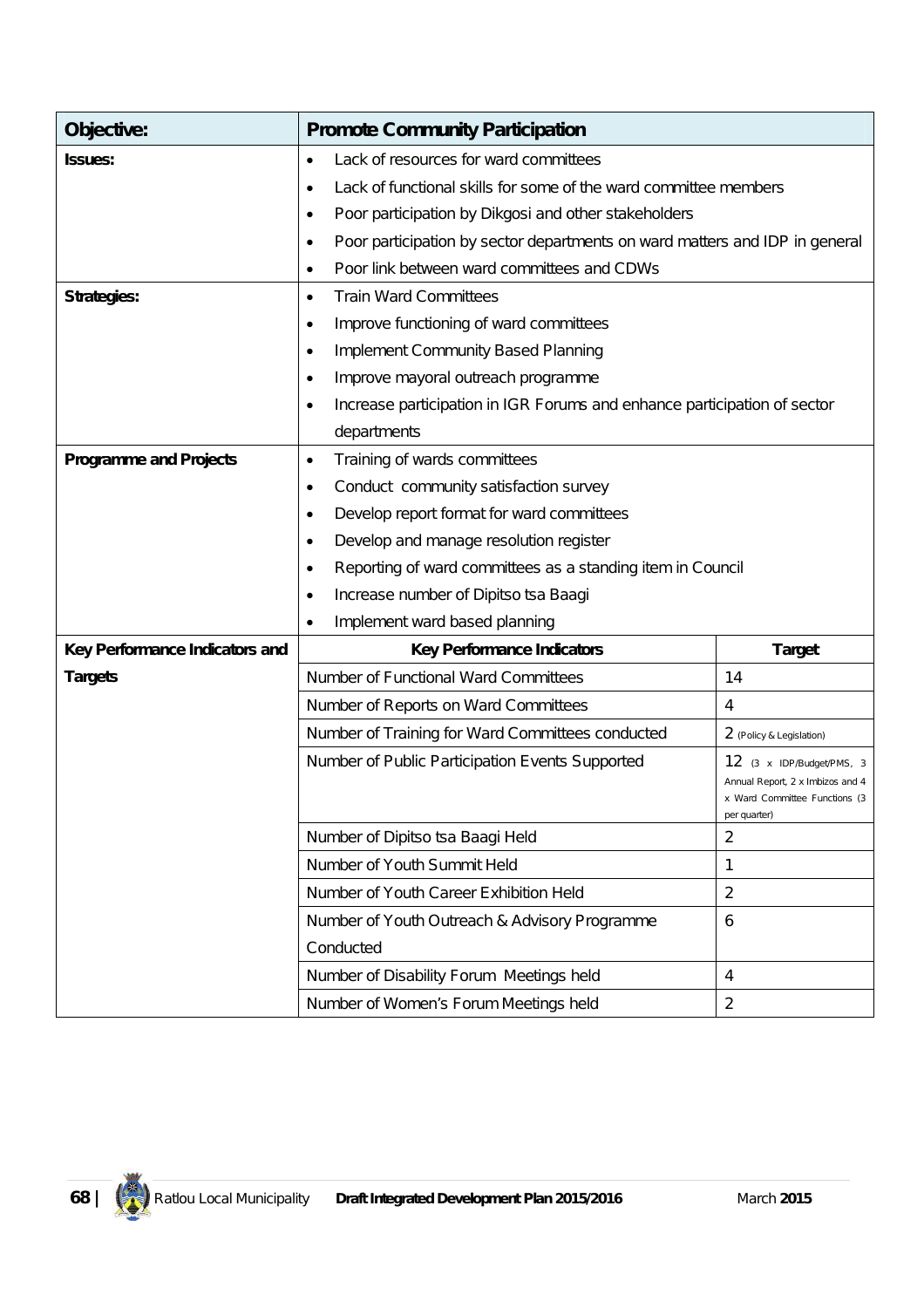# **9.7 Key Performance Area: Spatial Rationale**

| Objective:                     | <b>Improve Spatial Planning</b>                                               |                |  |  |  |  |
|--------------------------------|-------------------------------------------------------------------------------|----------------|--|--|--|--|
| <b>Issues:</b>                 | Uncoordinated Human Settlements<br>$\bullet$                                  |                |  |  |  |  |
|                                | <b>Sparsely Developed Informal Settlements</b>                                |                |  |  |  |  |
| <b>Strategies:</b>             | Settlement Formalisation<br>٠                                                 |                |  |  |  |  |
|                                | Land Tenure Upgrade<br>٠                                                      |                |  |  |  |  |
| <b>Programme and Projects</b>  | Township Establishments (Sites Demarcation and Settlement Formalisation)<br>٠ |                |  |  |  |  |
|                                | Land Tenure Upgrade for municipal facilities<br>٠                             |                |  |  |  |  |
| Key Performance Indicators and | <b>Key Performance Indicators</b><br><b>Target</b>                            |                |  |  |  |  |
| <b>Targets</b>                 | 23<br>Number of Immovable Municipal Properties with Title Deeds               |                |  |  |  |  |
|                                | Appointment of Municipal Planning Tribunal (MTP) Members<br>31 August 2015    |                |  |  |  |  |
|                                | Proclaimed Ratlou Land Use Scheme                                             | 31 August 2015 |  |  |  |  |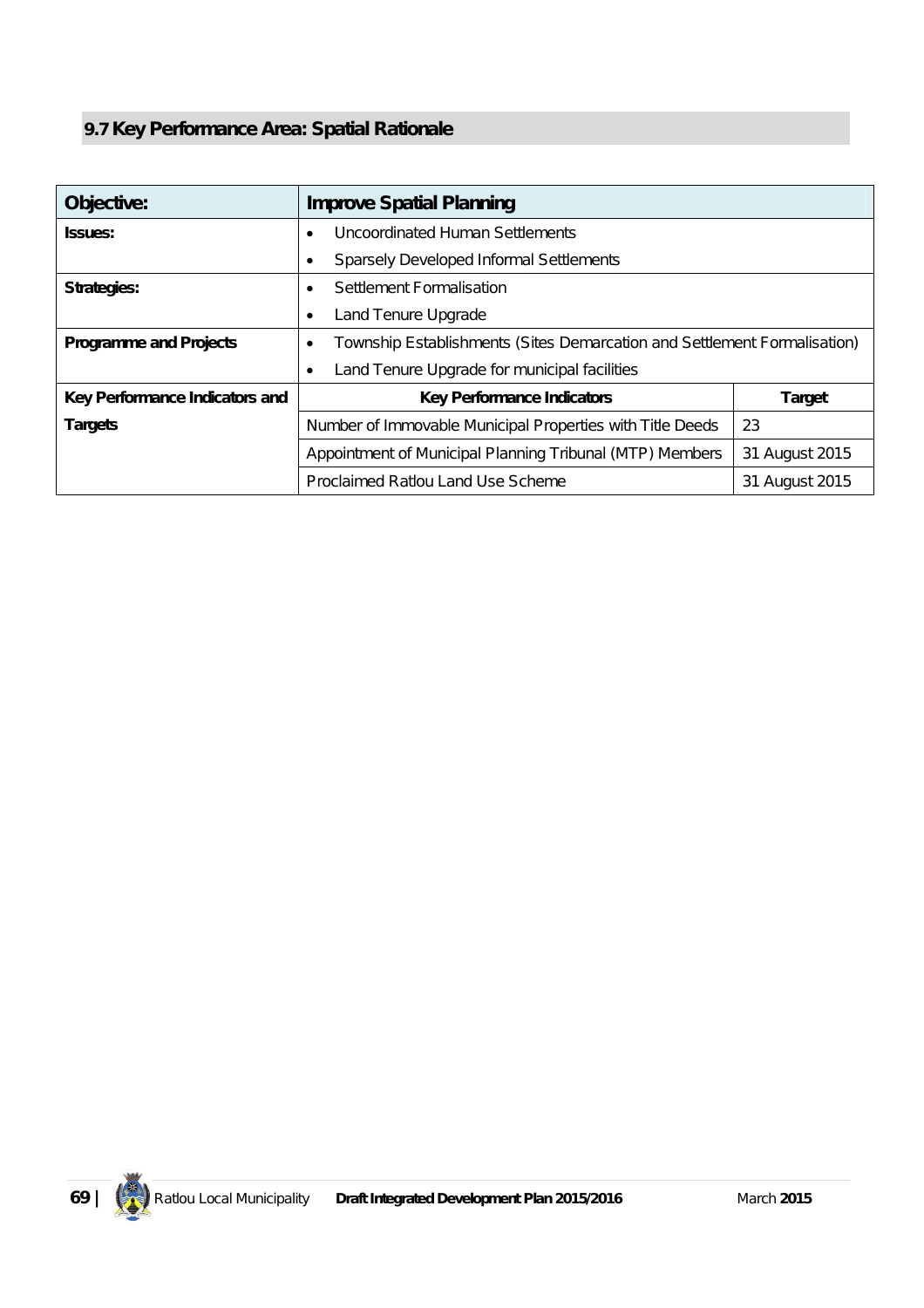## **10. PROJECTS**

## **Key Performance Area: Municipal Transformation & Organisational Development**

| <b>PROJECT</b>                                                          | <b>LOCATION</b> | <b>WARD</b> | <b>BUDGET</b>           | <b>BUDGET</b>          | <b>BUDGET</b>           | <b>IMPLEMENTING</b> |
|-------------------------------------------------------------------------|-----------------|-------------|-------------------------|------------------------|-------------------------|---------------------|
|                                                                         |                 |             | 2015/2016               | 2016/2017              | 2017/2018               | <b>AGENT</b>        |
| <b>IDP Review &amp; Process Plan</b>                                    | Ratlou          | All         | R <sub>10</sub> 000.00  | R <sub>10</sub> 580.00 | R <sub>11</sub> 193.64  | <b>RLM</b>          |
| Development & Enforcement of By-laws                                    | Ratlou          | Αll         | R <sub>20</sub> 000     | R30 000                | R30 000                 | <b>RLM</b>          |
| <b>Strategic Planning</b>                                               | Ratlou          | All         | R <sub>150</sub> 000    | R <sub>158</sub> 700   | R <sub>167</sub> 904.60 | <b>RLM</b>          |
| Work Skills Development Plan                                            | Ratlou          | Αll         | R300 000                | R317400                | R335 809.20             | <b>RLM</b>          |
| Operational Disaster Recovery (ODR) & Business<br>Continuity Plan (BCP) | Ratlou          | All         | R <sub>100</sub> 000.00 | R105 800.00            | R <sub>111</sub> 936.40 | <b>RLM</b>          |

## **Key Performance Area: Financial Viability and Management**

| <b>PROJECT</b>                      | <b>LOCATION</b> | <b>WARD</b> | <b>BUDGET</b>             | <b>BUDGET</b>             | <b>BUDGET</b>             | <b>IMPLEMENTING</b> |
|-------------------------------------|-----------------|-------------|---------------------------|---------------------------|---------------------------|---------------------|
|                                     |                 |             | 2015/2016                 | 2016/2017                 | 2017/2018                 | <b>AGENT</b>        |
| Compilation of AFS                  | Ratlou          | All         | R620 000.00               | R400 000.00               | R423 200.00               | <b>RLM</b>          |
| <b>Financial Systems</b>            | Ratlou          | All         | R280 000.00               | R290 000.00               | R300 000.00               | <b>RLM</b>          |
| Valuation Roll Maintenance (MSIG)   | Ratlou          | All         | R200 000.00               | R211 600.00               | R223 872.80               | <b>RLM</b>          |
| Standards Code of Accounting (SCOA) | Ratlou          | All         | R60 000.00                | R63 480.00                | R67 161.84                | <b>RLM</b>          |
| Audit Fees (AF)                     | Ratlou          | All         | R <sub>2</sub> 200 000.00 | R <sub>2</sub> 327 600.00 | R <sub>2</sub> 462 600.80 | <b>RLM</b>          |

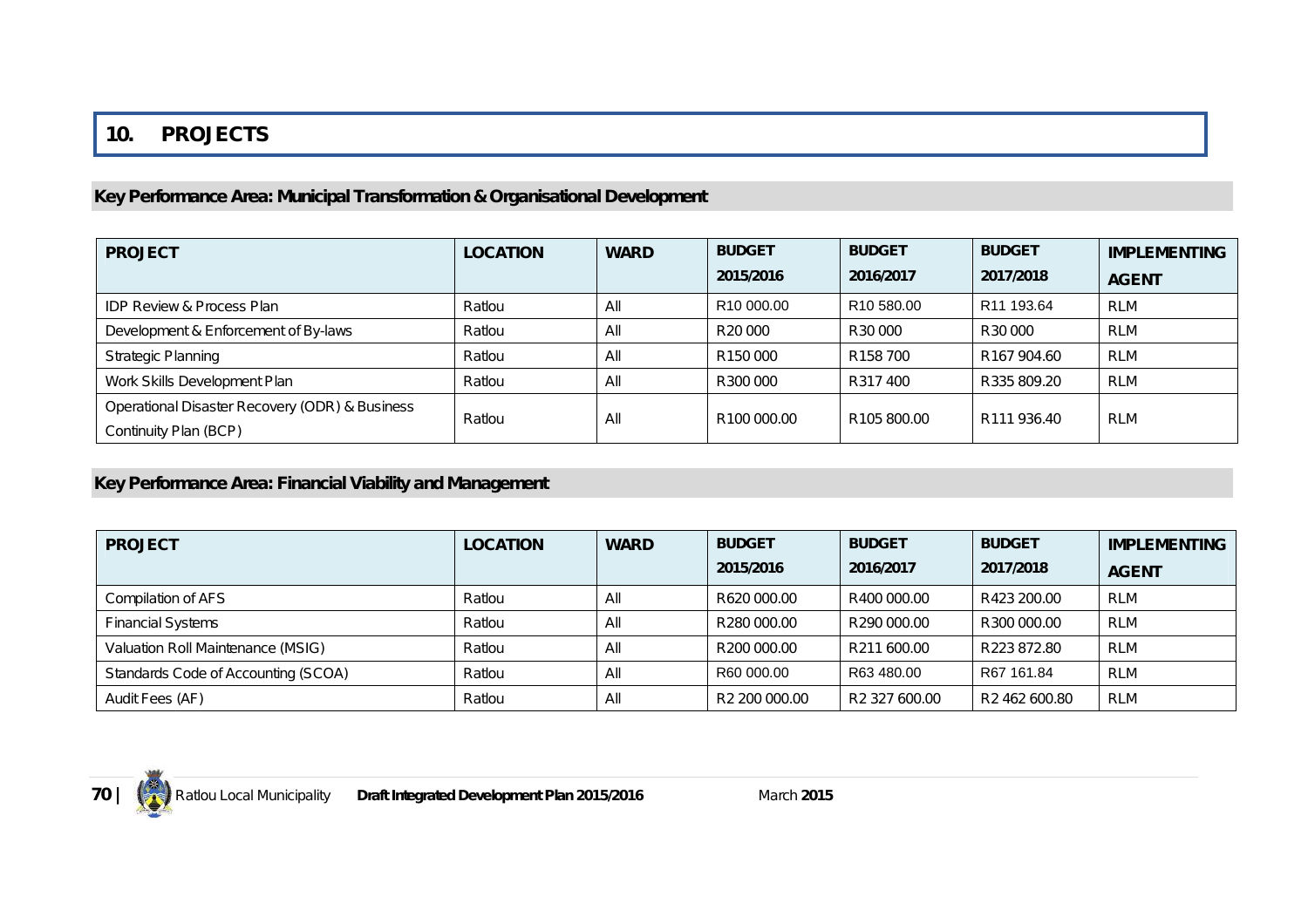#### **Key Performance Area: Good Governance and Public Participation**

| <b>PROJECT</b>              | <b>LOCATION</b> | <b>WARD</b> | <b>BUDGET</b> | <b>BUDGET</b>             | <b>BUDGET</b>             | <b>IMPLEMENTING</b> |
|-----------------------------|-----------------|-------------|---------------|---------------------------|---------------------------|---------------------|
|                             |                 |             | 2015/2016     | 2016/2017                 | 2017/2018                 | <b>AGENT</b>        |
| <b>Public Participation</b> | Ratlou          | All         | R300 000.00   | R317 400.00               | R335 809.20               | <b>RLM</b>          |
| Advertising                 | Ratlou          | All         | R300 000.00   | R317 400.00               | R335 809.20               | <b>RLM</b>          |
| <b>Publications</b>         | Ratlou          | All         | R50 000.00    | R52 900.00                | R55 968.20                | <b>RLM</b>          |
| Ward Committees (Stipends)  | Ratlou          | All         | R2 200 000.00 | R2 327 600.00             | R2 462 600.80             | <b>RLM</b>          |
| Dikgosi Support             | Ratlou          | All         | R10 000.00    | R10 580.00                | R11 193.64                | <b>RLM</b>          |
| <b>Internal Audit</b>       | Ratlou          | All         | R50 000.00    | R52 900.00                | R55 968.20                | <b>RLM</b>          |
| Risk Management             | Ratlou          | All         | R50 000.00    | R52 900.00                | R55 968.20                | <b>RLM</b>          |
| Audit Fees (AG)             | Ratlou          | All         | R2 200 000.00 | R <sub>2</sub> 327 600.00 | R <sub>2</sub> 462 600.80 | <b>RLM</b>          |
| Mayoral Bursary Scheme      | Ratlou          | All         | R200 000.00   | R211 600.00               | R223 872.80               | <b>RLM</b>          |

## **Key Performance Area: Local Economic Development**

| <b>PROJECT</b>                                                | <b>LOCATION</b> | <b>WARD</b> | <b>BUDGET</b> | <b>BUDGET</b> | <b>BUDGET</b>            | <b>IMPLEMENTING</b>    |
|---------------------------------------------------------------|-----------------|-------------|---------------|---------------|--------------------------|------------------------|
|                                                               |                 |             | 2015/2016     | 2016/2017     | 2017/2018                | <b>AGENT</b>           |
| Land Restitution Programme                                    | Ratlou          | All         | R50 000.00    | R52 900.00    | R55 968.20               | <b>RLM</b>             |
| <b>Support LED Projects</b>                                   | Ratlou          | All         | R200 000.00   | R211 600.00   | R223 872.80              | RLM                    |
| Signage & Branding                                            | Ratlou          | All         | R 50 000      |               | $\overline{\phantom{a}}$ | RLM                    |
| Heritage & Exhibitions (Anglo-Boer War Phase 2)               | Kraaipan        | 11          | R650 372.00   | R688 093.58   | R728 003.00              | <b>RLM</b>             |
| Youth Advisory & Development                                  | Ratlou          | All         | R150 000.00   | R158 700.00   | R167 904.60              | RLM                    |
| EPWP (Stipends)                                               | Ratlou          | All         | R1 085 000    |               |                          | <b>RLM</b>             |
| Women Development                                             | Ratlou          | All         | R80 000.00    | R84 640.00    | R89,549.12               | <b>RLM</b>             |
| People with Disability Support                                | Ratlou          | All         | R50 000.00    | R52 900.00    | R55 968.20               | <b>RLM</b>             |
| Facilitation of Private Investor for Makgobistadt Retail Node | Makgobistad     | 02          | $R$ ---.--    | $R$ ---.--    | $R$ ---.--               | <b>RLM &amp; DRDLR</b> |
| Kalgold Social & Labour Plan                                  | Ratlou          | All Wards   | R 2 500 000   | R 2 500 000   | R 2 500 000              | Harmony Mine           |

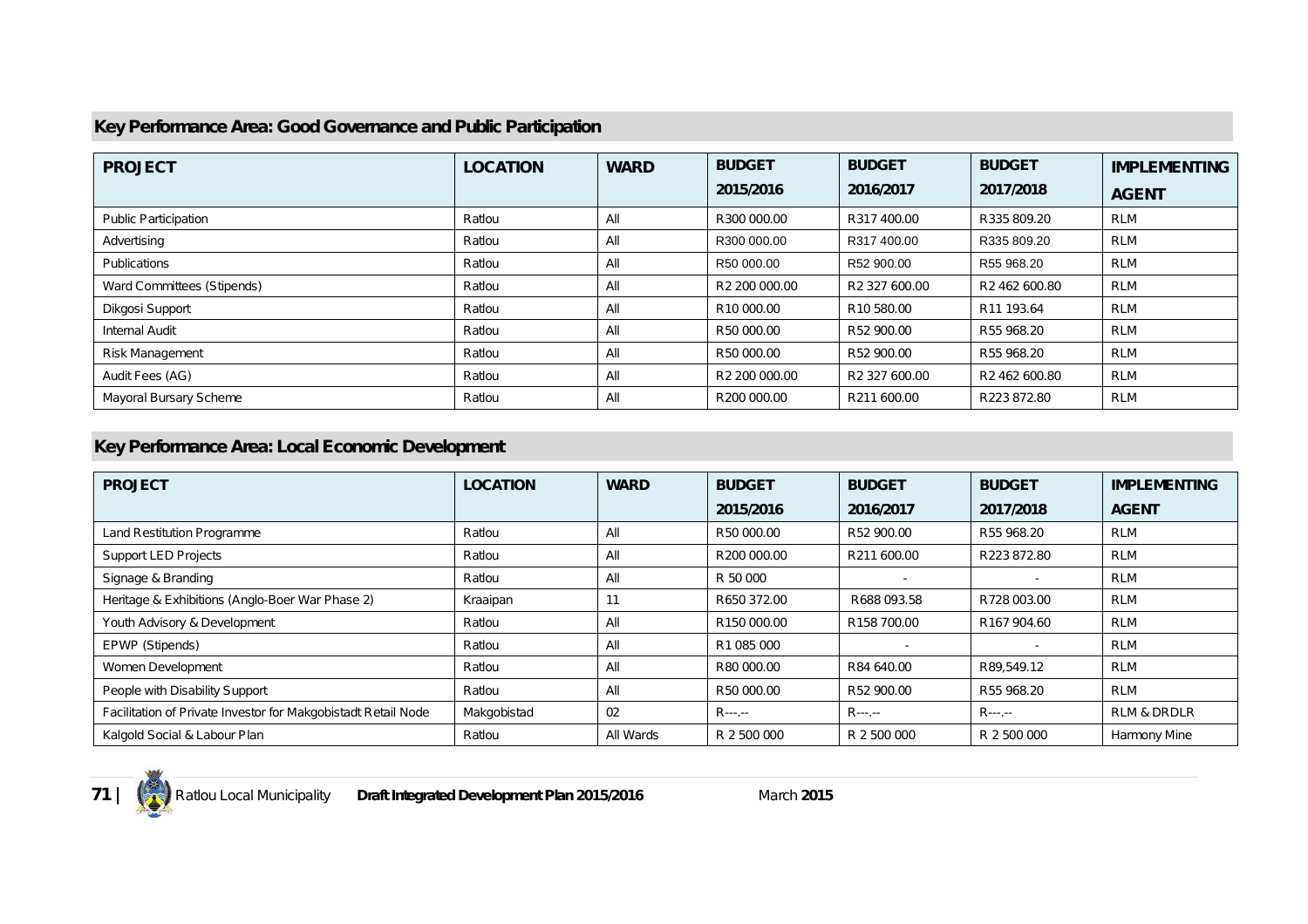# **Key Performance Area: Spatial Rationale**

| <b>PROJECT</b>                                   | <b>LOCATION</b>          | <b>WARD</b> | <b>BUDGET</b> | <b>BUDGET</b> | <b>BUDGET</b> | <b>IMPLEMENTING</b> |
|--------------------------------------------------|--------------------------|-------------|---------------|---------------|---------------|---------------------|
|                                                  |                          |             | 2015/2016     | 2016/2017     | 2017/2018     | <b>AGENT</b>        |
| Settlement Formalisation and Land Tenure Upgrade | Madibogo & Setlagole RDP | 12.14       | R100 000.00   | R105 800.00   | R111 936.40   | <b>RLM</b>          |
| Immovable Property Survey (Land Survey)          | Ratlou                   | All         | R100 000.00   | R105 800.00   | R111 936.40   | <b>RLM</b>          |
| Municipal Planning Tribunal (MTP)                | Ratlou                   | All         | R50 000.00    | R52 900.00    | R55 968.20    | <b>RLM</b>          |

# **Key Performance Area: Basic Service Delivery and Infrastructure Development**

| <b>PROJECT</b>                                      | <b>LOCATION</b> | <b>WARD</b> | <b>BUDGET</b> | <b>BUDGET</b> | <b>BUDGET</b> | <b>IMPLEMENTING</b> |
|-----------------------------------------------------|-----------------|-------------|---------------|---------------|---------------|---------------------|
|                                                     |                 |             | 2015/2016     | 2016/2017     | 2017/2018     | <b>AGENT</b>        |
| Upgrading of Internal Gravel Access Roads Adjoining | Moshawane &     | 04          | R 6 200 000   | R 5 000 000   | R 8 000 000   | <b>RLM</b>          |
| R375 in Moshawane & Logageng Phase 2                | Logageng        |             |               |               |               |                     |
| Upgrading of Cemeteries (Phase 2)                   | Ratlou          | All         | R1 315 000    |               |               | <b>RLM</b>          |
| Upgrading of Internal Access Roads to Surface       | Setlagole &     | 14, 08 & 11 | R 7 000 000   | R 17 000 000  | R 18 000 000  | <b>RLM</b>          |
| Standards in Setlagole & Kraaipan (Phase 1)         | Kraaipan        |             |               |               |               |                     |
| Upgrading of Link Roads to Surface Standards        | Madibogo &      |             |               |               |               |                     |
| (Tlhaping to Madibogo-pan & Lohatlheng to           | Madibogo-pan    | 06, 07 & 09 | R 7 000 000   | R 9 000 000   | R 10 000 000  | <b>RLM</b>          |
| Motsitlane) - Phase 1                               |                 |             |               |               |               |                     |
| Provision of Flood Lights at Municipal Facilities   | Setlagole       | 14          | R250 000.00   | R264 500.00   | R279 841.00   | RLM                 |
| Construction of Technical Department's Material,    | Setlagole       |             | R500 000      |               |               | <b>RLM</b>          |
| Stores and Workshop Facility                        |                 | 14          |               |               |               |                     |

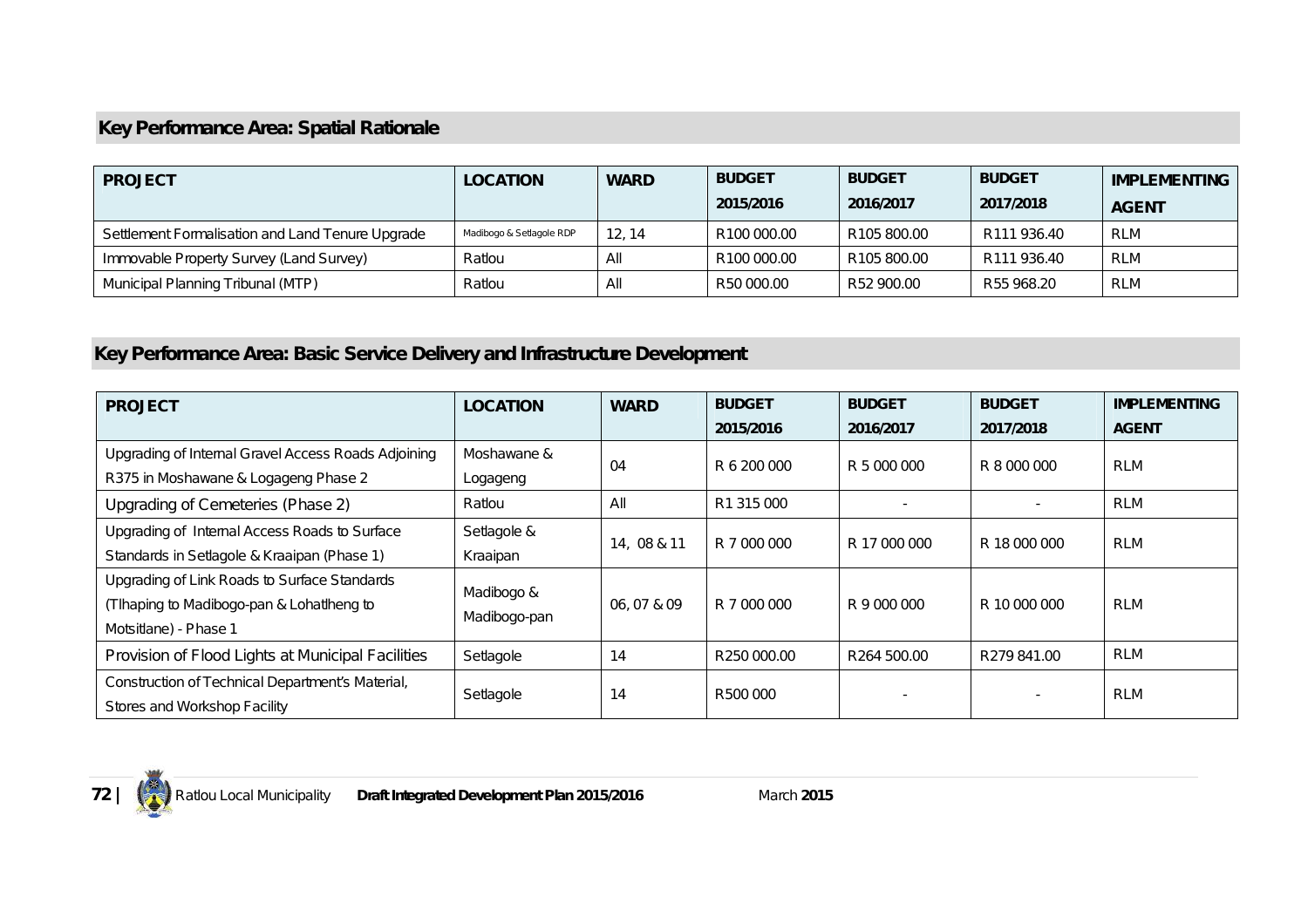| <b>PROJECT</b>                                         | <b>LOCATION</b>          | <b>WARD</b>                   | <b>BUDGET</b> | <b>BUDGET</b> | <b>BUDGET</b> | <b>IMPLEMENTING</b> |
|--------------------------------------------------------|--------------------------|-------------------------------|---------------|---------------|---------------|---------------------|
|                                                        |                          |                               | 2015/2016     | 2016/2017     | 2017/2018     | <b>AGENT</b>        |
| Plant Machinery (Compactor, TLB, Grader, Tipper Truck, | Ratlou                   | All                           | R 1 825 000   | R 3 517 850   |               | <b>RLM</b>          |
| Waste Truck, Water Tanker & Mobile Fuel Tank)          |                          |                               |               |               |               |                     |
| Setlagole High Mast Lights Completion (Phase 2)        | Setlagole                | 05 & 14                       | R 900 000     |               |               | <b>RLM</b>          |
| Landfill Site Development & Licensing                  | Makgobistadt & Thutlwane | 02 & 13                       | R 1 400 000   |               |               | <b>RLM</b>          |
| Disaneng Recreational/ Multi-Purpose Centre (Phase 2)  | Disaneng                 | 03                            | R 4 400 000   | R 4 850 000   |               | <b>RLM</b>          |
| High Mast/ Flood Lights Maintenance                    | Ratlou                   | All                           | R 1 500 000   | R 1 587 000   | R 1 679 046   | <b>RLM</b>          |
| Access Gravel Roads Maintenance                        | Ratlou                   | All                           | R700 000      | R740 600      | R783 554.80   | <b>RLM</b>          |
| Maintenance of Municipal Facilities                    | Ratlou                   | All                           | R2 400 000    | R2 539 200    | R2 686 473.60 | <b>RLM</b>          |
| Stand-by Generator (Thusong Service Centre)            | Setlagole                | 14                            | R 1 000 000   |               |               | <b>RLM</b>          |
| Diolwane Community Hall (Phase 2)                      | Diolwane                 | 07                            | R 1 100 000   |               |               | <b>RLM</b>          |
| Morokwa Community Hall                                 | Morokwa                  | 11                            | R 1 000 000   | R 1 000 000   |               | <b>RLM</b>          |
| Logagane Community Hall (Phase 2)                      | Logagane                 | 02                            | R 1 500 000   |               |               | <b>RLM</b>          |
| Selosesha Community Hall                               | Selosesha                | 02                            |               |               | R1 800 000    | <b>RLM</b>          |
| Mareetsane Mini Taxi Rank                              | Mareetsane               | 10                            |               |               | R 1 200 000   | <b>RLM</b>          |
| Disaneng Mini Taxi Rank                                | Disaneng                 | 03                            |               |               | R 1 200 000   | <b>RLM</b>          |
| Makgobistadt Mini Taxi Rank                            | Makgobistadt             | 02 & 03                       |               |               | R 1 600 000   | <b>RLM</b>          |
| Kraaipan Mini Taxi Rank                                | Kraaipan                 | 08 & 11                       |               |               | R 1 600 000   | <b>RLM</b>          |
| Diolwane High Mast Lights                              | Diolwane                 | 07                            |               |               | R1 200 000    | <b>RLM</b>          |
| Community Works Programme (CWP)                        | Ratlou                   | 3,4,5,6,7,8,10,11,<br>13 & 14 | $R$ ---.--    | $R$ ---.--    | $R$ ---.--    | <b>COGTA</b>        |
| Gardening & Waste Management Equipment                 | Ratlou                   | All                           | R20 000.00    | R21 160.00    | R22 387.28    | <b>RLM</b>          |
| Learners Licensing Centres (LLC) - Phase 2             | Setlagole                | 14                            | R1 000 000    |               |               | <b>RLM</b>          |
| Law Enforcement Equipment                              | Ratlou                   | All                           | R100 000.00   | R105 800.00   | R111 936.40   | <b>RLM</b>          |

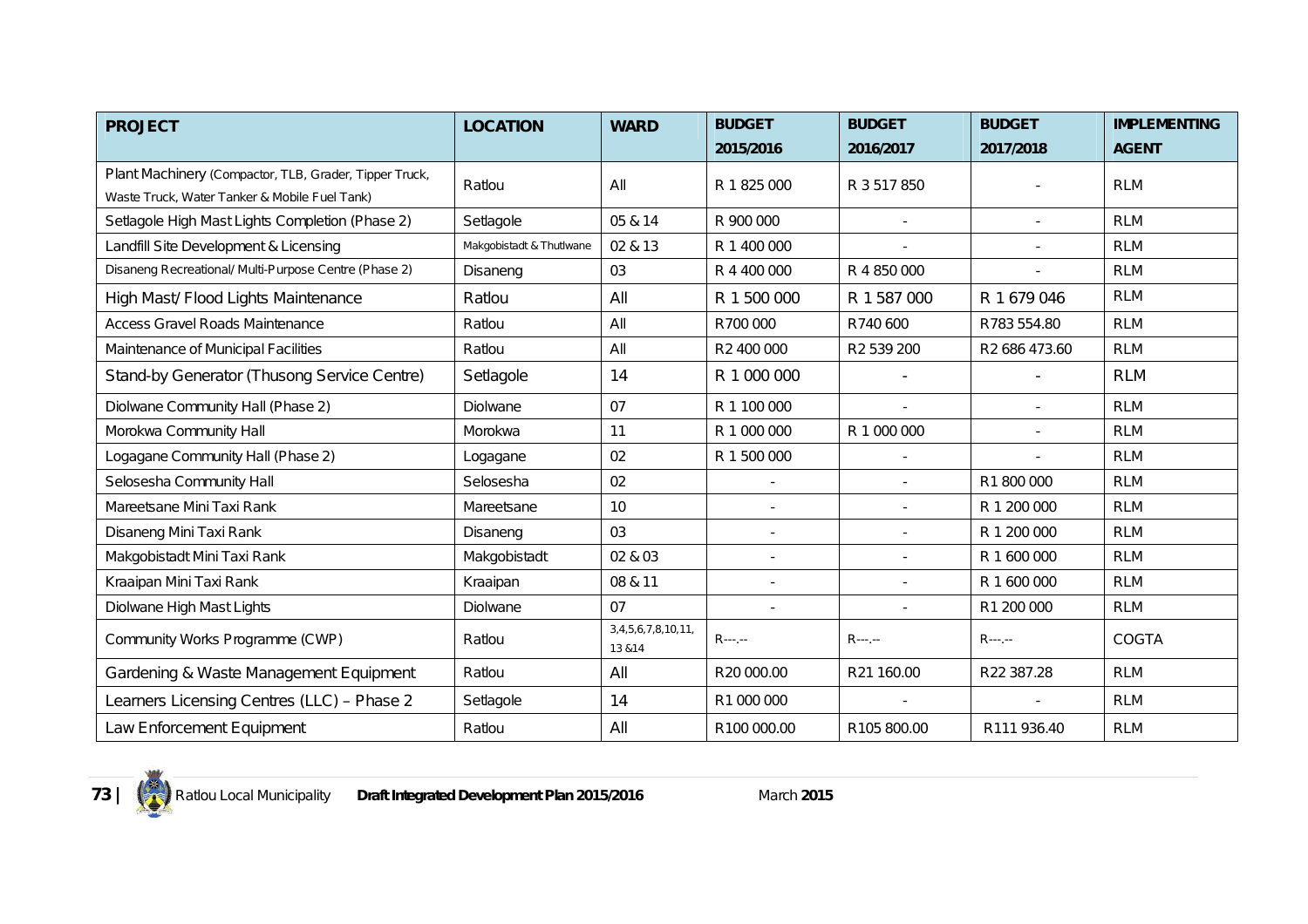| <b>PROJECT</b>                                  | <b>LOCATION</b> | <b>WARD</b> | <b>BUDGET</b>            | <b>BUDGET</b> | <b>BUDGET</b> | <b>IMPLEMENTING</b> |
|-------------------------------------------------|-----------------|-------------|--------------------------|---------------|---------------|---------------------|
|                                                 |                 |             | 2015/2016                | 2016/2017     | 2017/2018     | <b>AGENT</b>        |
| Plant (Machinery) Maintenance                   | Ratlou          | All         | R 150 000.00             | R158 700.00   | R167 904.60   | <b>RLM</b>          |
| Setlagole Community Park                        | Setlagole       | 14          | $\overline{\phantom{a}}$ | $\sim$        | R 3 000 000   | <b>RLM</b>          |
| Madibogo Community Park                         | Madibogo        | 6, 9, 12    | $\overline{\phantom{a}}$ | $\sim$        | R 2 000 000   | <b>RLM</b>          |
| Mareetsane Community Park                       | Mareetsane      | 10          | $\sim$                   | $\sim$        | R 2 000 000   | <b>RLM</b>          |
| Provision of Free Basic Electricity to Indigent | Ratlou          | All         | R1 900 000.00            | R2 010 200.00 | R2 126 791.60 | <b>RLM</b>          |
| Households                                      |                 |             |                          |               |               |                     |
| Telecentres Support                             | Ratlou          | All         | R200 000.00              | R211 600.00   | R223 872.80   | <b>RLM</b>          |
|                                                 |                 |             |                          |               |               |                     |
|                                                 |                 |             |                          |               |               |                     |
|                                                 |                 |             |                          |               |               |                     |
|                                                 |                 |             |                          |               |               |                     |
|                                                 |                 |             |                          |               |               |                     |
|                                                 |                 |             |                          |               |               |                     |
|                                                 |                 |             |                          |               |               |                     |
|                                                 |                 |             |                          |               |               |                     |
|                                                 |                 |             |                          |               |               |                     |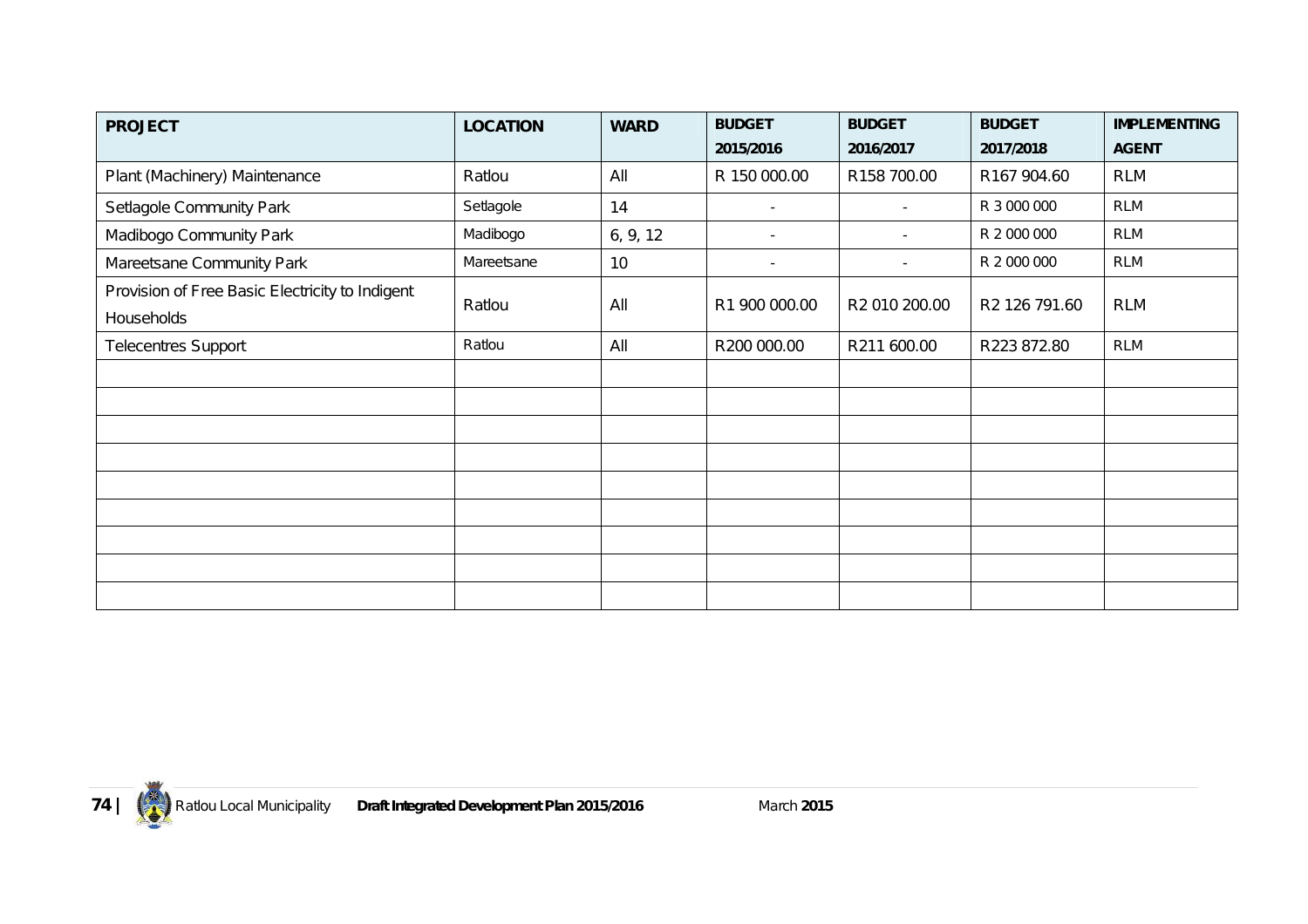| <b>PROJECT</b>                                   | <b>LOCATION</b>    | <b>WARD</b>     | <b>BUDGET</b> | <b>BUDGET</b> | <b>BUDGET</b> | <b>IMPLEMENTING</b>            |
|--------------------------------------------------|--------------------|-----------------|---------------|---------------|---------------|--------------------------------|
|                                                  |                    |                 | 2015/2016     | 2016/2017     | 2017/2018     | <b>AGENT</b>                   |
| Development of Infrastructure Master Plan        | Ratlou             | All             | $R$ ---.--    | $R$ ----.--   | $R$ ----.--   | <b>NMMDM</b>                   |
| Provision of Sanitation (Ventilated Improved Pit |                    |                 |               |               |               |                                |
| Latrines - VIP)                                  | Ratlou             | All             | R35 000 000   | $R$ ----.--   | $R$ ----.--   | <b>NMMDM</b>                   |
| Provision of Sanitation (Ventilated Improved Pit |                    |                 |               |               |               |                                |
| Latrines -VIP)                                   | Ratlou             | All             | $R$ ---.--    | $R$ ----.--   | $R$ ----.---  | Dept. W&S                      |
| Setlagole Bulk Water Supply & Reticulation       | Setlagole          | 05 & 14         | R37 426 181   | $R$ ---.--    | $R$ ---.--    | NMMDM/                         |
|                                                  |                    |                 |               |               |               | Sedibeng Water Board<br>NMMDM/ |
| Madibogo Water Supply Phase 1                    | Madibogo           | 06, 09, 12 & 13 | R38 182 268   | $R$ ---.--    | $R$ ---.--    | Sedibeng Water Board           |
| Ratlou Bulk Water Supply Master Plan             | Ratlou             | All             | R1 500 000    | $R$ ---.--    | $R$ ---.--    | NMMDM/                         |
|                                                  |                    |                 |               |               |               | Sedibeng Water Board           |
| Kraaipan Water Supply Extension                  | Kraaipan           | 08, 11          | R24 073 859   | $R$ ---.--    | $R$ ---.--    | NMMDM/                         |
|                                                  |                    |                 |               |               |               | Sedibeng Water Board           |
| Mareetsane Water Supply                          | Mareetsane         | 10              | $R$ ---.--    | $R$ ---.--    | R---.--       | <b>NMMDM</b>                   |
| Ramabesa Water Supply                            | Ramabesa           | 13              | $R$ ---.--    | $R$ ---.--    | $R$ ---.--    | <b>NMMDM</b>                   |
| Dingateng-Mabule Water Supply Extension          | Dingateng & Mabule | 01              | R2 000 000    | $R$ ---.--    | $R$ ---.--    | <b>NMMDM</b>                   |
| Masamane Water Supply                            | Masamane           | 02              | R 22 597 503  | $R$ ---.--    | $R$ ---.--    | <b>NMMDM</b>                   |
| Makgobistadt Water Supply                        | Makgobistadt       | 02              | $R$ ---.--    | $R$ ---.--    | $R$ ---.--    | <b>NMMDM</b>                   |
| Sasane Water Supply                              | Sasane             | 02              | R3 900 000    | $R$ ---.--    | $R$ ---.--    | <b>NMMDM</b>                   |
| <b>Ditloung Water Supply</b>                     | Ditloung           | 02              | R4 100 000    | $R$ ---.--    | $R$ ---.--    | <b>NMMDM</b>                   |
| Selosesha Water Supply                           | Selosesha          | 02              | R4 200 000    | $R$ ---.--    | $R$ ---.--    | <b>NMMDM</b>                   |
| Loporung Water Supply Extension                  | Loporung           | 02              | R8 946 740    | $R$ ---.--    | $R$ ---.--    | <b>NMMDM</b>                   |
| Maeyaeyane Water Supply                          | Maeyaeyane         | 02              | R2 946 740    | $R$ ---.--    | $R$ ---.--    | <b>NMMDM</b>                   |
| <b>Matloding Water Supply</b>                    | Matloding          | 04              | R8 680 290    | R---.--       | $R$ ---.--    | <b>NMMDM</b>                   |

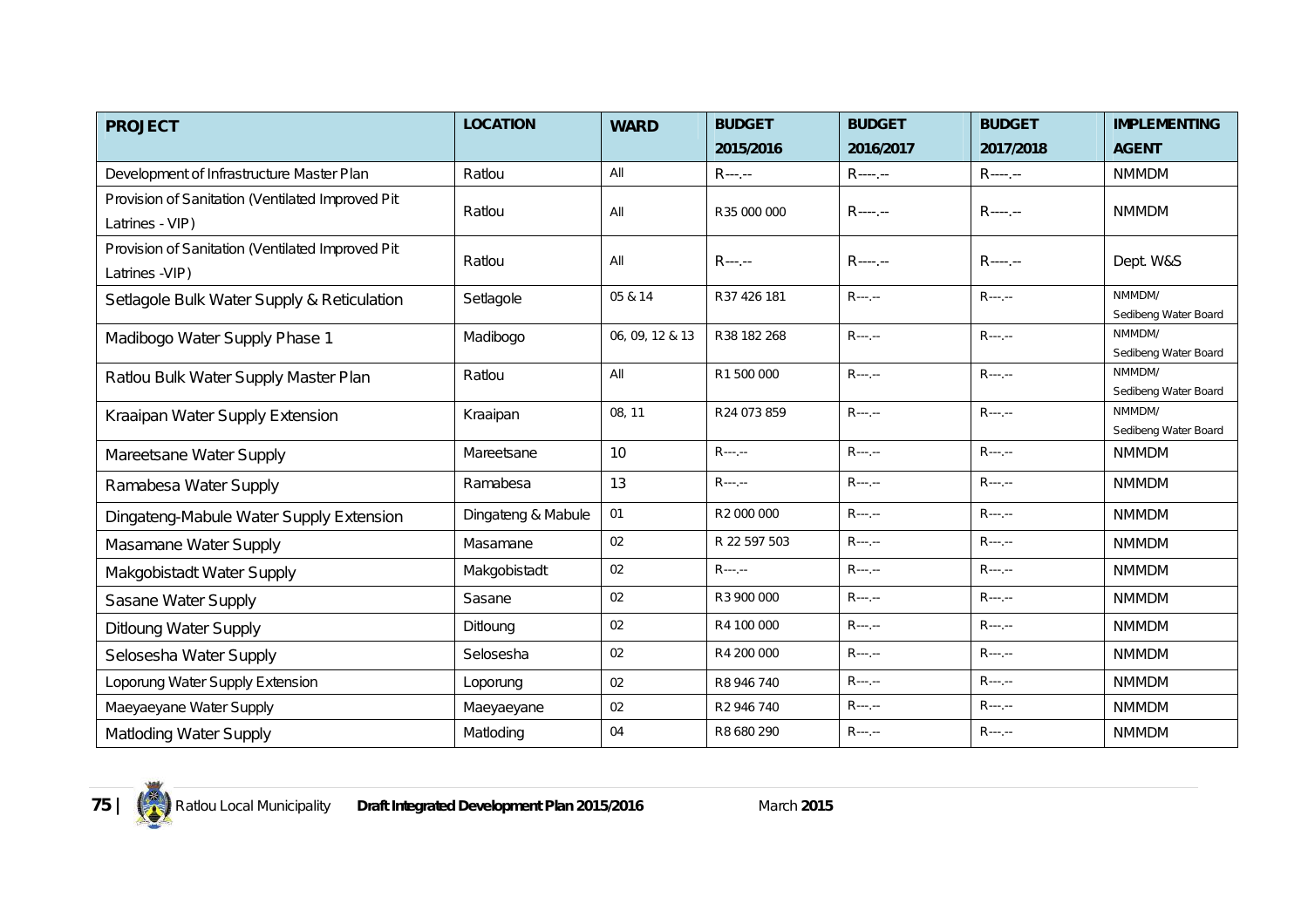| <b>PROJECT</b>                                                        | <b>LOCATION</b>                                  | <b>WARD</b>        | <b>BUDGET</b>  | <b>BUDGET</b> | <b>BUDGET</b>  | <b>IMPLEMENTING</b> |
|-----------------------------------------------------------------------|--------------------------------------------------|--------------------|----------------|---------------|----------------|---------------------|
|                                                                       |                                                  |                    | 2015/2016      | 2016/2017     | 2017/2018      | <b>AGENT</b>        |
| Free Basic Services (Water)                                           | Ratlou                                           | All Wards          | $R$ ---.--     | $R$ ---.--    | $R$ ---.--     | <b>NMMDM</b>        |
| <b>Construction of New Fire Station</b>                               | Setlagole                                        | 14                 | $R$ ---.--     | $R$ ---.--    | $R$ ---.--     | <b>NMMDM</b>        |
| Provision of Housing (600 Households)                                 | Ratlou                                           | All                | $R$ ---.--     | $\sim$        | $\blacksquare$ | Dept. of LG&HS      |
| Ratlou 2000 Housing Units (Ratification)                              | Madibogo,<br>Makgobistad,<br>Logageng & Disaneng | 02, 03, 04, 12     | $R$ ----.---   |               |                | Dept. of LG&HS      |
| Madibogo 425 Housing Units                                            | Madibogo                                         | 06, 09, 12 & 13    | $R$ ----.--    |               |                | Dept. of LG&HS      |
| Logageng 200 Housing Units                                            | Logageng                                         | 02                 | $R$ ----.--    |               |                | Dept. of LG&HS      |
| Feasibility Study for Integrated Residential Development<br>(Phase 1) | Setlagole                                        | 05 & 14            | $R$ ---.--     | $R$ ----.--   | $R$ ----.--    | Dept. of LG&HS      |
| Rural Housing (2000 Units Over Three Financial Years)                 | Ratlou Villages                                  | $01 - 04, 06 - 13$ | $R$ ---.--     | $R$ ----.--   | R----.--       | Dept. of LG&HS      |
| Electricity Connections - Madibogo (55 Units)                         | Ramabesa                                         | 13                 | R 1 088 306.02 | $\sim$        |                | Eskom               |
| Electricity Connections - Madibogo (55 Units)                         | Gareleng                                         | 09                 | R 925 481.26   |               |                | Eskom               |
| Electricity Connections - Madibogo (45 Units)                         | Moetgaan (Motsitlane)                            | 09                 | R 949 330.36   |               |                | Eskom               |
| Electricity Connections - Madibogo (60 Units)                         | Skierlik (Tlhaping)                              | 06                 | R 1 315 290.79 |               |                | Eskom               |
| Electricity Connections - Kraaipan (80 Units)                         | Koppies, Monoto Mosetlha                         | 11                 | R 1 165 867.86 | $\sim$        | $\blacksquare$ | Eskom               |
| Electricity Connections - Madibogo (400 Units)                        | RDP Phase 1                                      | 12                 | R 7 731 808.87 | $\sim$        | ÷.             | Eskom               |
| Electricity Connections - Setlagole (8 Units)                         | Setlhwatlhwe Farms                               | 13                 | R 183 249.12   | $\sim$        | $\sim$         | Eskom               |
|                                                                       |                                                  |                    |                |               |                |                     |
|                                                                       |                                                  |                    |                |               |                |                     |
|                                                                       |                                                  |                    |                |               |                |                     |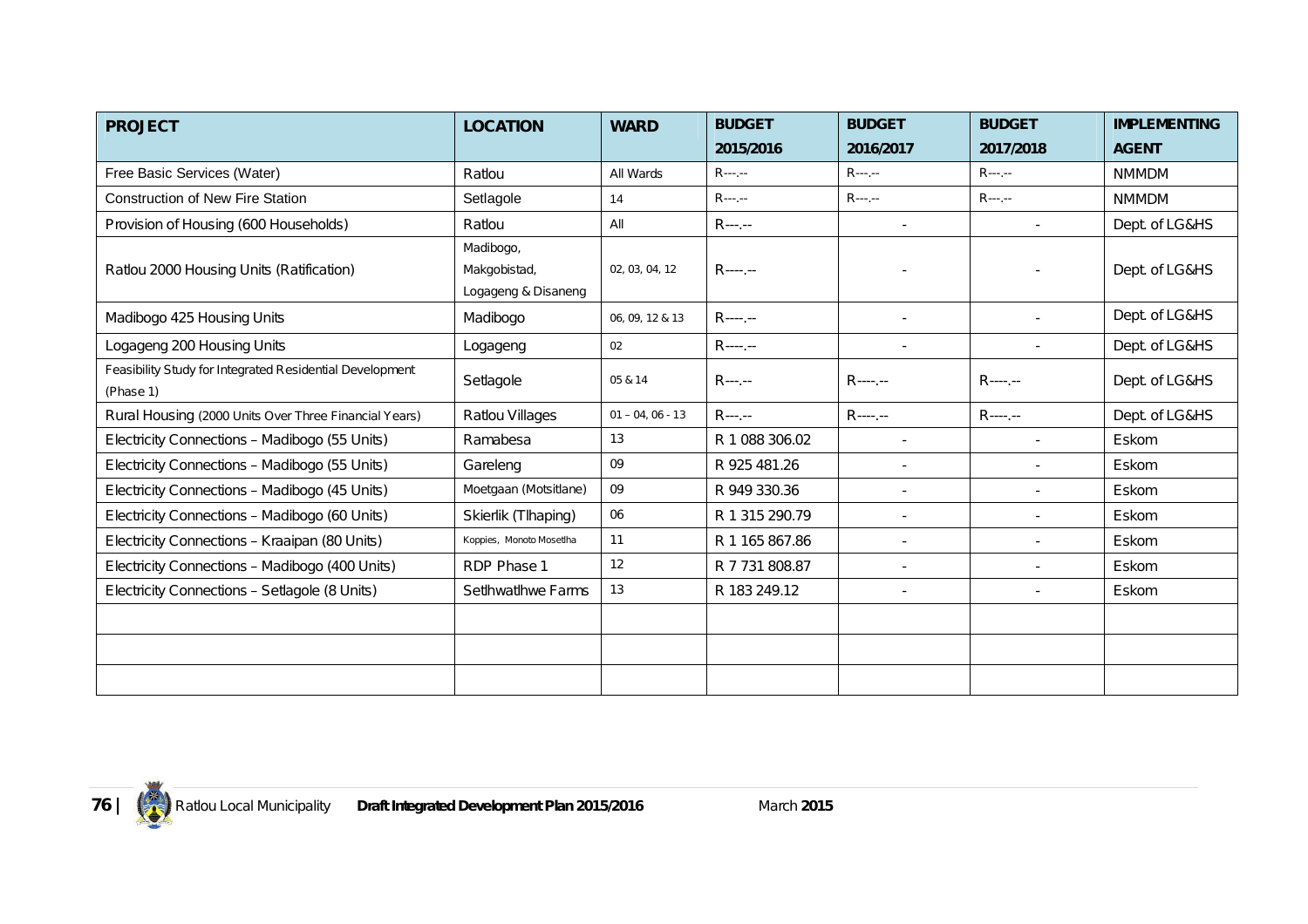# **11. FINANCIAL PLAN**

Ratlou budget is MFMA (Municipal Finance Management Act, 2003 (Act No. 56 of 2003)) compliant but the municipality need to address its financial challenges on the following basis:

- Ensuring that the systems introduced continuously improved during the year
- Preserving the municipality's cash flow position
- Introducing efficiency measures to provide resources to ensure value for money for taxpayers
- Further enhance public participation in the next budget cycle
- Continuing to improve on information provided to decision makers
- Ensuring that growth in services is more closely aligned with the communities' expectations

Draft Budget related policies, tariffs and levying rates were adopted by Council (refer to *Annexure D*).

The tables below give comparative analysis of the Medium Term Expenditure Framework with a focus on the following:

- 2015/2016 Budget (Draft)
- ❖ Revenue by Source
- ❖ Budget Breakdown by Departments
- Departmental Operating and Capital Budget by Votes
- Capital Projects (Infrastructure)
- Capital Projects (None Infrastructure)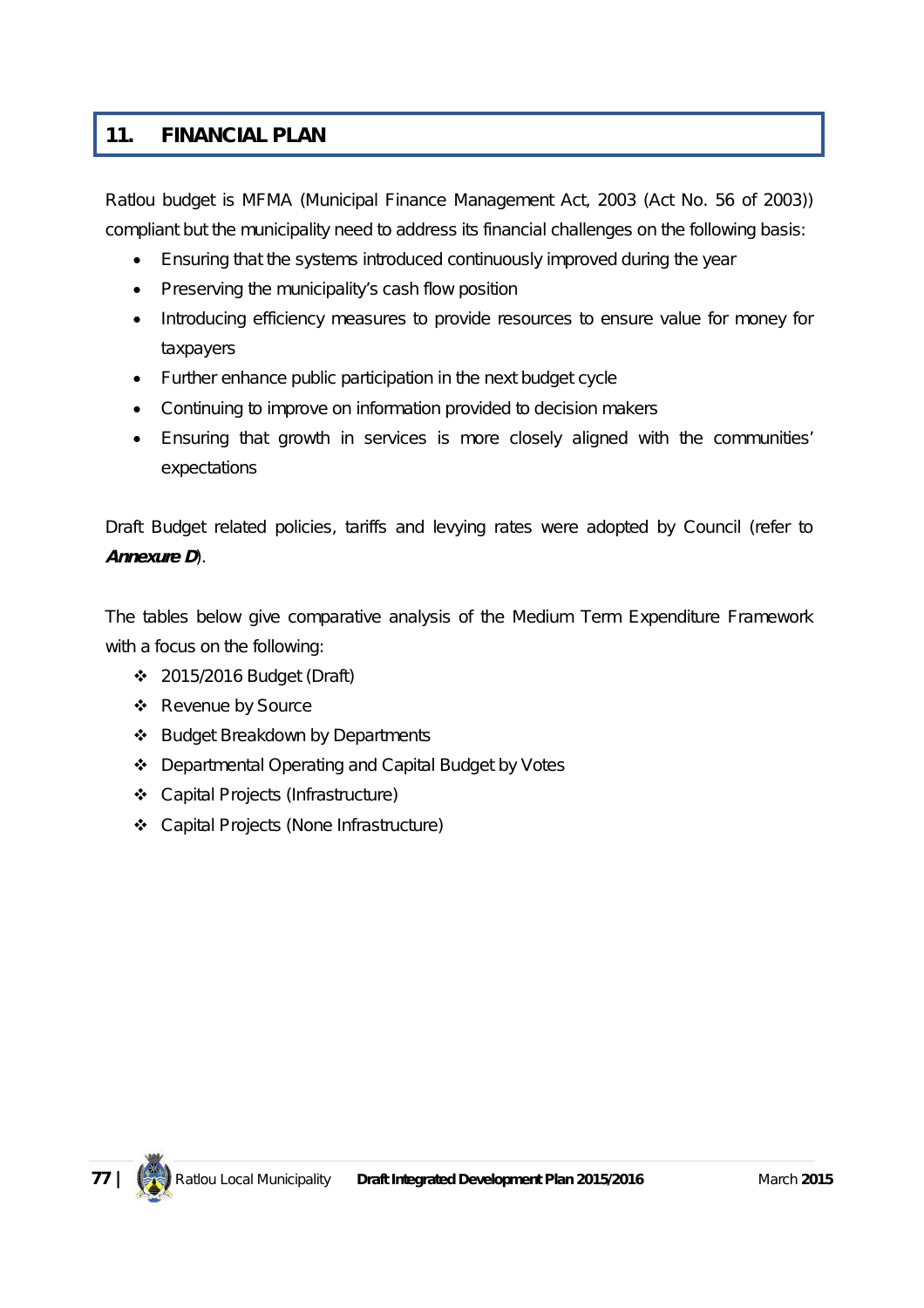# **12.1 RATLOU DRAFT BUDGET FOR 2015/2016 FINANCIAL YEAR**

| <b>ALLOCATION BY DEPARTMENT</b>                      | <b>Salaries</b><br><b>Budget (R)</b> | General<br>Expenses (R) | <b>Operating</b><br><b>Budget (R)</b> | <b>Capital</b><br><b>Budget (R)</b> | Total<br><b>Budget (R)</b> |
|------------------------------------------------------|--------------------------------------|-------------------------|---------------------------------------|-------------------------------------|----------------------------|
| <b>OFFICE OF THE MAYOR</b>                           | 8,021,522                            | 1,752,000               | 9,773,522                             | 110,000                             | 9,883,522                  |
| <b>OFFICE OF THE SPEAKER</b>                         | 7,496,690                            | 3,027,400               | 10,524,090                            | 40,000                              | 10,564,090                 |
| OFFICE OF THE ACCOUNTING OFFICER                     | 5,683,492                            | 4,085,000               | 9,768,492                             | 924,000                             | 10,692,492                 |
| <b>BUDGET &amp; TREASURY</b>                         | 8,472,233                            | 16,944,989              | 25,417,222                            | 50,000                              | 25,467,222                 |
| PLANNING & DEVELOPMENT ECONOMIC (TECHNICAL SERVICES) | 5,554,719                            | 11,022,000              | 16,576,719                            | 35,626,000                          | 52,202,719                 |
| <b>PLANNING &amp; DEVELOPMENT TOWN PLANNING</b>      | 4,264,807                            | 2,925,372               | 7,190,179                             | 80,000                              | 7,270,179                  |
| <b>LIBRARY/ COMMUNITY &amp; SOCIAL SERVICES</b>      | 4,344,724                            | 600,000                 | 4,944,724                             | 570,000                             | 5,514,724                  |
| <b>CORPORATE SERVICES</b>                            | 7,657,035                            | 9,757,000               | 17,414,035                            | 2,170,000                           | 19,584,035                 |
| <b>COMMUNITY SERVICES</b>                            | 6,039,264                            | 610,000                 | 6,649,264                             | 1,370,000                           | 8,019,264                  |
| <b>TOTAL BUDGET (R)</b>                              | 57,534,487                           | 50.723.761              | 108,258,248                           | 40,940,000                          | 149.198.248                |

| <b>TOTAL OPERATING (R)</b>     | 108,258,248 |
|--------------------------------|-------------|
| <b>TOTAL CAPITAL (R)</b>       | 40,940,000  |
| <b>OPERATING + CAPITAL (R)</b> | 149,198,248 |
| <b>REVENUE (R)</b>             | 149,198,248 |
| <b>EXPENDITURE (R)</b>         | 149,198,248 |
| <b>VARIENCE (R)</b>            |             |

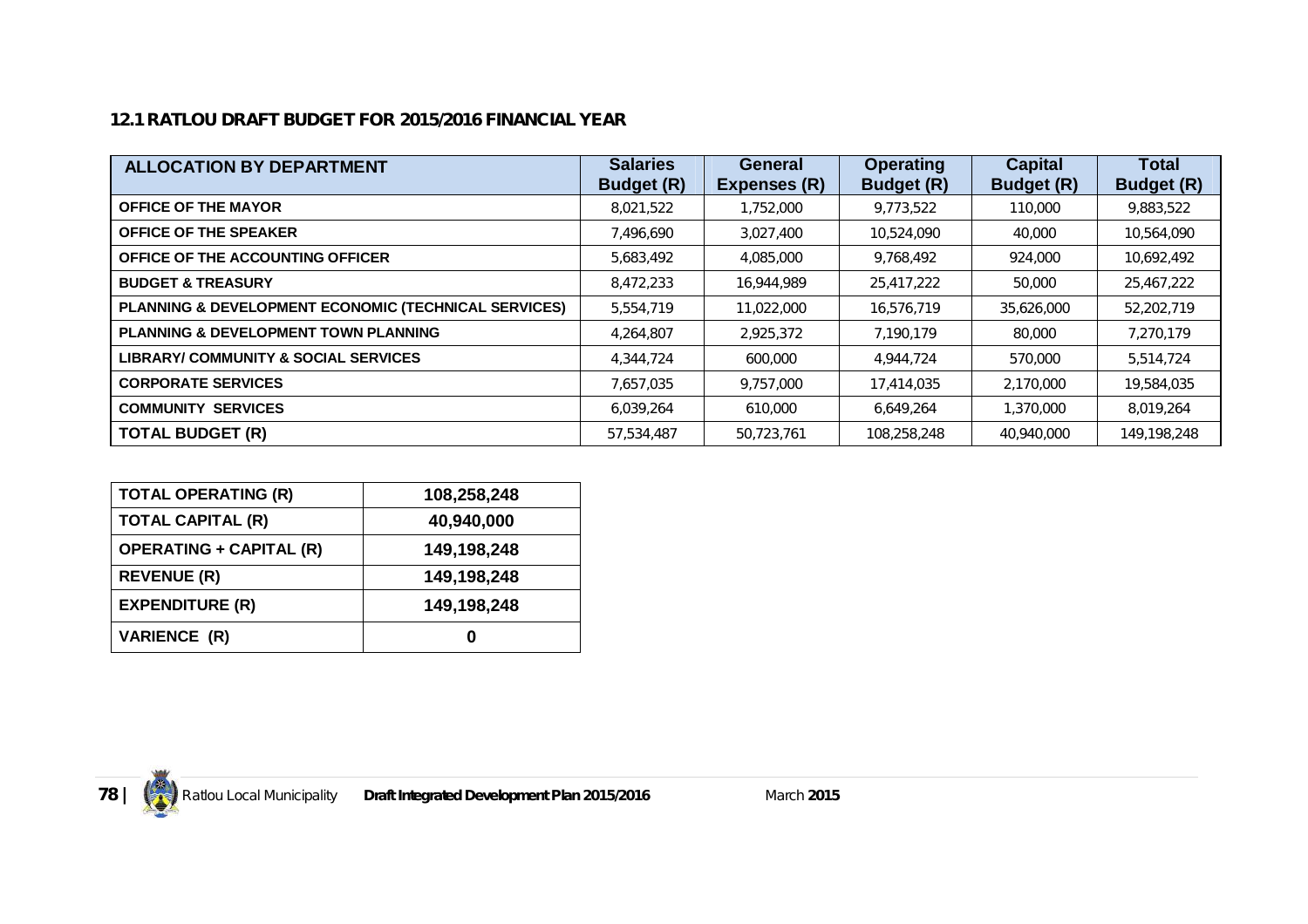# **12.2 REVENUE BY SOURCE**

| <b>SOURCE OF REVENUE</b>                          | 2015/2016   | 2016/2017   | 2017/2018   |
|---------------------------------------------------|-------------|-------------|-------------|
| Equitable Share Allocation                        | 99,822,000  | 99,176,000  | 95,982,000  |
| Expanded Public Works Programme (EPWP)            | 1,085,000   |             |             |
| Local Government Financial Management Grant (FMG) | 1,800,000   | 1,825,000   | 1,900,000   |
| Municipal Systems Improvement Programme (MSIG)    | 930,000     | 957,000     | 1,033,000   |
| <b>Library Grant</b>                              | 1,750,000   | 750,000     | 750,000     |
| Rent                                              | 1,592,307   | 1,832,978   | 2,799,803   |
| <b>Telecentre Tuition Fees</b>                    | 132,000     | 135,960     | 300,000     |
| <b>LG SETA</b>                                    |             |             |             |
| Interest on Investment                            | 1,527,950   | 1,573,789   | 1,800,000   |
| <b>Other Revenue</b>                              | 500,000     | 700,000     | 1,000,000   |
| <b>Property Rates</b>                             | 8,497,991   | 8,752,931   | 9,015,519   |
| <b>VAT Returns</b>                                | 3,000,000   | 4,000,000   | 6,000,000   |
| Surplus                                           |             |             |             |
| District Agent: Water Roll Over                   |             |             |             |
| <b>NMMDM Free Basic Water</b>                     |             |             |             |
| Municipal Infrastructure Grant (MIG)              | 28,511,000  | 29,525,000  | 31,046,000  |
| National Lottery Distribution Fund (NLDF)         |             |             |             |
| Fines                                             | ۳           |             |             |
| MIG Roll - Over (Surplus)                         |             |             |             |
| Kalgold Mine                                      |             |             |             |
| Proceeds on Sale of Assets                        |             |             |             |
| <b>TOTAL OPERATING REVENUE (R)</b>                | 149,148,248 | 149,228,657 | 151,626,322 |

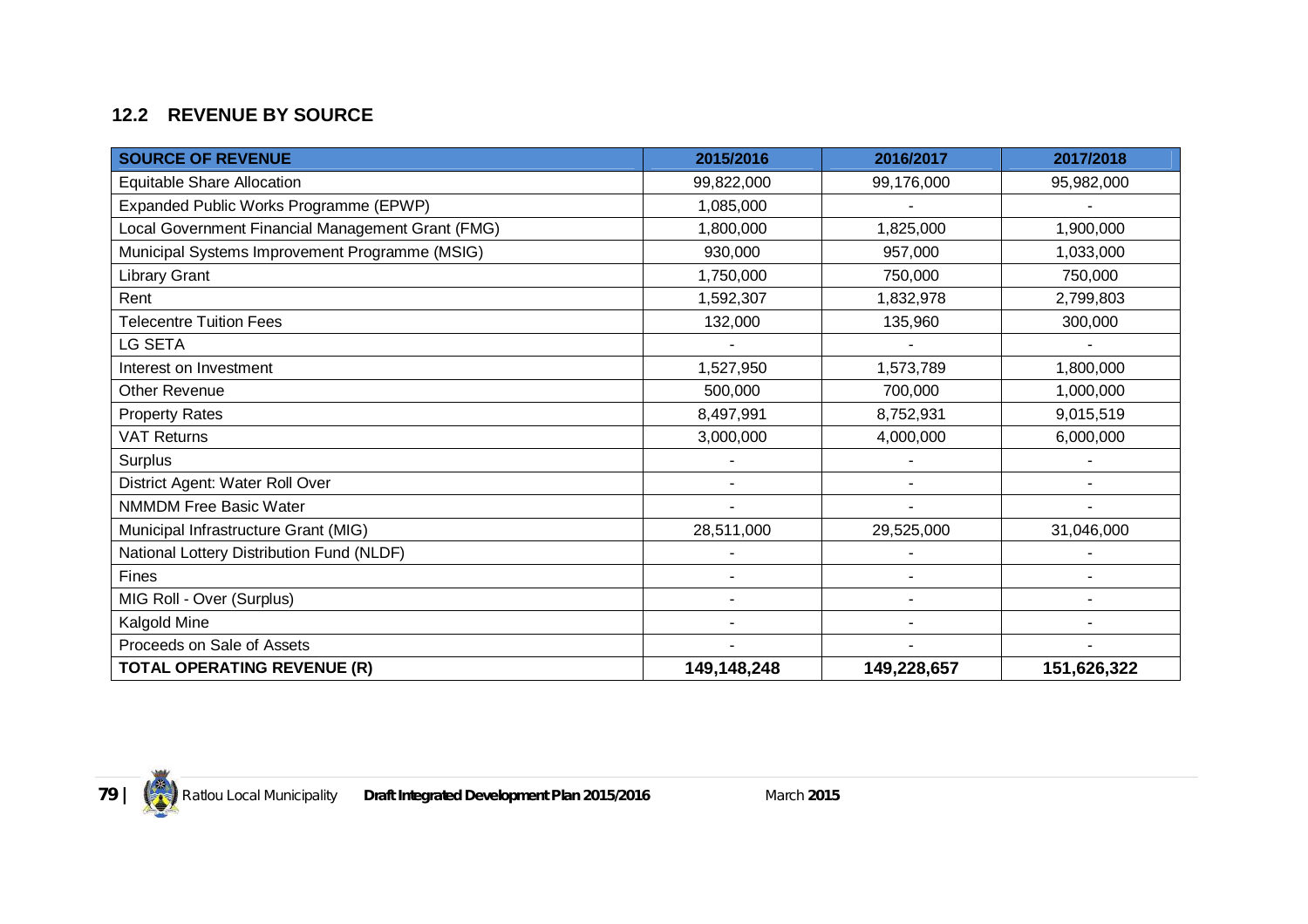# **12.3 BUDGET BREAKDOWN BY DEPARTMENTS**

# **12.3.1 OFFICE OF THE MAYOR: OPERATING & CAPITAL BUDGET**

| <b>DETAILS</b>                                                | 2015/2016                | 2016/2017                | 2017/2018                |
|---------------------------------------------------------------|--------------------------|--------------------------|--------------------------|
| <b>INCOME</b>                                                 |                          |                          |                          |
| <b>Equitable Share</b>                                        | 9,751,522.12             | 10,320,806.41            | 10,763,258.86            |
| <b>Telecentres</b>                                            | 132,000.00               | 135,960.00               | 300.000.00               |
| <b>EPWP Grant</b>                                             |                          |                          |                          |
| <b>Surplus</b>                                                |                          |                          |                          |
| <b>TOTAL</b>                                                  | 9,883,522.12             | 10.456.766.41            | 11,063,258.86            |
| <b>EXPENDITURE</b>                                            |                          |                          |                          |
| Salaries, Wages & Allowances                                  |                          |                          |                          |
| <b>Basic Salaries</b>                                         | 5,594,826.20             | 5,919,326.12             | 6,262,647.04             |
| <b>Travelling Allowances</b><br><b>Housing Allowances</b>     | 782,942.50<br>63,206.32  | 828,353.16<br>66,872.28  | 876,397.65<br>70,750.87  |
| Telephone Allowance                                           | 154,960.56               | 163,948.27               | 173,457.27               |
| Bonus 13th Cheque                                             | 289,340.85               | 306.122.62               | 323,877.74               |
| Pension Fund Contribution                                     | 598,464.12               | 633,175.04               | 669,899.19               |
| Medical Aid Contribution                                      | 438,447.60               | 463,877.56               | 490,782.46               |
| <b>UIF Contributions</b>                                      | 25,861.92                | 27,361.91                | 28,948.90                |
| Skills Development Levies<br>Bargaining Council Contribution  | 72,583.56<br>888.49      | 76,793.41<br>940.02      | 81,247.42<br>994.55      |
| Adjustment Salaries (SALGA)                                   |                          |                          |                          |
| <b>TOTAL</b>                                                  | 8,021,522.12             | 8,486,770.41             | 8,979,003.09             |
|                                                               |                          |                          |                          |
| <b>GENERAL EXPENSES</b>                                       |                          |                          |                          |
| <b>Communication Unit</b><br>Advertising                      | 300,000.00               | 317,400.00               | 335,809.20               |
| Publications                                                  | 50,000.00                | 52,900.00                | 55,968.20                |
| Purchase of flags                                             |                          |                          |                          |
| Events                                                        | 70,000.00                | 74.060.00                | 78,355.48                |
| <b>Telecentre Support</b>                                     | 200,000.00               | 211,600.00               | 223,872.80               |
| Printing of Annual Report                                     | 200,000.00               | 211,600.00               | 223,872.80               |
| <b>Promotional Material</b>                                   | 130,000.00               | 137,540.00               | 145,517.32               |
| <b>TOTAL</b>                                                  | 950,000.00               | 1,005,100.00             | 1,063,395.80             |
| Other Expenses                                                |                          |                          |                          |
| Congresses, conferences & meetings                            | 20,000.00                | 21,160.00                | 22,387.28                |
| Subsistence and Travelling<br>Training and Development        | 60,000.00<br>$\sim$      | 63,480.00<br>$\sim$      | 67,161.84<br>÷,          |
| Printing and Stationery                                       |                          |                          |                          |
| Community Development Workers programme                       | 10,000.00                | 10,580.00                | 11,193.64                |
| Catering                                                      | 20,000.00                | 21,160.00                | 22,387.28                |
| Accommodation                                                 | 80,000.00                | 84,640.00                | 89,549.12                |
| Mayoral Economic Empowerment                                  | 2,000.00                 | 2,116.00                 | 2,238.73                 |
| Youth Development & Advisory Office<br><b>Bursary Funding</b> | 150,000.00<br>200,000.00 | 158,700.00<br>211,600.00 | 167,904.60<br>223,872.80 |
| Mandela Day                                                   | 50,000.00                | 52,900.00                | 55,968.20                |
| Women Development                                             | 80,000.00                | 84,640.00                | 89,549.12                |
| Disabled Forum & Development Support                          | 50,000.00                | 52,900.00                | 55,968.20                |
| HIV Aids Awareness Program                                    | 30,000.00                | 31,740.00                | 33,580.92                |
| Dikgosi Support<br>Children & Elderly Support                 | 10,000.00<br>10,000.00   | 10,580.00<br>10,580.00   | 11,193.64<br>11,193.64   |
| Anti-Corruption Campaign                                      |                          |                          |                          |
| Subscription Mayor and Council                                | 10,000.00                | 10,580.00                | 11,193.64                |
| Mayoral Ward Youth Journalism Project                         |                          |                          |                          |
| <b>TOTAL</b>                                                  | 782,000.00               | 827,356.00               | 875,342.65               |
| Public Participation                                          |                          |                          |                          |
| Dipitso tsa Baagi /Mayoral Public Meetings                    | 20,000.00                | 21,160.00                | 22.387.28                |
| Sectoral/ Stakeholders Interactive Consultations              |                          |                          |                          |
| <b>TOTAL</b>                                                  | 20,000.00                | 21,160.00                | 22,387.28                |
| <b>CAPITAL BUDGET</b>                                         |                          |                          |                          |
| <b>Communications Equipment</b>                               | 10,000.00                | 10,580.00                | 11,193.64                |
| Furniture                                                     |                          | $\overline{\phantom{a}}$ | $\overline{\phantom{a}}$ |
| Mayoral Office Equipment                                      | $\overline{\phantom{a}}$ | $\overline{\phantom{a}}$ | $\overline{\phantom{a}}$ |
| Computer (Traditional leaders)                                | 100,000.00               |                          |                          |
| Computer & Accessories<br><b>TOTAL</b>                        | 110,000.00               | 105,800.00<br>116,380.00 | 111,936.40<br>123,130.04 |
|                                                               |                          |                          |                          |
| <b>TOTAL EXPENDITURE (R)</b>                                  | 9,883,522.12             | 10,456,766.41            | 11,063,258.86            |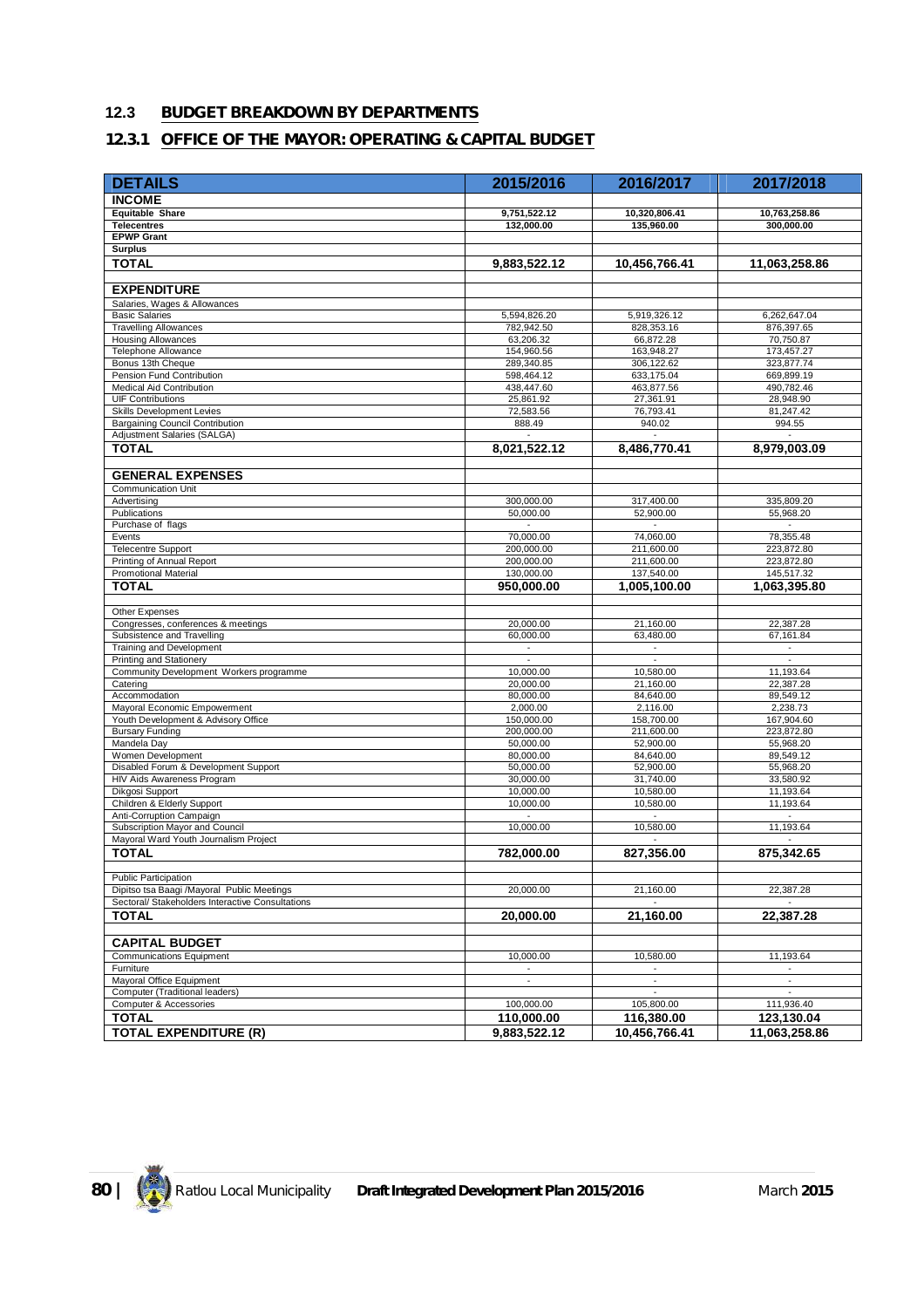#### **12.3.2 OFFICE OF THE MUNICIPAL MANAGER: OPERATING & CAPITAL BUDGET**

| <b>DETAILS</b>                                               | 2015/2016                        | 2016/2017                | 2017/2018                |
|--------------------------------------------------------------|----------------------------------|--------------------------|--------------------------|
| <b>INCOME</b>                                                |                                  |                          |                          |
| <b>Equitable share</b>                                       | 9,948,492.42                     | 10,506,836.98            | 10,986,886.03            |
| <b>MSIG</b>                                                  | 744,000.00                       | 744,000.00               | 744,000.00               |
| <b>Surplus</b>                                               | $\blacksquare$                   | $\blacksquare$           | $\blacksquare$           |
| <b>FMG</b><br><b>TOTAL</b>                                   |                                  |                          |                          |
|                                                              | 10,692,492.42                    | 11,250,836.98            | 11,730,886.03            |
| <b>EXPENDITURE</b>                                           |                                  |                          |                          |
| Salaries, Wages & Allowances                                 |                                  |                          |                          |
| <b>Basic Salaries</b>                                        | 4.392.943.52                     | 4,647,734.25             | 4,917,302.83             |
| <b>Travelling Allowances</b>                                 | 120,000.00                       | 126,960.00               | 134,323.68               |
| <b>Housing Allowances</b>                                    | 69,960.00                        | 74,017.68                | 78,310.71                |
| Telephone Allowance                                          | 15,600.00                        | 16,504.80                | 17,462.08                |
| Bonus 13th Cheque                                            | 296,580.35                       | 313,782.01               | 331,981.36               |
| Performance Bonus                                            | $\blacksquare$                   | $\Box$                   | $\overline{\phantom{a}}$ |
| Pension Fund Contribution                                    | 438,331.20                       | 463,754.41               | 490,652.16               |
| <b>Medical Aid Contribution</b>                              | 277,884.43                       | 294,001.73               | 311,053.83               |
| <b>UIF Contributions</b>                                     | 24,266.86                        | 25,674.34                | 27, 163. 45              |
| Skills Development Levies                                    | 46,280.60                        | 48,964.87                | 51,804.84                |
| <b>Bargaining Council Contribution</b>                       | 1,645.46                         | 1,740.90                 | 1,841.87                 |
| <b>Adiustment Salaries (SALGA)</b>                           | $\blacksquare$                   | $\blacksquare$           | $\blacksquare$           |
|                                                              |                                  |                          |                          |
| <b>TOTAL</b>                                                 | 5,683,492.42                     | 6,013,134.98             | 6,361,896.81             |
|                                                              |                                  |                          |                          |
| Accommodation                                                | 80,000.00                        | 84,640.00                | 89.549.12                |
| <b>Catering: Community Works</b>                             | $\sim$                           | $\mathbf{r}$             | $\mathbf{r}$             |
| <b>Books &amp; Periodicals</b><br>Congresses and Conferences | 5,000.00<br>40,000.00            | 5,290.00<br>42,320.00    | 5.596.82<br>44,774.56    |
| <b>Entertainment Allowance</b>                               |                                  |                          |                          |
| <b>Rentals Vehicles</b>                                      | $\blacksquare$<br>$\blacksquare$ | $\blacksquare$<br>ä,     | $\blacksquare$<br>$\Box$ |
| Subsistence and Travelling                                   | 50,000.00                        | 52,900.00                | 55,968.20                |
| Professional Services Fees (Consulting)                      | 10,000.00                        | 10,580.00                | 11,193.64                |
| <b>Audit Committee</b>                                       | 100,000.00                       | 105,800.00               | 111,936.40               |
| Development of Turnaround Strategy                           | $\sim$                           |                          | $\sim$                   |
| Risk Management                                              | 50,000.00                        | 52,900.00                | 55,968.20                |
| <b>Internal Audit</b>                                        | 50,000.00                        | 52,900.00                | 55,968.20                |
| ODR & BCP                                                    | 100,000.00                       | 105,800.00               | 111,936.40               |
| Telephone Expenses                                           | 1,700,000.00                     | 1,798,600.00             | 1,902,918.80             |
| Email & Web                                                  |                                  |                          |                          |
| Software Licenses                                            | 700,000.00                       | 740,600.00               | 783,554.80               |
| Cell Phone & 3G                                              |                                  |                          |                          |
| <b>Internet Charges</b>                                      | 250,000.00                       | 264,500.00               | 279,841.00               |
| Setlagole Complex Business Development                       |                                  | $\blacksquare$           |                          |
| Performance Management System                                |                                  |                          |                          |
| PMS (S56 & S57 Assessment)                                   | 150,000.00                       | 158,700.00               | 167,904.60               |
| PMS (Staff Assessment)                                       | 600,000.00                       | 634,800.00               | 671,618.40               |
| <b>TOTAL</b>                                                 | 3,885,000.00                     | 4,110,330.00             | 4,348,729.14             |
| Other                                                        |                                  |                          |                          |
| <b>Maintenance/ Equipment IT Services</b>                    | 200,000.00                       | 211,600.00               | 223,872.80               |
|                                                              |                                  |                          |                          |
| <b>CAPITAL BUDGET</b>                                        |                                  |                          |                          |
| IT Equipment (MSIG)                                          | 690,000.00                       | 744,000.00               | 744,000.00               |
| IT Equipment (FMG)                                           |                                  |                          |                          |
| <b>IT Software</b>                                           | 114,000.00                       | 120,612.00               |                          |
| HR Management & Records                                      |                                  |                          |                          |
| Anti-virus Application                                       |                                  | $\overline{\phantom{a}}$ | $\overline{\phantom{a}}$ |
| Internal Business Process (Modules)                          |                                  | $\blacksquare$           |                          |
| Business Intelligence Register (MSIG)                        |                                  | $\blacksquare$           | $\blacksquare$           |
| Migration of Asset Register (MSIG)                           |                                  | $\blacksquare$           | $\blacksquare$           |
| Indigent Register                                            |                                  |                          |                          |
| Office Furniture                                             | 20,000.00                        | 21,160.00                | 22,387.28                |
| Computer                                                     | 100,000.00                       | 30,000.00                | 30,000.00                |
| <b>TOTAL</b>                                                 | 924,000.00                       | 915,772.00               | 796,387.28               |
|                                                              |                                  |                          |                          |
| <b>TOTAL EXPENDITURE (R)</b>                                 | 10,692,492.42                    | 11,250,836.98            | 11,730,886.03            |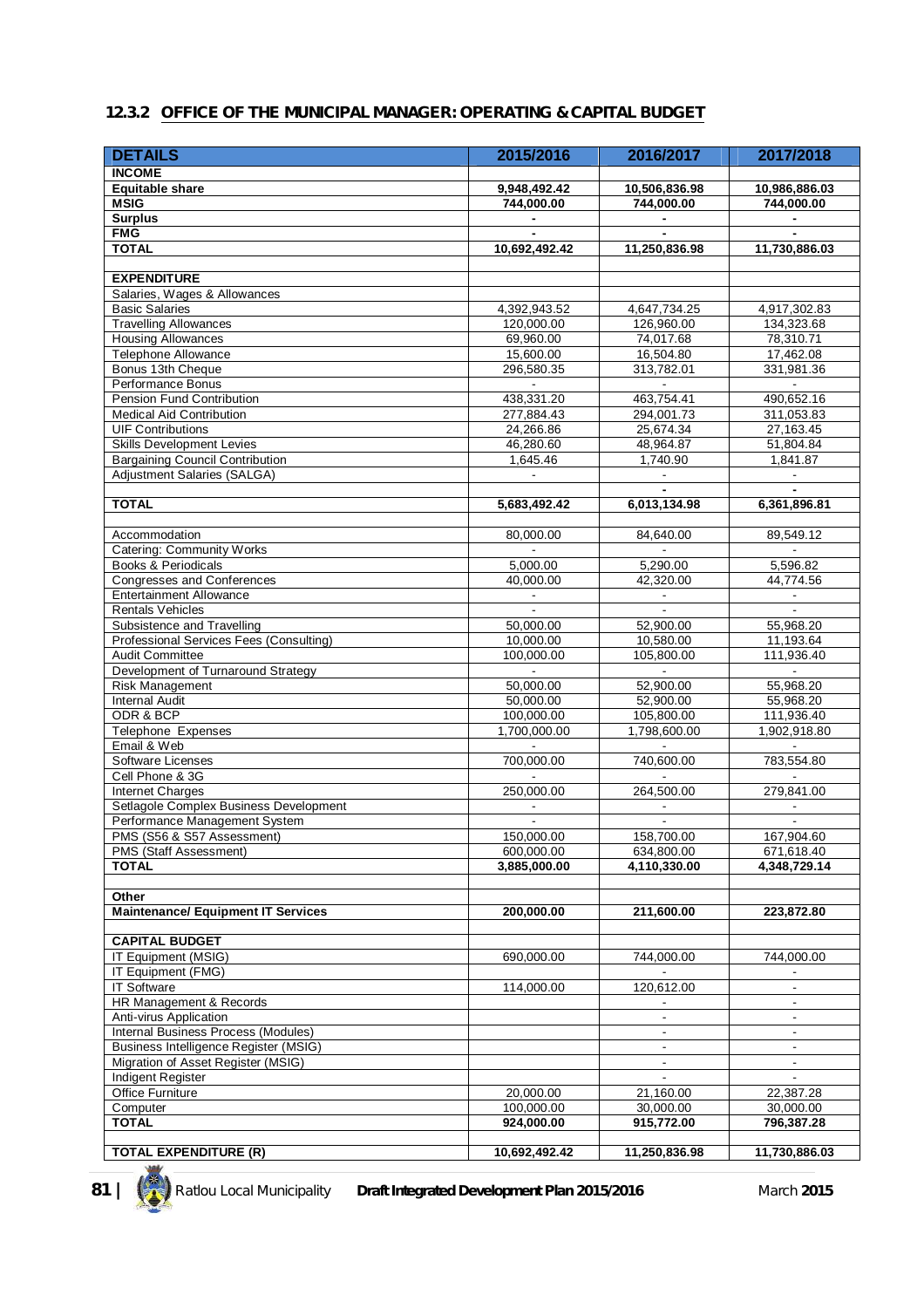# **12.3.3 OFFICE OF THE SPEAKER: OPERATING & CAPITAL BUDGET**

| <b>DETAILS</b>                           | 2015/2016      | 2016/2017      | 2017/2018      |
|------------------------------------------|----------------|----------------|----------------|
| <b>INCOME</b>                            |                |                |                |
| <b>Equitable Share</b>                   | 10,434,090.04  | 11,046,807.27  | 11,695,062.09  |
| <b>MSIG</b>                              | 130,000.00     | 130,000.00     | 130,000.00     |
| <b>Surplus</b>                           |                |                |                |
| <b>Shifting of Funds</b>                 |                |                |                |
| <b>TOTAL</b>                             | 10,564,090.04  | 11,176,807.27  | 11,825,062.09  |
|                                          |                |                |                |
| <b>EXPENDITURE</b>                       |                |                |                |
| Salaries, Wages & Allowances             |                |                |                |
| <b>Basic Salaries</b>                    | 4,822,788.50   | 5,102,510.23   | 5,398,455.83   |
| <b>Travelling Allowances</b>             | 1,235,036.59   | 1,306,668.71   | 1,382,455.49   |
| <b>Telephone Allowance</b>               | 498,228.72     | 527,125.99     | 557,699.29     |
| <b>Housing Allowance</b>                 | 20,432.77      | 21,617.87      | 22,871.71      |
| Bonus 13th Cheque                        | 137, 174.57    | 145,130.69     | 153,548.27     |
| Pension Fund Contribution                | 539,963.27     | 571,281.14     | 604,415.45     |
| <b>Medical Aid Contribution</b>          | 141.791.69     | 150,015.61     | 158,716.51     |
| <b>UIF Contributions</b>                 | 12,184.87      | 12,891.59      | 13,639.30      |
| <b>Skills Development Levies</b>         | 88,765.98      | 93,914.41      | 99,361.44      |
| <b>Bargaining Council Contribution</b>   | 323.09         | 341.83         | 361.65         |
| Adjustment Salaries (SALGA)              |                |                |                |
| <b>TOTAL</b>                             | 7,496,690.04   | 7,931,498.07   | 8,391,524.95   |
| <b>GENERAL EXPENSES</b>                  |                |                |                |
| Congresses, Conferences & Meetings       | 20,000.00      | 21,160.00      | 22,387.28      |
| Accommodation                            | 100,000.00     | 105,800.00     | 111,936.40     |
| <b>Public Participation</b>              | 300,000.00     | 317,400.00     | 335,809.20     |
| Anti-Corruption Campaign                 | 10,000.00      | 10,580.00      | 11,193.64      |
| Catering meetings                        | 80,000.00      | 84,640.00      | 89,549.12      |
| Printing & Stationary (for Ward Offices) | 30,000.00      | 31,740.00      | 33,580.92      |
| Rental: Vehicles                         | 3,000.00       | 3,174.00       | 3,358.09       |
| Subsistence and Travelling               | 350,000.00     | 370,300.00     | 391,777.40     |
| Wages: Ward Committees & Secretaries     | 1,814,400.00   | 1,919,635.20   | 2,030,974.04   |
| <b>Training and Courses</b>              | 60,000.00      | 63,480.00      | 67,161.84      |
| Training of Ward Committees (MSIG)       | 130.000.00     | 130.000.00     | 130,000.00     |
| Training of Ward Committees (Equitable)  | 80,000.00      | 84,640.00      | 89,549.12      |
| <b>MPAC Support</b>                      | 50,000.00      | 52,900.00      | 55,968.20      |
| Ward Plans (CBP Planning)                |                |                |                |
| <b>TOTAL</b>                             | 3,027,400.00   | 3,202,989.20   | 3,388,762.57   |
|                                          |                |                |                |
| <b>CAPITAL BUDGET</b>                    |                |                |                |
| <b>Office Equipment</b>                  | $\blacksquare$ | $\blacksquare$ | $\blacksquare$ |
| Furniture                                | $\blacksquare$ |                |                |
| Computer                                 | 40,000.00      | 42,320.00      | 44,774.56      |
| <b>TOTAL</b>                             | 40.000.00      | 42,320.00      | 44,774.56      |
| <b>TOTAL EXPENDITURE (R)</b>             | 10,564,090.04  | 11,176,807.27  | 11,825,062.09  |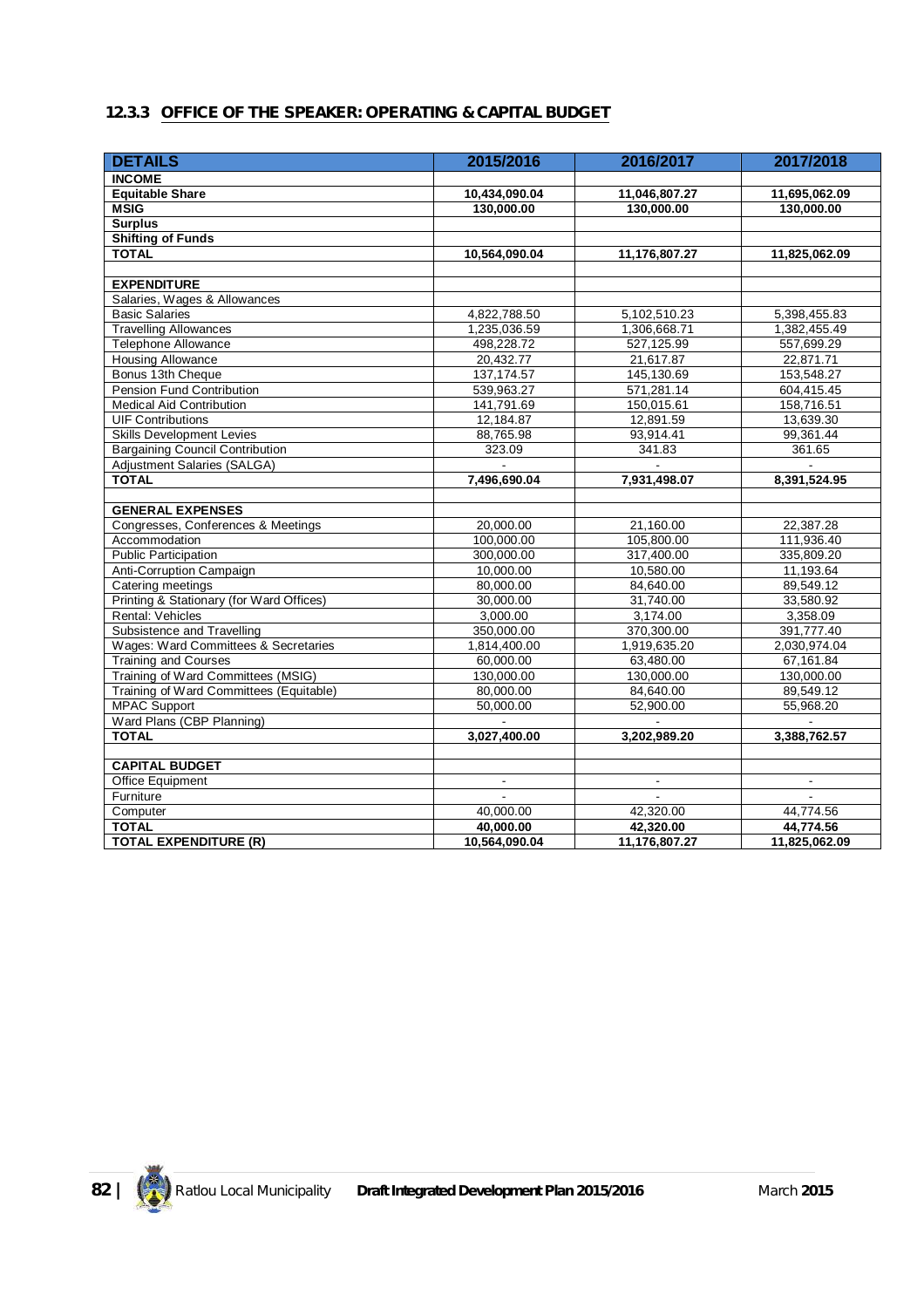# **12.3.4 TECHNICAL SERVICES DEPARTMENT: OPERATING & CAPITAL BUDGET**

| <b>DETAILS</b>                                                        | 2015/2016                             | 2016/2017                                  | 2017/2018                                  |
|-----------------------------------------------------------------------|---------------------------------------|--------------------------------------------|--------------------------------------------|
| <b>INCOME</b>                                                         |                                       |                                            |                                            |
| <b>Equitable Share</b>                                                | 23,691,718.57                         | 21,033,556.25                              | 16,384,935.21                              |
| MIG                                                                   | 28,511,000.00                         | 29,525,000.00                              | 31.046.000.00                              |
| <b>NMMDM</b>                                                          | $\blacksquare$                        |                                            |                                            |
| <b>NLDF</b> (Lottery)                                                 | $\overline{\phantom{a}}$              |                                            |                                            |
| Own revenue<br>12/13 MIG Roll-over                                    | $\overline{\phantom{a}}$              |                                            |                                            |
| <b>TOTAL</b>                                                          |                                       |                                            |                                            |
|                                                                       | 52,202,718.57                         | 50,558,556.25                              | 47,430,935.21                              |
| <b>EXPENDITURE</b>                                                    |                                       |                                            |                                            |
| Salaries, Wages & Allowances                                          |                                       |                                            |                                            |
| <b>Basic Salaries</b>                                                 | 3,712,700.88                          | 3,928,037.53                               | 4,155,863.70                               |
| <b>Travelling Allowances</b>                                          | 363,255.96                            | 384,324.81                                 | 406,615.64                                 |
| <b>Housing Allowance</b>                                              | 139,920.00                            | 148,035.36                                 | 156,621.41                                 |
| Telephone Allowance<br>Bonus 13th Cheque                              | 9,600.00<br>208,155.60                | 10,156.80<br>220,228.63                    | 10,745.89<br>233.001.89                    |
| Performance Bonus                                                     |                                       |                                            |                                            |
| Pension Fund Contribution                                             | 488,015.52                            | 516,320.42                                 | 546,267.00                                 |
| Medical Aid Contribution                                              | 552,792.82                            | 584,854.80                                 | 618,776.38                                 |
| <b>UIF Contributions</b>                                              | 33,842.86                             | 35,805.74                                  | 37,882.47                                  |
| Skills Development Levies                                             | 45,066.39                             | 47,680.24                                  | 50,445.69                                  |
| <b>Bargaining Council Contribution</b><br>Adjustment Salaries (SALGA) | 1,368.55                              | 1,447.93                                   | 1,531.91                                   |
| TOTAL                                                                 | 5.554.718.57                          | 5,876,892.25                               | 6.217.752.00                               |
|                                                                       |                                       |                                            |                                            |
| <b>GENERAL EXPENSES</b>                                               |                                       |                                            |                                            |
| Congresses and Conference/ Meeting                                    | 10,000.00                             | 10,580.00                                  | 11,193.64                                  |
| Accommodation                                                         | 30,000.00                             | 31,740.00                                  | 33,580.92                                  |
| Catering                                                              | 10,000.00                             | 10,580.00                                  | 11,193.64                                  |
| Diesel                                                                |                                       |                                            |                                            |
| Electricity: FBS<br>Electricity: Complex                              | 1,900,000.00<br>100,000.00            | 2,010,200.00<br>105,800.00                 | 2,126,791.60<br>111,936.40                 |
| Electricity: General                                                  | 200,000.00                            | 211,600.00                                 | 223.872.80                                 |
| Electricity: Main Office                                              | 200,000.00                            | 211,600.00                                 | 223,872.80                                 |
| Electricity: Street Lighting                                          | 150,000.00                            | 158,700.00                                 | 167,904.60                                 |
| Free Basic Water                                                      |                                       |                                            |                                            |
| Wages: Temporary Workers<br>Subsistence and Travelling                | 3,000.00                              | 3,174.00                                   | 3,358.09                                   |
| PMU Support (MIG)                                                     | 30,000.00<br>1,100,000.00             | 31,740.00<br>1,163,800.00                  | 33,580.92<br>1,231,300.40                  |
| <b>Entertainment Allowance</b>                                        |                                       |                                            |                                            |
| <b>TOTAL</b>                                                          | 3,733,000.00                          | 3,949,514.00                               | 4,178,585.81                               |
|                                                                       |                                       |                                            |                                            |
| <b>Repairs &amp; Maintenance</b>                                      |                                       |                                            |                                            |
| <b>Access Gravel Road</b><br><b>Municipal Facilities</b>              | 700,000.00                            | 740,600.00                                 | 783,554.80                                 |
| <b>Materials</b>                                                      | 2,400,000.00<br>2,329,000.00          | 2,539,200.00                               | 2,686,473.60                               |
| High Mast Lights/ Flood light                                         | 1,500,000.00                          | 1,587,000.00                               | 1,679,046.00                               |
| <b>Municipal Office</b>                                               |                                       |                                            |                                            |
| Sewerage                                                              | 200,000.00                            | 211,600.00                                 | 223,872.80                                 |
| <b>Stand-by Generator</b>                                             | 10.000.00                             | 10,580.00                                  | 11,193.64                                  |
| <b>Plant Maintenance</b>                                              | 150,000.00                            | 158,700.00                                 | 167,904.60                                 |
| <b>TOTAL</b>                                                          | 7,289,000.00                          | 5,247,680.00                               | 5,552,045.44                               |
| <b>CAPITAL BUDGET</b>                                                 |                                       |                                            |                                            |
| Exterior Landscaping (Office Building)                                |                                       |                                            |                                            |
| Car Port (Disaneng Library)/ Park Home                                | $\blacksquare$                        | $\blacksquare$                             | $\blacksquare$                             |
| Relocation (House Next Museum)                                        |                                       | $\overline{\phantom{a}}$                   | $\blacksquare$                             |
| Standby Generator                                                     | 1,000,000.00                          |                                            |                                            |
| Building of Storeroom/ Workshop/ Mobile Storeroom                     | 500,000.00                            | 1,029,000.00                               | $\overline{\phantom{a}}$                   |
| Pit latrines& Water<br>High Mast Lights/ Flood light                  | 250,000.00                            | 264,500.00                                 | 279,841.00                                 |
| Madibogopan Sport Ground (NDF)                                        |                                       |                                            | $\overline{\phantom{a}}$                   |
| Plant Machinery (TLB, Compactor, Tipper, Truck, Waste Truck & Fuel    | 1,825,000.00                          | 3,517,850.00                               |                                            |
| Tank)                                                                 |                                       |                                            |                                            |
| Link Roads (Madibogo & Madibogopan)<br>Setlagole High Mast Completion | 900,000.00                            | $\overline{\phantom{a}}$<br>$\blacksquare$ | $\overline{\phantom{a}}$<br>$\blacksquare$ |
| Mareetsane/ Disaneng Mini Taxi Rank                                   | $\overline{\phantom{a}}$              | $\overline{\phantom{a}}$                   | $\blacksquare$                             |
| Disaneng Multi-Purpose Centre                                         |                                       |                                            | $\overline{\phantom{a}}$                   |
| Moroka Community Hall                                                 | 1,000,000.00                          | 1,000,000.00                               | $\blacksquare$                             |
| Diolwane Community Hall                                               | 1,100,000.00                          | $\overline{\phantom{a}}$                   | $\overline{\phantom{a}}$                   |
| Furniture & Fitting                                                   | 80,000.00                             | 84,640.00                                  | 89,549.12                                  |
| Computer/ Office Equipment                                            | 30,000.00                             | 31,740.00                                  | 33,580.92                                  |
| Paving<br>Roads/ Stom Water                                           | 30,000.00<br>$\overline{\phantom{a}}$ | 31,740.00<br>$\overline{\phantom{a}}$      | 33,580.92<br>$\blacksquare$                |
| <b>TOTAL</b>                                                          | 8,215,000.00                          | 5,959,470.00                               | 436,551.96                                 |
| <b>TOTAL EXPENDITURE (R)</b>                                          | 24,791,718.57                         | 21,033,556.25                              | 16,384,935.21                              |
|                                                                       |                                       |                                            |                                            |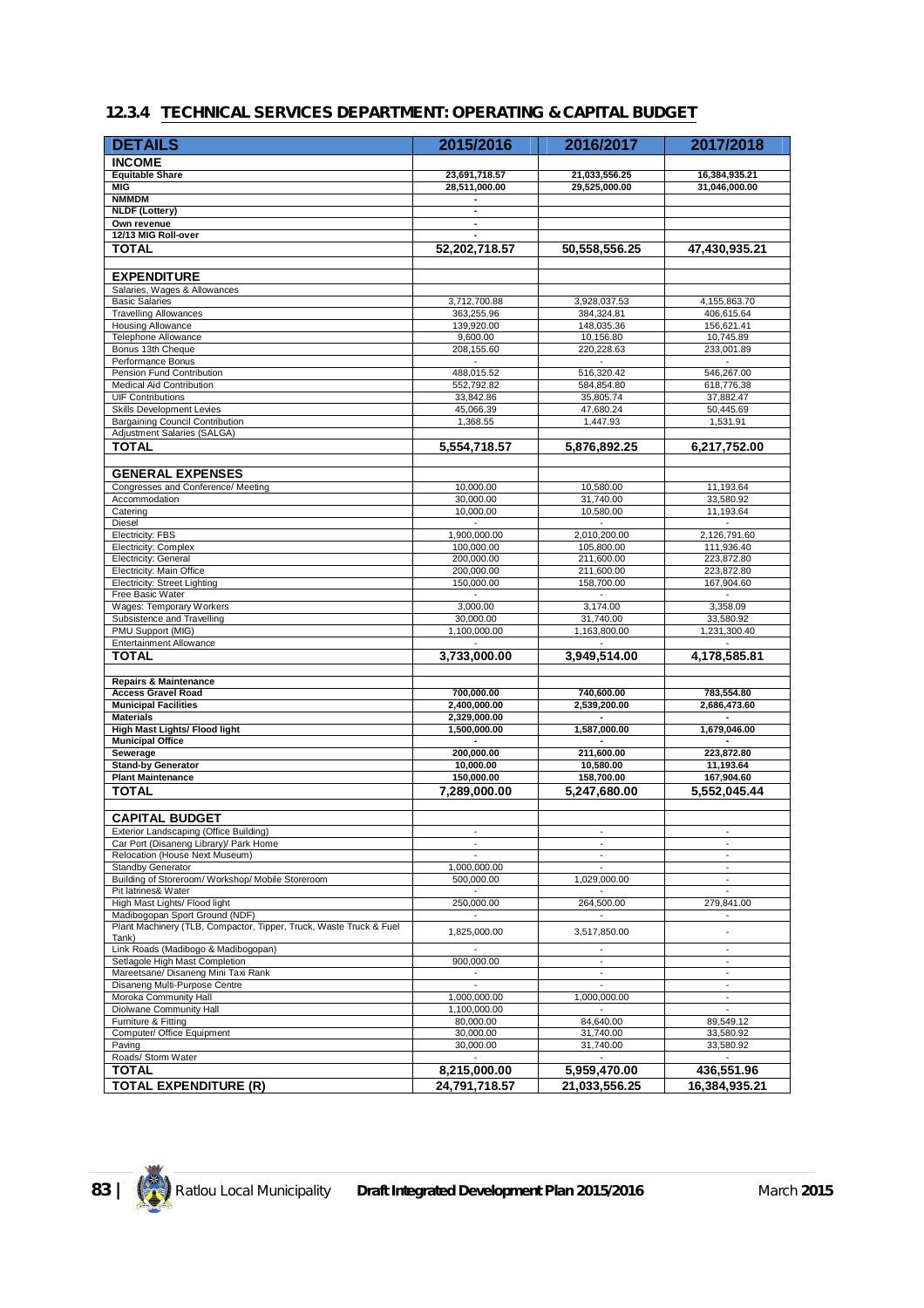#### **12.3.5 CORPORATE SERVICES DEPARTMENT: OPERATING & CAPITAL BUDGET**

| <b>DETAILS</b>                                                 | 2015/2016                | 2016/2017                | 2017/2018                |
|----------------------------------------------------------------|--------------------------|--------------------------|--------------------------|
| <b>INCOME</b>                                                  |                          |                          |                          |
| <b>Equitable Share</b>                                         | 19,534,035.31            | 19,813,509.36            | 20,946,172.90            |
| <b>LG SETA</b>                                                 | 50,000.00                | 60,000.00                | 80,000.00                |
| <b>Surplus</b>                                                 |                          |                          |                          |
| TOTAL                                                          | 19,584,035.31            | 19,873,509.36            | 21,026,172.90            |
|                                                                |                          |                          |                          |
| <b>EXPENDITURE</b>                                             |                          |                          |                          |
| Salaries, Wages & Allowances                                   |                          |                          |                          |
| <b>Basic Salaries</b>                                          | 5,386,186.18             | 5,698,584.98             | 6,029,102.91             |
| <b>Travelling Allowances</b>                                   |                          |                          |                          |
| <b>Telephone Allowances</b>                                    |                          |                          |                          |
| <b>Housing Subsidy</b>                                         | 188,892.00               | 199,847.74               | 211,438.90<br>502,425.24 |
| Bonus 13th Cheque                                              | 448,848.85               | 474,882.08<br>$\sim$     | $\overline{a}$           |
| Performance Bonus<br>Pension Fund Contribution                 | 549,556.92               | 581,431.22               | 615,154.23               |
| <b>Medical Aid Contributions</b>                               | 673,378.99               | 712,434.97               | 753,756.20               |
| <b>UIF Contributions</b>                                       | 45,119.37                | 47,736.29                | 50,504.99                |
| Skills Development Levies                                      | 62,872.16                | 66,518.75                | 70,376.83                |
| <b>Bargaining Council Contributions</b>                        | 2,180.84                 | 2,307.33                 | 2,441.16                 |
| Adjustment Salaries (SALGA)                                    |                          | ÷,                       |                          |
| Provision for Leave Payments                                   | 200,000.00               | 211,600.00               | 223,872.80               |
| Overtime                                                       | 100,000.00               | 105,800.00               | 111,936.40               |
| TOTAL                                                          | 7,657,035.31             | 8,101,143.36             | 8,571,009.67             |
|                                                                |                          |                          |                          |
| <b>GENERAL EXPENSES</b>                                        |                          |                          |                          |
| Accommodation                                                  | 100,000.00<br>100,000.00 | 105,800.00               | 111,936.40               |
| Catering                                                       | 30,000.00                | 105,800.00<br>31,740.00  | 111,936.40<br>33,580.92  |
| Congress and Conferences                                       | 2,100,000.00             | 2,221,800.00             | 2,350,664.40             |
| Insurance<br>Internship Programs                               | 90,000.00                | 95,220.00                | 100,742.76               |
| Learnership Programs                                           | 324,000.00               | 342,792.00               | 362,673.94               |
| Legal Expenses                                                 | 600,000.00               | 634,800.00               | 671,618.40               |
| Cleaning                                                       | 50,000.00                | 52,900.00                | 55,968.20                |
| Security Services (Council Assets)                             | 4,000,000.00             | 4,232,000.00             | 4,477,456.00             |
| Postages and Stamps                                            | 8,000.00                 | 8,464.00                 | 8,954.91                 |
| Refreshments: Tea & Coffee                                     | 5,000.00                 | 5,290.00                 | 5,596.82                 |
| Rental: Office Machines & Equipment                            | 20,000.00                | 21,160.00                | 22,387.28                |
| <b>Entertainment Allowance</b>                                 |                          |                          |                          |
| <b>Fleet Management</b>                                        | 100,000.00               | 105,800.00               | 111,936.40               |
| Salga Membership                                               | 500,000.00<br>100,000.00 | 529,000.00<br>105,800.00 | 559,682.00<br>111,936.40 |
| Subsistence and Travelling                                     | 20,000.00                | 21,160.00                | 22,387.28                |
| Workman's Compensation<br>Works Skills Plan (Central Training) | 300,000.00               | 317,400.00               | 335,809.20               |
| <b>Reception Accessories</b>                                   |                          |                          |                          |
| EAP/Wellness Programme                                         | 150,000.00               | 158,700.00               | 167,904.60               |
| Fuel & Oil (Vehicles)                                          | 700,000.00               | 740,600.00               | 783,554.80               |
| Tracker                                                        | 30,000.00                | 31,740.00                | 33,580.92                |
| Records Management                                             | 30,000.00                | 31,740.00                | 33,580.92                |
| Compliance with OHS Act                                        | 50,000.00                | 52,900.00                | 55,968.20                |
| <b>TOTAL</b>                                                   | 9,407,000.00             | 9,952,606.00             | 10,529,857.15            |
|                                                                |                          |                          |                          |
| Repairs and Maintenance                                        |                          |                          |                          |
| Office Equipment                                               | 100,000.00               | 105,800.00               | 111,936.40               |
| Fire Extinguisher                                              | 50,000.00                | 52,900.00                | 55,968.20                |
| Repairs and Maintenance Vehicles<br><b>TOTAL</b>               | 200,000.00<br>350,000.00 | 211,600.00<br>370,300.00 | 223,872.80<br>391,777.40 |
|                                                                |                          |                          |                          |
| <b>CAPITAL BUDGET</b>                                          |                          |                          |                          |
| New Council Vehicles                                           | 1,200,000.00             | 1,269,600.00             | 1,343,236.80             |
| Office Equipment/ Computer                                     | 30,000.00                | 31,740.00                | 33,580.92                |
| Office Furniture                                               | 30,000.00                | 31,740.00                | 33,580.92                |
| Fire Extinguishers                                             | 100,000.00               | 105,800.00               | 111,936.40               |
| <b>Registry Equipment</b>                                      | 10,000.00                | 10,580.00                | 11,193.64                |
| Mayoral Vehicle                                                | 800,000.00               |                          |                          |
| <b>TOTAL</b>                                                   | 2,170,000.00             | 1,449,460.00             | 1,533,528.68             |
| <b>TOTAL EXPENDITURE (R)</b>                                   | 19,584,035.31            | 19,873,509.36            | 21,026,172.90            |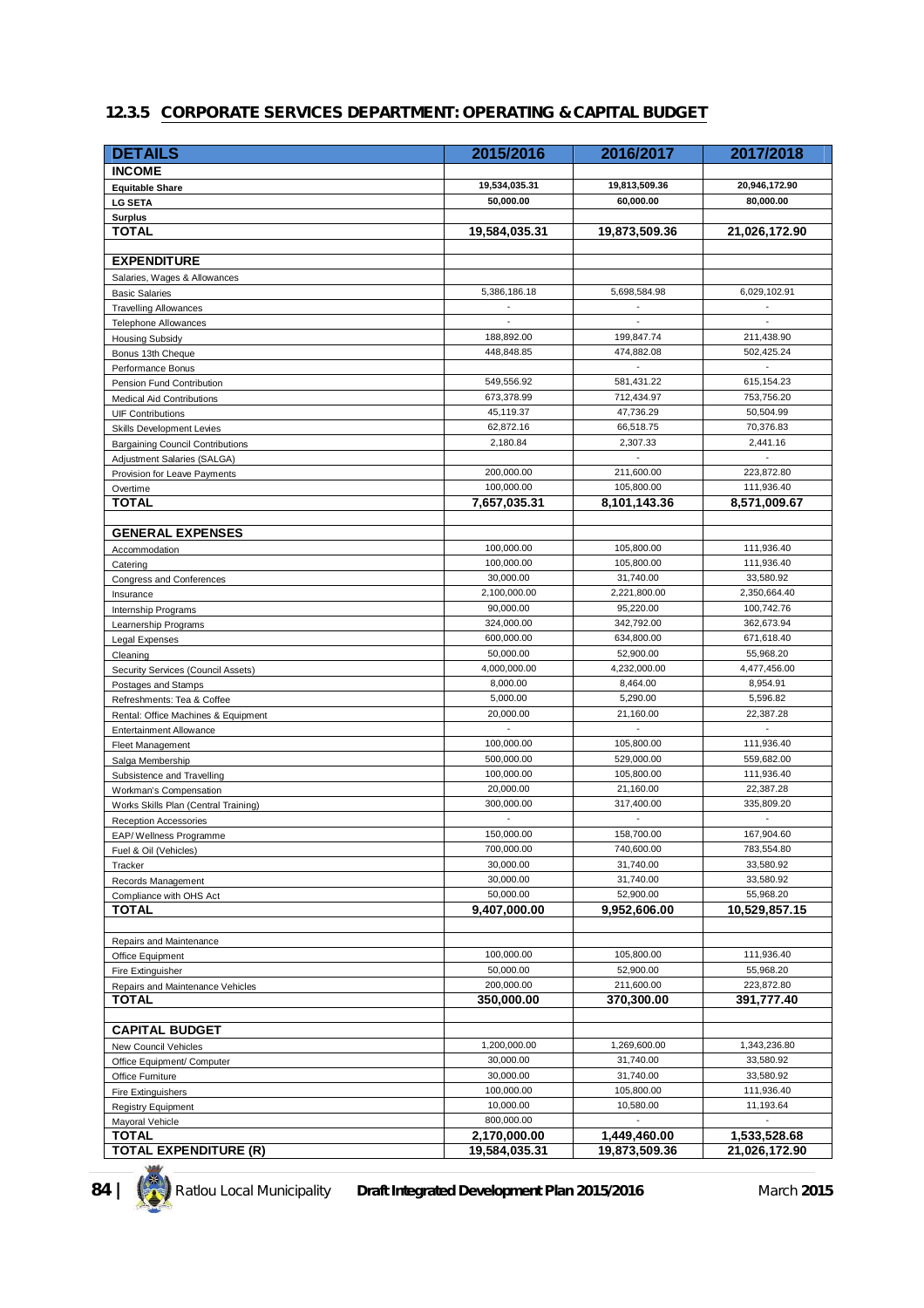#### **12.3.6 BUDGET AND TREASURY DEPARTMENT: OPERATING & CAPITAL BUDGET**

| <b>DETAILS</b>                                                 | 2015/2016                    | 2016/2017                | 2017/2018                |
|----------------------------------------------------------------|------------------------------|--------------------------|--------------------------|
| <b>INCOME</b>                                                  |                              |                          |                          |
| <b>Equitable Share</b>                                         | 9,488,973.93                 | 12,004,720.81            | 13,014,174.21            |
| <b>Finance Management Grant</b>                                | 1,800,000.00                 | 1,825,000.00             | 1,900,000.00             |
| <b>MSIG</b>                                                    | 60,000.00                    | 63,480.00                | 67,161.00                |
| Rent<br>Interest on Investment                                 | 1,592,307.00<br>1,527,950.00 | 1,573,789.00             | 1,621,002.00             |
| <b>Other Revenue</b>                                           | 500,000.00                   | 529.000.00               | 559,682.00               |
| <b>Property Rates</b>                                          | 8,497,991.00                 | 8,752,931.00             | 9,015,519.00             |
| <b>Surplus</b>                                                 |                              |                          |                          |
| <b>VAT Returns</b>                                             | 2,000,000.00                 | 2,116,000.00             | 2,238,728.00             |
| <b>TOTAL</b>                                                   | 25,467,221.93                | 26,864,920.81            | 28,416,266.21            |
| <b>EXPENDITURE</b>                                             |                              |                          |                          |
| Salaries, Wages & Allowances                                   |                              |                          |                          |
| <b>Basic Salaries</b>                                          | 6,714,733.73                 | 7.104.188.28             | 7,516,231.20             |
| <b>Travelling Allowances</b>                                   | 96.000.00                    | 101,568.00               | 107,458.94               |
| <b>Housing Allowances</b>                                      | 125,928.00                   | 133,231.82               | 140,959.27               |
| Telephone Allowance<br>Bonus 13th Cheque                       | 9,600.00<br>487,586.64       | 10,156.80<br>515,866.67  | 10,745.89<br>545,786.94  |
| Performance Bonus                                              | $\overline{\phantom{a}}$     | $\blacksquare$           |                          |
| Pension Fund Contribution                                      | 524,942.82                   | 555,389.51               | 587,602.10               |
| Medical Aid Contribution                                       | 398,794.90                   | 421,925.00               | 446,396.65               |
| <b>UIF Contributions</b>                                       | 41,710.18                    | 44,129.37                | 46,688.87                |
| <b>Skills Development Levies</b>                               | 71,083.48                    | 75,206.32                | 79,568.29                |
| Bargaining Council Contribution<br>Adjustment Salaries (SALGA) | 1,853.18                     | 1,960.67                 | 2,074.39                 |
| <b>TOTAL</b>                                                   | 8,472,232.93                 | 8,963,622.44             | 9,483,512.55             |
|                                                                |                              |                          |                          |
| <b>GENERAL EXPENSES</b>                                        |                              |                          |                          |
| <b>Audit Fees</b>                                              | 2.200.000.00                 | 2,327,600.00             | 2,462,600.80             |
| <b>Bank Charges</b>                                            | 70,000.00                    | 74,060.00                | 78,355.48                |
| Congresses and Conferences                                     | 60,000.00                    | 63,480.00                | 67,161.84                |
| Catering<br>Interest Paid: Other                               | 30,000.00                    | 31,740.00                | 33,580.92                |
| Bad debts                                                      | 3,120,000.00                 | 3,300,960.00             | 3,492,415.68             |
| Depreciation                                                   | 7,900,000.00                 | 8,358,200.00             | 8,842,975.60             |
| Printing and Stationery                                        | 1,204,989.00                 | 1,274,878.36             | 1,348,821.31             |
| Pastel evolution                                               | 220,000.00                   | 264,500.00               | 166,260.08               |
| <b>Professional Services</b>                                   | 100,000.00                   | 45,800.00                | 48,456.40                |
| Subsistence and Travelling<br>Entertainment allowance          | 50,000.00                    | 52,900.00                | 55,968.20                |
| Revenue Enhancement Strategy                                   | 50,000.00                    | 52,900.00                | 55,968.20                |
| Financial Systems Management                                   |                              |                          |                          |
| <b>TOTAL</b>                                                   | 15,004,989.00                | 15,815,278.36            | 16,652,564.51            |
|                                                                |                              |                          |                          |
| Finance Management Grant<br>Accommodation                      | 100,000.00                   | 100,000.00               | 105,800.00               |
| Training and Courses                                           | 300,000.00                   | 300,000.00               | 317,400.00               |
| <b>GRAP Conversion Maintenance</b>                             |                              |                          |                          |
| <b>Financial Systems Management</b>                            | 280,000.00                   | 290,000.00               | 300,000.00               |
| <b>AFS</b>                                                     | 620.000.00                   | 400,000.00               | 423.200.00               |
| <b>Financial Interns</b>                                       | 500,000.00                   | 735,000.00               | 777,630.00               |
| <b>TOTAL</b>                                                   | 1,800,000.00                 | 1,825,000.00             | 1,924,030.00             |
| <b>MSIG</b>                                                    |                              | $\sim$                   |                          |
| <b>Fixed Asset Register</b>                                    | 50,000.00                    | $\blacksquare$           | $\blacksquare$           |
| <b>SCOA</b>                                                    | 60,000.00                    | 63,480.00                | 67,161.84                |
| <b>TOTAL</b>                                                   | 110,000.00                   | 63,480.00                | 67,161.84                |
| Repairs and Maintenance                                        |                              |                          |                          |
| Maintenance: Finance computers                                 | $\overline{\phantom{a}}$     | $\overline{\phantom{a}}$ | $\overline{\phantom{a}}$ |
| <b>TOTAL</b>                                                   |                              |                          |                          |
|                                                                |                              |                          |                          |
| <b>CAPITAL BUDGET</b>                                          |                              |                          |                          |
| Office Furniture                                               | 20,000.00                    |                          |                          |
| Office Equipment                                               | 10,000.00                    | 10,580.00                | 11,193.64                |
| Computer                                                       | 20,000.00                    | 21,160.00                | 22,387.28                |
| <b>TOTAL</b>                                                   | 50,000.00                    | 52,900.00                | 55,968.20                |
| <b>TOTAL EXPENDITURE (R)</b>                                   | 25,437,221.93                | 26,773,180.81            | 28,239,205.29            |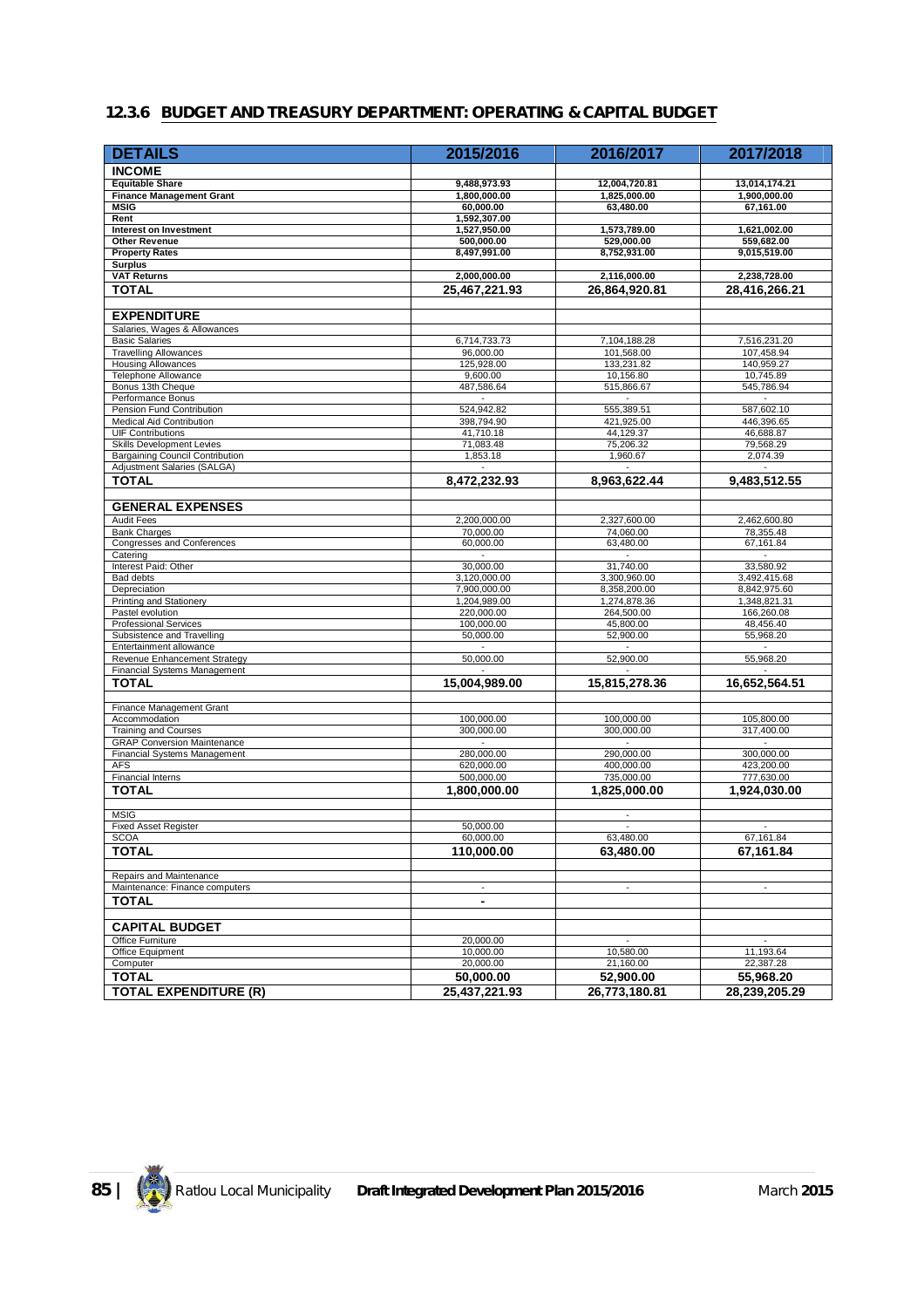#### **12.3.7 COMMUNITY SERVICES DEPARTMENT: OPERATING & CAPITAL BUDGET**

| <b>DETAILS</b>                                                | 2015/2016              | 2016/2017              | 2017/2018              |
|---------------------------------------------------------------|------------------------|------------------------|------------------------|
| <b>INCOME</b>                                                 |                        |                        |                        |
| <b>Equitable Share</b>                                        | 8,019,264.33           | 7,426,381.66           | 7,857,111.80           |
| <b>Surplus</b>                                                |                        |                        |                        |
| <b>TOTAL</b>                                                  | 8.019.264.33           | 7,426,381.66           | 7,857,111.80           |
|                                                               |                        |                        |                        |
| <b>EXPENDITURE</b>                                            |                        |                        |                        |
| Salaries, Wages & Allowances                                  |                        |                        |                        |
| <b>Basic Salaries</b>                                         | 4,054,997.10           | 4,290,186.93           | 4,539,017.77           |
| <b>Housing Allowances</b>                                     | 244,860.00             | 259,061.88             | 274,087.47             |
| Bonus 13th Cheque                                             | 337,916.42             | 357,515.58             | 378,251.48             |
| Pension Fund Contribution                                     | 648.847.07             | 686,480.20             | 726,296.05             |
| <b>Medical Aid Contributions</b>                              | 568,199.86             | 601,155.45             | 636,022.46             |
| <b>UIF Contributions</b>                                      | 39,194.90              | 41,468.20              | 43,873.36              |
| Skills Development Levy                                       | 42,664.28              | 45,138.81              | 47,756.86              |
| <b>Bargaining Council</b><br>Overtime                         | 2,584.70<br>100,000.00 | 2,734.62<br>105,800.00 | 2,893.22<br>111,936.40 |
| Adjustment Salaries (SALGA)                                   |                        |                        |                        |
| <b>TOTAL</b>                                                  | 6,039,264.33           | 6,389,541.66           | 6,760,135.08           |
|                                                               |                        |                        |                        |
|                                                               |                        |                        |                        |
| <b>GENERAL EXPENSES</b>                                       |                        |                        |                        |
| Accommodation<br>Congress & Conferences                       | 25,000.00<br>20,000.00 | 26,450.00<br>21,160.00 | 27,984.10<br>22,387.28 |
| Subsistence and Travelling                                    | 10,000.00              | 10,580.00              | 11,193.64              |
| Catering                                                      | 20,000.00              | 21,160.00              | 22,387.28              |
| Awareness Campaigns                                           | 10,000.00              | 10,580.00              | 11.193.64              |
| Development of Waste Management Plan                          | 5,000.00               | 5,290.00               | 5,596.82               |
| Monitoring of Cemeteries                                      |                        |                        |                        |
| Inspections and Enforcement                                   | 10,000.00              | 10,580.00              | 11,193.64              |
| <b>Establishment of Parks</b>                                 | 5,000.00               | 5,290.00               | 5,596.82               |
| Landfill Site Licensing                                       | 60,000.00              | 63,480.00              | 67,161.84              |
| Repairs of Office Equipment                                   |                        |                        |                        |
| Greening & Conservation                                       | 10.000.00              | 10.580.00              | 11.193.64              |
| Gardening & Waste Management Equipment<br>Disaster Management | 50,000.00<br>5,000.00  | 52,900.00<br>5,290.00  | 55,968.20<br>5,596.82  |
| Pest Control                                                  | 200,000.00             | 211,600.00             | 223,872.80             |
| Cleaning Material (Public Facilities)                         | 30,000.00              | 31,740.00              | 33,580.92              |
| Total                                                         | 460,000.00             | 486,680.00             | 514,907.44             |
|                                                               |                        |                        |                        |
| Licensing                                                     |                        |                        |                        |
| Law Enforcement Equipment                                     | 80,000.00              | 84,640.00              | 89,549.12              |
| <b>Traffic Uniform</b>                                        | 10,000.00              | 10,580.00              | 11,193.64              |
| <b>Learners Testing Material</b>                              | 10.000.00              | 10.580.00              | 11,193.64              |
| <b>Public Safety Services</b>                                 | 50,000.00              | 52,900.00              | 55,968.20              |
| <b>TOTAL</b>                                                  | 150,000.00             | 158.700.00             | 167.904.60             |
|                                                               |                        |                        |                        |
| <b>CAPITAL BUDGET</b>                                         |                        |                        |                        |
| Waste Removal Truck                                           |                        |                        |                        |
| Waste Management Equipment                                    | 20,000.00              | 21,160.00              | 22,387.28              |
| <b>Grass Cutting Machine</b><br>Landfill Development          | 30,000.00<br>20,000.00 | 31,740.00<br>21,160.00 | 33,580.92<br>22,387.28 |
| Furniture (Public Facilities)                                 | 200,000.00             | 211,600.00             | 223,872.80             |
| Law Enforcement Equipment                                     | 100.000.00             | 105,800.00             | 111,936.40             |
| <b>License Testing Centre</b>                                 | 1,000,000.00           |                        |                        |
| <b>TOTAL</b>                                                  | 1,370,000.00           | 391,460.00             | 414,164.68             |
|                                                               |                        |                        |                        |
| <b>TOTAL EXPENDITURE (R)</b>                                  | 8.019.264.33           | 7,426,381.66           | 7,857,111.80           |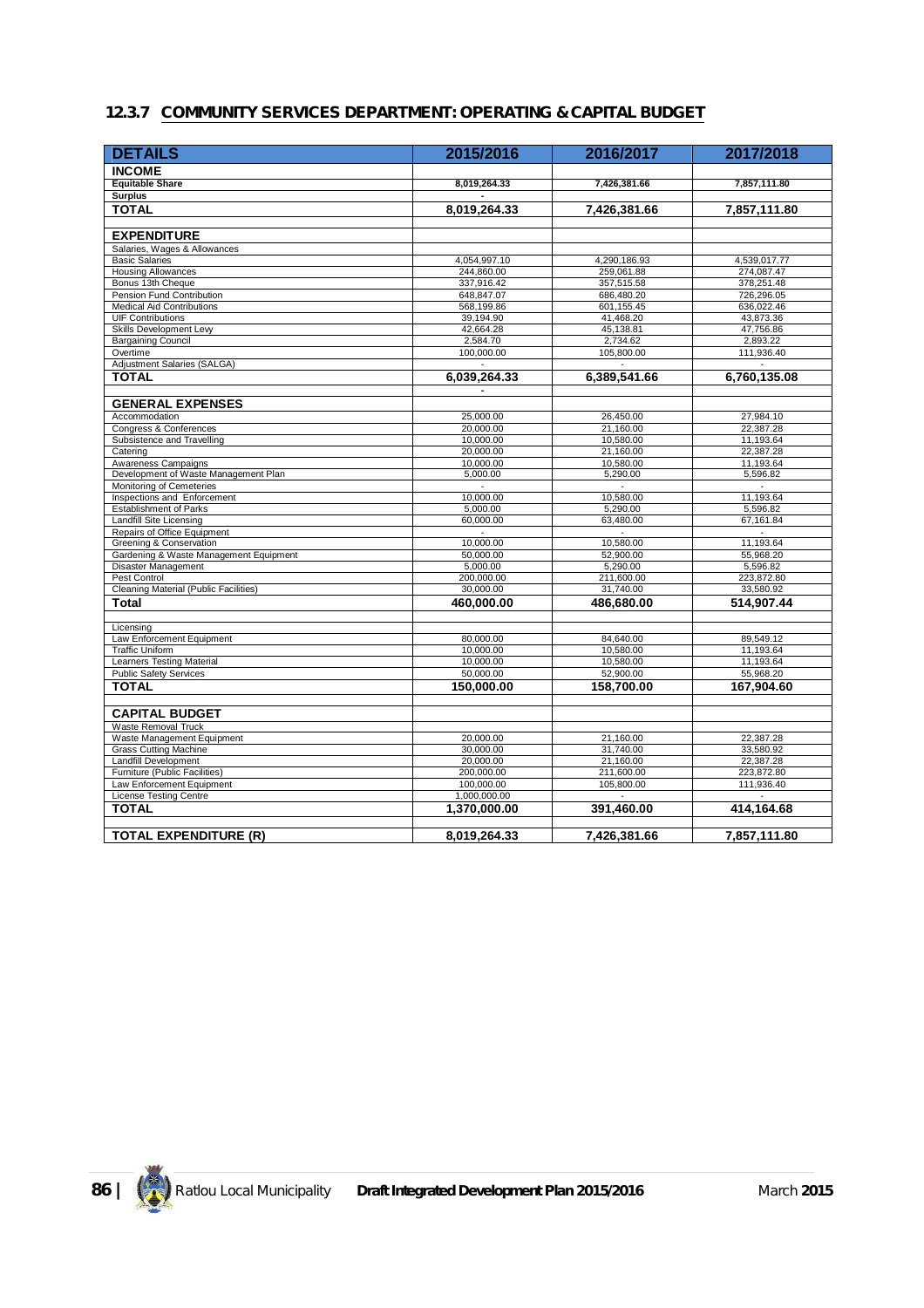#### **12.3.7 COMMUNITY SERVICES DEPARTMENT (LIBRARIES): OPERATING & CAPITAL BUDGET**

| <b>DETAILS</b>                         | 2015/2016      | 2016/2017      | 2017/2018      |
|----------------------------------------|----------------|----------------|----------------|
| <b>INCOME</b>                          |                |                |                |
| <b>Library Grant</b>                   | 1,750,000.00   | 750,000.00     | 750,000.00     |
| <b>Equitable Share</b>                 | 3,764,724.49   | 4,431,018.51   | 4,731,517.59   |
| <b>Surplus</b>                         |                |                |                |
| <b>TOTAL</b>                           | 5,514,724.49   | 5,181,018.51   | 5,481,517.59   |
|                                        |                |                |                |
| <b>EXPENDITURE</b>                     |                |                |                |
| Salaries, Wages & Allowances           |                |                |                |
| <b>Basic Salaries</b>                  | 2,836,799.01   | 3,001,333.35   | 3,175,410.69   |
| <b>Housing Allowance</b>               | 181,896.00     | 192,445.97     | 203,607.83     |
| Bonus 13th Cheque                      | 229,480.77     | 242,790.65     | 256,872.51     |
| Pension Fund Contribution              | 508,554.38     | 538,050.53     | 569,257.46     |
| <b>Medical Aid Contribution</b>        | 523,356.77     | 553,711.46     | 585,826.73     |
| <b>UIF Contributions</b>               | 30,334.40      | 32,093.80      | 33,955.24      |
| <b>Skills Development Levies</b>       | 32,203.10      | 34,070.88      | 36,046.99      |
| <b>Bargaining Council Contribution</b> | 2,100.07       | 2,221.88       | 2,350.74       |
| Adjustment Salaries (SALGA)            |                |                |                |
| <b>TOTAL</b>                           | 4,344,724.49   | 4,596,718.51   | 4,863,328.19   |
|                                        |                |                |                |
| <b>GENERAL EXPENSES</b>                |                |                |                |
| <b>Books and Periodicals</b>           | 5,000.00       | 5,290.00       | 5,596.82       |
| Congresses and Conferences             | 20,000.00      | 21,160.00      | 22,387.28      |
| <b>Electricity Libraries</b>           | 100,000.00     | 105,800.00     | 111,936.40     |
| Library Awareness programs             | 50,000.00      | 52,900.00      | 55,968.20      |
| <b>Printing and Stationery</b>         | 120,000.00     | 126,960.00     | 134,323.68     |
| Subsistence and Travelling             | 4,000.00       | 4,232.00       | 4,477.46       |
| Telephone and Faxes                    | 30,000.00      | 31,740.00      | 33,580.92      |
| <b>Toy Library</b>                     |                |                |                |
| Fleet management                       | 50,000.00      | 52,900.00      | 55,968.20      |
| Fuel & Oil                             | 80,000.00      | 84,640.00      | 89,549.12      |
| Accommodation                          | 16,000.00      | 16,928.00      | 17,909.82      |
| Setswana Project Programme             | 5,000.00       | 5,290.00       | 5,596.82       |
| Catering/Meetings                      | 50,000.00      | 2,400.00       | 2,539.20       |
| Active Learning                        | 30,000.00      | 31,740.00      | 33,580.92      |
| <b>Cleaning Material</b>               | 40,000.00      | 42,320.00      | 44,774.56      |
| <b>TOTAL</b>                           | 600,000.00     | 584,300.00     | 618,189.40     |
|                                        |                |                |                |
| <b>Repairs Office Equipment</b>        | $\blacksquare$ | $\blacksquare$ | $\blacksquare$ |
| <b>TOTAL</b>                           |                |                |                |
|                                        |                |                |                |
| <b>CAPITAL BUDGET</b>                  |                |                |                |
| Vehicle                                | 500,000.00     | $\blacksquare$ | $\blacksquare$ |
| Office Equipment/ Computer             | 70,000.00      | $\blacksquare$ | $\blacksquare$ |
| <b>TOTAL</b>                           | 570,000.00     | $\overline{a}$ |                |
|                                        |                |                |                |
| <b>TOTAL EXPENDITURE (R)</b>           | 5,514,724.49   | 5,181,018.51   | 5,481,517.59   |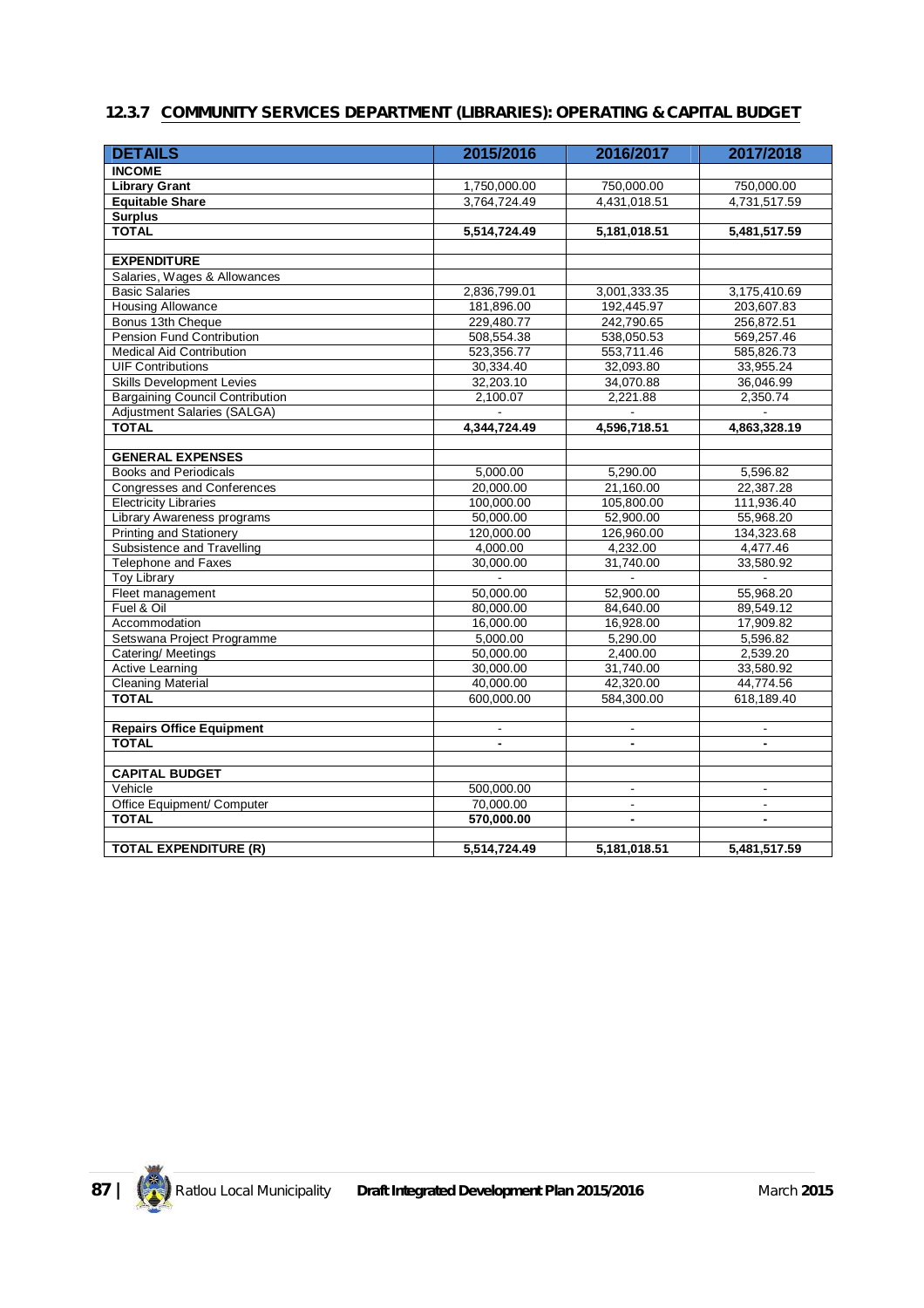#### **12.3.8 PLANNING & DEVELOPMENT DEPARTMENT: OPERATING & CAPITAL BUDGET**

| <b>DETAILS</b>                                            | 2015/2016      | 2016/2017      | 2017/2018      |
|-----------------------------------------------------------|----------------|----------------|----------------|
| <b>INCOME</b>                                             |                |                |                |
| Equitable share                                           | 6, 185, 179.12 | 6,469,859.50   | 6,845,111.36   |
| <b>MSIG</b>                                               |                | 30,000.00      | 30,000.00      |
| Valuation                                                 |                | $\blacksquare$ |                |
| <b>EPWP Grant</b>                                         | 1,085,000.00   | $\blacksquare$ | $\blacksquare$ |
| Kalgold Mine                                              |                |                |                |
| <b>TOTAL</b>                                              | 7,270,179.12   | 6,499,859.50   | 6,875,111.36   |
|                                                           |                |                |                |
| <b>EXPENDITURE</b>                                        |                |                |                |
| Salaries, Wages & Allowances                              |                |                |                |
| <b>Basic Salaries</b>                                     | 2,882,020.65   | 3,049,177.85   | 3.226.030.16   |
| <b>Travelling Allowances</b>                              | 339,999.96     | 359,719.96     | 380,583.72     |
| <b>Housing Allowances</b>                                 | 83,952.00      | 88,821.22      | 93,972.85      |
| <b>Telephone Allowance</b>                                | 9,600.00       | 10,156.80      | 10,745.89      |
| Bonus 13th Cheque                                         | 189,248.44     | 200,224.84     | 211,837.89     |
| Performance Bonus<br>Pension Fund Contribution            | 414,645.23     | 438,694.66     | 464,138.95     |
| <b>Medical Aid Contribution</b>                           | 283,529.31     | 299,974.01     | 317,372.50     |
| <b>UIF Contributions</b>                                  | 23,602.62      | 24,971.57      | 26,419.92      |
| <b>Skills Development Levies</b>                          | 36,482.67      | 38,598.67      | 40,837.39      |
| <b>Bargaining Council Contribution</b>                    | 1,726.24       | 1,826.36       | 1,932.29       |
| Adjustment Salaries (SALGA)                               |                | $\mathbf{r}$   |                |
| <b>TOTAL</b>                                              | 4,264,807.12   | 4,512,165.93   | 4,773,871.55   |
|                                                           |                |                |                |
| Accommodation                                             | 30,000.00      | 31,740.00      | 33,580.92      |
| Catering                                                  | $\blacksquare$ | $\sim$         | $\sim$         |
| Congresses and Conferences (Indaba & Gateway)             | 10,000.00      | 10,580.00      | 11,193.64      |
| IDP Review & Process Plan                                 | 10,000.00      | 10,580.00      | 11,193.64      |
| <b>Strategic Planning Session</b>                         | 150,000.00     | 158,700.00     | 167,904.60     |
| <b>IDP Document Production</b>                            | 200,000.00     | 211,600.00     | 223,872.80     |
| Subsistence and Travelling                                | 20,000.00      | 21,160.00      | 22,387.28      |
| Marketing                                                 |                |                |                |
| <b>Land Restitution Programme</b>                         | 50,000.00      | 52,900.00      | 55,968.20      |
| Valuation Maintenance                                     | 200,000.00     | 211,600.00     | 223,872.80     |
| <b>TOAL</b>                                               | 670,000.00     | 708,860.00     | 749,973.88     |
|                                                           |                |                |                |
| <b>Local Economic Development</b><br><b>EPWP Stipends</b> | 1,085,000.00   |                |                |
| <b>Support LED Projects</b>                               | 200,000.00     | 211,600.00     | 223,872.80     |
| Signage & Branding                                        | 50,000.00      |                |                |
| Social Labour Plans                                       |                |                |                |
| Heritage & Exhibitions                                    | 650,372.00     | 688,093.58     | 728,003.00     |
| <b>LED Forums &amp; Summit</b>                            |                |                |                |
| <b>TOTAL</b>                                              | 1,985,372.00   | 899,693.58     | 951,875.80     |
|                                                           |                |                |                |
| <b>SPATIAL RATIONALE</b>                                  |                |                |                |
| Settlements Formalisation: KALGOLD FUNDING                |                |                |                |
| Settlements Formalisation & Survey                        | 100,000.00     | 105,800.00     | 111,936.40     |
| <b>Property Survey</b>                                    | 100.000.00     | 105,800.00     | 111,936.40     |
| <b>Planning Tribunal</b>                                  | 50,000.00      | 52,900.00      | 55,968.20      |
| <b>TOTAL</b>                                              | 250,000.00     | 264,500.00     | 279.841.00     |
|                                                           |                |                |                |
| <b>Municipal Systems Improvement</b>                      |                |                |                |
| By-laws (Enforcement) (MSIG)                              | 20,000.00      | 30,000.00      | 30,000.00      |
| By-laws (Enforcement)                                     |                |                |                |
| <b>TOTAL</b>                                              | 20,000.00      | 30,000.00      | 30,000.00      |
| <b>CAPITAL EXPENDITURE</b>                                |                |                |                |
| Furniture                                                 | 40,000.00      | 42,320.00      | 44,774.56      |
| Computer                                                  | 40,000.00      | 42,320.00      | 44,774.56      |
| <b>TOTAL</b>                                              | 80,000.00      | 84,640.00      | 89,549.12      |
|                                                           |                |                |                |
| <b>TOTAL EXPENDITURE (R)</b>                              | 7,250,179.12   | 6,478,699.50   | 6,852,724.08   |

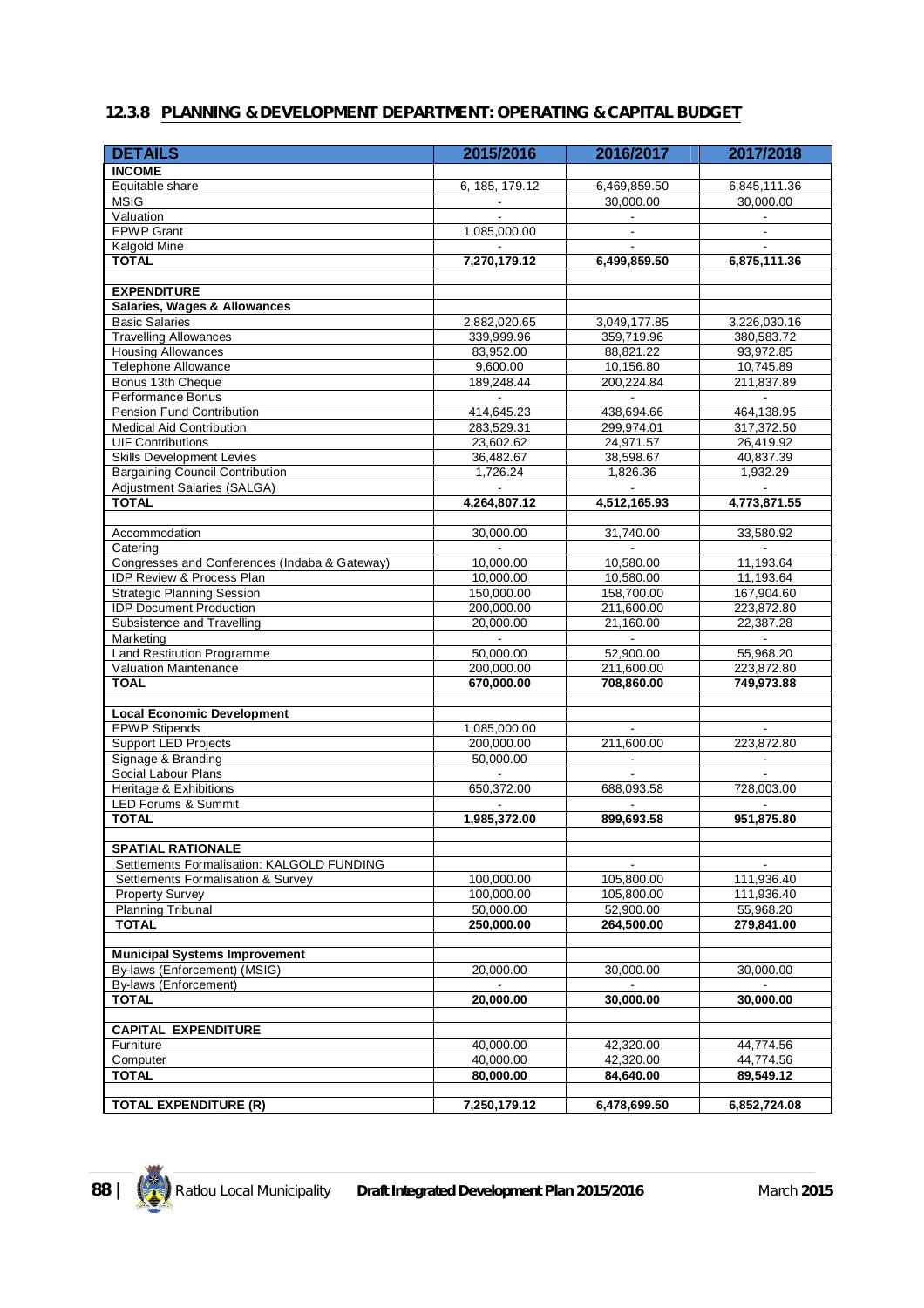# **12.4 CAPITAL PROJECTS (INFRASTRUCTURE)**

| <b>PROJECT</b>                                                                | 2015/2016   | 2016/2017                | 2017/2018    |
|-------------------------------------------------------------------------------|-------------|--------------------------|--------------|
| Upgrading of Internal Gravel Access Roads Adjoining R375 in Moshawane &       |             |                          |              |
| Logageng Phase 3                                                              | R 6 200 000 | R 5 000 000              | R 8 000 000  |
| Upgrading of Cemeteries Phase 2                                               | R1 315 000  |                          |              |
| Provision of Flood Lights in Municipal Facilities (Thusong Service Centre)    | R250000     | R264 500                 | R279841      |
| Upgrading of Internal Access Gravel Roads to Surface Standards in Setlagole & | R 7 000 000 | R 17 000 000             | R 18 000 000 |
| Kraaipan                                                                      |             |                          |              |
| Upgrading of Link Roads to Surface Standards (Tlhaping-Madibogopan and        | R 7 000 000 | R 9 000 000              | R 10 000 000 |
| Lohatlheng-Motsitlane)                                                        |             |                          |              |
| Plant Machinery (Compactor, TLB, Grader, Tipper Truck, Waste Truck & Mobile   | R 1 825 000 | R 3 517 850              |              |
| Fuel Tank)                                                                    |             |                          |              |
| Construction of Technical Department's Material, Stores and Workshop Facility | R500 000    |                          |              |
| Setlagole High Mast Lights Completion (Phase 2)                               | R 1 200 000 |                          |              |
| Learners Licensing Centres (LLC) - Phase 2                                    | R 1 000 000 |                          |              |
| Landfill Site Development and Licensing (Makgobistadt)                        | R 700 000   |                          |              |
| Landfill Site Development and Licensing (ThutIwane)                           | R 700 000   |                          |              |
| Disaneng Recreational/ Multi-Purpose Centre (Phase 2)                         | R 4 400 000 | R 4 850 000              |              |
| Stand-by Generator (Thusong Service Centre)                                   | R 1 000 000 |                          |              |
| Signage & Branding (Information Boards)                                       | R50 000     |                          |              |
| Mareetsane Mini Taxi Rank                                                     |             | $\overline{a}$           | R 1 200 000  |
| Disaneng Mini Taxi Rank                                                       |             |                          | R 1 200 000  |
| Makgobistadt Mini Taxi Rank                                                   |             |                          | R 1 600 000  |
| Kraaipan Mini Taxi Rank                                                       |             | $\overline{\phantom{a}}$ | R 1 600 000  |
| Diolwane Community Hall (Phase 2)                                             | R 1 100 000 |                          |              |
| Logagane Community Hall (Phase 2)                                             | R 1 500 000 |                          |              |
| Morokwa Community Hall                                                        | R 1 000 000 | R 1 000 000              |              |
| Selosesha Community Hall                                                      |             |                          | R 1 800 000  |
| Setlagole Community Park                                                      |             |                          | R 3 000 000  |
| Madibogo Community Park                                                       |             |                          | R 2 000 000  |
| Mareetsane Community Park                                                     |             | $\overline{a}$           | R 2 000 000  |
| Diolwane High Mast                                                            |             |                          | R 1 200 000  |
| Total *                                                                       | R36 740 000 | R40 632 350              | R 51 879 841 |

*\* The Total Figure is for Infrastructure Projects only*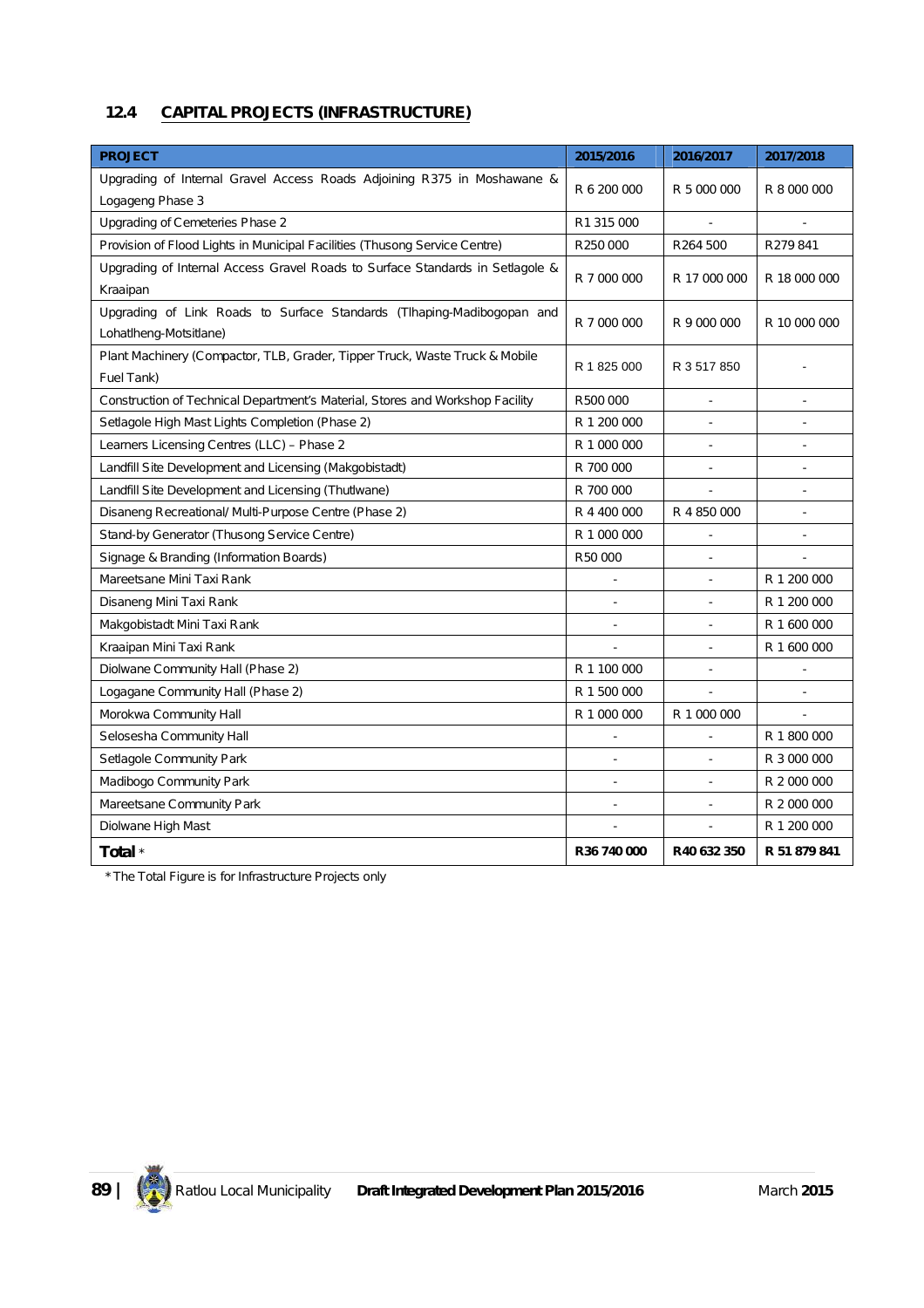#### **12.5 CAPITAL PROJECTS (NON INFRASTRUCTURE)**

| <b>PROJECT</b>                                                       | 2015/2016               | 2016/2017               | 2017/2018   |
|----------------------------------------------------------------------|-------------------------|-------------------------|-------------|
| Operational Disaster Recovery (ODR) & Business Continuity Plan (BCP) | R <sub>100</sub> 000.00 | R <sub>105</sub> 800.00 | R111936.40  |
| Land Survey of Municipal Immovable Properties                        | R100 000.00             | R105 800.00             | R111936.40  |
| Settlement Formalisation and Land Tenure Upgrade                     | R100 000.00             | R105 800.00             | R111936.40  |
| Development of By-laws                                               | R <sub>20</sub> 000.00  | R <sub>30</sub> 000.00  | R30 000.00  |
|                                                                      |                         |                         |             |
|                                                                      |                         |                         |             |
|                                                                      |                         |                         |             |
|                                                                      |                         |                         |             |
| Total*                                                               | R320 000.00             | R347 400.00             | R365 809.20 |

*\* The Total Figure is for some of Non Infrastructure Projects* 

#### **12.6 MAINTENANCE PROJECTS (INFRASTRUCTURE)**

| <b>PROJECT</b>                      | 2015/2016     | 2016/2017     | 2017/2018                 |
|-------------------------------------|---------------|---------------|---------------------------|
| Plant (Machinery) Maintenance       | R 150 000.00  | R158 700.00   | R <sub>167</sub> 904.60   |
| Maintenance of Municipal Facilities | R2 400 000.00 | R2 539 200.00 | R <sub>2</sub> 686 473.60 |
| Access Gravel Roads Maintenance     | R700 000.00   | R740 600.00   | R783 554.80               |
|                                     |               |               |                           |
|                                     |               |               |                           |
|                                     |               |               |                           |
|                                     |               |               |                           |
|                                     |               |               |                           |
| Total*                              | R3 250 000.00 | R3 438 500.00 | R3 637 933.00             |

*\* The Total Figure is for some of major Maintenance Projects (Infrastructure)*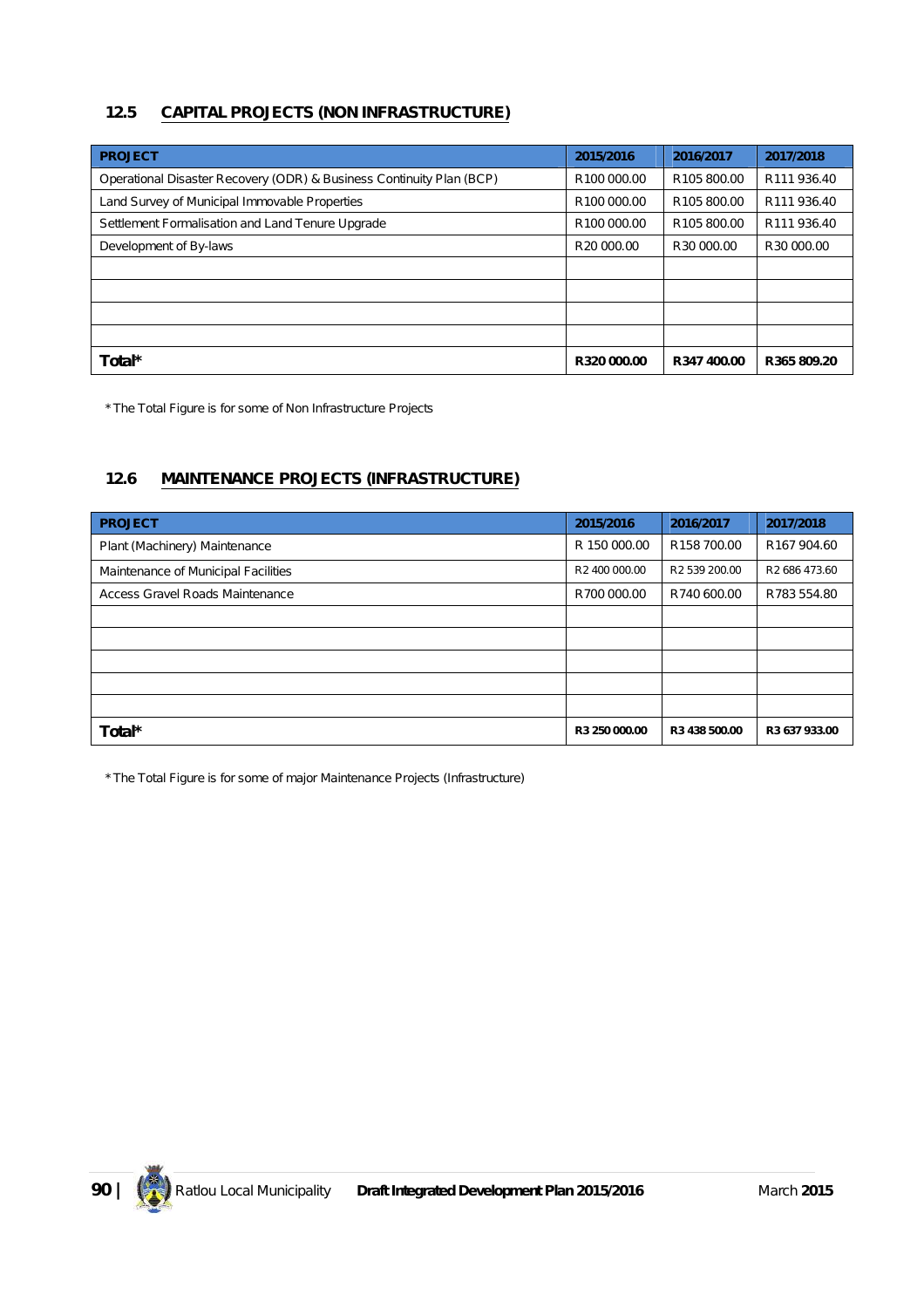# **12. INTEGRATION**

## **13.1 INTRODUCTION**

The main objective of this section is the integration of plans and programmes to ensure alignment. This section also has specific focus on the following:

- Consolidate sector programmes/ plans for each sector for operational management and implementation
- Consolidate integrated programmes for cross-cutting dimensions of development to ensure consistency and sustainability

Projects are screened for compliance with localized principles and guidelines. Integrated programmes are prepared to form part of the output of the IDP process and include the following programmes and projects.

## **13.2 RATLOU SPATIAL DEVELOPMENT FRAMEWORK 2012-2017**

## **13.2.1 Legislative Imperative**

Municipal Systems Act, 32 of 2000, Section 26 (e) requires a municipality to compile a Spatial Development Framework (SDF) for its area of jurisdiction to serve as a core component of its Integrated Development Plan.

In addition to the aforementioned Act, the formulation of an SDF for a municipal area is also guided by the following:

- Municipal Planning and Performance Management Regulations, 2001
- White Paper on Spatial Planning and Land Use Management, 2001
- White Paper on Local Government, 1998
- National Spatial Development Perspective

The Municipal SDF and the IDP must:

- Give effect to the principles contained in Chapter 2 of the Spatial Planning and Land Use Management Act, 2013 (Act No. 16 of 2013)
- Set out objectives that reflect that desired spatial form of the municipality
- Contain strategies and policies regarding the manner in which to achieve the objectives referred to, which strategies and policies must:
- Indicate the desired patterns of land use within the municipality
- Address the spatial reconstruction of the location and nature of development within the municipality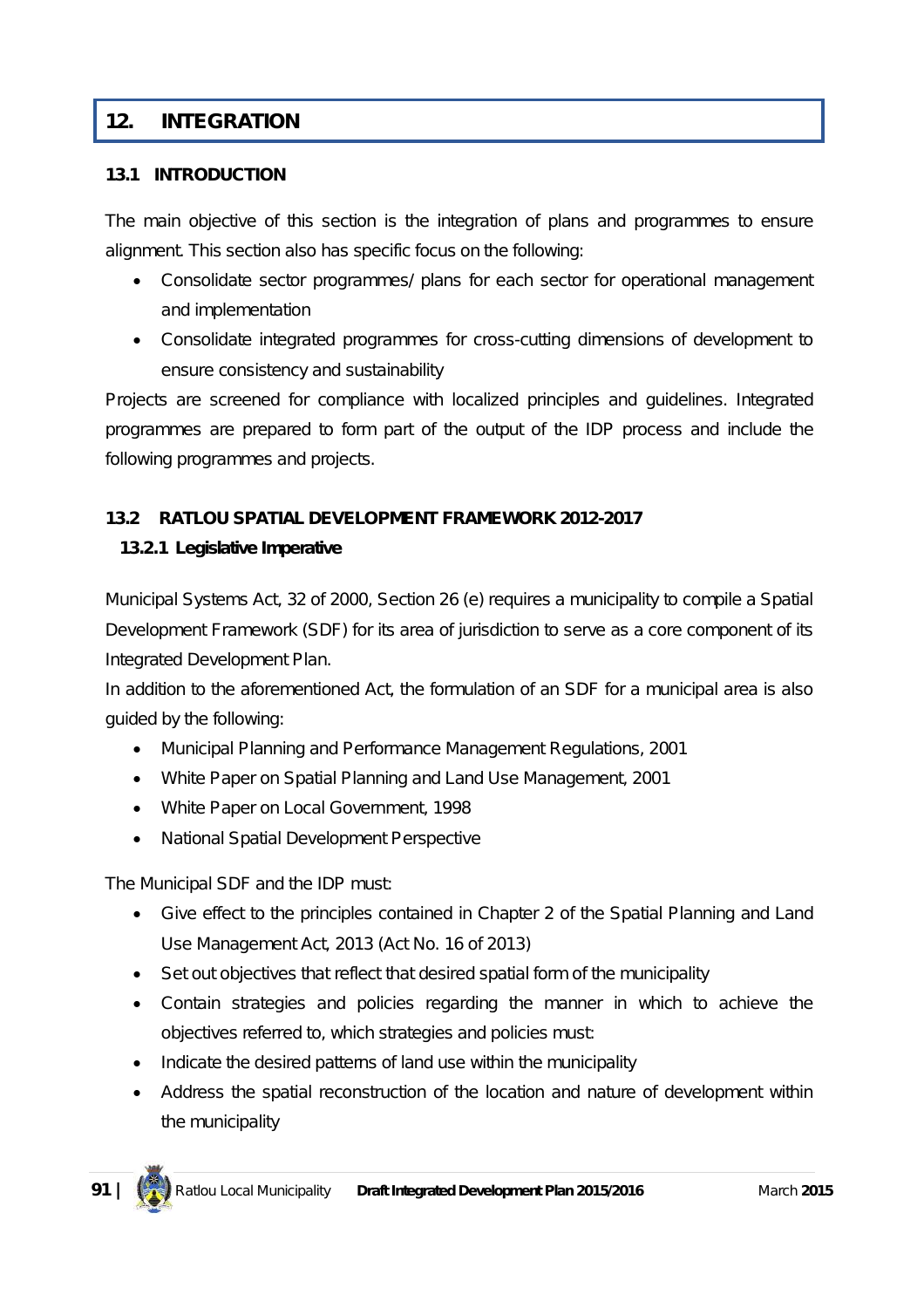- Provide strategic guidance in respect of the location and nature of development within the municipality
- Set out basic guidelines for a land-use management system in the municipality
- Set out a capital investment framework for the municipal's development programs
- Contain a strategic assessment of the environmental impact of the spatial development framework
- Identify programs and projects for the development of land within the municipality
- Be aligned with the spatial development frameworks reflected in the integrated development plans of neighbouring municipalities, and etc.

# **13.2.2. Executive Summary of Ratlou SDF**

The SDF seeks to create a spatial environment that supports economic growth and development to the benefit of the people of Ratlou.

The analysis of development in Ratlou revealed that most people are poor, with at least half unemployed. They live in rural villages in which the level of economic activity is low with most people being dependent on subsistence living. Places of employment are generally far from the villages, where more than ninety nine (9) percent of the people live. While the situation is improving, many residents have limited or no access to basic services**.**

Agriculture is the cornerstones of the Ratlou economy. Ratlou SDF proposal includes the following:

- Redevelopment of Setlagole Commercial Hub
- Provision of new economic, social service and public amenity infrastructure within local development nodes determined through detailed Madibogo Local Area Plan; incorporating Setlagole-Madibogo Civic Corridor and rail node opportunities
- Provision of new economic, social service and public amenity infrastructure within local development nodes determined through detailed Kraaipan Local Area Plan; incorporating local heritage assets and social service infrastructure.
- Provision of new economic, social service and public amenity infrastructure within local development nodes determined through detailed Mareetsane Local Area Plan; incorporating proximity to commercial agriculture and rail node opportunities
- Rural Development and Agrarian Reform
- Development of Ratlou Land Use Management Scheme

*Copy of Ratlou SDF 2012-2017 is on Annexure E*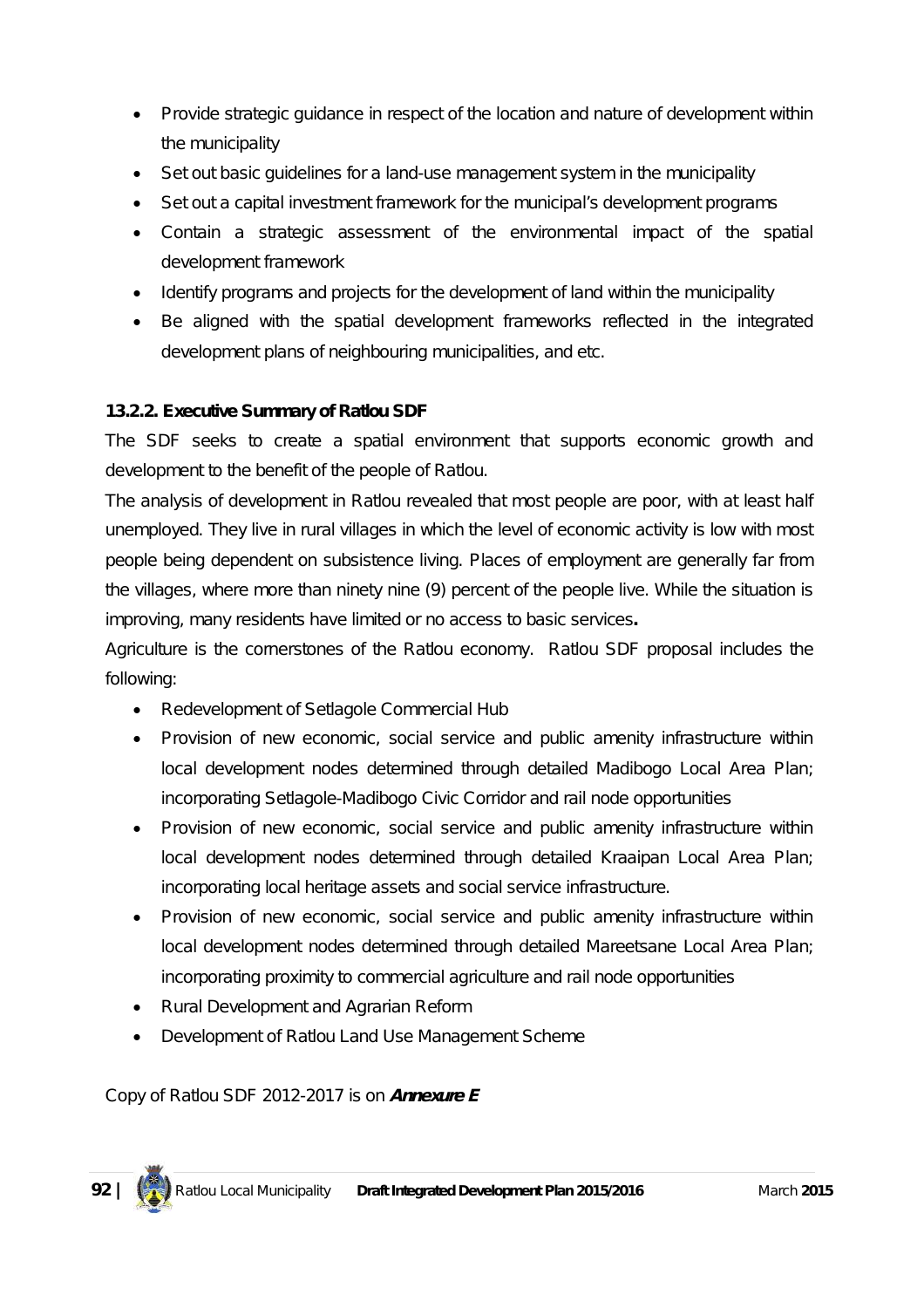# **13.3 RATLOU LAND USE SCHEME (DRAFT)**

## **13.3.1. Background**

Land Use Scheme is an Implementation tool of a Spatial Development Framework and has got a binding effect in terms of the land use and development. Ratlou Local Municipality has a Draft Land Use Scheme funded by Department of Rural Development and Land Reform. The Draft Land Use Scheme will be proclaimed in August 2015.

## **13.3.2. Interim Measures**

Ratlou Local Municipality has introduced the following by-laws for control measures as an interim:

- Building Regulation By-law
- Informal and Street Trading By-law
- Prevention of Sites allocation on Future Development Areas
- Refuse/ Waste Management By-law

# *Copies of By-laws are on Annexure F*

# **13.4 RATLOU LOCAL ECONOMIC DEVELOPMENT (LED) STRATEGY**

The LED is a component of the Municipality's overall strategic plan as outlined in the IDP process. The strategy provides the municipality with guidelines to create and facilitate economic development, realise the underlying economic development potential, and encourage private sector investment and job creation. Ratlou LED Strategy was adopted by Council in August 2012.

The Strategy identifies 10 short-term and longer-term thrusts, which are to form focus of the Municipality's LED effort over the next 5 years.

- Strengthening local stake in mining
- Establishment of FET College
- Development and support of co-operatives
- Rural Development and Agrarian Reform
- Branding & Marketing (Signage and Information)
- Implement a system of learnerships, skills programmes and internship
- Local Business Support (through procurement)
- Local and Foreign Investment attraction
- Soft infrastructure for competitive advantage
- Development and implementation of the Tourism Strategy

## *Copy of LED Strategy is on Annexure G*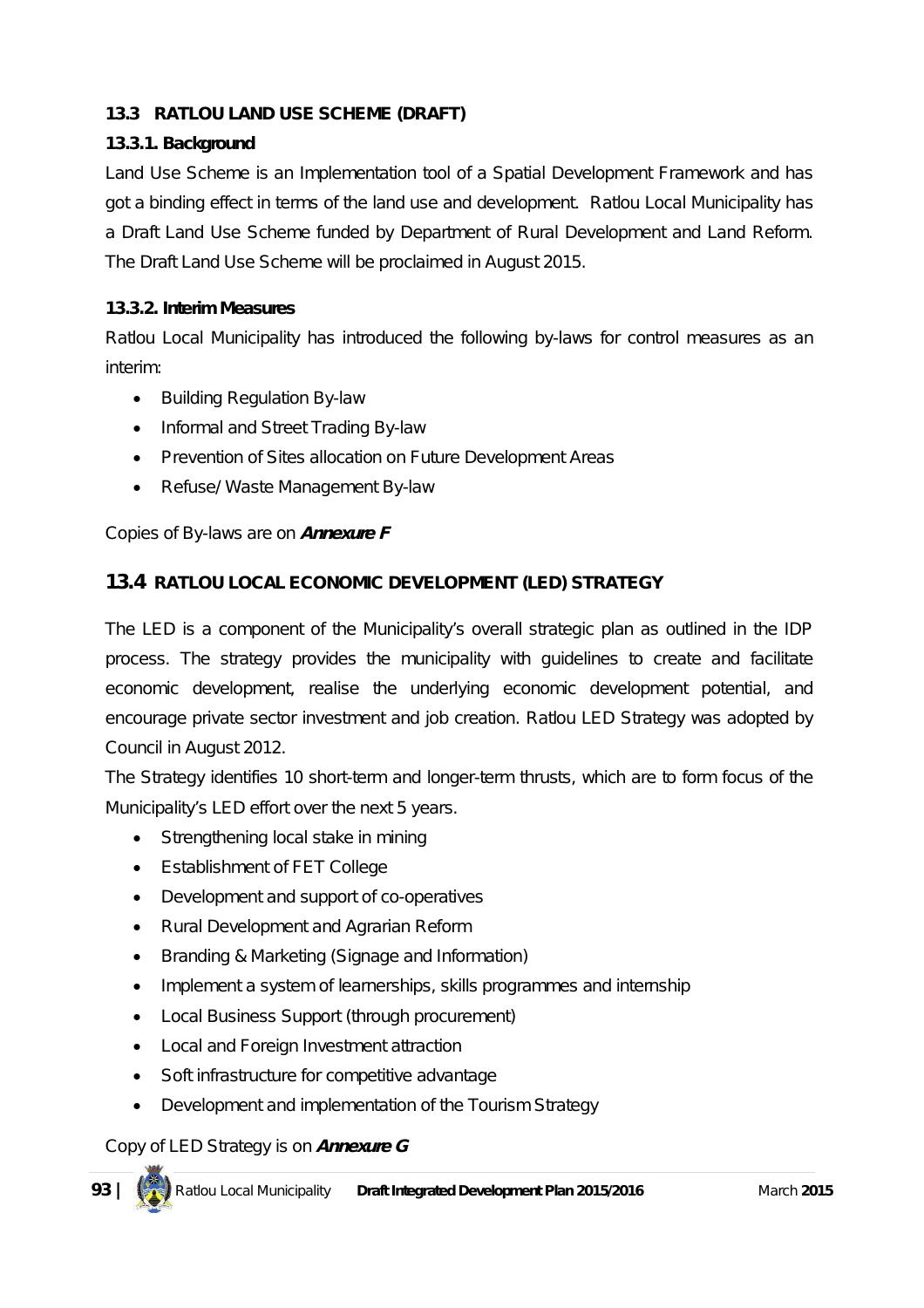## **13.5 RATLOU INTEGRATED WASTE MANAGEMENT PLAN (DRAFT)**

#### **13.5.1 Overall Aims and Goals**

The Draft Integrated Waste Management Plan (IWMP) was developed by Ratlou Local Municipality but was never submitted to Council for adoption so that the municipality is able to provide services on waste management to all households and businesses in its municipal area.

The IWMP provides universal services, cost effectiveness, reduce the negative impact of waste on human health and the environment, maximize job creation and create opportunity to promote Broad-Based Black Economic Empowerment.

#### **13.5.2 Collections and Transportation of Waste**

No residential collection services are rendered by Ratlou Local Municipality. Collection service is only rendered to the commercial and trade complex in Setlagole by a tractor-trailer collection vehicle. The private sector role extends to the collection and transportation of medical waste from health facilities.

#### **13.5.3 Treatment and Recycling**

There are no formal recycling initiatives. Only two (2) co-operatives were recently formed in Madibogo and Makgobistadt. There is also one recycling project in Setlagole.

#### **13.5.4 Disposal**

Unlicensed dump sites are used. The enforcement of by-laws to prevent dumping will be promulgated soon. Disposal of domestic waste is mostly illegal which includes burying, burning and dumping. Sites are not managed according to Minimum Requirements for Waste Disposal in Landfills

Waste is regularly burnt probably releasing toxic Persistent Organic Pollutants into the air and groundwater. Burning waste is not acceptable under National Policy, Legislation and Regulations.

*Copy of Integrated Waste Management Strategy is on Annexure H*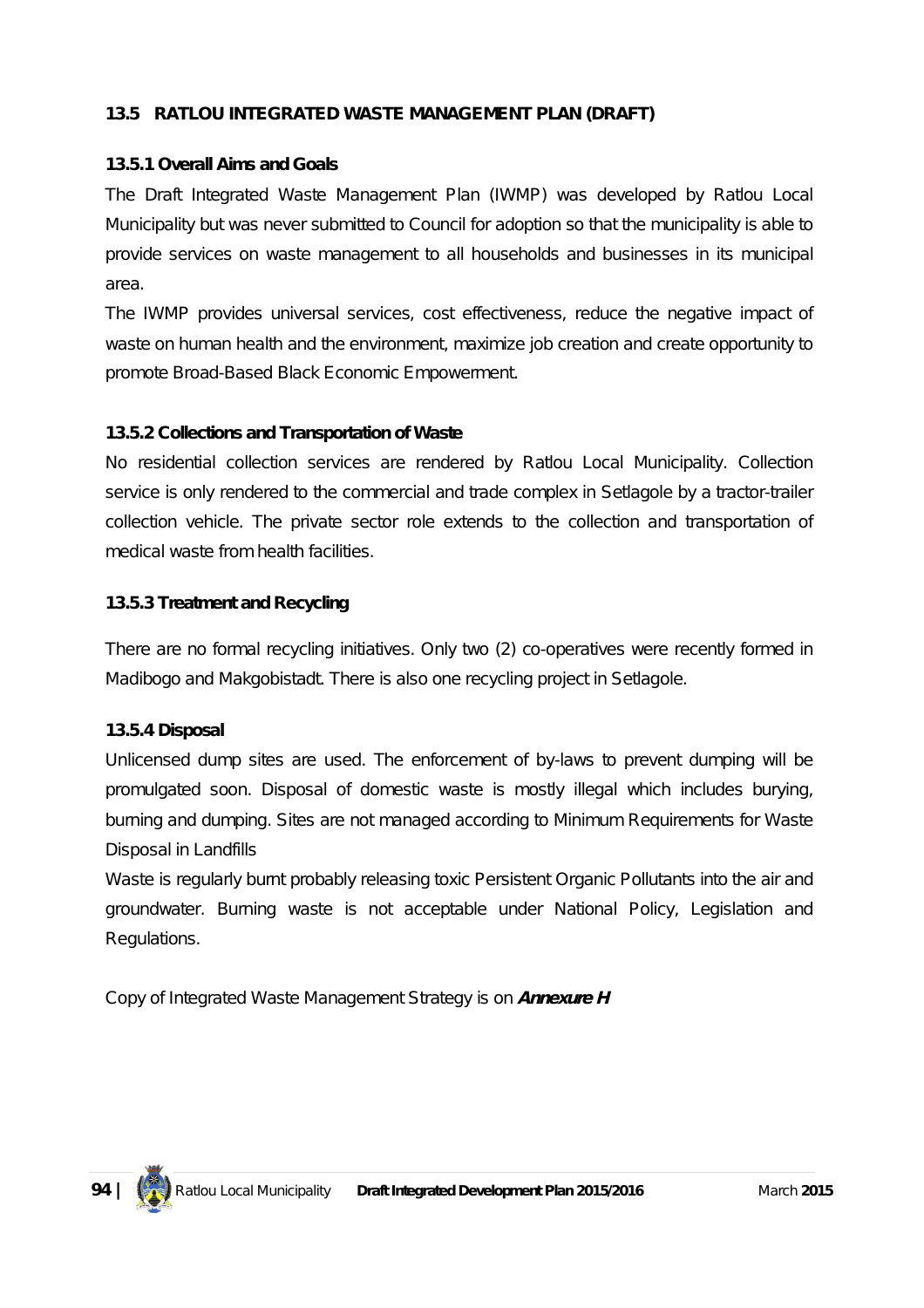# **13.6 RATLOU HIV/AIDS POLICY**

## **13.6.1. Background**

Municipalities have a constitutional mandate to promote safe and healthy environment. But during the past decades, there has been an exponential growth in the number of HIV/AIDS infections in South Africa. This growth has been accompanied by greater visibility of the epidemic, especially owing to increased number of AIDS deaths.

The contributory factors for high prevalence of HIV/AIDS and related diseases amongst others are:

- Poverty, gender inequality and orphanage
- Cultural modernization
- Cross border gates and national routes
- Dynamics of growing economy
- Increase in the commercialization of sexual activities
- High unemployment rate
- Low literacy rate
- Alcohol and substance abuse
- High crime rate

The municipality has developed an HIV/AIDS Policy in line with the National Policies and Guidelines.

## **13.6.2. Objectives**

- To provide employment practices and procedures and to combat discrimination and irrational responses to employees living with HIV/AIDS
- To eliminate unfair discrimination in the workplace based on HIV/AIDS
- To promote awareness of HIV/AIDS through education and training of what the disease is all about as well as the rights of all persons with regard to HIV/AIDS
- To promote appropriate and effective ways of managing HIV/AIDS in the workplace

# **13.6.3. Legal Mandates**

- Labour Relations, 1995 (Act No. 66 of 1995)
- Basic Condition of Employment, 1997 (Act No. 55 of 1997)
- Public Service Regulations, 2001
- The Constitution of RSA (Act No. 108 of 1996)
- Promotion of Equality and Prevention of Unfair Discrimination Act No. 4 of 2000
- National HIV/AIDS policy quidelines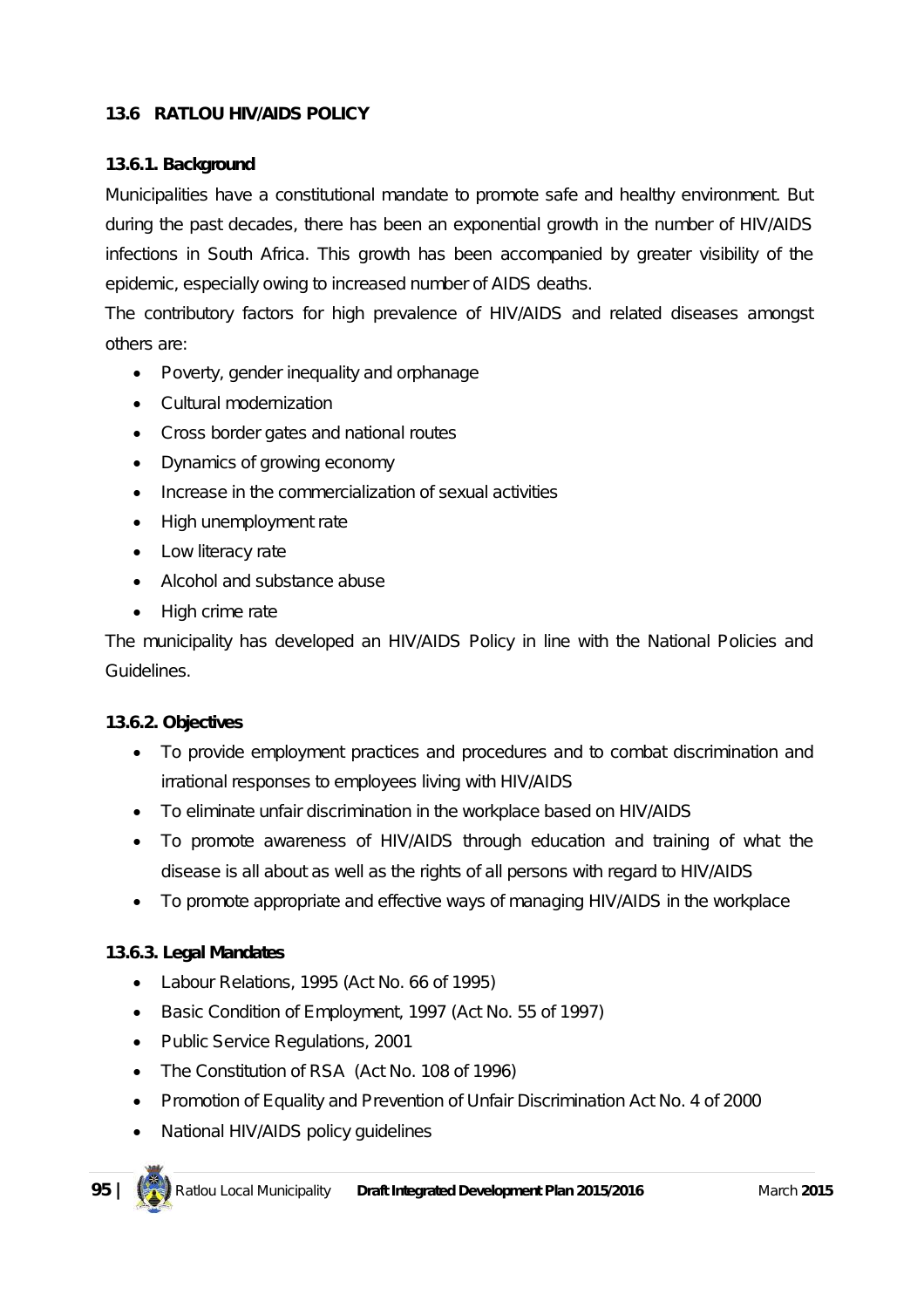- Medical Scheme Act No. 131 of 1998
- Occupational Health and Safety Act of 1993
- Compensation for Occupational Injuries and Disease Act No. 130 of 1993

#### **13.6.4. Interaction with Stakeholders**

The municipality will endeavour to interact and utilise available resources to ensure its contributions to the fight against HIV/AIDS. The municipality will interact with sector departments, private sector, CBOs, NGOs etc. and participate in their programmes.

#### *A copy of HIV/Aids Policy is on Annexure I*

## **13.7 RATLOU SKILLS DEVELOPMENT (TRAINING AND DEVELOPMENT) PLAN**

The municipality places greater emphasis towards capacitating its personnel in line with the Skills Development Act (Act.No.97 of 1998), the Skills Development Levies Act (Act No. 9 of 1999) and the South African Qualification Authority Act (Act No. 58 of 1995).

The municipality has developed a comprehensive Work Skills Development Plan (WSDP) which the Employment Equity Plan forms an integral part and has registered with the Local Government Sector Education and Training Authority.

This legal framework and the National Skills Development Strategy are intended to encourage employers to comply with legislations by so doing:

- Retain skilled personnel
- Continued learning and skills advancement and harness
- Support economic growth for employment creation and poverty eradication
- Promote productive citizens by aligning skills development with national strategies for growth and development
- Accelerate Broad based Black Economic Empowerment and Employment Equity, and
- Help to create a competitive and productive work environment.

## *A copy of Work Skills Development Plan is on Annexure J*

## **13.8 RATLOU EMPLOYMENT EQUITY PLAN**

Ratlou Local Municipality recognizes that as a result of none inclusive and other discriminatory laws and practices, there are disparities in employment, occupation and income within the national labour market. The Employment Equity Act No. 55 of 1998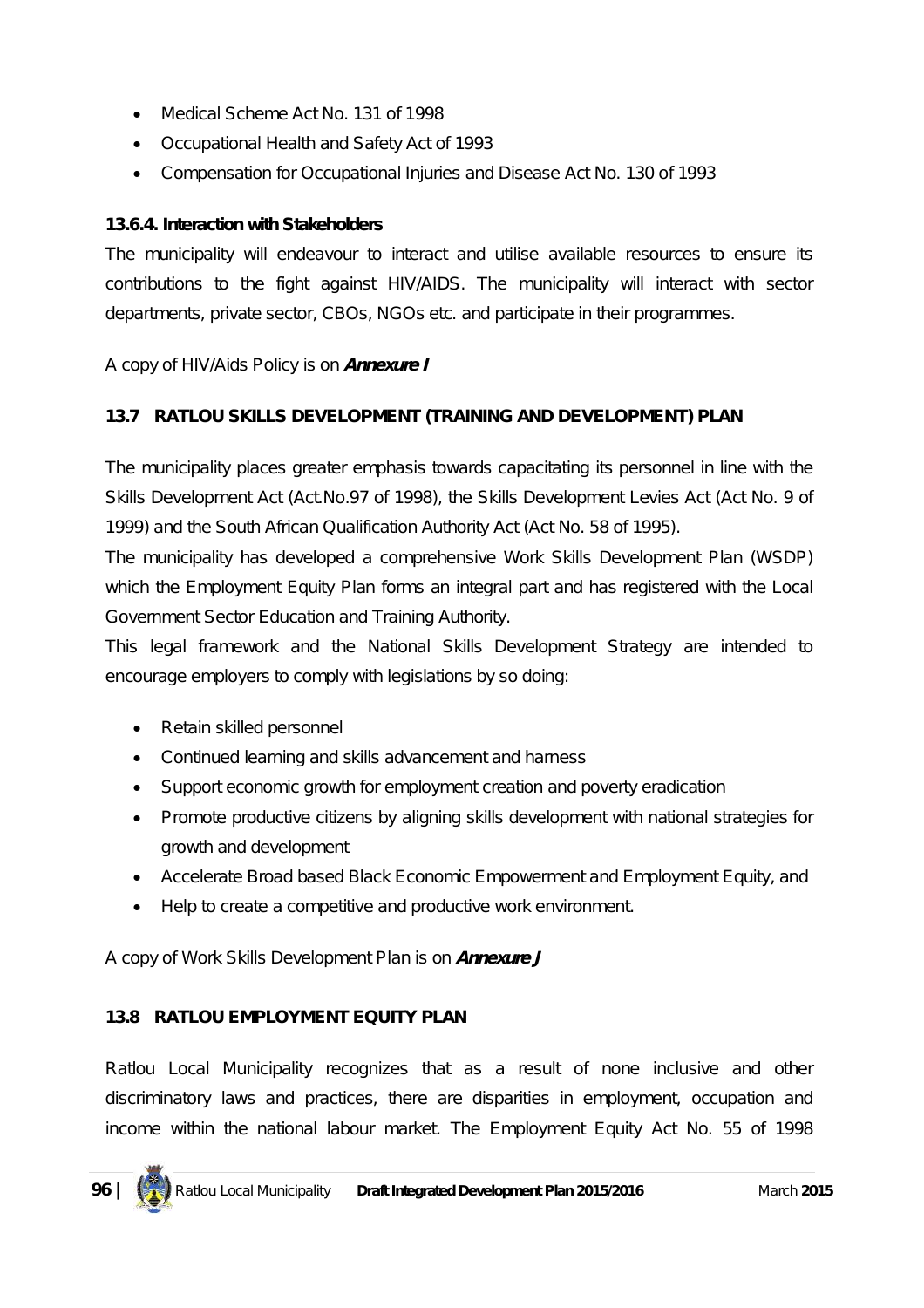requires employers to promote the constitutional rights of equality and true democracy, by ensuring the implementation of employment equity.

The purpose of this plan is to eliminate identified discriminatory factors in relation to race, gender and disability that have denied access to opportunities for education, employment, promotion and wealth creation to South Africans including those currently employed by Ratlou Local Municipality.

The plan is also aimed at ensuring that South Africa fulfils her obligations as a member of the International Labour Organization.

# **13.8.1 Objectives**

Ratlou seeks to achieve equity by:

- Promoting equal opportunity and fair treatment to all employees
- Ensuring that employment targets are set, are actively pursued in order to ensure equitable representation of designated groups in all occupational

# *A copy of Employment Equity Plan is on Annexure K*

# **13.9 RATLOU COMPREHENSIVE HUMAN RESOURCE STRATEGY**

A comprehensive Human Resource Strategy plays a vital role in the achievement of an organisation's overall strategic objectives and visibly illustrates that the human resources function fully understands and supports the direction in which the organisation is moving. A Comprehensive HR Strategy will also support other specific strategic objectives undertaken by the financial, operational and technical departments.

In essence, an HR Strategy should aim to capture "the people element" of what an organisation is hoping to achieve in the medium to long term, ensuring that:-

- $\bullet$  It has the right people in place;
- $\bullet$  It has the right mix of skills;
- Employees display the right attitudes and behaviours, and
- Employees are developed in the right way.

If, as is sometimes the case, organisation strategies and plans have been developed without any human resource input, the justification for the HR strategy may be more about teasing out the implicit people factors which are inherent in the plans, rather than simply summarising their explicit "people" content.

An HR Strategy will add value to the organisation if it:

Articulates more clearly some of the common themes which lie behind the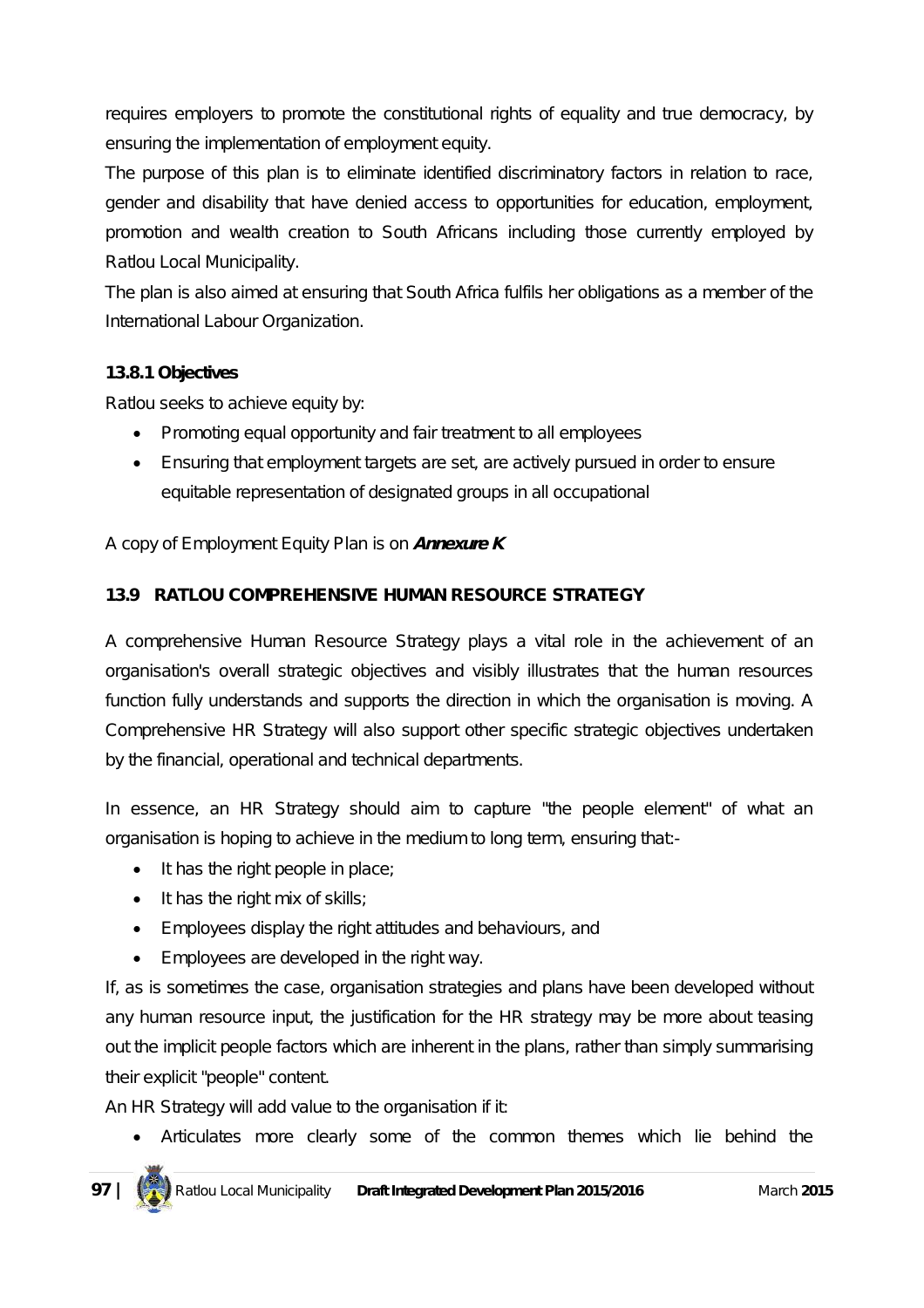achievement of other plans and strategies, which have not been fully identified before; and

• Identifies fundamental underlying issues which must be addressed by any organisation or business if its people are to be motivated, committed and operate effectively.

The first of these areas will entail a careful consideration of existing or developing plans and strategies to identify and draw attention to common themes and implications, which have not been made explicit previously.

The second area should be about identifying which of these plans and strategies are so fundamental that there must be clear plans to address them before the organisation can achieve on any of its goals.

*A copy of Comprehensive Human Resource Strategy is on Annexure L*

# **13.10 DRAFT RATLOU STRATEGIC AUDIT PLAN**

As per standard for the Professional Practice of Internal Auditing, the Internal Audit Plan was prepared for Ratlou Local Municipality. This Internal Audit Plan was prepared in order to confirm the scope of internal audit activities for the year ending 30 June 2016. The plan also includes a 3 year rolling component i.e. the 2015/2016 financial year interim plan as well as a proposal for areas to be covered in the next three financial years.

The municipality has in place the Risk Management Framework and the Internal Audit function has taken into consideration the following:

- 2015/2016 Risk Assessment Report;
- Risk Register;
- Fraud Prevention Plan;
- Risk Report;
- $\bullet$  IDP;
- Service Delivery Budget Implementation Plan;
- Prior year Auditor General's Reports ;
- Municipal Control Environment.

This exercise has limited the focus/ priority areas to finance & operational risks and such management does not have any mitigation measures in place to address any other risks that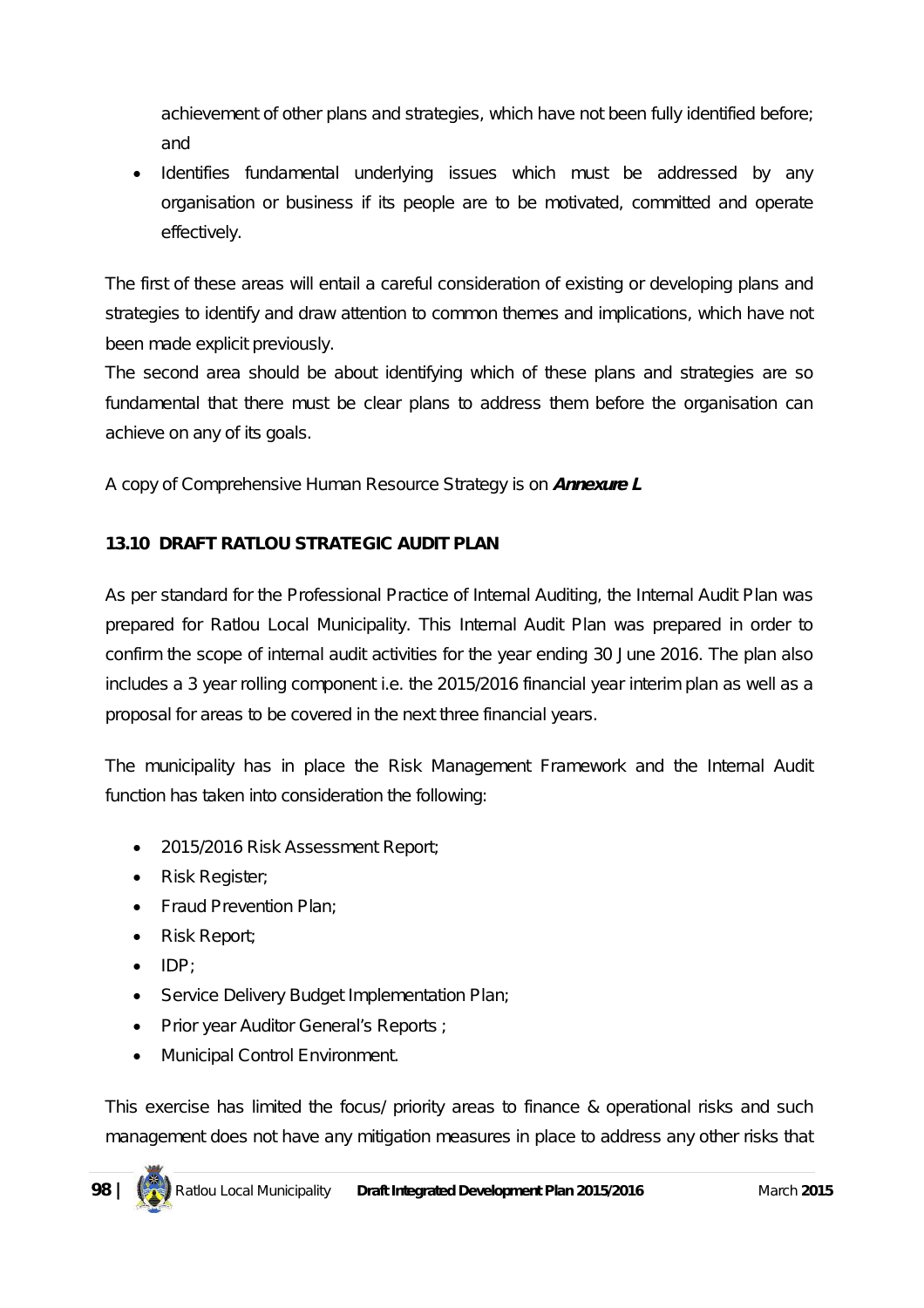might arise. The municipality has to appoint heads of departments as risk owners. The heads of departments should be given the risk register so that they can update the register on a regular basis. The internal Audit will on a quarterly basis review the risk register and make recommendations where appropriate.

The risks identified and rated during the risk assessment forms the basis for this risk based Internal Audit plan prepared in terms of International Standards for the Professional Practice of Internal Auditing - Performance Standard No. 2010.

The Internal audit Function takes into consideration the overall risk at financial statements and the risk at an assertion level.

The Internal Audit Plan has been prepared for the approval by the Audit Committee and it contains the extent of planned Internal Audit activities for the 2015/2016 financial year as well as the subsequent three year rolling plan.

# *A copy of Strategic Audit Plan is on Annexure M*

# **13.11 RATLOU PERFORMANCE MANAGEMENT SYSTEM**

The municipality has adopted its reviewed performance management system on the  $14<sup>th</sup>$ February 2013 to enable it to continuously monitor and evaluate its performance. This frame work is a consulted final document which has received a buy in all of relevant stakeholders as required by law.

The municipality has appointed an official who will be directly responsible to ensure that a successful implementation of the system in consultation with all officials appointed by the municipality to ensure accelerated service delivery.

The process of ensuring that all stakeholders have a clear understanding of as to how the system will unfold is being done through workshops for various departments within the Ratlou Local Municipality.

The alignment of Priorities, objectives and targets in this IDP will serve as the baseline of the Top Layer Service Delivery and Budget Implementation Plan which will be published to form the basis of a contract between Council and the community. The Top Layer SDBIP will be cascaded into the Technical SDBIPs which will serve as departmental annual service delivery plan. The system will be completed by the signing of performance agreements by all officials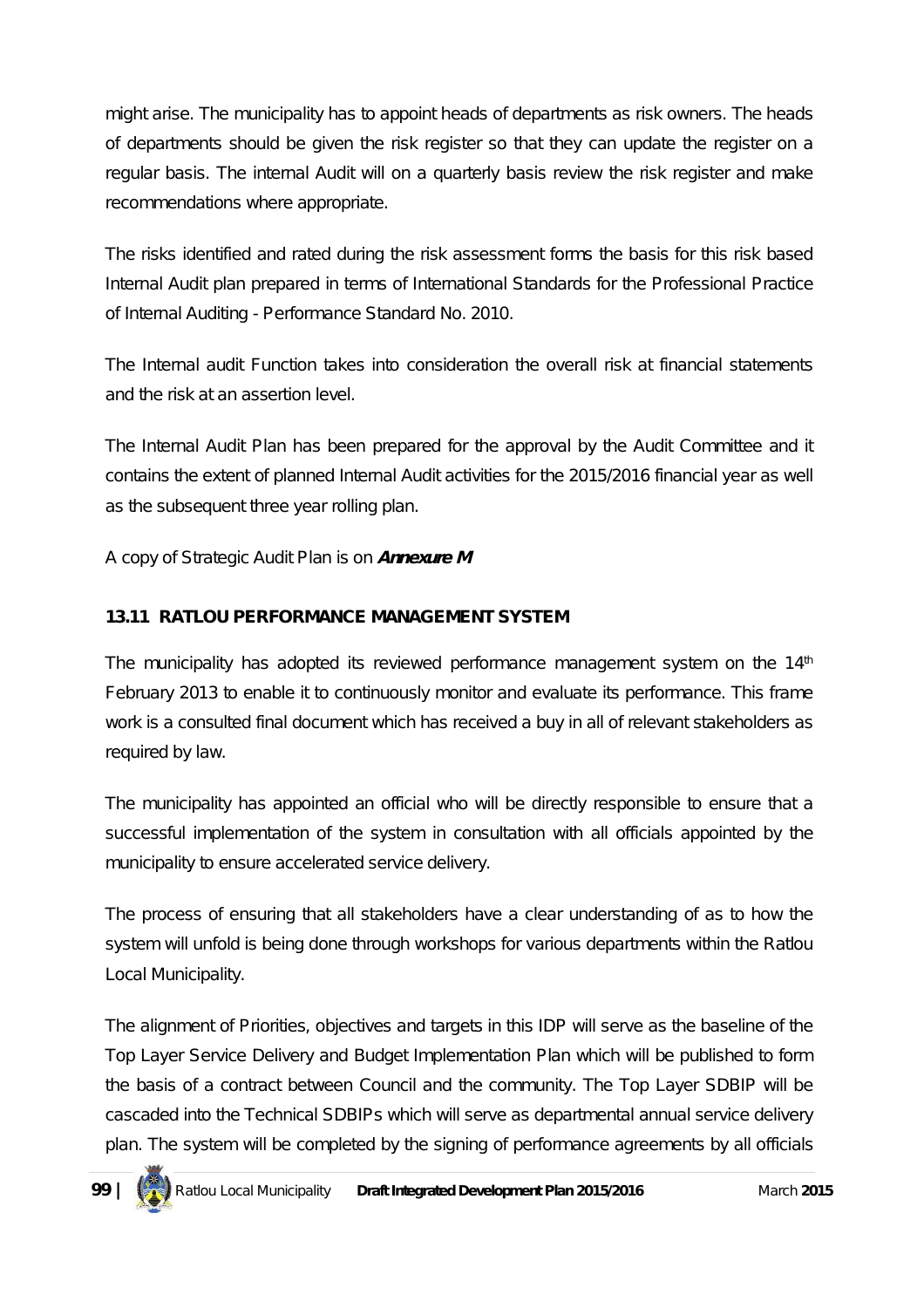within the municipality to ensure that, equitable distribution of service delivery is successfully achieved in the interest of our communities.

Monitoring tools for the implementation of the IDP will include, Monthly Budget Statements that will be submitted to the Mayor and Provincial Treasury, Quarterly reports to Council reporting on service delivery and the financial state of the municipality, mid-term budget and performance assessment reports and annual reports. The signing of performance Agreements, individual work plans and monthly reporting with evidence of performance will ensure accountability by all role players.

Since the system requires the promotion of a culture of performance management on both political structures and administration we will ensure that our councillors are properly trained to ensure a common understanding of the system as they form part of service delivery enhancement.

After the council has approved the IDP Review and Budget, work will be started in earnest to develop the Service Delivery and Budget Implementation Plan, as part of an operational plan for 2015/2016 financial year.

*A copy of Ratlou Performance Management System is on Annexure P*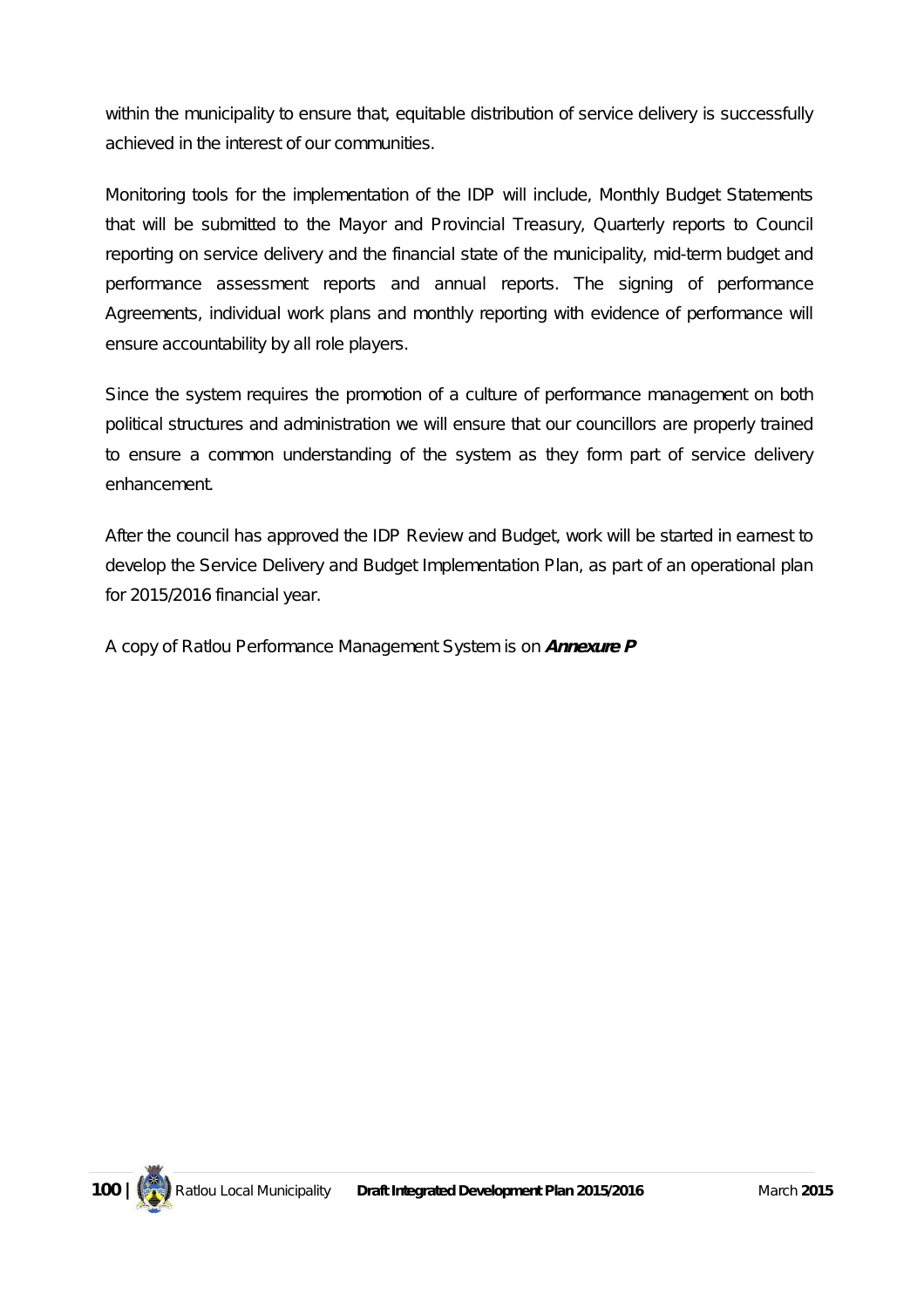# **13. CONCLUSION**

The Draft IDP/Budget 2015/2016 is a culmination of a series of meetings and engagement with stakeholders including sector departments. A successful strategic planning session held at Kraaipan on the 05 – 06 November 2014 attended by sector departments and other stakeholders in the municipality, deliberated on different development programmes and projects with the objective of working towards realizing the vision set by the municipality.

The Draft IDP/Budget 2015/2016 was presented at various public meetings for comments and inputs. Inputs and comments made have been considered.

A Budget linked to the IDP review will at all times go with this IDP document and should be read together. The Budget therefore forms an integral part of the IDP.